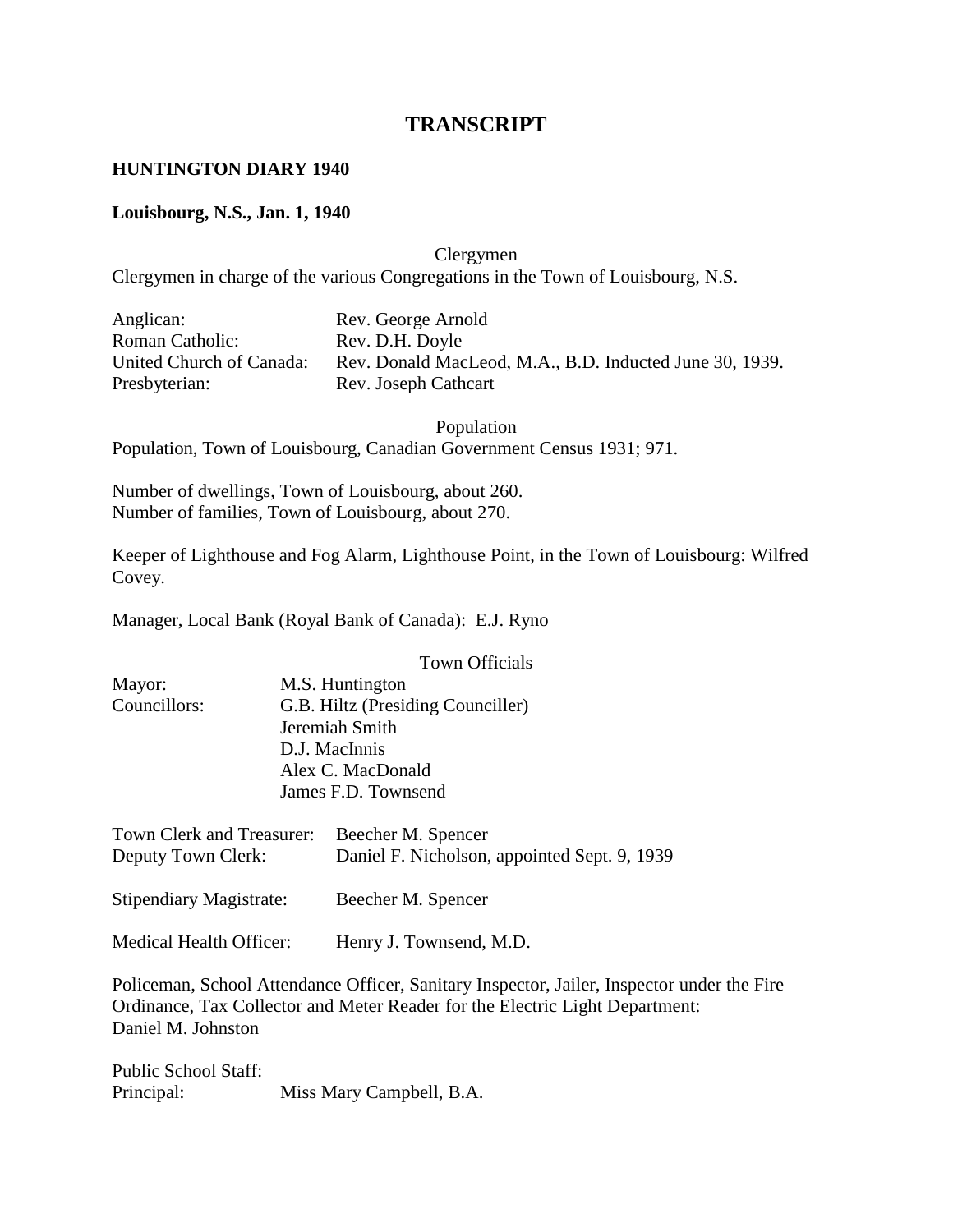| Vice-Principal: | Miss Annie Pope                 |
|-----------------|---------------------------------|
|                 | Miss Blanche Cross              |
|                 | Miss Christine MacLeod          |
|                 | Miss Mary Lynk                  |
|                 | Mary LeBlanc (Domestic Science) |

Public School Board: M.S. Huntington (Chairman) Jeremiah Smith G.B. Hiltz Clarence Peters, Government Appointees Dougall A. Campbell, Government Appointees

Assessors

Beecher M. Spencer (General or Town Assessor) John N. MacDonald Dougall A. Campbell

#### Revisors Of Voters Lists

Robert A. Peters Harold MacQueen One member short, no one having yet been appointed to fill the vacancy caused by the death of Duncan Lamont, October 3, 1939.

Collector of Customs, Port of Louisbourg, N.S.: Donald Wilson, Took office May 3, 1939

| Immigration Officer: | Walter E. Jewell Jr.   |
|----------------------|------------------------|
| Harbour Master:      | Alexander Smith        |
| Port Warden:         | <b>Ernest Matheson</b> |

Pilots Port of Louisbourg: Capt. D.W. Ley, George Harris, George Wilcox, John Poole, Ed Wilcox, Samuel Levy, Fraser Wilcox, Holland Fleet.

Pilot Commissioners

# NO ENTRY

Register of Births, Deaths, and Insurer of Marriage Licenses: Mrs. James J. MacLean

Postmaster: Hugh Lynk, Appointment made April 1912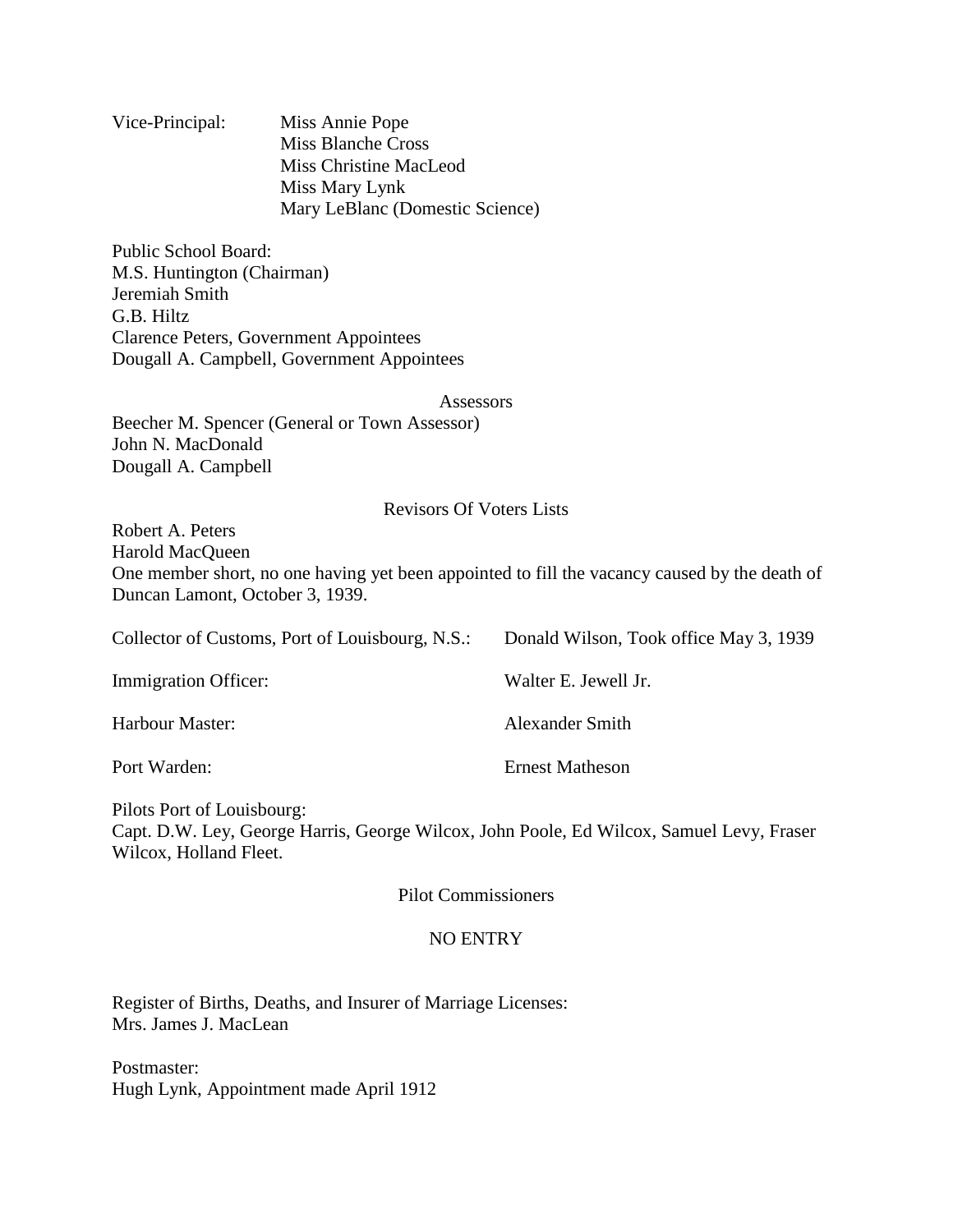#### **JANUARY 1940**

#### **Monday 1**

Louisbourg, N.S.

Cloudy in the morning followed by snow at about 9:30 which continued until about 11 A.M. Partly clear during the afternoon. Light to moderate south wind shifting to southwest, and in the afternoon, to west. Snowfall about 1 inch.

Min. temperature 7, Max. temperature 36.

#### New Year Gathering

At noon, Emeline and I motored to the home of Mr. and Mrs. Fletcher Townsend where we had dinner and supper with the Townsends. Those present at dinner were Mr. and Mrs. Fletcher Townsend, Clifton Townsend, Emeline and I. The same group were present at supper with the exception of Clifton, who was absent. Our annual New Year gathering was the smallest for many years. Mr. and Mrs. Emerson Grant, who were with us last year and for many years previously, are now in Montreal.

#### Funeral

At 1:30 P.M., I attended the funeral of the late Isaac Cann which took place from his home at Havenside.

The services at the house, church and grave were conducted by Rev. George Arnold of St. Bartholomew's Anglican church.

The Pallbearers were Geo. Harris, Clarance Peters, John Williams, Louis Tutty, John MacAulay and Thomas Bagnall. Interment to (sic) place in the old Cemetery near the church. Funeral in charge of D.M. Johnston, undertaker.

# Death of Percy Stephen MacDonald

The death took place at an early hour this morning of Percy Stephen MacDonald, aged 2 years and 2 months, at the home of his parents, Mr. and Mrs. Alex MacDonald, Main Street.

Masonic Ball

At about 9 P.M., Emeline and I attended the Annual At Home of Mariners Lodge A.F. & A.M. held in the Masonic hall, Warren St. A very enjoyable affair with a large number present.

# **JANUARY 1940**

#### **Tuesday 2**

Louisbourg, N.S. Partly clear and moderately cold with light to moderate westerly wind. Min. temperature, about 15, Max. temperature, about 22.

# S.S. KARIN THORDEN

Finnish Steamer, "Karin Thorden", arrived at about 11:30 P.M. for bunker coal.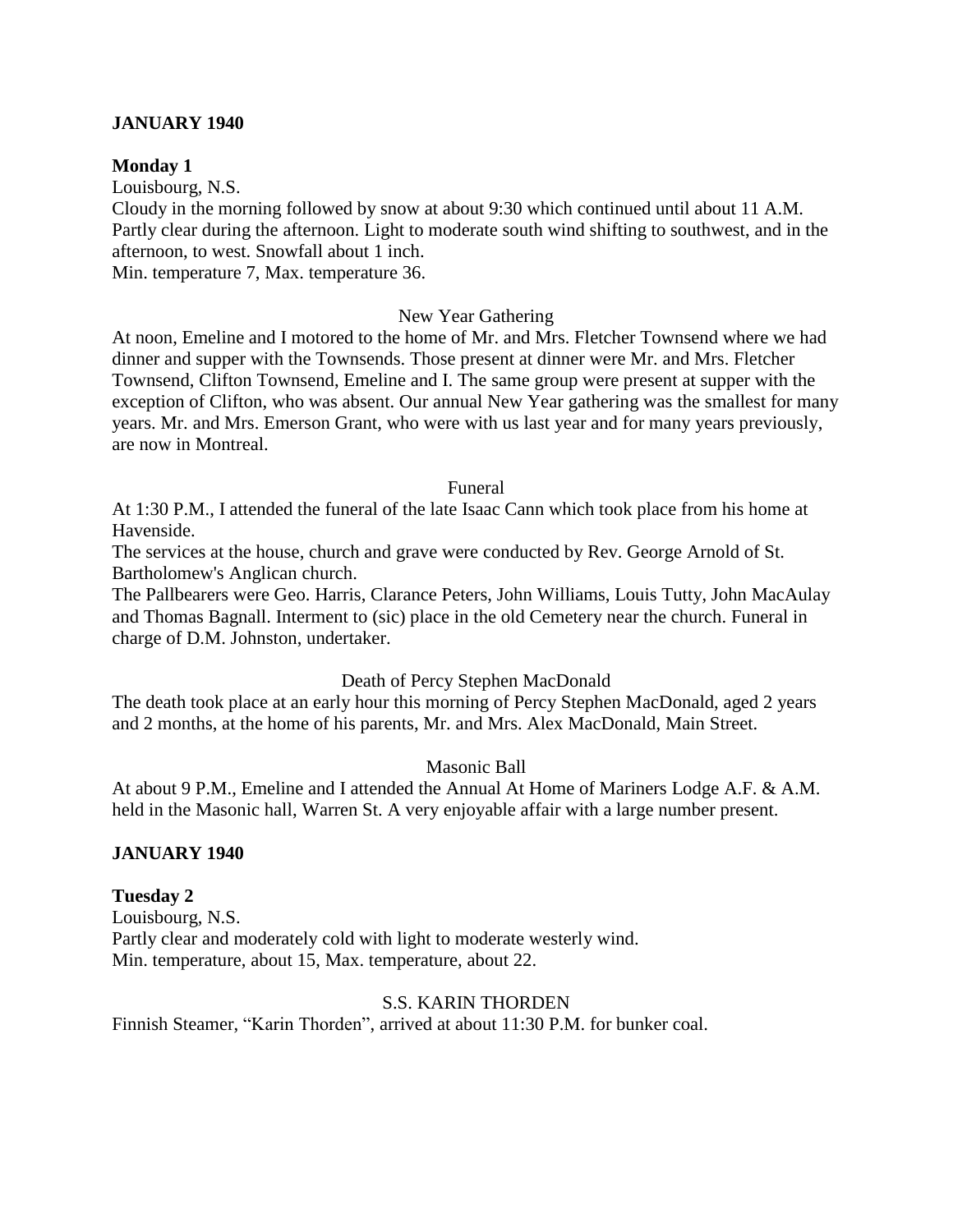#### Week of Prayer

The first of the Series of "Week of Prayer" Services was held in the First United Church at 7:30 P.M. and conducted by Rev. Donald MacLeod, M.A., B.D.

# **JANUARY 1940**

# **Wednesday 3**

Louisbourg, N.S. Snow squalls accompanied by high wind in the early morning. Cloudy with light to moderate westerly wind during the day. Snowfall about 1 inch. Min. temperature 14, Max. temperature 22.

#### Funeral

At 10 A.M., I attended the funeral of the late Percy Stephen MacDonald which took place from the home of his parents on Main Street.

Services at the house and grave were conducted by Rev. Joseph Cathcart, pastor of the Presbyterian Congregation. Burial took place in Willow Grave Cemetery on Clarkes Road. Funeral in charge of D.M. Johnston, undertaker.

# Week of Prayer

At 7:30 P.M., I attended the second of the Series of "Week of Prayer" services in the First United Church where the service conducted by Rev. Donald MacLeod, M.A., B.D. I also attended choir practice at the close of the service.

# S.S. KARIN THORDEN

Finnish Steamer, "Karin Thorden", Captain Eriksson, after bunkering, sailed during the early part of the night.

# Skating On Open Air Rink

The first skating of the Season on the open air rink, Strathcona St., took place this evening.

# **JANUARY 1940**

# **Thursday 4**

Louisbourg, N.S. Cloudy, cold and blustery with fresh westerly wind. Min. temperature 18, Max. temperature 24.

# Bus Service Interrupted

Sullivan's and Cameron's buses, which left here this morning enroute for Sydney, failed to return owing to snow drifts on the Sydney end of the highway. As a result of the tie-up on the Sydney end, no mails reached Louisbourg, today, by bus. All mails for this town arrived on the evening train which arrived shortly before 5 O'Clock.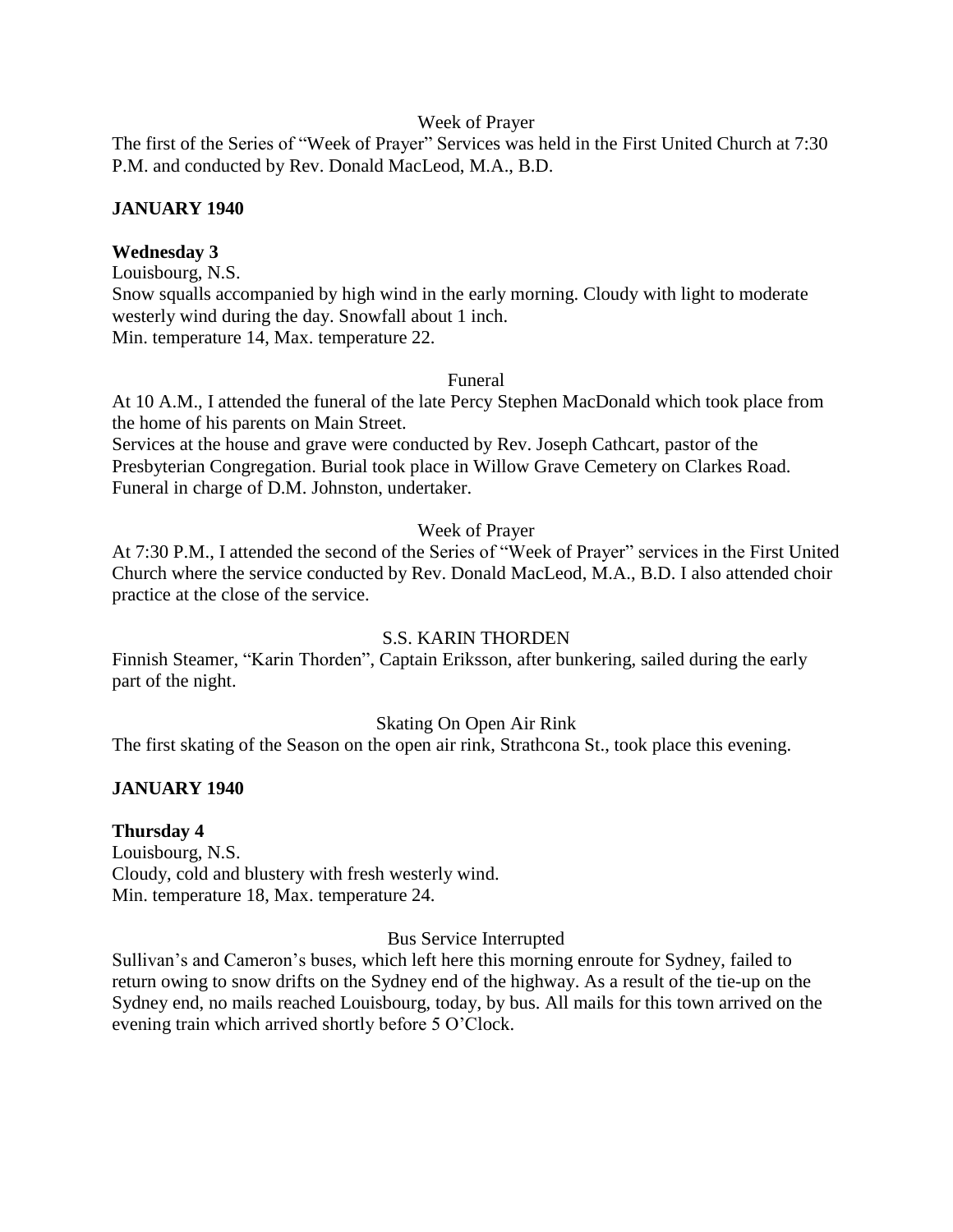#### Week of Prayer

The third of the Series of "Week of Prayer" services was held in the First United Church at 7:30 P.M. The service was in charge of Rev. Donald MacLeod, M.A., B.D., while Rev. George Arnold of St. Bartholomew's Anglican Church, delivered the address.

# **JANUARY 1942**

# **Friday 5**

Louisbourg, N.S. Cloudy and mild with light westerly wind. Min. Temperature 23, Max. Temperature 31.

#### Week of Prayer

At 7:30 P.M., I attended the fourth and last of the series of "Week of Prayer" Services in the First United Church where Rev. Donald MacLeod, M.A., B.D., was the preacher. At the close of the Service, I attended a special meeting of the Official Board with Rev. Mr. MacLeod presiding.

#### Bus Service Resumed

The bus services, which were interrupted yesterday owing to snow drifts on the Sydney end of the highway between Louisbourg and Sydney, were running on schedule today.

# **JANUARY 1940**

**Saturday 6** Louisbourg, N.S. Cloudy and comparatively mild with light variable wind. Light drizzle of snow in the evening followed by moderate to fresh northerly wind. Min. temperature 20, Max. temperature 28.

# Council Meeting

At 7:30 P.M., I attended and presided at a meeting of the Town Council. Those present were Councillors: G.B. Hiltz, Alex. G. MacDonald, D.J. MacInnis and James F.D. Townsend, Town Clerk: B.M. Spencer, assistant clerk: Daniel Nicholson, Police officer: D.M. Johnston, Mayor: M.S. Huntington.

Amongst items of business transacted at this meeting were the appointment of Alex Burke as revisor for the Town of Louisbourg in the place of the late Duncan Lamont. The reception of the assessment roll for 1940. The endorsation by the Council of the action of the Town Clerk in procuring a portrait of the late William E. MacAlpine for the purpose of placing it on the wall of the Council chamber. Mr. MacAlpine served as Mayor of the Town of Louisbourg for 11 years, February 1909 until February 1920. Authorizing the Mayor to offer a reward of \$50.00 to any person furnishing information leading to the arrest and conviction of the person who set fire to the school building on the morning of December 25, 1939. The appointment of the Mayor as Louisbourg's representative on the Cape Breton County Joint Expenditure Board. The appointment of election officials to serve in the event of a contest in the town elections on Feb. 6, 1940.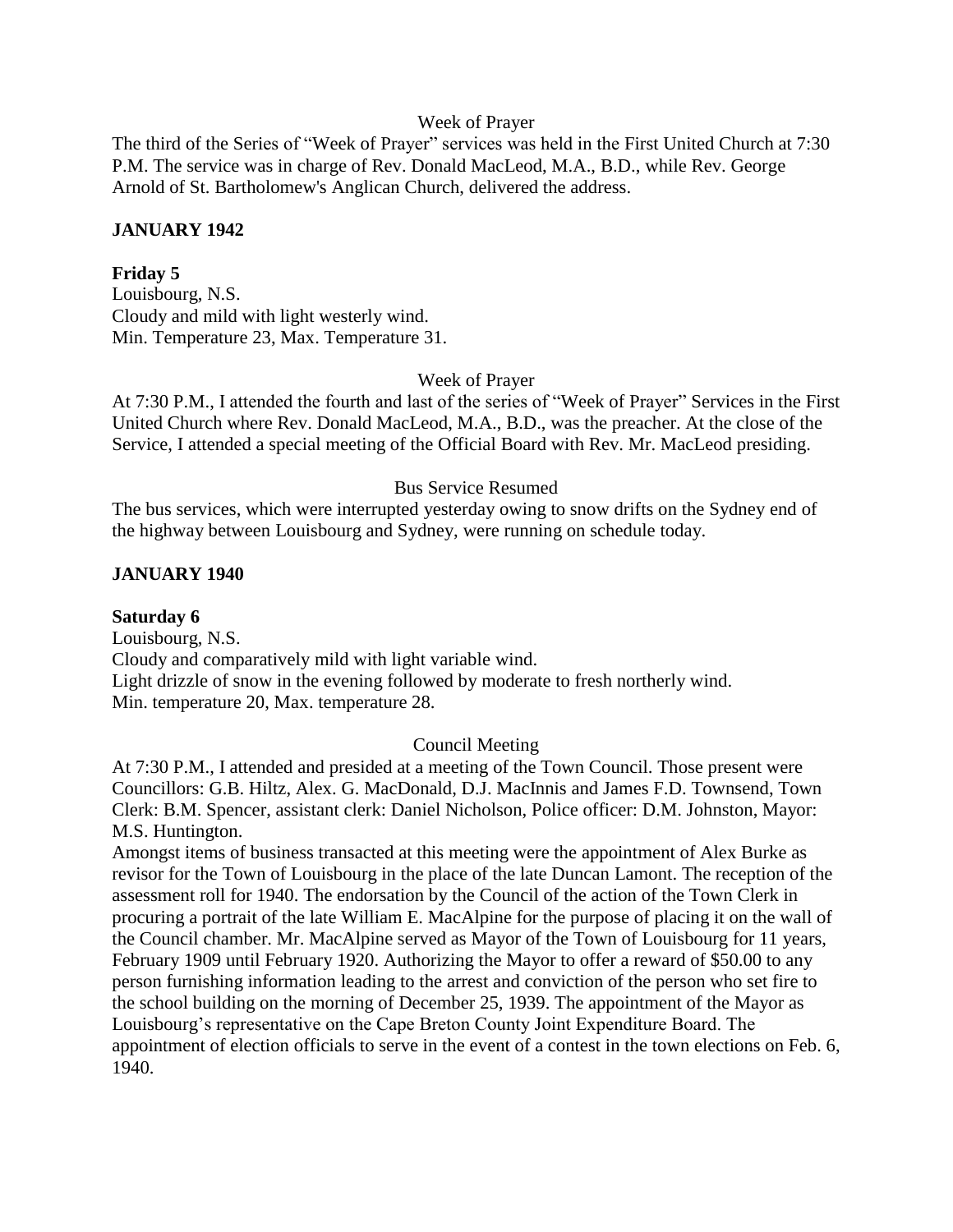#### **JANUARY 1940**

**Sunday 7** Louisbourg, N.S. Cold and mostly cloudy with fresh to moderate northerly wind. Min. Temperature 10, Max. Temperature 21.

#### Church Services

At 11 A.M. and 7 P.M., I attended services in the First United Church where Rev. Donald MacLeod, M.A., B.D., was the preacher.

#### Annual Meeting of Choir

Immediately after the close of the evening Service, Emeline and I attended and presided at the Annual meeting of the First United church which was held in the church.

The following officers were, on motion of the meeting, reelected for the ensuing year: Miss Christine MacDonald, Secretary-Treasurer; M.S. Huntington, Chairman, Mrs. William Phalen, Choir Representative on Official Board, John A. MacDonald, Choir Leader, Mrs. John A. MacDonald, Organist.

Among those present at the meeting were the following: A.W. Stacey, John H. Skinner, Edison Skinner, Daniel Nicholson Jr., John A. MacDonald, M.S. Huntington, Rev. Donald MacLeod, M.A., B.D., Mrs. M.S. Huntington, Mrs. Arthur Townsend, Mrs. John A. MacDonald, Mrs. William Phalen, Mrs. D.G. MacIntyre, Miss Christine MacDonald, Miss Edith MacInnis, Miss Frances Levy, Miss Haroldina Beaver.

#### Communion Service

At the morning Service in the First United Church, the Communion of the Lord's Supper was administered. Edward Levy and Frances Levy were baptized and received into membership of the church.

Visited Mr. & Mrs. Townsend

In the afternoon, Emeline and I visited Mr. and Mrs. Fletcher Townsend.

#### **JANUARY 1940**

#### **Monday 8**

Louisbourg, N.S. Partly clear and moderately cold with light northerly wind. Min. temperature 16, Max. temperature 23.

#### S.S. ESTHER THORDEN

Finnish Steamer, "Easter Thorden", arrived at about 7 P.M. for bunker coal.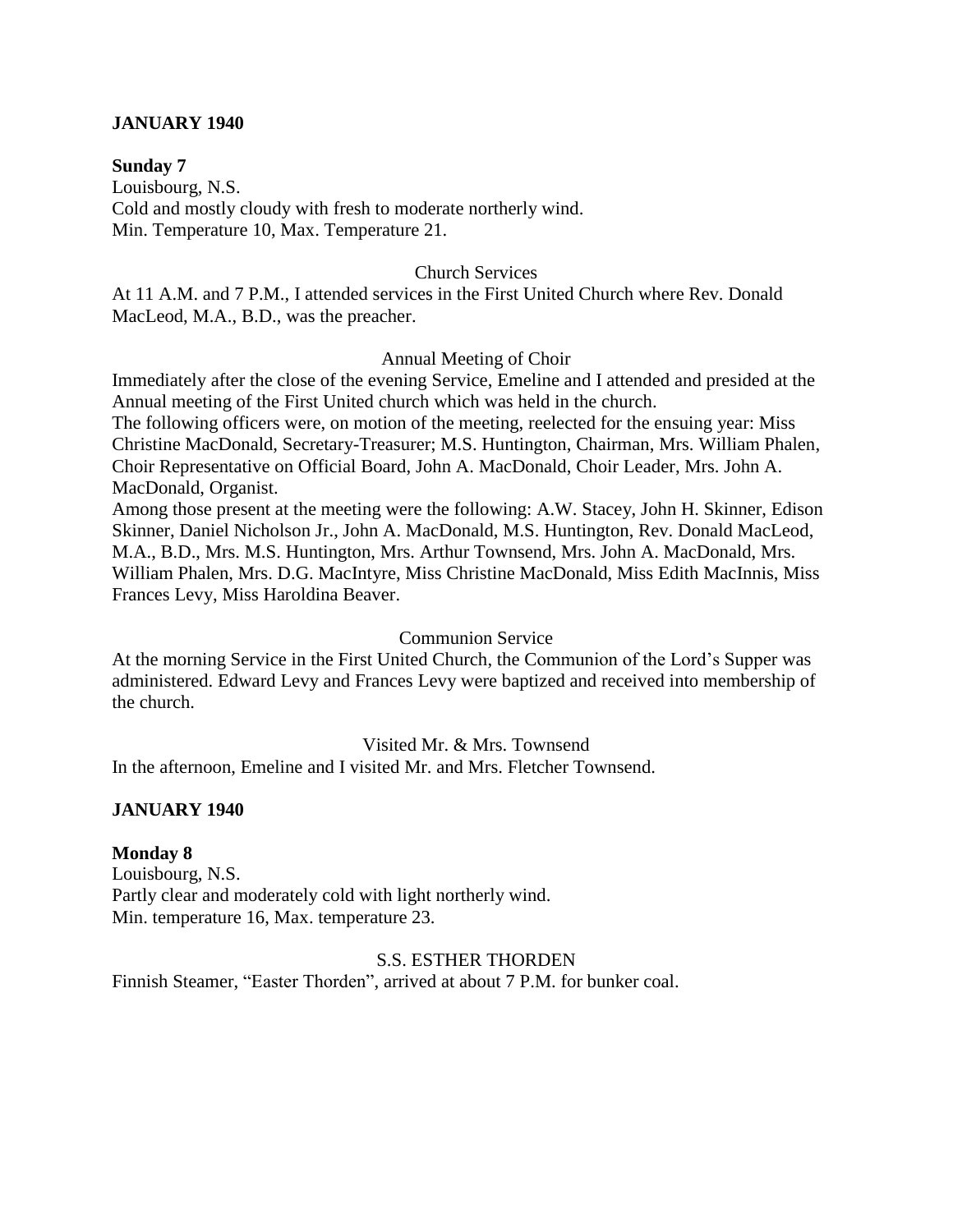#### **JANUARY 1940**

#### **Tuesday 9**

Louisbourg, N.S. Chilly and partly clear with moderate northeast wind. Min. temperature 16, Max. temperature 25.

#### S.S. ESTHER THORDEN

Finnish Steamer, "Esther Thorden", after bunkering last night, sailed in the morning.

# S.S. FJORD

Norwegian Steamer, "Fjord", arrived at about 7 P.M.

# Sydney Civic Elections

|                           |                                    | The Annual Civic Elections in the City of Sydney were held to-day (sic) resulting as follows: |
|---------------------------|------------------------------------|-----------------------------------------------------------------------------------------------|
| For Mayor:                | George B. Slaven                   | 3956 votes (reelected)                                                                        |
| $\mathbf{H}$<br>, Sydney: | E. Muggah                          | "<br>2281                                                                                     |
| Majority for:             | Slaven                             | "<br>1675                                                                                     |
|                           |                                    | On January 11, 1938, George B. Slaven defeated Mayor Sydney E. Muggah by a majority of        |
| 166.                      |                                    |                                                                                               |
|                           |                                    | In yesterday's election the only Aldermanic contest was in Ward 5 where the vote stood as     |
| follows:                  |                                    |                                                                                               |
| Norman MacKenzie          | 677                                |                                                                                               |
| Dan Gallivan              | 540                                |                                                                                               |
| Majority for MacKenzie    | 137                                |                                                                                               |
|                           | (Sydney Post-Record Jan. 10, 1940) |                                                                                               |

# **JANUARY 1940**

#### **Wednesday 10**

Louisbourg, N.S.

Moderately cold and remarkably clear with light west to northwest winds. A perfect winter day. Min. temperature 6, Max. temperature about 22.

#### S.S. FJORD

Norwegian Steamer, "Fjord", after bunkering last night, sailed at about 7:30 A.M.

# S.S. JAN

Norwegian Steamer, "Jan", arrived in the early morning. After bunkering, she sailed at about 4:30 P.M.

# Choir Practice

At 8 P.M., in company with Emeline, I attended choir practice in the First United Church.

# **JANUARY 1940**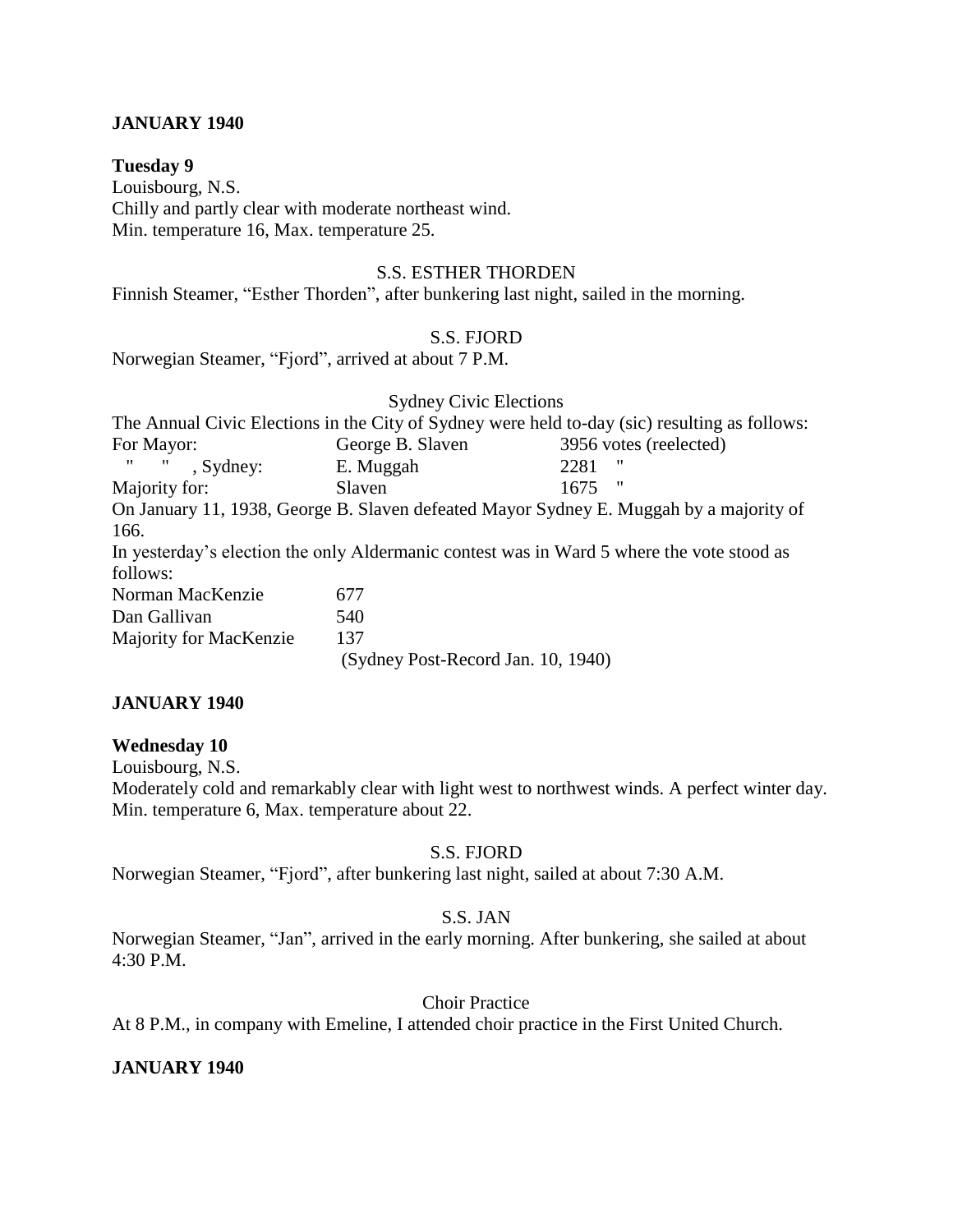# **Thursday 11**

Louisbourg, N.S. Mostly cloudy with light variable wind. Light drizzle of snow during the afternoon. Snowfall about ½ inch. Min. temperature 11, Max. temperature [blank].

# **JANUARY 1940**

# **Friday 12** Louisbourg, N.S. Partly clear and comparatively mild with light winds, mostly easterly. Light snow squalls in the evening. Min. temperature 19, Max. temperature 32.

# S.S. RUTH

Swedish Steamer, "Ruth", arrived at about 9 A.M. After bunking, she sailed in the afternoon.

# **JANUARY 1940**

# **Saturday 13**

Louisbourg, N.S. Mostly cloudy and comparatively mild with light northeast wind. Min. temperature 20, Max. temperature 30. To-day (sic) brings to a close a week of ideal winter weather.

# S.S. LISBETH

Norwegian Steamer, "Lisbeth", arrived at 8 A.M. After taking on board about 550 tons of bunker coal, she sailed during the early part of the night.

# **JANUARY 1940**

# **Sunday 14**

Louisbourg, N.S. Mild and mostly cloudy with light north to northeast winds increasing during the night. Min. temperature 19, Max. temperature 34.

# Church Services

At 11 A.M. and 7 P.M., I attended services in the First United Church where Rev. Donald MacLeod, M.A., B.D., was the preacher.

Visited Mr. & Mrs. Townsend

In the afternoon, Emeline and I visited Mr. and Mrs. Fletcher Townsend.

# **JANUARY 1940**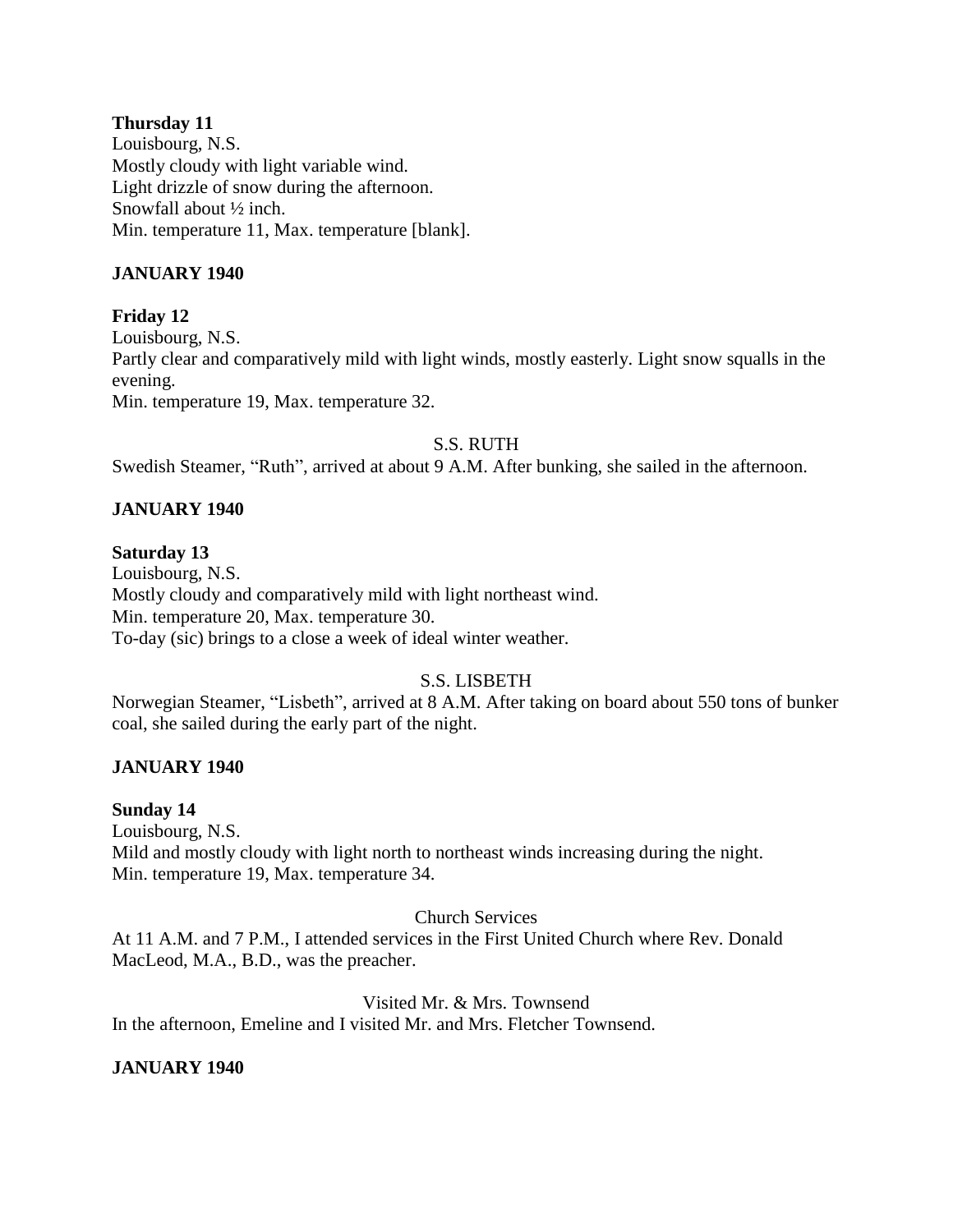# **Monday 15**

Louisbourg, N.S. Partly clear and mild with light variable wind, mostly northeast. Min. temperature [blank], Max. temperature [blank].

# **JANUARY 1940**

# **Tuesday 16**

Louisbourg, N.S.

Light rain mixed with hail in the morning followed by light snow squalls at about 9:30. Mild in the afternoon and becoming partly clear in the evening. Min. temperature [blank], Max. temperature [blank].

# Meeting of Joint Expenditure Board

Motored to Sydney in the morning in Cameron's bus (John MacInnis, driver) for the purpose of attending the Annual meeting of the Cape Breton County Joint Expenditure Board. Attended the first Session at 10:30 A.M. in the Council Chamber in the County building with Warden R.A. MacKinnon presiding. Other delegates were as follows:

Municipality of County of Cape Breton; Councillors, Frank Lewis and Alex Ferguson, Sydney; Mayor G.B. Slaven, Aldermen; D.F. MacLean, Tony Gallagher, Dan MacIsaac, Arthur MacLellan. Glace Bay Councillors; Cecil Cudahea, J.J. MacLean, Michael Morrison, North Sydney; Councillors; L.Y. Urguhart, A.N. Forbes. Sydney Mines; Mayor A.L. MacCormick, William Cunliffe. New Waterford Mayor P.G. Muise. Dominion: Councillor Ben Wilson, Louisbourg: Mayor M.S. Huntington.

Attended the afternoon Session at 1:45 o'clock with all delegates present. Left Sydney for home at 4:30 P.M. on Cameron's bus. Arrived at about 5:30.

(Continued On Next Page)

# Marriage

The marriage of William Baldwin Jr. to Miss Winnie Cannington took place the (sic) morning in Stella Maris church. Rev. D.H. Doyle performed the ceremony. Mr. and Mrs. Baldwin will live on Riverdale Street in the Town of Louisbourg.

# S.S. BRITA THORDEN

Finnish Steamer, "Brita Thorden", arrived at about 7 A.M. After bunking, she sailed during the early part of the night.

# S.S. SONJA MAERSK

Danish Steamer, "Sonja Maersk", arrived at about 9 A.M.

# **JANUARY 1940**

# **Wednesday 17**

Louisbourg, N.S. Cold and remarkably clear with moderate to fresh westerly wind.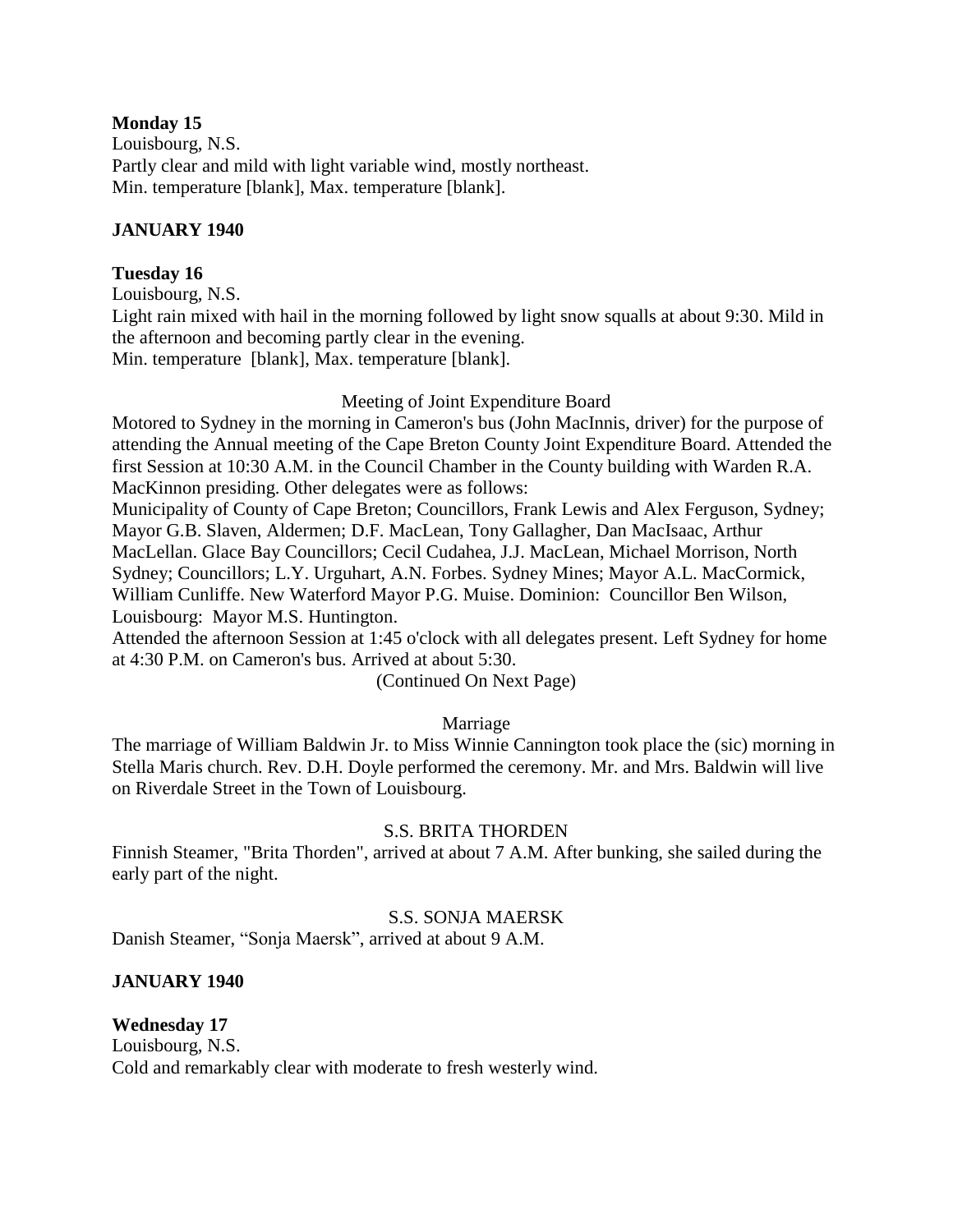#### Meeting of Joint Expenditure Board

Motored to Sydney in the morning in our Cameron's bus (John MacLean, driver). Attended adjourned meeting of Cape Breton County Joint Expenditure Board at 10:30 A.M. with all delegates present. Meeting adjourned at noon to meet at 1:45 P.M. Attended afternoon Session of the Board. All members present. Had dinner at "Dome Grill" supper at "Dianna Sweets". Lodged at Vidal Hotel. Spent the evening with Ex-Mayor Sydney E. Muggah at his home 25 Charolette Street. Lodged at Vidal Hotel.

(Continued from previous page)

Delegations present at the opening Session, representing various organizations, were as follows:

| Children's Aid Society: | Archdeacon Arnold and Mr. MacGrath |
|-------------------------|------------------------------------|
| Bairncroft Orphanage:   | James Marley, Rev. L.B. Campbell   |

# **JANUARY 1940**

# **Thursday 18**

Sydney, N.S.

Light snow squalls in the morning. Cleared early in the forenoon. Clear and cold during the rest of the day.

Ideal winter weather

Min. temperature about 6.

Cape Breton County Joint Expenditure Board

At 10:30 A.M., attended meeting of Cape Breton County Joint Expenditure Board. All members of Board present. Meeting adjourned at about 12:15 P.M. to meet at 1:45. Attended afternoon Session at 1:45. All members present with the exception of Mayor P.G. Muise of the Town of New Waterford.

Shortly before the session closed the following officials were elected: Cape Breton County Hospital Commission; Mayor G.B. Slaven, of Sydney, Counciller L.Y. Urguhart, North Sydney, Cecil Cudahea, Glace Bay. County Jail Commission; Mayor A.C. MacCormick, Sydney Mines, Mayor P.G. Muise, New Waterford, Alderman D.F. MacLean, Sydney.

Don Finlayson, Barrister of Sydney, was reelected Board Solicitor. P.G. Downing, Sydney, was reelected Auditor.

# **JANUARY 1940**

# **Friday 19**

Louisbourg, N.S.

Cold in the morning but becoming mild early in the day. Cloudy, snow which began to fall at about 5 P.M. Continued moderately during the night. Light variable wind mostly west and southwest.

# S.S. HULDA THORDEN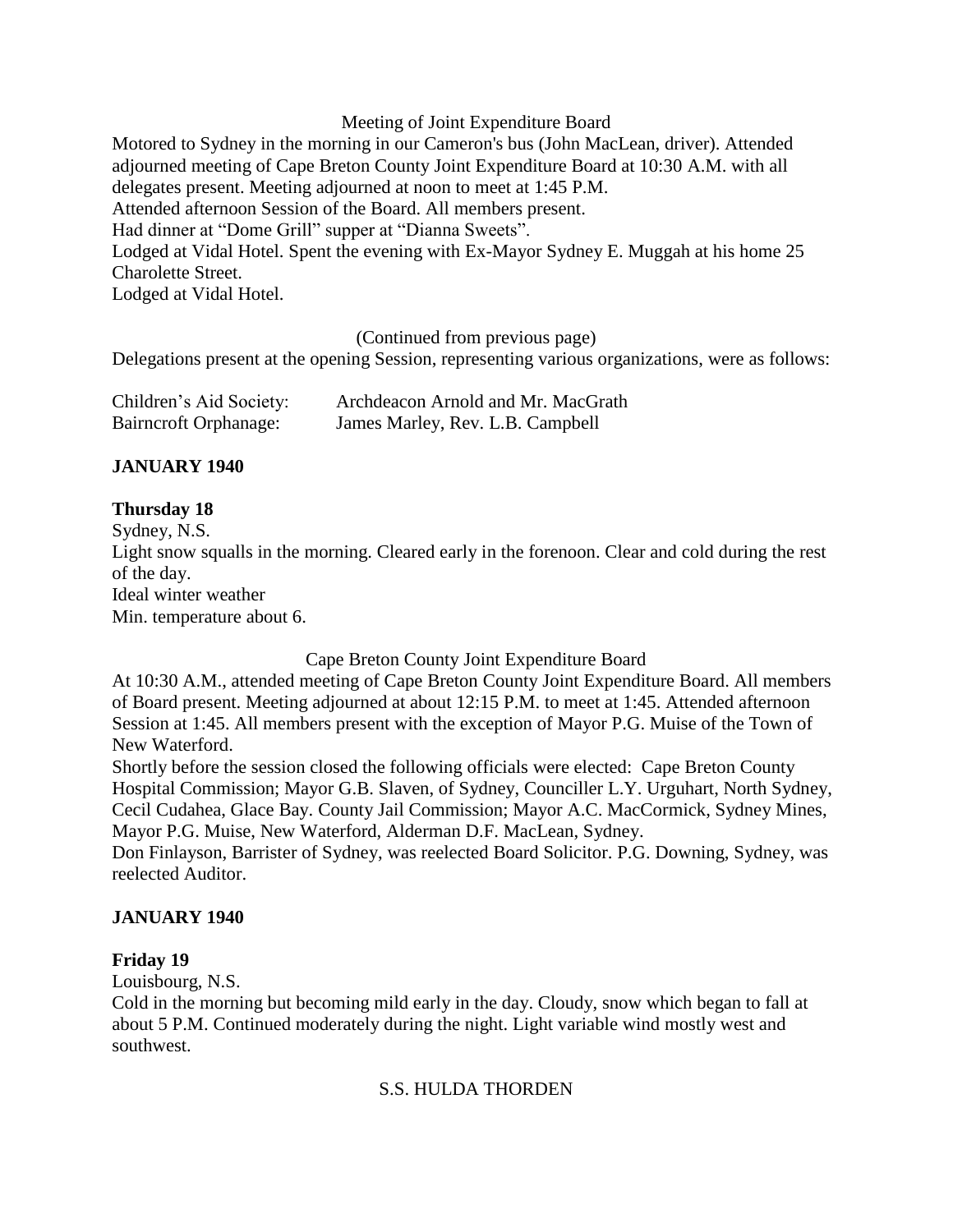Finnish Steamer, "Hulda Thorden", arrived at about 9 A.M. and took on board bunker coal.

# S.S. MONTCALM

Canadian Government Steamer, "Montcalm", Capt. MacDonald, arrived at about 3:30 P.M. and docked at the Government wharf. She is here on buoy service.

#### **JANUARY 1940**

#### **Saturday 20**

Louisbourg, N.S. Moderately cold and remarkably clear with light variable wind. A perfect winter day. Min. temperature 11, Max. temperature 24.

#### United Church Congregational Meeting

At 7:30 P.M., Emeline and I attended the Annual Congregational meeting of the First United Church. This meeting was held in the church with Rev. Donald MacLeod, M.A., B.D., as Chairman and M.S. Huntington Secretary. There were 33 persons present.

# **JANUARY 1940**

#### **Sunday 21**

Louisbourg, N.S.

Clear and cold in the morning. Cloudy at noon. Light drizzle of snow during the afternoon increasing at night. Light variable wind in the early part of the day. Southeast to southwest in the afternoon and evening. Snowfall about 2 inches. Min. temperature 2, Max. temperature 28.

Church Services

At 11 A.M. and 7 P.M., I attended services in the First United Church where Rev. Donald MacLeod, M.A., B.D., was the preacher.

Visited Mr. & Mrs. Fletcher Townsend In the afternoon, Emeline and I visited Mr. and Mrs. Fletcher Townsend.

# **JANUARY 1940**

#### **Monday 22**

Louisbourg, N.S. Clear and moderately cold in the morning. Mostly cloudy and mild in the afternoon. Light drizzle of snow for a short time in the later afternoon. Light west to southwest wind. Min. temperature [blank], Max. temperature 34.

#### S.S. MONTCALM

Government Steamer, "Montcalm", sailed in the morning.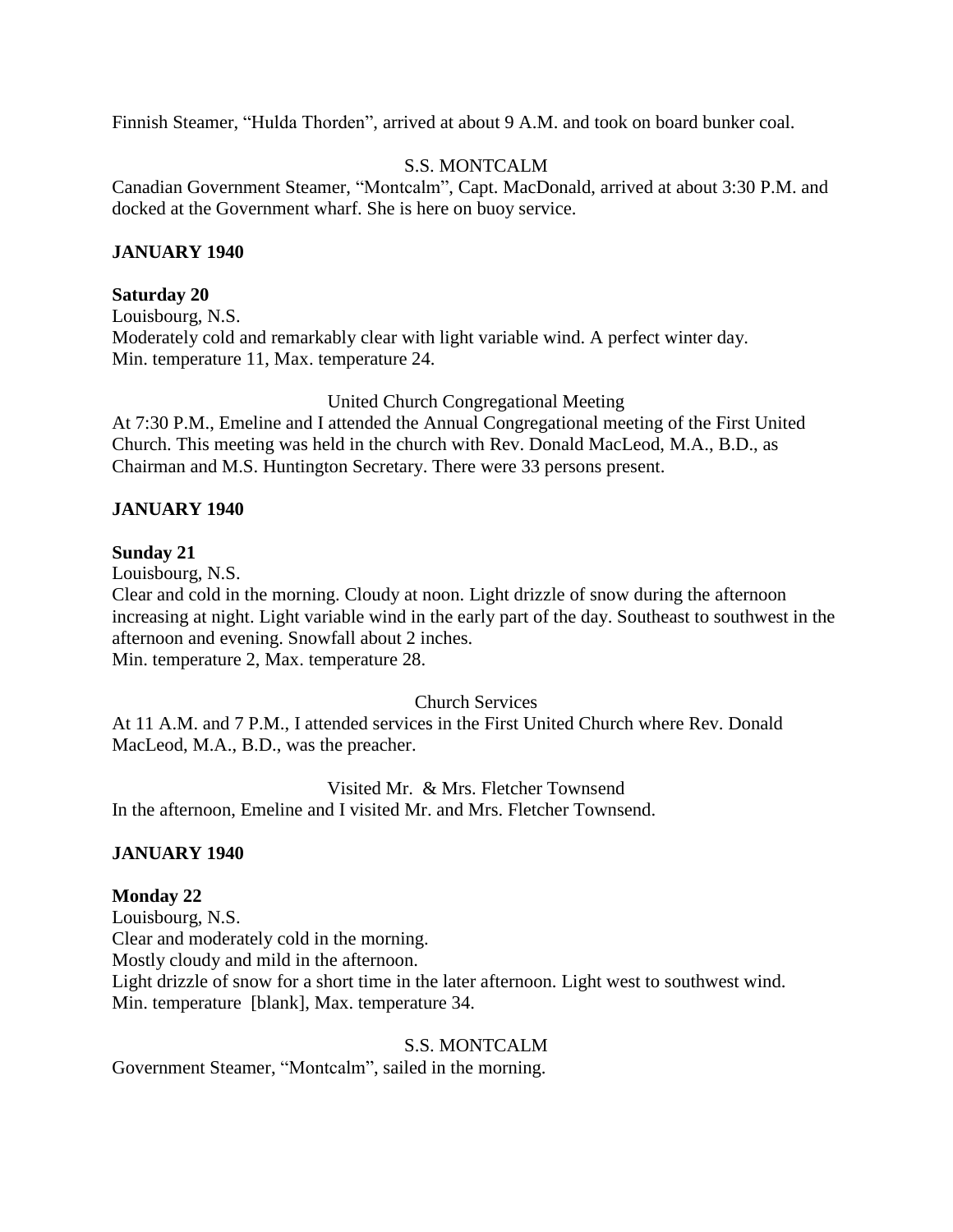# Ice Harvesting

The first cutting and trucking of this season's ice supply began to-day (sic) on Grand Lake. Lewis & Company, who are cutting and hauling to-day (sic), report the ice as being about 11 inches thick.

# Death of Rev. John MacKinnon

The death of Rev. John MacKinnon, B.A., B.D., took place in the City Hospital, Sydney, at about 8 P.M. after an illness of about 3 months. Mr. MacKinnon, who was about 75 years of age, was in charge of Calvin Presbyterian Church Congregation of this town from 1905 until Jan. 1914 when he accepted a call to Baddeck.

# **JANUARY 1940**

# **Tuesday 23**

Louisbourg, N.S.

Cold and mostly clear. Light snow flurries in the afternoon and evening. Moderate to fresh west to northwest wind. Strong wind from north-west for a short time in the evening. Min. temperature 6, Max. temperature 24.

# S.S. MAUD THORDEN

Finnish Steamer, "Maud Thorden", arrived at about 10:30 P.M. for bunker coal.

# **JANUARY 1940**

# **Wednesday 24**

Louisbourg, N.S. Clear and moderately cold with light northwest wind which shifted to northeast in the late afternoon. A perfect winter day. Storm threatening at night. Min. temperature 10, Max. temperature 30.

#### S.S. MAUD THORDEN

Finnish Steamer, "Maud Thorden", after bunkering, sailed in the afternoon for Finland.

# S.S. CRUIZIER

British Empire Steel and Coal Corporation tug, "Cruizer", Capt. Gilfoil, arrived from Sydney at about 8 P.M. The Cruizer is here for the purpose of attending to the docking of ships and other duties during the winter shipping Season.

# S.S. CHRISTIAN KROHG

Norwegian Steamer, "Christian Krohg", arrived at about 9 P.M. for bunker coal.

Choir Practice

At 8 P.M., Emeline and I attended choir practice in the First United Church.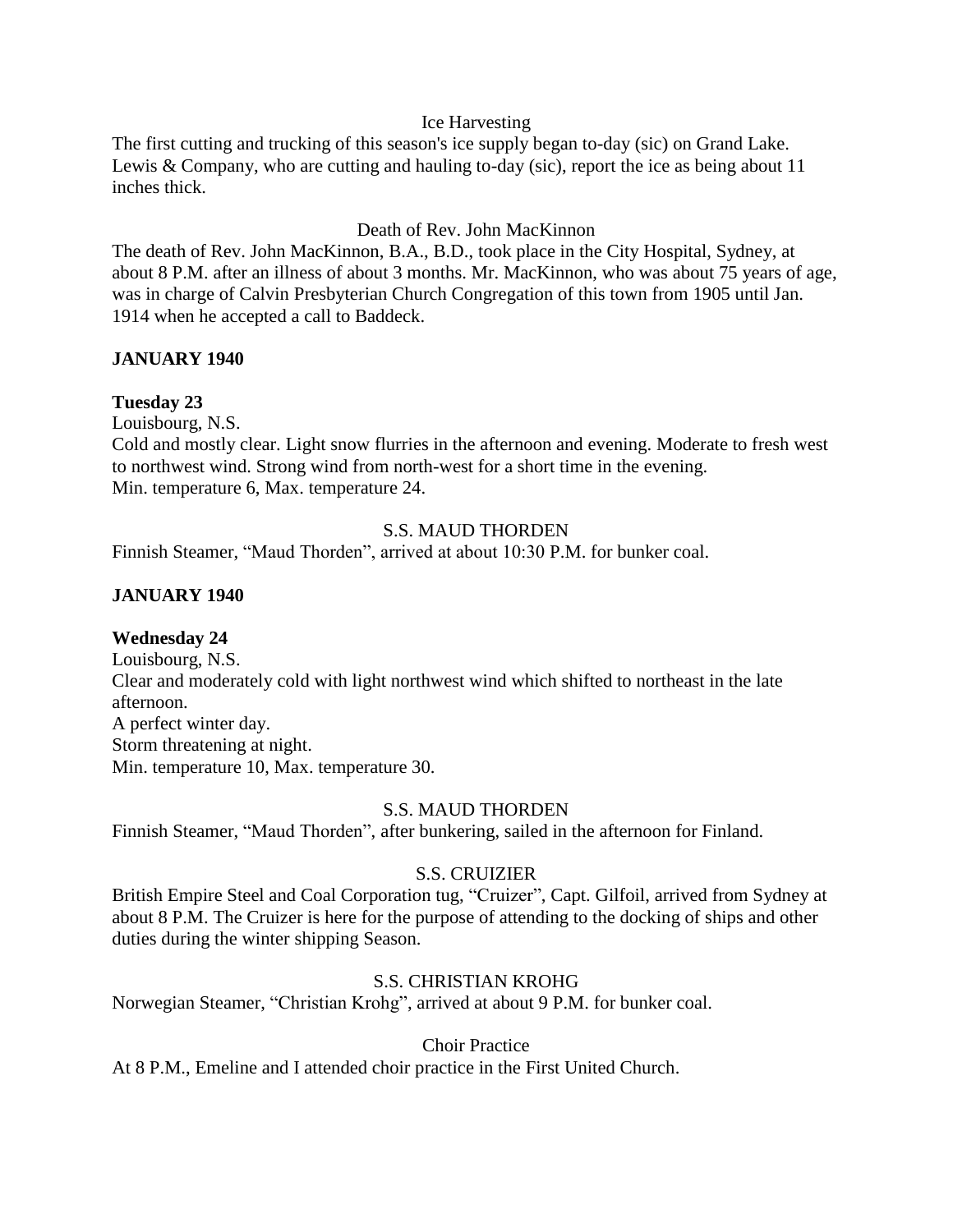# **JANUARY 1940**

# **Thursday 25**

Louisbourg, N.S. Cloudy and mild with light to moderate northeast wind. Snow melting during the day. Min. temperature 24, Max. temperature 36.

#### Meeting Of Fire Brigade

At 8 P.M., I attended a meeting of the Louisbourg Volunteer Fire Brigade in the fire hall.

# S.S. THYRA

Swedish Steamer, "Thyra", arrived in the evening for bunker coal.

# **JANUARY 1940**

#### **Friday 26**

Louisbourg, N.S. Snow squalls in the morning. Mostly clear during the day and mild. Light to moderate south to southwest winds. Snowfall about 2 inches. Min. temperature 23, Max. temperature 35.

# S.S. WATUKA

Steamer, "Watuka", Capt. Hooper, arrived at about 1 A.M. for a cargo of coal. After loading, she sailed at noon. This is the first cargo of coal to be loaded at Louisbourg this season.

# S.S. THYRA

Swedish Steamer, "Thyra", after bunkering, sailed in the afternoon.

# S.S. CRUIZER

British Empire Steel & Coal Corporation tug, Capt. Gilfoil, sailed in the afternoon for Sydney.

# **JANUARY 1940**

#### **Saturday 27**

Louisbourg, N.S. Cloudy and mild with light variable wind. Snowfall of about ½ inch in the morning. Min. temperature 20, Max. temperature 34.

Death of Adolphus Garnier

The death of Adolphus Garnier Sr. took place at about 5 A.M. to-day (sic) after an illness of several months. Mr. Garnier, who was about 72 years of age, is survived by his wife and three sons.

# **JANUARY 1940**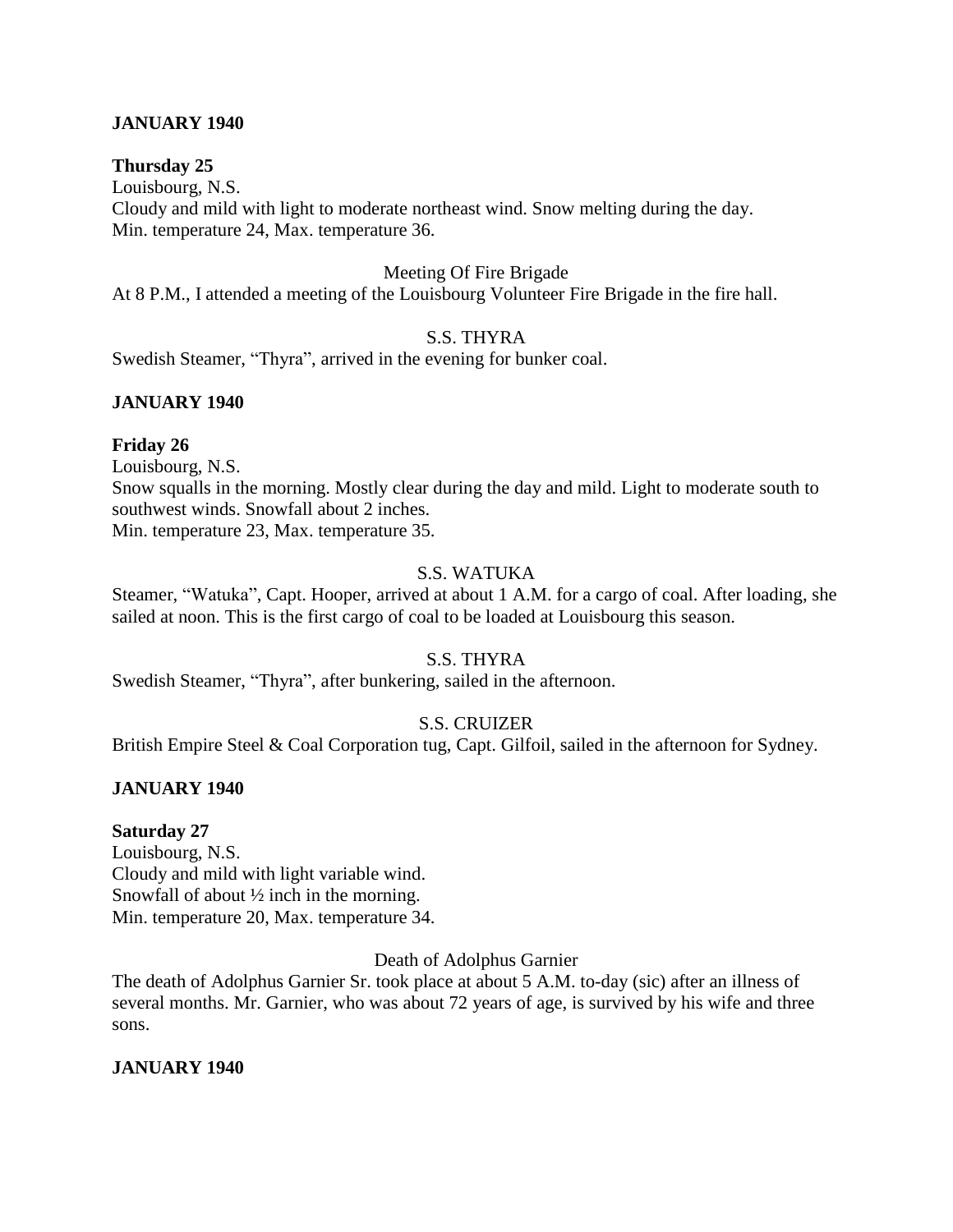#### **Sunday 28**

Louisbourg, N.S.

Cloudy with moderate northerly wind. Light drizzle of snow which continued all day developed into a regular Snow storm after nightfall.

Min. temperature 25, Max. temperature 28.

# S.S. ROSE CASTLE

Steamer, "Rose Castle", Capt. C.D. Kenny, arrived in the forenoon and anchored in the stream.

# Church Services

Services in the First United Church at 11 A.M. and 7 P.M. were conducted by the regular pastor, Rev. Donald MacLeod, M.A., B.D.

Owing to having a severe cold, I was not out to church to-day (sic).

# **JANUARY 1940**

# **Monday 29**

Louisbourg, N.S.

Snow storm of last evening continued until the early morning hours. Cloudy with occasional light snow squalls during the day. Light northwest wind. Snowfall of last night and the early part of today, about 10 inches.

Min. temperature 23, Max. temperature 31.

# Funeral

The funeral of the late Adolphus Garnier took place from his late home on Kent Street at about 9 A.M. Services at the church and grave were conducted by Rev. Father D.H. Doyle. Interment took place in the Roman Catholic Cemetery. Funeral in charge of Daniel M. Johnston, undertaker.

# S.S. ROSE CASTLE

Steamer, "Rose Castle", Capt. Kenny, which arrived here yesterday, sailed for Sydney at about 9:30 A.M. for the purpose of loading a cargo of coal.

# S.S. WATUKA

Steamer, "Watuka", Capt. Hooper, arrived from Halifax at about 10 A.M. for a cargo of coal. After loading, she sailed during the early part of the night.

# Bus Service Interrupted

As a result of last night's storm, no buses arrived from Sydney to-day (sic). Mails, usually carried by bus, arrived by train in the evening.

# **JANUARY 1940**

**Tuesday 30** Louisbourg, N.S. Mostly cloudy with light to moderate northwest winds.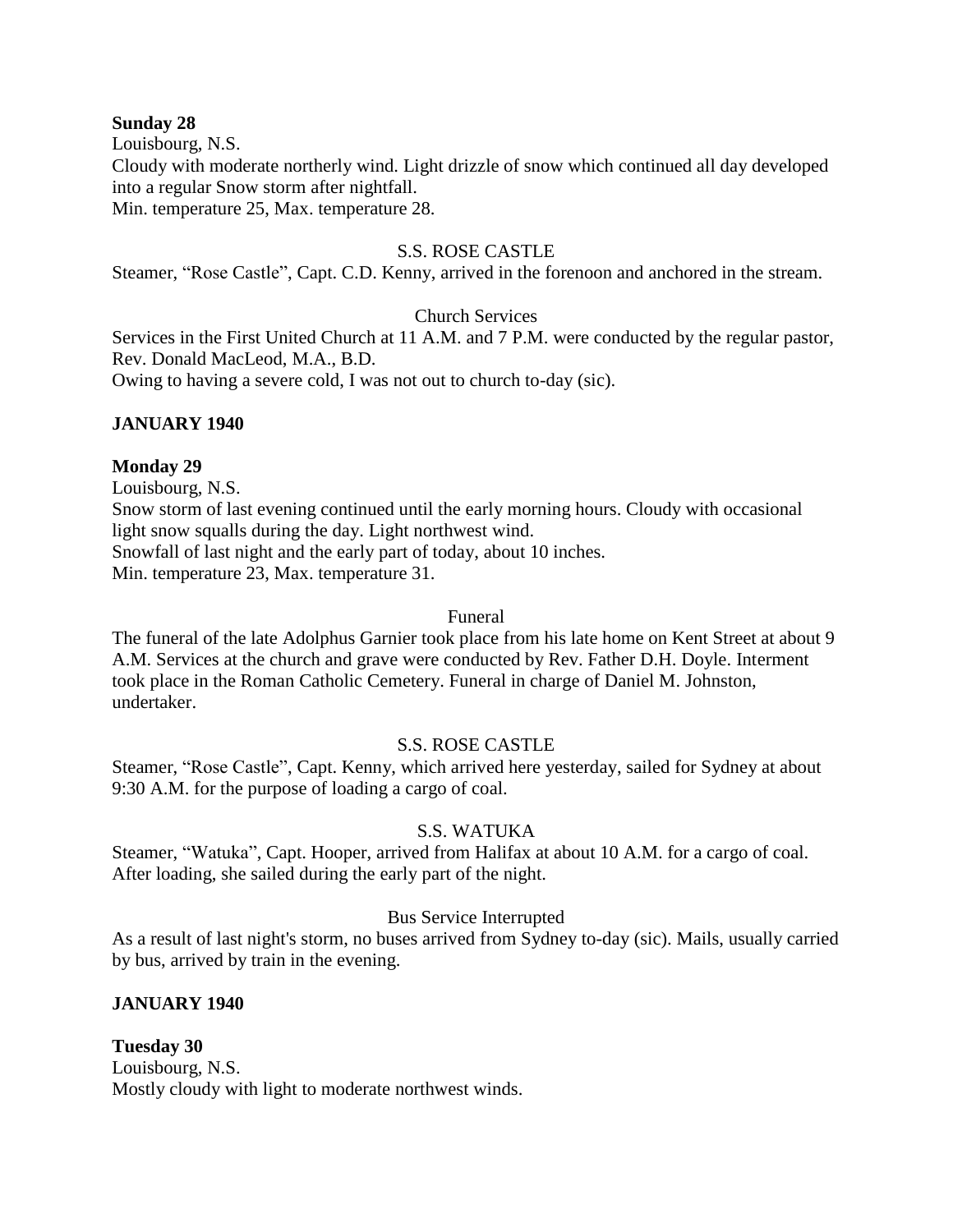Min. temperature 17, Max. temperature 33.

# Nomination Day

In all the incorporated towns in the Province of Nova Scotia, with the exception of Glace Bay, this is nomination day for candidates for the offices of Mayors and Councillors. In the Town of Louisbourg, the following nominations were filed with the Town Clerk, previous to the closing hour, 5 P.M.: For Mayor: M.S. Huntington For Councillors: Cleveland Townsend and Alexander Smith As there were only two nominations for councillors to fill four vacancies on the board, there will still be two Councillors short when the elections take place on next Tuesday, February 6. The Council was one man short during the year 1939. The three retiring Councillors are: D.F. MacInnis, G.B. Hiltz and Jeremiah Smith.

# Bus Service Resumed

Bus Services, which failed to function yesterday owing to snow storm of Sunday night, were resumed this evening.

# **JANUARY 1940**

# **Wednesday 31**

Louisbourg, N.S.

Cloud in the morning. Cloudy and comparatively mild during the day. Light variable wind. Min. temperature 2, Max. temperature 28.

# S.S. HILDUR I

Norwegian Steamer, "Hildur I", arrived at about 10:30 A.M. After bunkering, she sailed at about 3:30 P.M.

# S.S. MONTCALM

Government Steamer, "Montcalm", Capt. MacDonald, sailed in the evening.

# Back To Work

I went back to work, in the shop, at noon to-day (sic) after being at home since last Sunday with a severe cold.

# **FEBRUARY 1940**

# **Thursday 1**

Louisbourg, N.S.

Cloudy during the forenoon with a light mist for a short time in the morning. Mostly clear in the afternoon. Moderate to fresh north to northeast wind. Min. temperature 22, Max. temperature 32.

# **FEBRUARY 1940**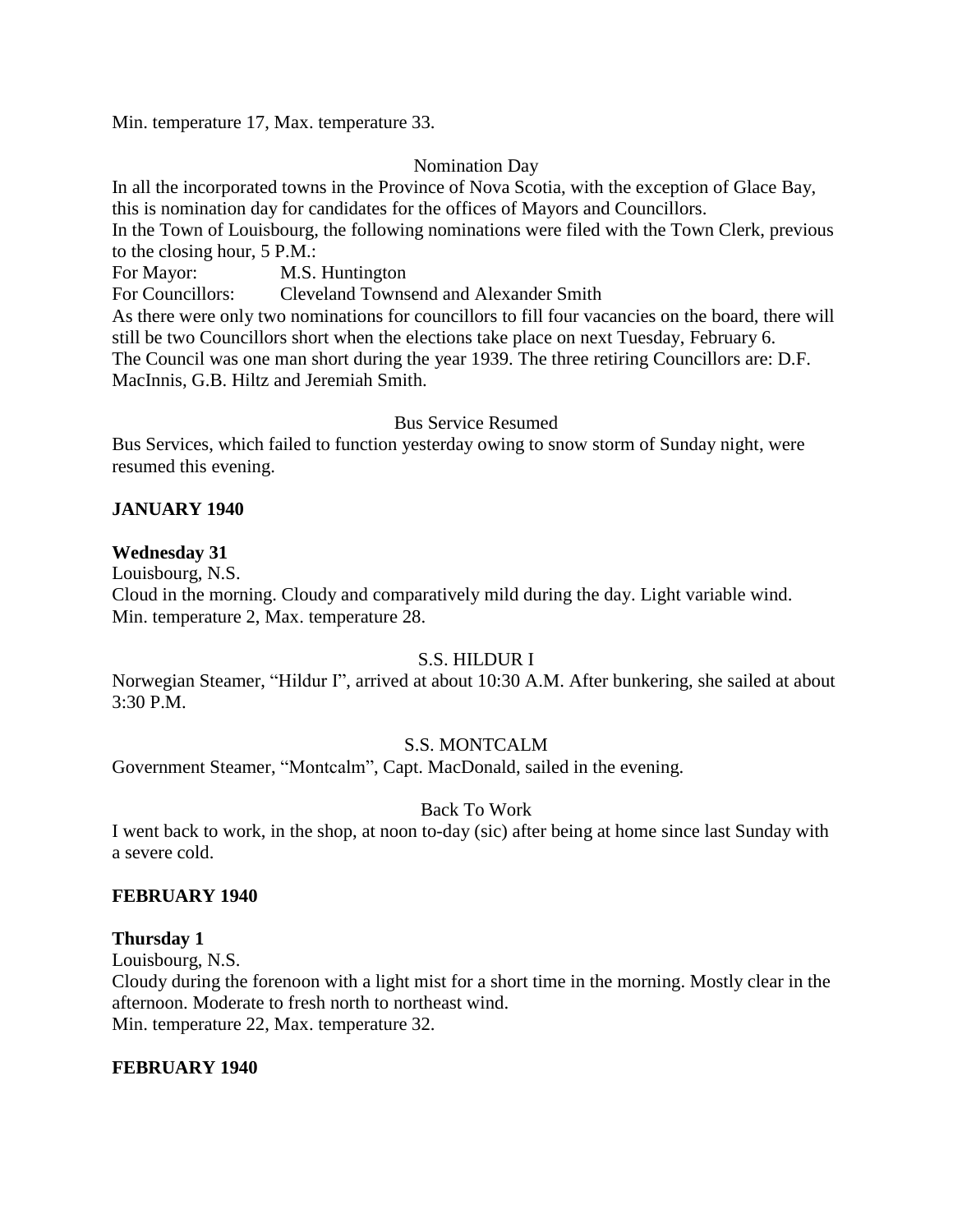# **Friday 2**

Louisbourg, N.S. Partly clear with light to moderate variable winds. Min. temperature 12, Max. temperature 27.

# S.S. ZENDA

Steamer, "Zenda", arrived at about 4:30 P.M. for bunker coal.

# S.S. WATUKA

Steamer, "Watuka", Capt. Hooper, arrived at about 9 P.M. from Liverpool, N.S., for a cargo of coal.

# **FEBRUARY 1940**

# **Saturday 3**

Louisbourg, N.S.

Cloudy and chilly with light to moderate variable winds, mostly northeast. A light drizzle of snow at internals during the day.

Min. temperature [blank], Max. temperature [blank].

# S.S. ZENDA

Halifax owned Steamer, "Zenda", after bunkering last night, sailed early this morning.

# S.S. WATUKA

Steamer, "Watuka", Capt. Hooper, sailed at about noon with a cargo of coal for Halifax.

# **FEBRUARY 1940**

# **Sunday 4**

Louisbourg, N.S. Snow squall in the morning accompanied by strong northeast to north wind. Stopped snowing at about 8:30 A.M. Clear and moderately cold during the day with moderate to fresh north to northwest wind. Snowfall about 2 inches.

Min. temperature 6, Max. temperature 20.

# Church Services

Services in the First United Church at 11 A.M. and 7 P.M. conducted by the pastor Rev. Donald MacLeod, M.A., B.D.

I was not out to the morning service but Emeline and I were both present in the evening.

# S.S. MAGNHILD

Norwegian Steamer, "Magnhild", arrived in the forenoon for bunker coal.

# S.S. CITY OF HEREFORD

British Steamer, "City of Hereford", arrived at about 5:30 P.M. and anchored in the stream.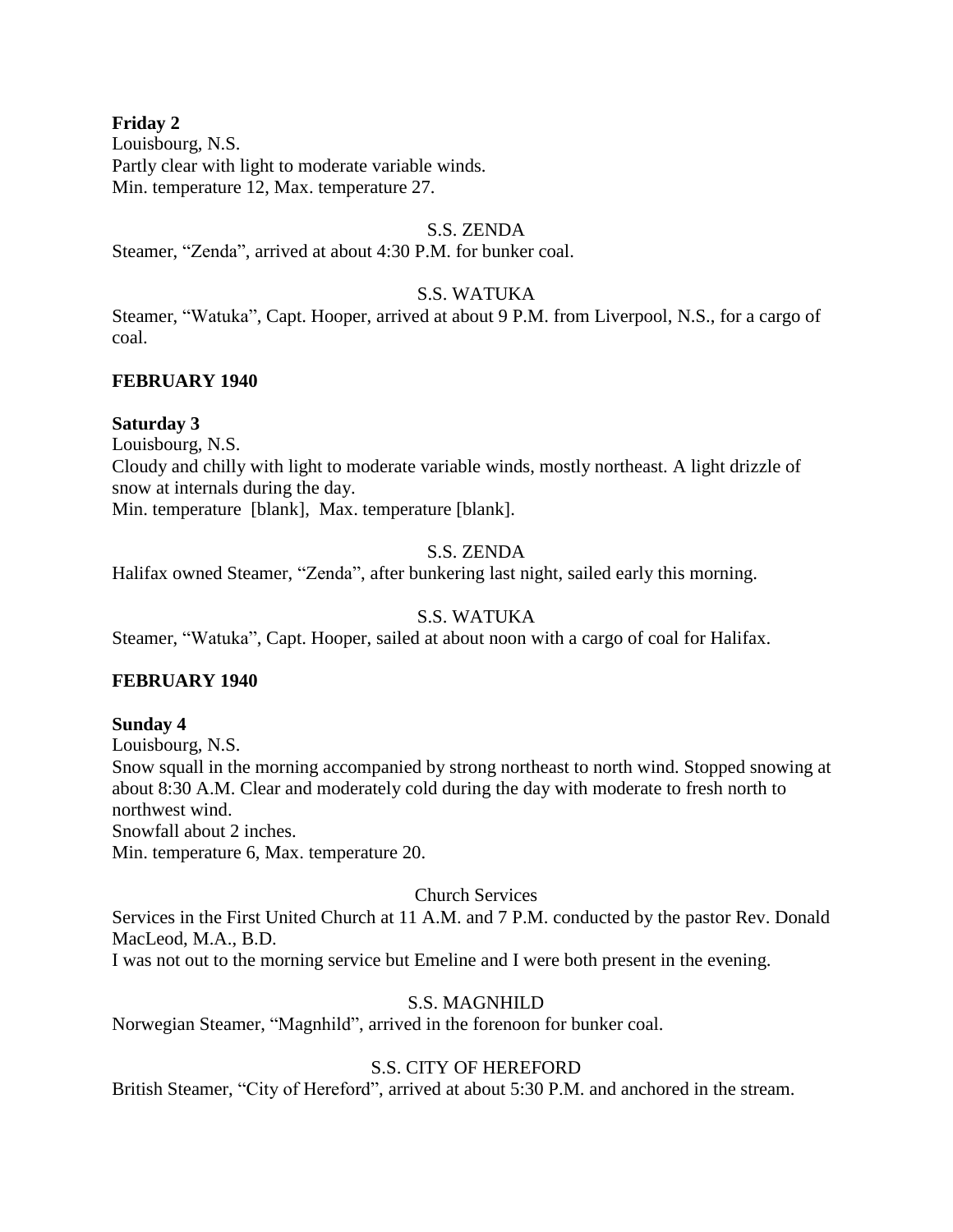Death of Annie Catherine Hiltz

The death of Annie Catherine Hiltz, infant daughter of Mr. & Mrs. James Hiltz, took place at about 5 A.M. at the house of Mr. & Mrs. Guy B. Hiltz, Warren Street. This child was about 2 months old.

# **FEBRUARY 1940**

# **Monday 5**

Louisbourg, N.S. Clear and moderately cold with moderate to fresh northwest wind. Min. temperature 2, Max. temperature 21.

# S.S. CRUIZER

British Empire Steel and Coal Company's tug, "Cruizer", Captain Gilfoil, arrived from Sydney at about 1 A.M. for the purpose of attending to shipping at the port of Louisbourg. The "Cruizer" arrived here from Sydney on Jan. 24 but returned on Jan. 26.

# S.S. CITY OF HEREFORD

British Steamer, "City of Hereford", docked at the Freight Wharf at about 10 A.M. for the purpose of loading part cargo of steel products.

The Hereford carries two guns mounted at the Stern as a defense against enemy Submarines and Air Craft. The bridge is piled up with sand bags as a protection against bombs and machine guns. This is the first ship to arrive here since the war began, carrying guns and other means of defense.

Registered Tonnage 5.101 Built in 1927.

# S.S. OCEAN EAGLE

Tug "Ocean Eagle", arrived here at about 10:30 A.M. and docked at the Government wharf.

# S.S. LORD STRATHCONA

Steamer, "Lord Strathcona", arrived at about 4 P.M. for a cargo of coal and docked on the west side of the coal pier.

# S.S. MONTCALM

Government Steamer, "Montcalm", arrived from Sydney at about 8 A.M. and anchored in the southwest end of the harbour.

# **FEBRUARY 1940**

**Tuesday 6** Louisbourg, N.S. Cold in the morning. Remarkably clear all day. Light northwest wind. A perfect winter day. Min. temperature 3 below zero, Max. temperature 24.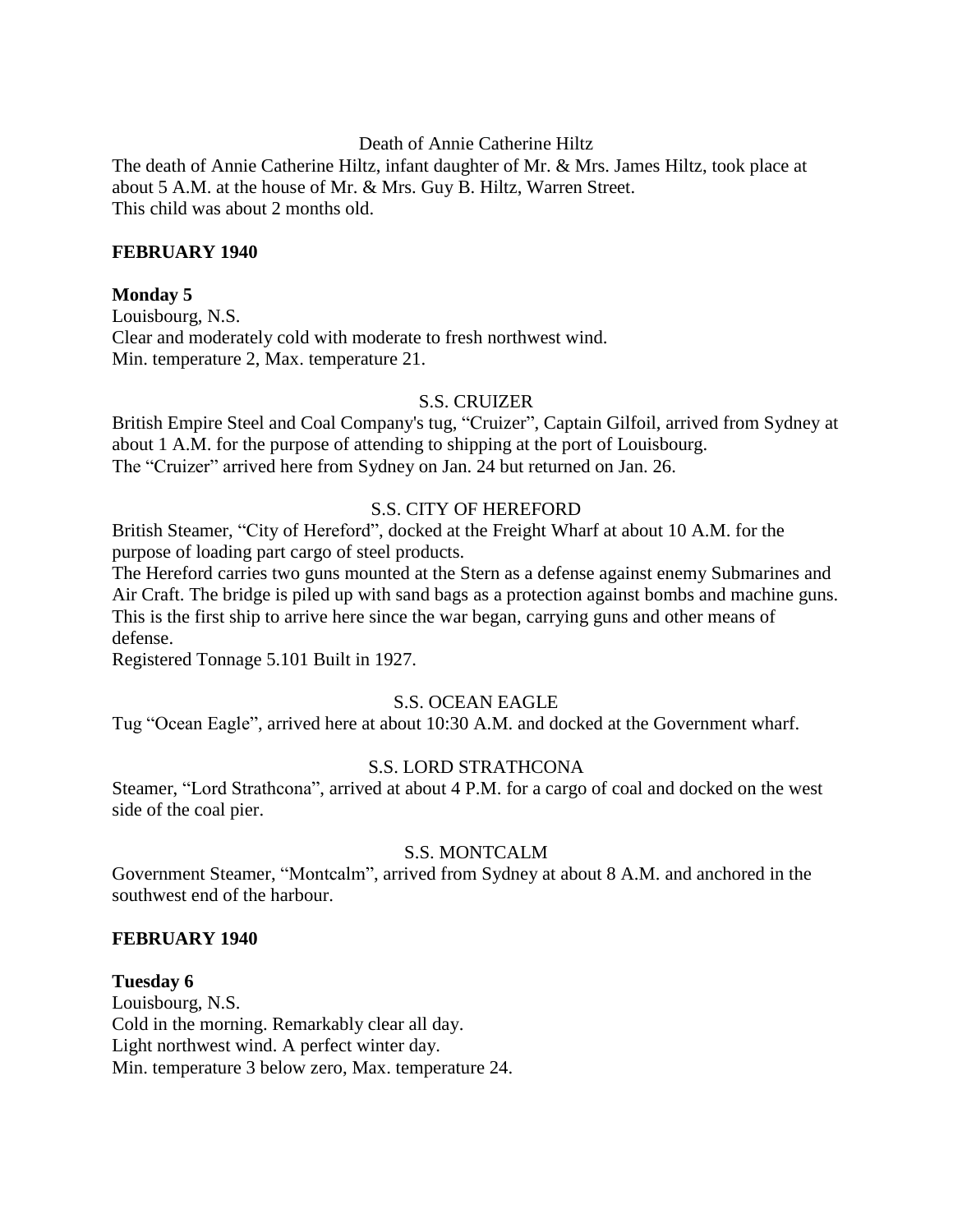# S.S. WATUKA

Steamer, "Watuka", arrived from Halifax at about 9:30 A.M. for a cargo of coal.

# S.S. VEGA

Swedish Steamer, "Vega", arrived at about 9:30 A.M. After bunkering, she sailed at about 7:30 P.M.

# S.S. MAGNHILD

Norwegian Steamer, "Magnhild", finished bunkering and sailed at about 10 A.M.

# Funeral

At 10 A.M., I attended the funeral of Annie Catherine Hiltz which took place from the home of Mrs. Guy B. Hiltz, Warren St. Services at the house, church (St. Bartholomew's) and grave were conducted by Rev. George Arnold. Interment took place in the Anglican Cemetery on Clarkes Road. Funeral in charge of D.M. Johnston, undertaker.

# S.S. LORD STRATHCONA

Steamer, "Lord Strathcona", sailed during the night with a cargo of coal for Portland, Maine, U.S.A.

# Civic Elections

Civic Elections were held to-day (sic) in the towns throughout the Province of Nova Scotia. At Louisbourg, the following were elected by acclamation; Mayor M.S. Huntington (reelected); Councillors; Cleveland Townsend and Alexander Smith. The new Council, which will be two men short, will consist of the following persons: Mayor M.S. Huntington, Councillors: Alexander C. MacDonald, James F.D. Townsend, Cleveland Townsend and Alexander Smith.

For list of Mayors elected in Nova Scotia, see next page.

# **FEBRUARY 1940**

# **Wednesday 7**

Louisbourg, N.S.

Cloudy and mild. Light snow from about 8 A.M. until about 1 P.M. followed by light rain during the afternoon which froze as it fell making all out-of-doors very slippery. Snowfall about 2 inches.

Light to moderate southeast wind.

Min. temperature 10, Max. temperature 31.

# S.S. WATUKA

Steamer, "Watuka", sailed for Halifax at about 9:30 A.M. with a cargo of coal.

# S.S. MARIANNE

Norwegian Steamer, "Marianne", arrived at about 9A.M. and anchored in the stream.

Mayors Elected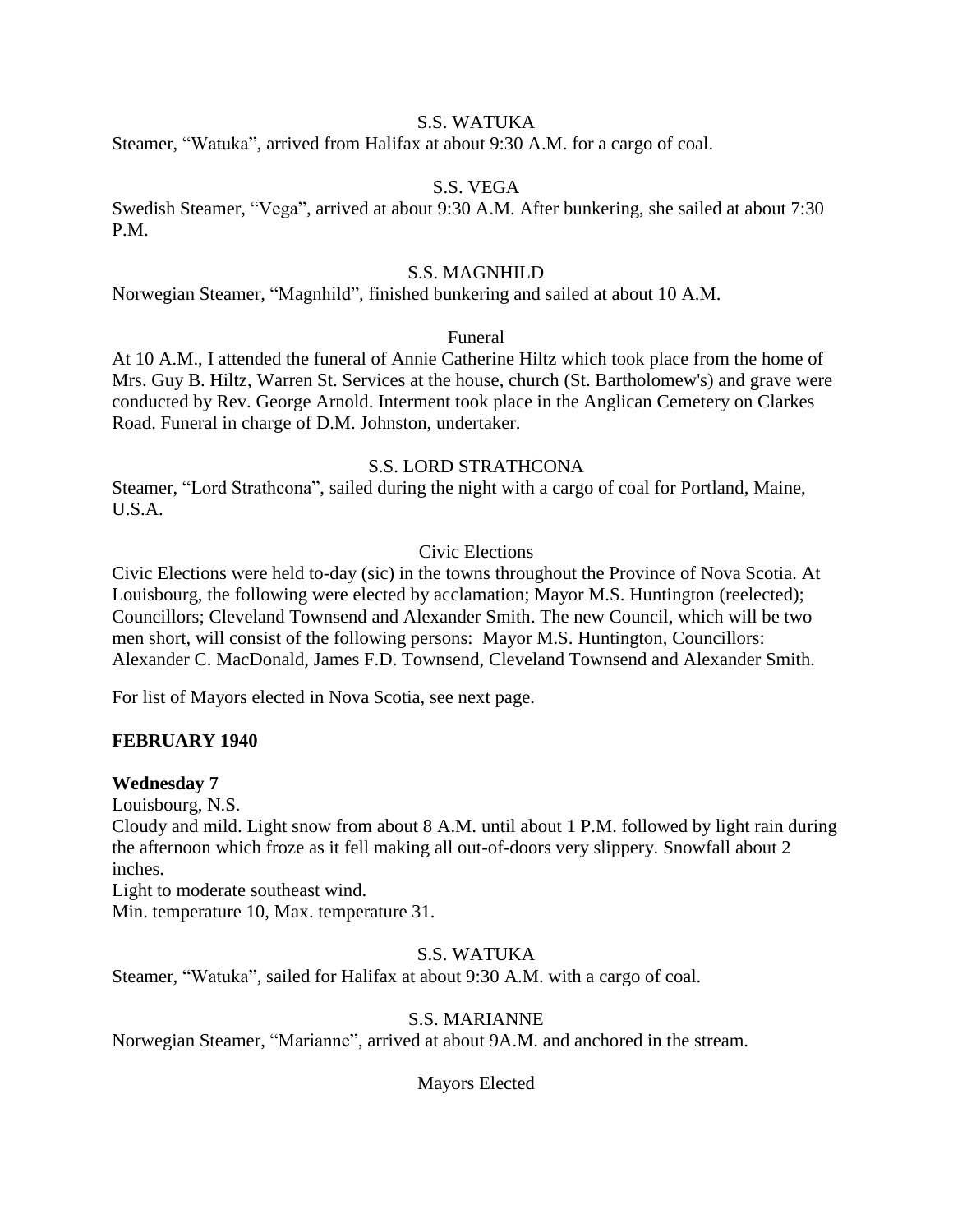According to press reports the following were elected Mayors in the various Nova Scotia towns in yesterdays elections: Sydney Mines, A.C. MacCormick, Dartmouth, L.F. Isnor, North Sydney, F.L. Kelly, Inverness, M.R. MacLeod, New Waterford, W.J. Hinchey, Port Hawkesbury, A.J. Langley, Dominion, P.J. Nearing, Providence and Port Hood, J.A. MacDougall, Louisbourg, M.S. Huntington, Truro, J.H. Slackford, Liverpool, J.S. Mare, Pictou, Thomas Hooper, Bridgewater, H.M. Sweeney, New Glasgow, Thomas Barmerman, Shelburne, F.S. King, Middleton, R.D. Johnston, Luneburg, A.W. Schwartz, Wedgeport, Dr. W.C. O'Brien, Digby, Edward J. Theriault, Mahone Bay, John G. Hagen, Parrsboro, P.L. Spicer, Windsor, J.B. Lohnes, Springhill, A.B. Wilson, Amherst, M.J. Kaufman, Antigonish, W.E. Landry, Stellarton, F.H. Sobey, Yarmouth, E.H. Spinney, Wolfville, [blank] Fraser, Kentville, B.W. Roscay, Bridgetown, H.L. Ruggles, Annapolis Royal, C.B. Fostor, Westville, John A. MacGregor, Lockport, M. MacDonald Laing, Mulgrave, J.S. Brean,

(continued on page February 9)

Oxford, E.B. MacDougall, Trenton, [blank], MacKinlay,

#### **FEBRUARY 1940**

#### **Thursday 8**

Louisbourg, N.S.

Clear and comparatively mild with moderate to fresh northwest wind. Streets very slippery as a result of silver thaw of yesterday afternoon. Min. temperature 16, Max. temperature 32.

#### S.S. MONTCALM

Canadian Government, "Montcalm", sailed at about 8 A.M. for Halifax.

#### S.S. UNGAVA

Newfoundland Steamer, "Ungava", arrived at about 8:30 A.M. for a cargo of coal.

#### S.S. CITY OF HEREFORD

British Steamer, "City of Hereford", Captain[blank], sailed at about 10:30 A.M. with a part cargo of steel products.

#### S.S. DIXIE

Norwegian Steamer, "Dixie", arrived in the forenoon for bunker coal. After bunkering, she sailed at about 6 P.M.

#### S.S. THORDOC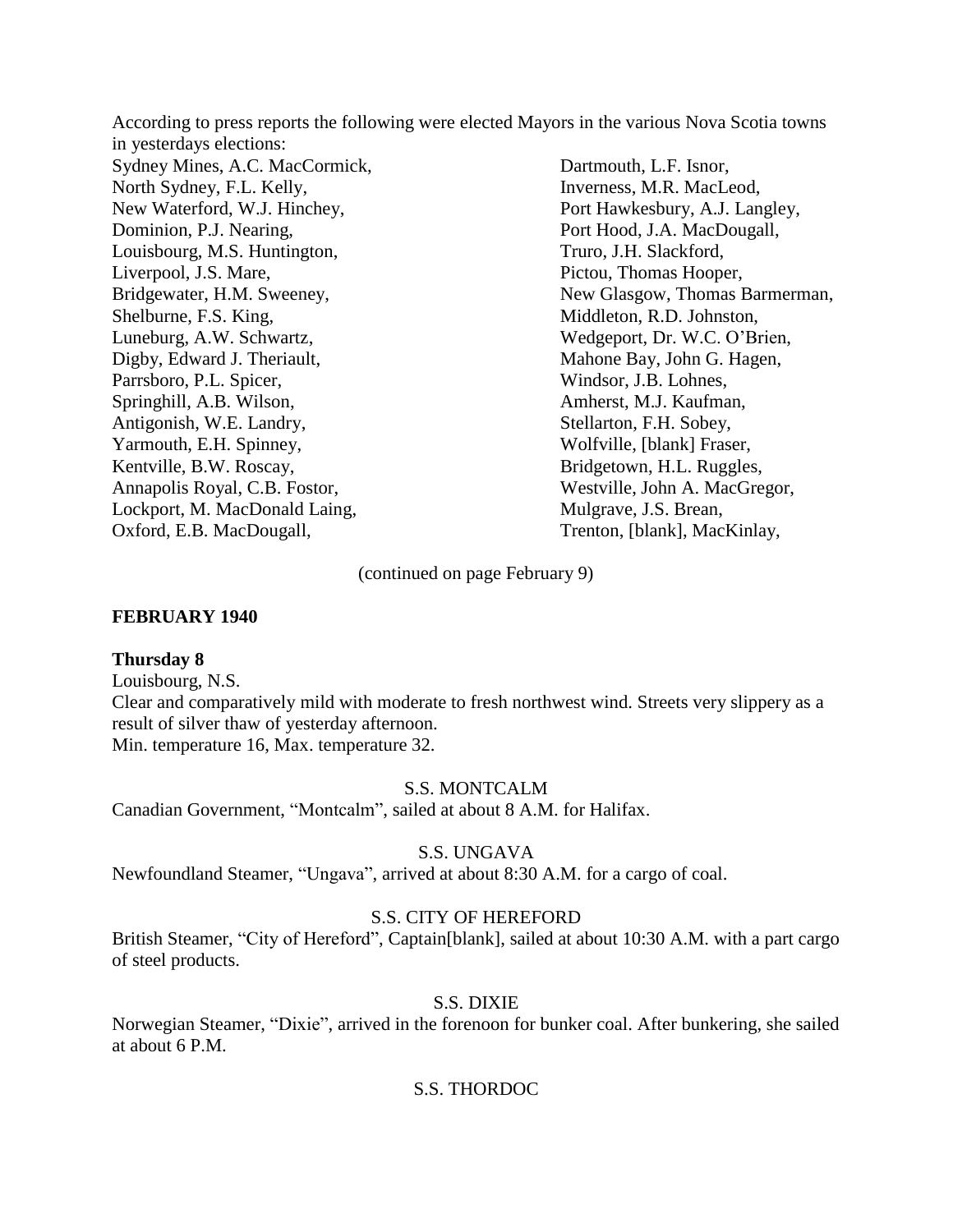Canadian Steamer, "Thordoc", arrived at about 5 P.M. for bunker coal and cargo.

# Death of Fred W. Armstrong

The death of Frederick W. Armstrong, age 67, took place in the Victoria General Hospital, today (sic), after an illness of four weeks. Born at Sydney, Mr. Armstrong was the Son of Mr. & Mrs. Thomas Armstrong; his mother, before her marriage to Armstrong, was Miss Mary Ann Huntington of Grand Mira. Before moving to Halifax, he was employed at Glace Bay as paymaster for the Dominion Coal Company. At Halifax, he held an important position with the Workmen's Compensation Board.

Mr. Armstrong is survived by two sons and one daughter. The sons are William F. Practicing law at Truro N.S., Thomas at St. Louis, Missouri, U.S.A. The daughter, Florence is a student at Dalhousie University, Halifax, N.S.

# **FEBRUARY 1940**

# **Friday 9**

Louisbourg, N.S.

Partly clear in the morning. Cloudy with light snow in the forenoon. Snow squalls and very blustery during the evening and night. Light southwest wind shifting to northwest in the afternoon and increasing to a moderate gale at night. Snowfall about 2 inches. Min. temperature 6, Max. temperature 31.

# S.S. UNGAVA

Newfoundland Steamer, "Ungava", sailed at about 7:30 with a cargo of coal for Newfoundland.

# S.S. THORDOC

Steamer, "Thordoc", sailed in the afternoon with a cargo of coal for Halifax, N.S.

# S.S. WATUKA

Steamer, "Watuka", Capt. Hooper, arrived from Halifax, N.S. at about 9 P.M. for a cargo of coal.

Mayors Elected (Continued from page February 7)

Joggins: Robert J. Melanson

# **FEBRUARY 1940**

# **Saturday 10**

Louisbourg, N.S. Clear and cold with moderate to fresh northwest wind. Min. temperature 5 below, Max. temperature 22.

# S.S. WATUKA

Steamer, Watuka, loaded a cargo of coal and sailed for Liverpool N.S. at about 3:30 P.M.

Council Meeting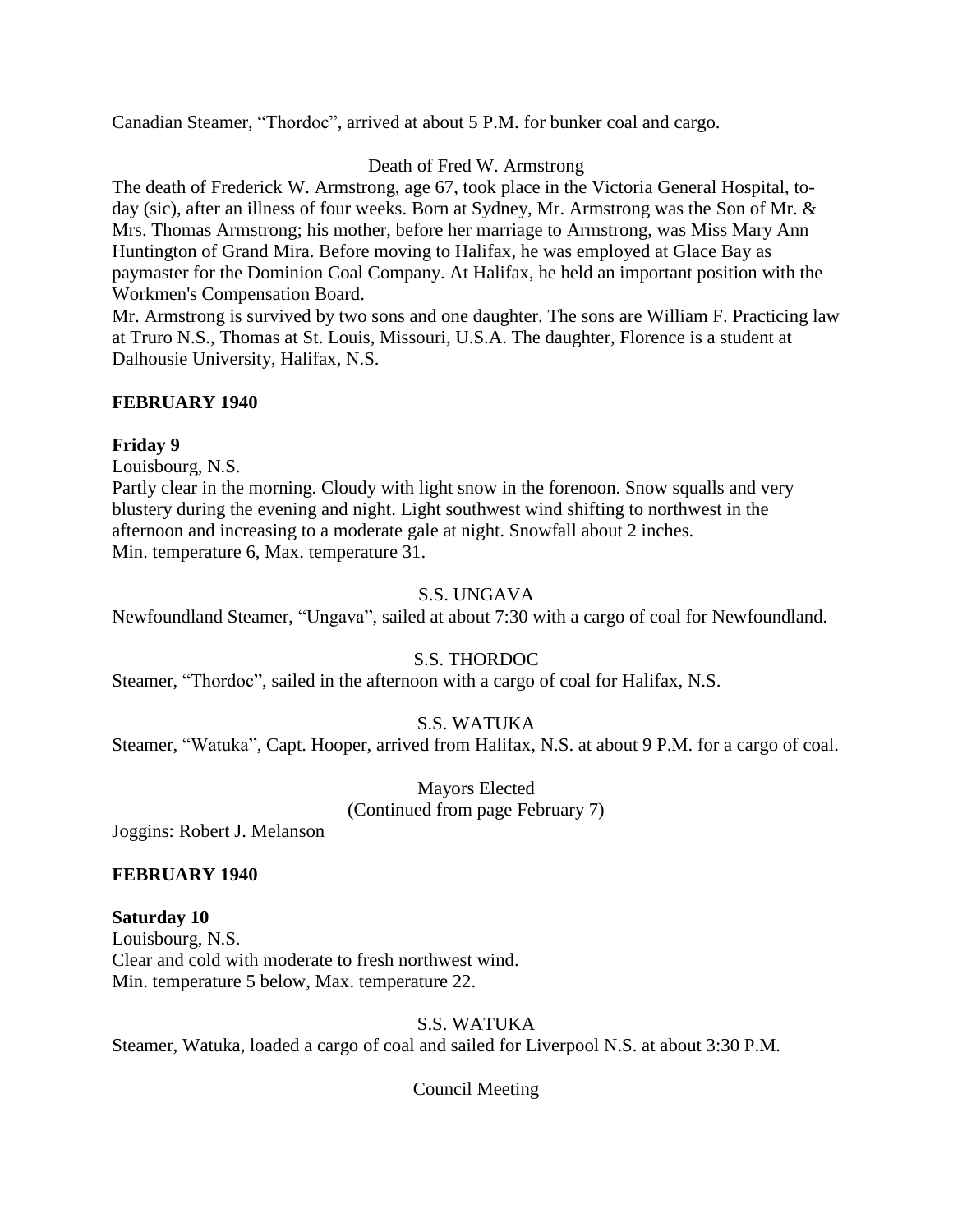At 7:30 P.M. I attended and presided at a meeting of the Town Council. Was sworn in as Mayor of the Town of Louisbourg by B.M. Spencer, Town Clerk and stipendiary Magistrate after which I administered the Oath of allegiance and oath of office to the two new Councillers; Cleveland Townsend and Alexander Smith, who then took their places at the Council Board for the first time.

Those present were: Councillers: Alex C. MacDonald, James F.D. Townsend, Cleveland Townsend and Alexander Smith, Town Clerk; B.M. Spencer, Police Officer D.M. Johnston, Health Officer; H.J. Townsend, M.D. Mayor; M.S. Huntington, Spectators: Edward Levy and Oscar Harris. H.J. Townsend, M.D., was reappointed Medical Health Officer, D.M. Johnston reappointed Police Officer, Sanitary Inspector, Jailer, School attendance officer, Inspector of Fire Ordinance and Meter Reader. R.A. Peters was reappointed Sheep Valueer under the "Sheep Protection Act".

The following are the standing Councillers for the ensuring year: School; Alex C. MacDonald, Cleveland Townsend and M.S. Huntington. Electric Light; Alex C. MacDonald, James F.D. Townsend and Cleveland Townsend. School; Mayor M.S. Huntington, Cleveland Townsend and Alex C. MacDonald. Finance; Mayor M.S. Huntington, James F.D. Townsend, and Alex Smith. Police; Alex C. MacDonald, Alex Smith and Mayor M.S. Huntington. Lisuse (sic); Mayor M.S. Huntington, Alex Smith and James F.D. Townsend. Arbitration; Alex Smith, Mayor M.S. Huntington and James F.D. Townsend. Assessment; Mayor M.S. Huntington, Cleveland Townsend

(Continued on Next Page)

# **FEBRUARY 1940**

# **Sunday 11**

Louisbourg, N.S.

Snow began to fall at about 9 A.M. Followed by rain at about 2 P.M., which continued during the afternoon early part of the night. Moderate to strong southeast wind which shifted to southwest as about 8 P.M.

Snowfall about 4 inches. Rainfall about [blank]

Min. temperature 4, Max. temperature 38.

Streets very slushy in the evening.

# Church Services

At 11 A.M. and 7 P.M., I attended services in the First United Church where Rev. Donald MacLeod, M.A., B.D., was the preacher.

Owing to bad weather conditions, there were only 19 persons present at the evening service.

# Death of Governor-General

The death of John Buchan Baron Tweedsmuir of Elsfield, Governor General of Canada, took place at Montreal at 7:13 P.M. E.S.T. to-day (sic).

(Continued from previous Page)

and Alex Smith. Poor; Mayor M.S. Huntington, James F.D. Townsend and Cleveland Townsend. Public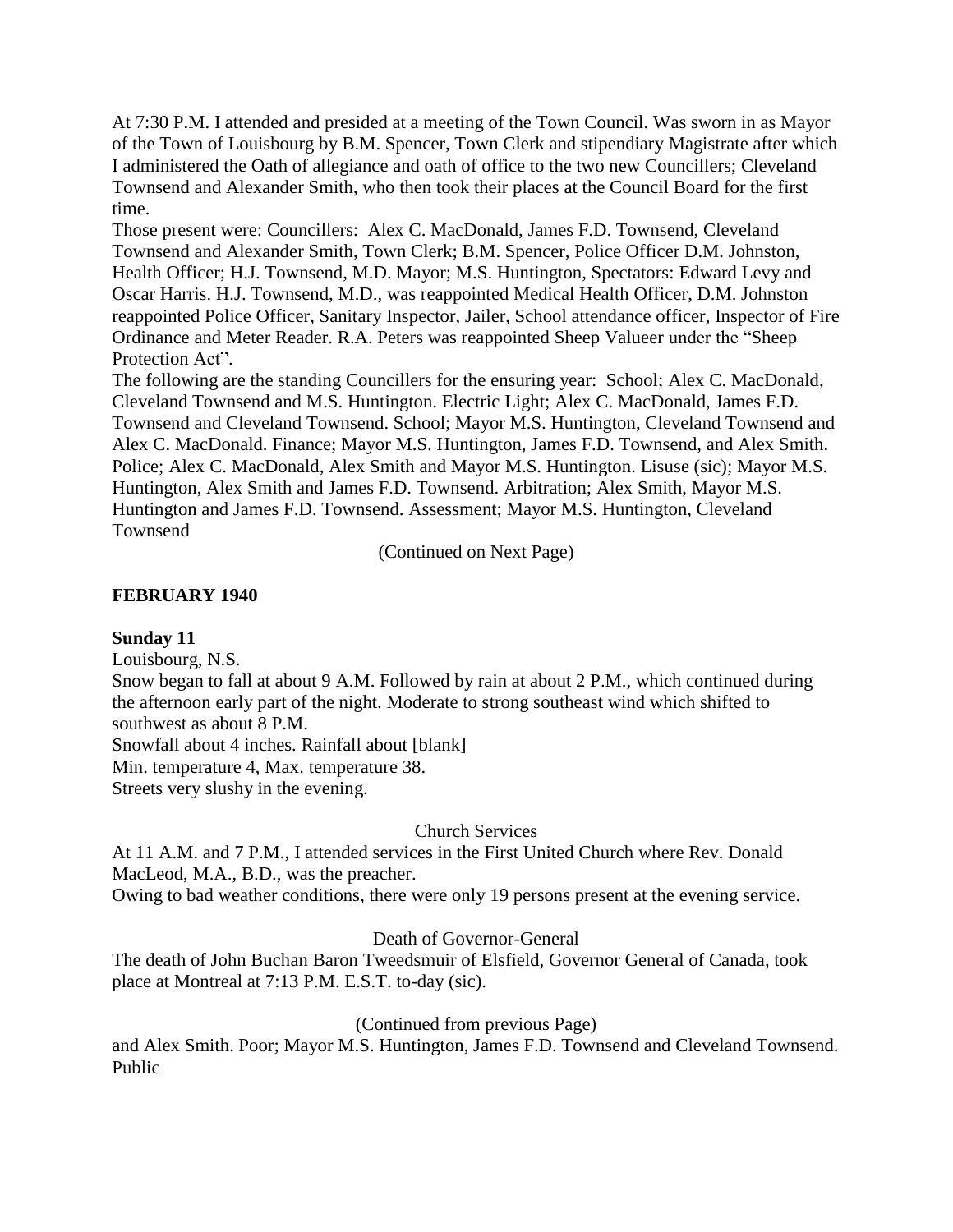# **FEBRUARY 1940**

# **Monday 12**

Louisbourg, N.S.

Westerly gale in the early morning. Blinding snow squalls in the early part of the day. Very blustery during the greater part of the day. Strong west to northwest wind continued until late in the night.

Min. temperature [blank], Max. temperature [blank].

# S.S. ROSE CASTLE

Steamer, "Rose Castle", Capt. Kenny, arrived in the afternoon from St. John, N.B., and docked on the west side of the coal pier and began loading a cargo of coal.

# Death of Mrs. George MacGillivray

The death of Mrs. George MacGillivray, aged 80 years, took place at the home of her son-in-law and daughter, Mr. and Mrs. Ben Ferguson, Rankin Street, Glace Bay, at an early hour this morning.

Mrs. MacGillivray and family, who were formerly from Gabarus, lived for many years in the Town of Louisbourg, before removing to Sydney and later to Glace Bay. She is survived by her husband, two sons and one daughter. The sons are Melville at Sydney, Daniel at Cape Cod, Massachusetts. The daughter, Mrs. Ben Ferguson, (Gertrude), with whom she lived, at Glace Bay.

# **FEBRUARY 1940**

# **Tuesday 13**

Louisbourg, N.S. Cold and remarkably clear with light to moderate northwest wind. An ideal winter day. Min. temperature 7, Max. temperature 20.

# S.S. MARIANNE

Norwegian Steamer, "Marianne", which has been anchored in the harbour since last Wednesday, sailed at about 10 A.M.

# S.S. ROSE CASTLE

Steamer, "Rose Castle", Capt. Kenny, sailed at about 10 P.M. with a cargo of coal for Portland, Maine, U.S.A.

# Meeting of School Board

At 7:30 P.M., I attended and presided at the Annual Meeting of the School Board. At this meeting, I was again reelected chairman. I have now entered on my 21<sup>st</sup> year as a member of the Board and on my 15<sup>th</sup> year as chairman. The new Board consists of the following persons: M.S. Huntington (chairman), Commissioners; Cleveland Townsend, Alex C. MacDonald, Clarance Peters and D.A. Campbell, all of whom were present at tonight's meeting. The two last named members are the Provincial Appointees.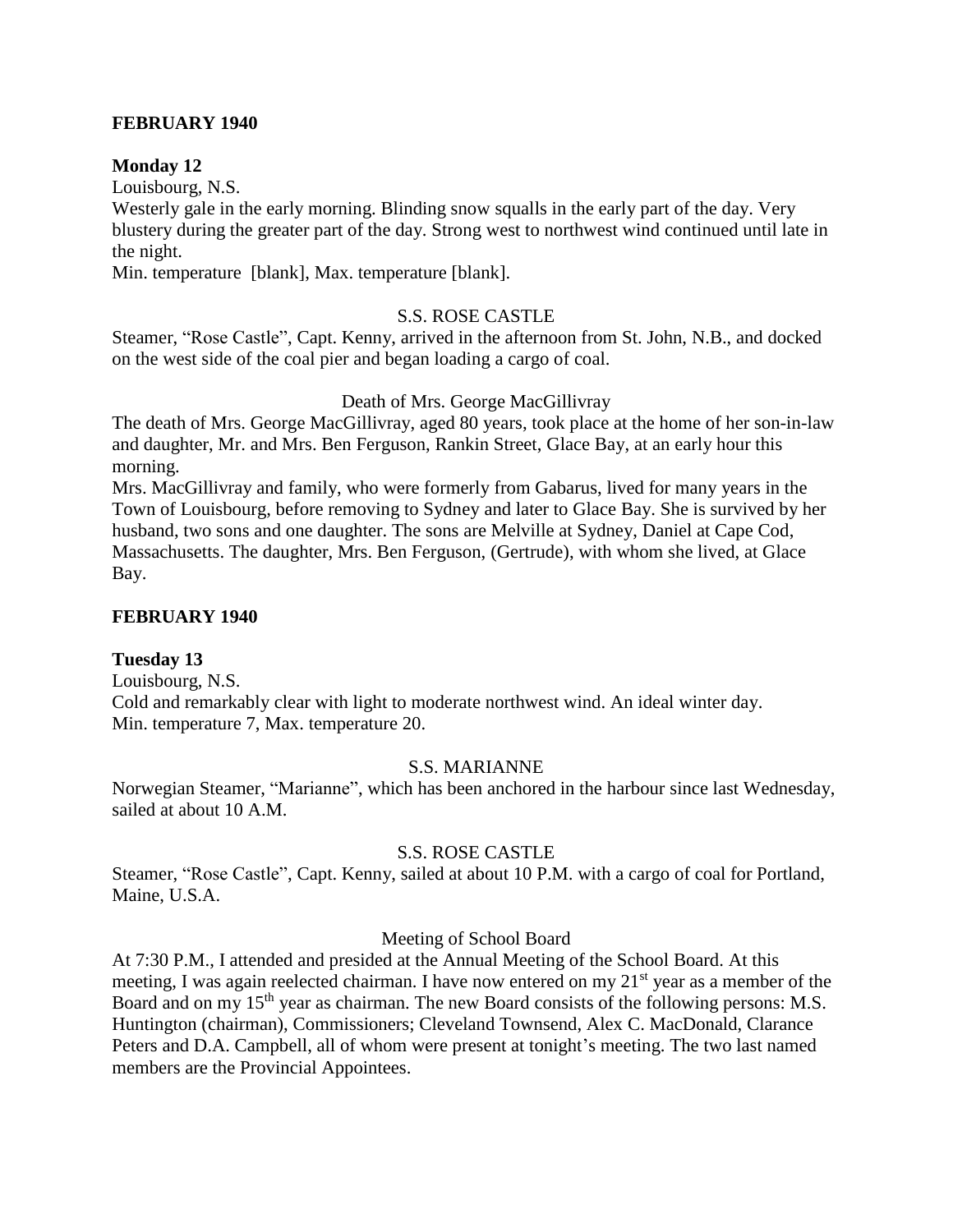# **FEBRUARY 1940**

# **Wednesday 14**

Louisbourg, N.S. Clear and moderately cold with moderate northwest wind which shifted to easterly during the early part of the night. Min. temperature 6, Max. temperature 22.

# S.S. WATUKA

Steamer, "Watuka", Capt. Hooper, arrived from Liverpool, N.S., at about 5 P.M. for a cargo of coal.

Choir Practice

At 8 P.M., Emeline and I attended choir practice in the First United Church.

# **FEBRUARY 1940**

# **Thursday 15**

Louisbourg, N.S. Cloudy and chilly with moderate northeast wind Min. temperature 13, Max. temperature 30.

# S.S. WATUKA

Steamer, "Watuka", Capt. Hooper, sailed for St. John's, Newfoundland, with a cargo of coal.

# **FEBRUARY 1940**

**Friday 16** Louisbourg, N.S. Mild and mostly clear with light to moderate northerly wind. Min. temperature 23, Max. temperature 34.

# S.S. IMOGENE

Newfoundland Steamer, "Imogene", arrived at about 10 A.M. for cargo and bunker coal.

# S.S. LORD STRATHCONA

Steamer, "Lord Strathcona", Captain Stewart, arrived at about 5:30 P.M. from Portland, Maine, for a cargo of coal.

# S.S. THORDOC

Steamer, "Thordoc", arrived from Halifax, N.S., at about 7:30 P.M. for a cargo of coal.

# Death of Mrs. Michael MacKenzie

The death of Mrs. Michael MacKenzie, widow of the late Conductor Michael MacKenzie, took place at the home of her step-daughter, Mrs. Dan MacNeil, North George Street, Sydney. Mrs. MacKenzie, who was about 66 years of age, had been in ill health for upwards of a year.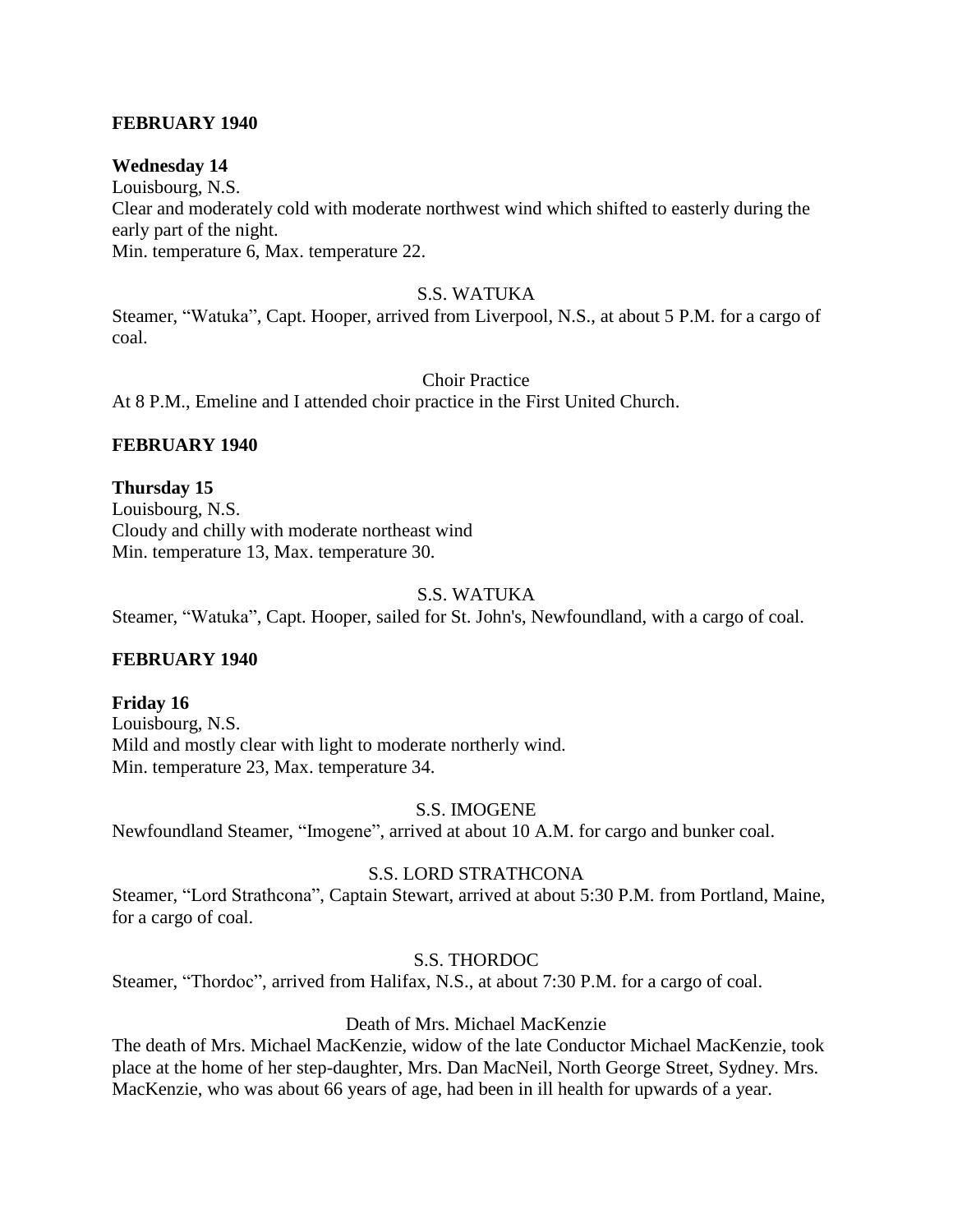Her husband died on December 21, 1938. Mr. and Mrs. MacKenzie lived at Louisbourg for many years.

# **FEBRUARY 1940**

#### **Saturday 17**

Louisbourg, N.S. Cloudy and mild with a few snow squalls. Moderate northerly wind increasing during the night. Snowfall about 1 ½ inches. Min. temperature 28, Max. temperature 36.

#### S.S. IMOGENE

Newfoundland Steamer, "Imogene", sailed during the forenoon with a cargo of coal for St. John's, Nfld.

# S.S. THORDOC

Steamer, "Thordoc", loaded a cargo of coal and sailed for Halifax during the early part of the night.

Prisoners Released From German Steamer "Altmark"

Press of to-day (sic) carried the story of the boarding of the German armed Steamer, "Altmark", Captain Heinrich Dan, by sailors from the British Destroyer, "Cossack", and the freeing of upwards of 300 British prisoners. The boarding took place yesterday or last night near the coast of Norway.

The Altmark had been in the South Atlantic for several months as an Auxiliary to the German Pocket Battleship, Admiral Graf Spee, which was sunk by her crew, after a fight with British Cruisers, on Dec. 17, 1939. The Altmark was on her way to Germany through Norwegian Coastal waters when intercepted by the Cossack. The prisoners on board the Altmark were from British merchant ships, sunk by the Admiral Graf Spee. In the fight between the boarding party and the Altmark's crew, 6 or 7 Germans were killed. One British casualty is reported. During the fight on deck, the Altmark ran aground on the shore of Gjessingfjord on the Norwegian coast.

(Above gleaned from press and radio reports)

# **FEBRUARY 1940**

# **Sunday 18**

Louisbourg, N.S. Clear and mild with moderate northerly wind. Min. temperature 26, Max. temperature 36.

#### S.S. CARIBOU

Newfoundland passenger and freight Steamer, "Caribou", arrived in the early morning from Port-Au-Basque, Nfld., with passengers, mails and freight. First trip of the Caribou to Louisbourg this season.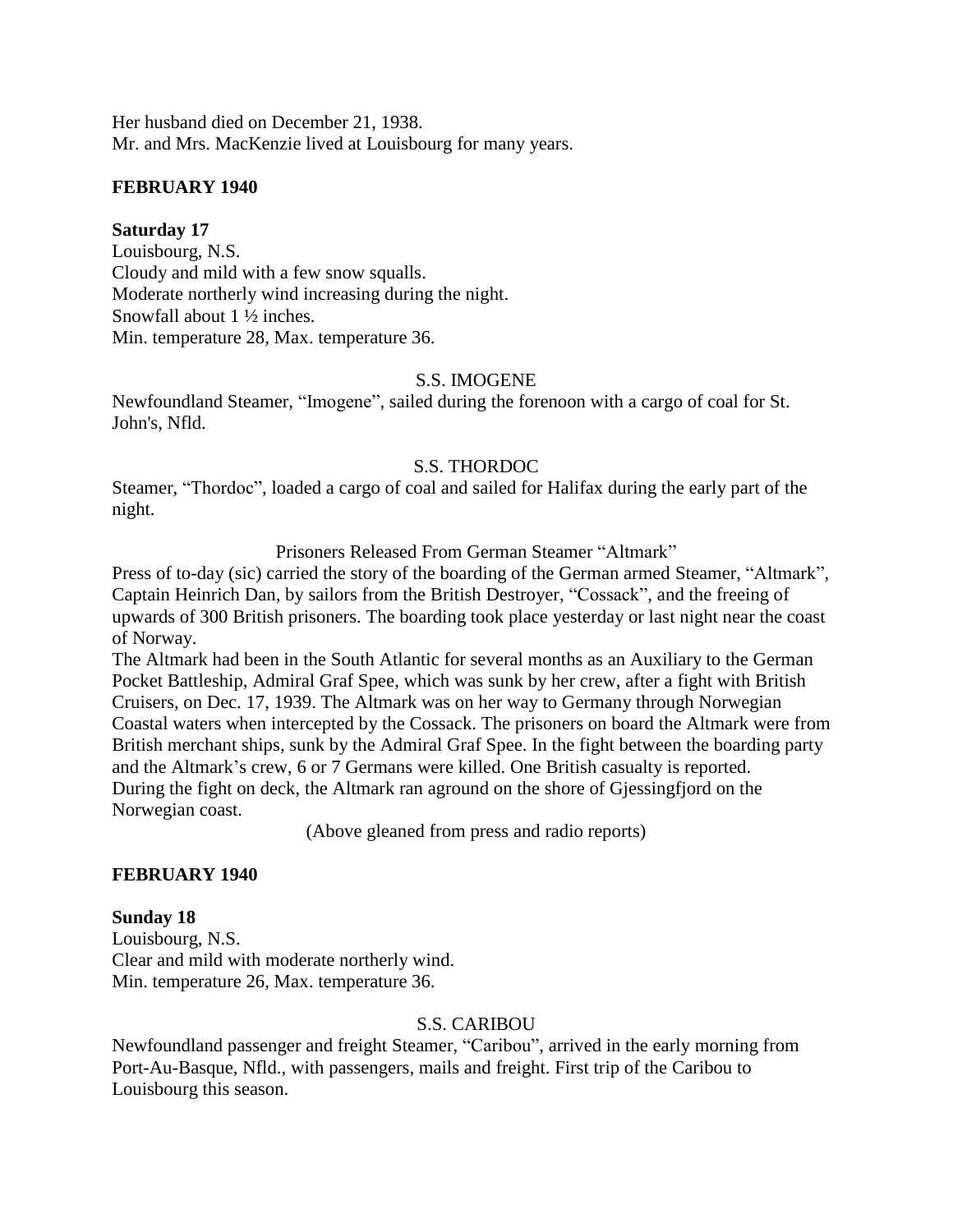# S.S. TORNY

Norwegian Steamer, "Torny", arrived in the morning for bunker coal.

# Church Services

At 11 A.M. and 7 P.M., I attended services in the First United Church where Rev. Donald MacLeod, M.A., B.D., was the preacher. At the morning service, a tribute was paid by Mr. MacLeod to the late Lord Tweedsmuir, Governor-General of Canada, who passed away at Montreal on the  $11<sup>th</sup>$  day of this month.

#### **FEBRUARY 1940**

#### **Monday 19**

Louisbourg, N.S. Clear and mild with moderate north to northeast winds. Min. temperature [blank], Max. temperature [blank].

# S.S. CARIBOU

Newfoundland Steamer, "Caribou", sailed in the early [blank] for Port-Au-Basque, Nfld., with passengers, mails and freight.

# S.S. TORNY

Norwegian Steamer, "Torny", after bunkering, sailed in the morning.

# S.S. O.A. BRODIN

Swedish Steamer, "O.A. Brodin", arrived at about 9 A.M. After bunkering, she anchored in the stream.

#### S.S. WENDOVER

British Steamer, "Wendover", Capt. Winter, arrived at about 4 P.M. from England for a cargo of steel products.

Funeral

At about 11 A.M., I attended the funeral of the late Mrs. Michael MacKenzie. The remains arrived from Sydney by hearse. Funeral service was conducted by Rev. Father D.H. Doyle in Stella Maris Church. Interment took place in the Roman Catholic Cemetery.

#### **FEBRUARY 1940**

#### **Tuesday 20**

Louisbourg, N.S.

Cloudy and cold with moderate east and southeast winds. Snow began to fall at about 6:30 P.M. and continued during the night. Snowfall about 5 inches. Min. temperature 26, Max. temperature 32.

# S.S. LORD STRATHCONA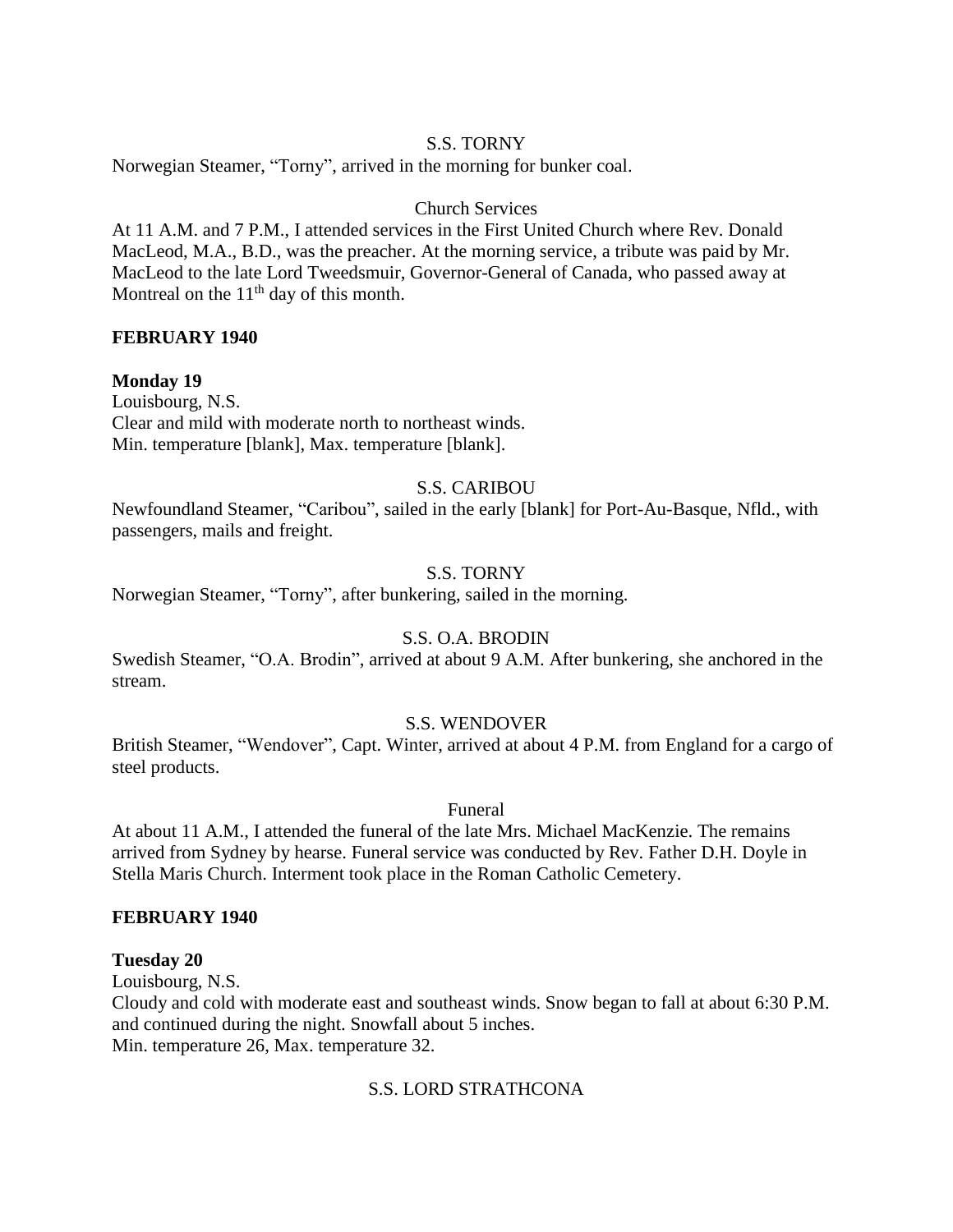Steamer, "Lord Strathcona", Capt. Stewart, sailed in the early morning with a cargo of coal for St. John, N.B.

# **FEBRUARY 1940**

# **Wednesday 21**

Louisbourg, N.S.

Light rainfall in the early morning. Cloudy and mild during the greater part of the day. Very blustery with snow squalls during the evening and night. Snowfall about 2 inches. Light to moderate north wind increasing to a strong breeze during the evening. Drift ice in close to the shore at the harbour mouth. Min. temperature 26, Max. temperature 32.

# S.S. CARIBOU

Newfoundland Steamer, "Caribou", Capt. Taverner, arrived at about 9:30 A.M. with passengers, mails and freight.

# Dr. Moses McGarry Nominated

At a Nominating Convention held at Port Hawkesbury to-day (sic), Dr. Moses McGarry was nominated to Contest the Constituency of Inverness Richmond and Cape Breton West in the interest of the Liberal Party, in the election to be held on the 26<sup>th</sup> of next month. Dr. McGarry's name was the only one before the convention.

The delegates from Louisbourg town were; R.A. Peters, William MacInnis, Alex Wilcox, Alex Cameron, Neil Murphy, Malcolm Boyd.

# Matthew MacLean Nominated

At Sydney Mines today, Matthew MacLean, M.P., was nominated to contest the election on March 26<sup>th</sup> next, in the interests of the Liberal party. MacLean received 90 votes. Two other names before the convention; Smith MacIvor and Rev. MacIntosh MacLeod, received 37 and 20 votes respectively.

Dr. D.J. Hartigan Nominated

At Sydney to-day (sic), two names were before a Liberal nominating convention; Dr. D.J. Hartigan, M.P., and Mayor G.B. Slaven of Sydney. The vote stood Hartigan 297, Slaven 113.

# **FEBRUARY 1940**

# **Thursday 22**

Louisbourg, N.S. Heavy gale in the early morning. Wind moderated after daylight but still continued to blow a strong breeze until the evening. Clear during the day moderately cold at night. Wind north. Min. temperature 14, Max. temperature 20.

# S.S. CARIBOU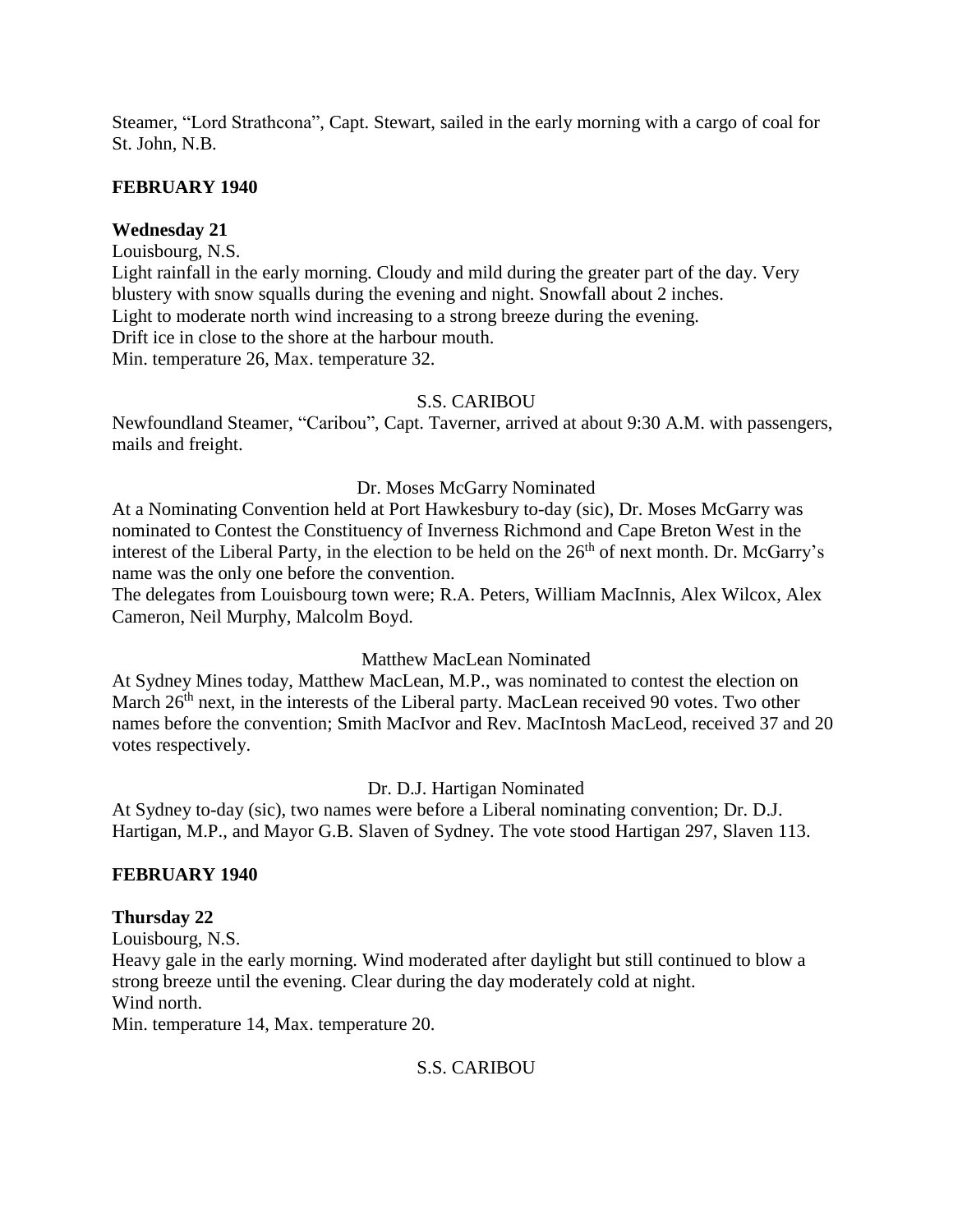Newfoundland Steamer, "Caribou", Capt. Taverner, sailed at noon for Port-au-Basque, Nfld., with passengers, mails and freight.

#### S.S. ROSE CASTLE

Steamer, "Rose Castle", Capt. Kenny, arrived at 1 P.M. from Portland, Maine, for a cargo of coal.

#### S.S. THURDOC

Steamer, "Thurdoc", arrived from Halifax at 4 P.M. for a cargo of coal.

#### S.S. MILL HILL

British Steamer, "Mill Hill", Capt. [blank], arrived here at about 10 P.M. and anchored in the southwest end of the harbour. This boat was reported stuck in the ice off Scatari Island. The tug, "Ocean Eagle", left here at 4 P.M. to go to her assistance. After releasing her, the tug returned to port.

#### Isaac D. MacDougall Nominated

At a Nominating Convention held at Port Hawkesbury to-day (sic), Isaac D. MacDougall was nominated to contest the Constituency of Inverness, Richmond and Cape Breton West in the interests of the Conservative party in the forthcoming election, March  $26<sup>th</sup> 1940$ .

#### **FEBRUARY 1940**

#### **Friday 23**

Louisbourg, N.S. Clear in the morning but becoming cloudy during the day. Light variable wind mostly east and southeast. Drift in sight off the coast. Min. temperature 12, Max. temperature 32.

#### S.S. O.A. BRODIN

Swedish Steamer, "O.A. Brodin", which arrived here on last Monday for bunker coal, sailed at about 8 A.M.

#### S.S. ATLAND

Swedish Steamer, "Atland", Capt. [blank], arrived here at about 10 A.M. and anchored in the southwest end of the harbour. The Atland came here for the purpose of loading a cargo, or part cargo, of steel products but the order was cancelled owing, it is said, to two storms being ahead of her which was cause her a ton long delay. She sailed at about 8:30 P.M. for another port.

#### S.S. THURDOC

Steamer, "Thurdoc", sailed at about 10 P.M. with a cargo of coal for Halifax, N.S.

#### S.S. BEOTHIC

Newfoundland Steamer, "Beothic", arrived at about 8 P.M. for a cargo of coal.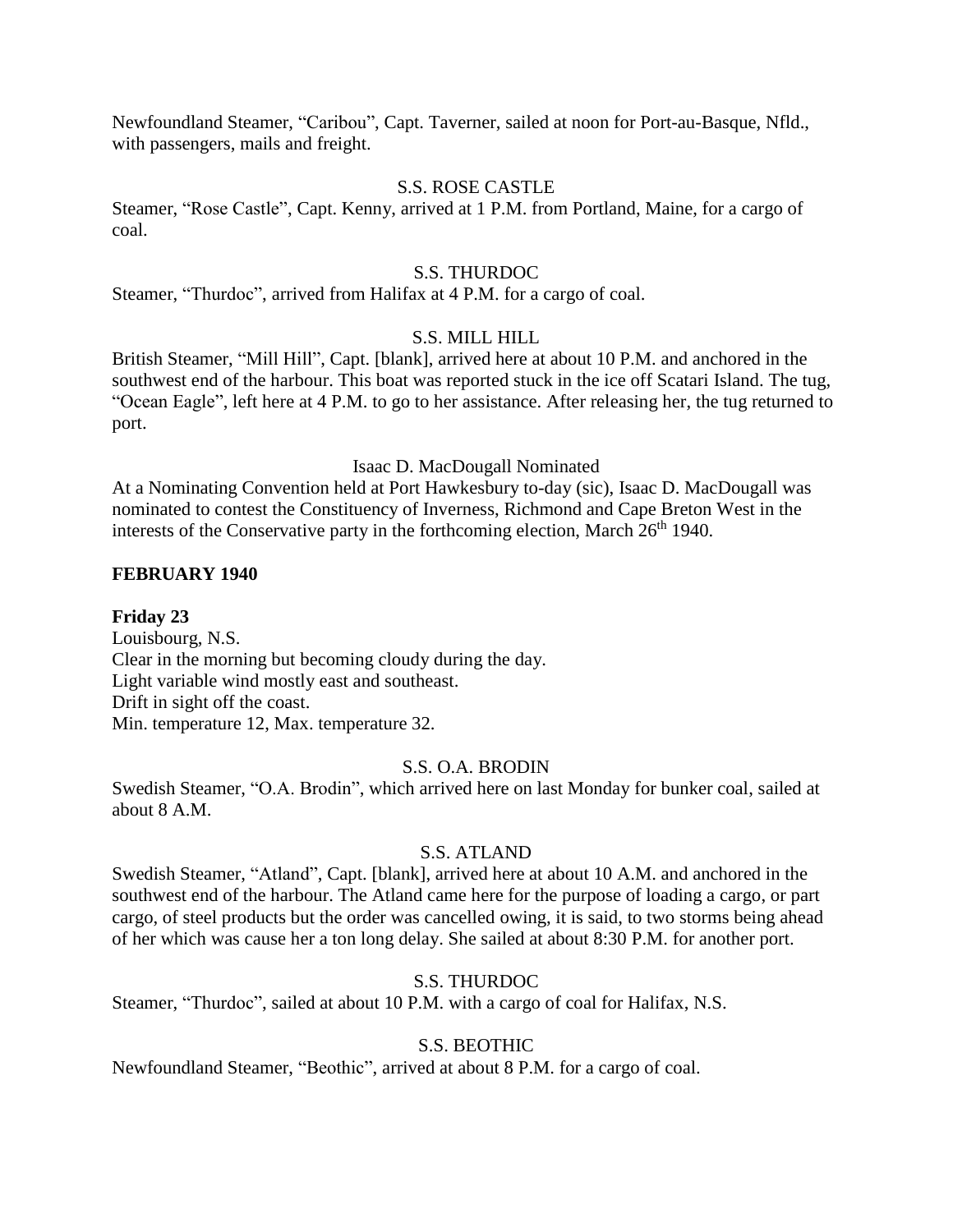# Accident on Shipping Pier

At about 10 P.M., while coal was being shipped from the pier, four cars broke loose and went by the run. One of them went over the end of the pier into the dock. One stood on end on the lower structure of the pier but, for some unknown reason, failed to go overboard, one plunged onto the drop table which gave way leaving the car standing almost on end, while still another crashed into its rear. All four cars were badly damaged as well as the end of the pier where the accident occurred. A shack on the end of pier was swept overboard and totally destroyed. No person was seriously hurt.

# **FEBRUARY 1940**

#### **Saturday 24**

Louisbourg, N.S. Clear and moderately cold with light to moderate variable winds mostly southwest. A perfect winter day. Min. temperature 13, Max. temperature 30.

# S.S. ANNA

Swedish Steamer, "Anna", arrived at about 8:30 A.M. After bunking, she sailed in the afternoon.

# S.S. ROSE CASTLE

Steamer, "Rose Castle", Capt. Kenny, sailed at noon with a cargo of coal.

# S.S. CARIBOU

Newfoundland Steamer, "Caribou", arrived at about 7 P.M. from Port-au-Basque with passengers, mails and freight.

# **FEBRUARY 1940**

# **Sunday 25**

Louisbourg, N.S. Clear and mild, becoming cloudy in the late afternoon. Snow began to fall at about 8 P.M. and was followed by moderate rainfall at 10 P.M. Snowfall about 2 inches. Light to moderate southwest in the early part of the night. Min. temperature 10, Max. temperature 35.

# S.S. CARIBOU

Newfoundland Steamer, "Caribou", Capt. Taverner, sailed at about 1:45 P.M. for Port-au-Basque, Nfld., with passengers, mails and freight.

# Church Services

At 11 A.M. and 7 P.M., I attended services in the First United Church where Rev. Donald MacLeod, M.A., B.D., was the preacher. Emeline accompanied me in the morning but was not out to the evening service.

After the close of the evening, I attended practice for a Cantata entitled "Because I Live" which is to be rendered by the United Church Choir on Good Friday evening.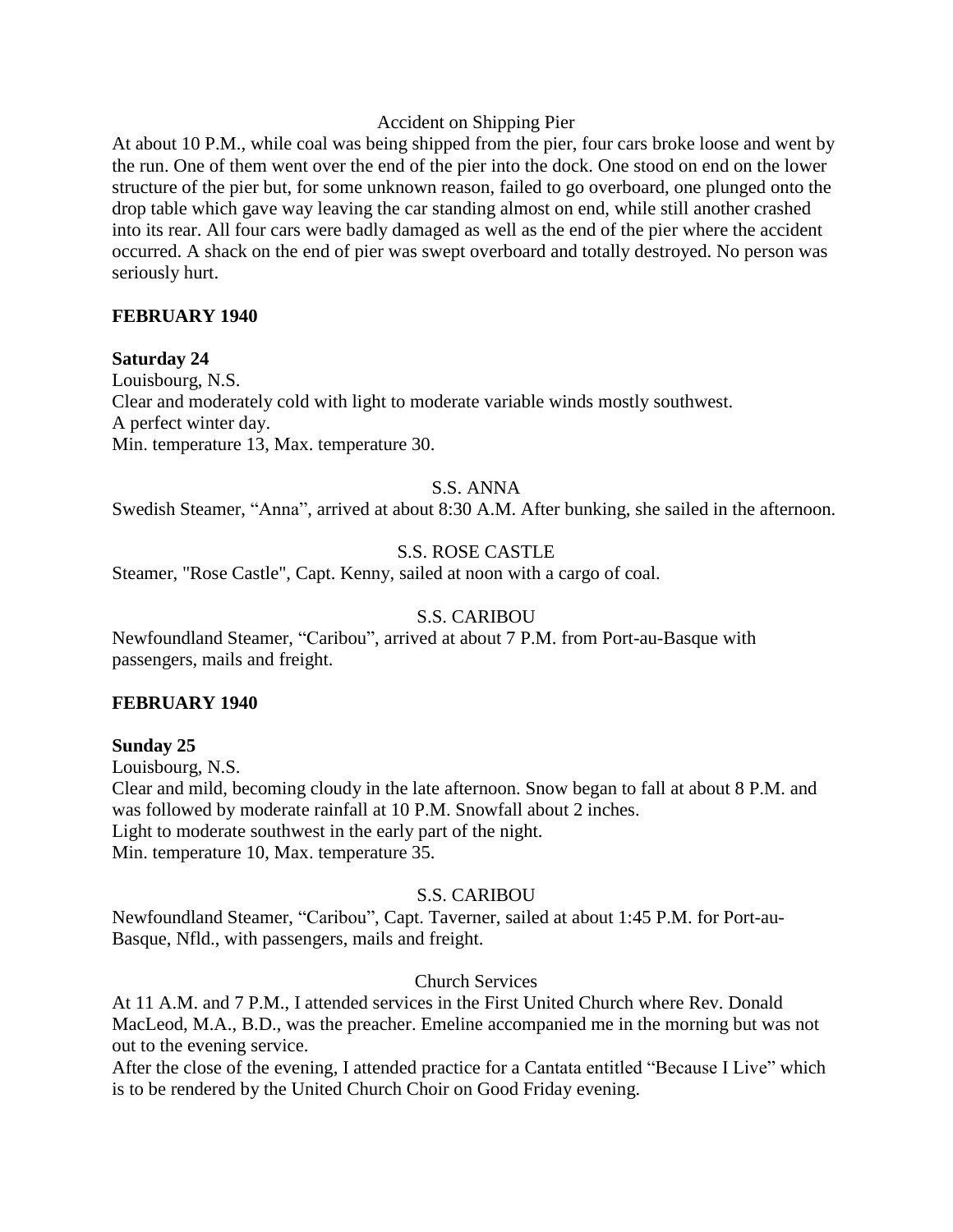Visited Mr. & Mrs. Fletcher Townsend In the afternoon, Emeline and I visited Mr. and Mrs. Fletcher Townsend.

# **FEBRUARY 1940**

# **Monday 26**

Louisbourg, N.S.

Cloudy and mild in the morning. Light drizzle of snow beginning in the forenoon continued all day. Light westerly wind shifting to north northeast increasing at night to a strong breeze. Very blustery during the night.

# S.S. BEOTHIC

Newfoundland Steamer, "Beothic", finished loading a cargo of coal and sailed in the afternoon for Newfoundland.

# **FEBRUARY 1940**

# **Tuesday 27**

Louisbourg, N.S.

Heavy gale in the early morning with snow.

Wind moderate after 6 A.M. but continued to blow a strong breeze until late in the afternoon. Snowfall of last night and to-day (sic), about 6 inches.

Streets and highways blocked with huge snow drifts.

Traffic at a standstill. No bus service between here and Sydney to-day (sic). Sydney and Louisbourg Railway train due to leave here at 8:15 was cancelled owing to heavy drifts along the railway line.

Max. temperature 13, Max. temperature 22.

# Snow Plow Arrives

Snow plow over the S. & L. Railway arrived at about 8:30 P.M. and followed by a train of steel products. Mails for Louisbourg arrived on one of these trains and were stored at the railway station for the night.

# S.S. THORDOC

Steamer, "Thordoc", arrived from Halifax at about 9:30 P.M. for a cargo of coal.

# S.S. MILL HILL

British Steamer, "Mill Hill", Capt. [blank], which has been at anchor in the southwest end of the harbour since last Thursday, was driven ashore, in the harbour, at "Old Town" by the force of last night's gale.

# Assessment Appeal Court

At 2 P.M., I went to the Town hall for the purpose of presiding at the assessment appeal Court, but, on my arrival, I found that no appeals had been entered so no sitting was held.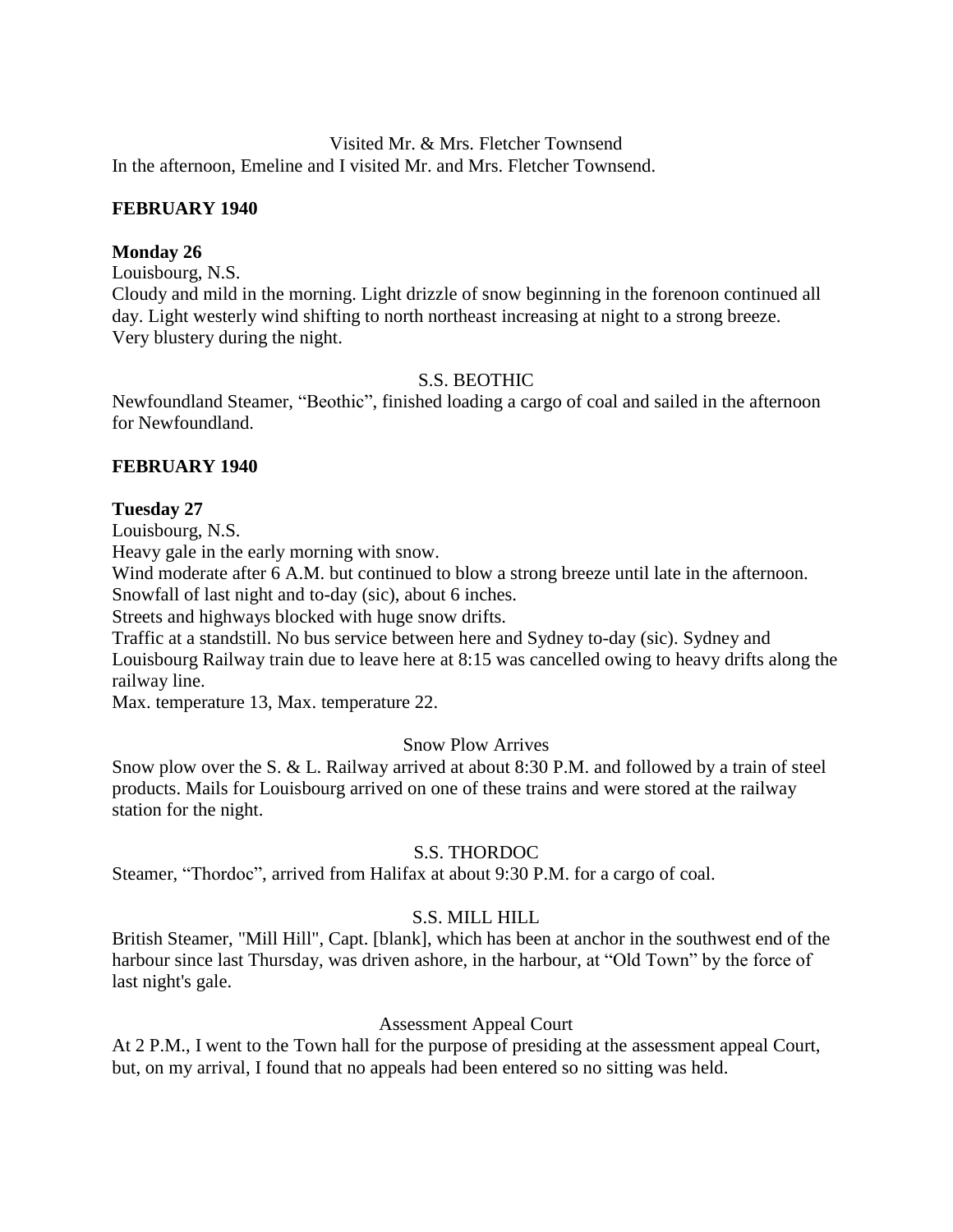# **FEBRUARY 1940**

# **Wednesday 28**

Louisbourg, N.S. Clear and moderately cold with light to moderate west to southwest winds shifting to easterly in the evening. Cloudy at night. Min. temperature [blank], Max. temperature [blank].

# S.S. WATUKA

Steamer, "Watuka", Capt. Hooper, arrived from St. John's, Nfld., at about 3 P.M. for a cargo of coal.

# S.S. THORDOC

Steamer, "Thordoc", sailed at about 4 P.M. with a cargo of coal for Halifax.

# S.S. MILL HILL

An attempt at noon today, by the tug, "Ocean Eagle", Capt. Cox, and the tug, "Cruizer", Capt. Gilfoil, to refloat the British Steamer, "Mill Hill", which was driven ashore early yesterday morning, met with failure. Another attempt made tonight by the same tugs proved successful. The Mill Hill was pulled off the beach where she lay stranded at about 11 P.M. and towed to an anchorage in the southwest end of the harbour.

# **FEBRUARY 1940**

# **Thursday 29**

Louisbourg, N.S. Cloudy and chilly in the forenoon. Clear and bright during the afternoon. Light to moderate northeast wind. Min. temperature 10, Max. temperature 22.

# S.S. LORD STRATHCONA

Steamer, "Lord Strathcona", Capt. Stuart, arrived at about 8 A.M. from Portland, Maine, for a cargo of coal and anchored in the stream. She docked at the coal pier at about 5 P.M.

# S.S. WATUKA

Steamer, "Watuka", Capt. Hooper, sailed at about 4:30 P.M. with a cargo of coal for Halifax, N.S.

# **MARCH 1940**

# **Friday 1**

Louisbourg, N.S. Clear and moderately cold with light to moderate variable winds. Cloudy at night with east to northeast winds. An ideal day.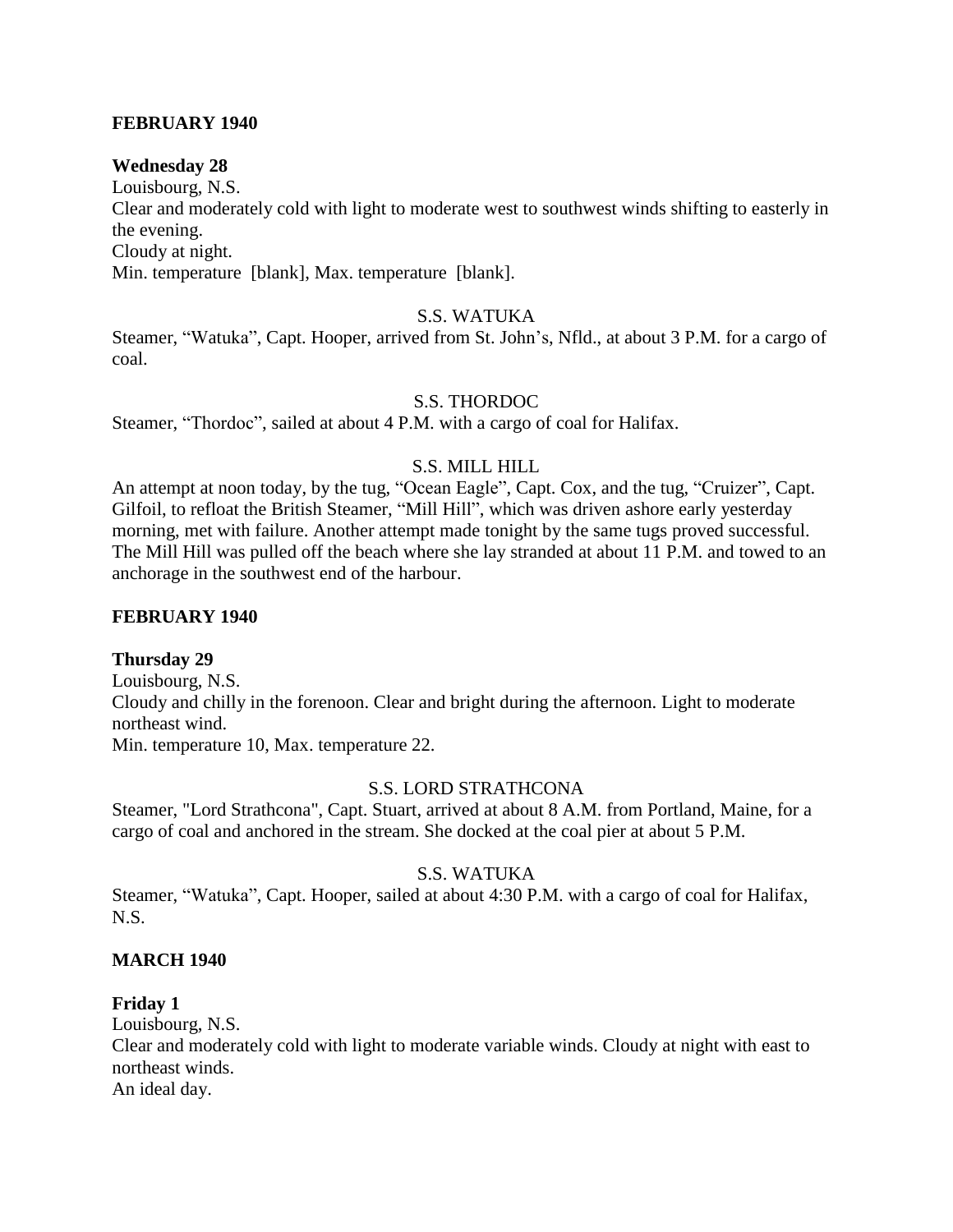Min. temperature [blank], Max. temperature [blank].

# S.S. WENDOVER

British Steamer, "Wendover", Capt. Winter sailed at about 7:30 A.M. with a full cargo of steel products. [blank] for England.

# S.S. CARIBOU

Newfoundland Steamer, "Caribou", Capt. Taverner, arrived at about 8:30 A.M. from Port-au-Basque, Nfld., with passengers, mails and freight.

# S.S. MILL HILL

British Steamer, "Mill Hill", Capt. [blank], which arrived here on last Thursday for a cargo of steel products, docked at the freight wharf at about 9 A.M.

# **MARCH 1940**

# **Saturday 2**

Louisbourg, N.S.

Heavy northerly gale which began early in the morning, continued in full force all day and late into the night.

No snow fall to-day (sic), but snow that fell previously was drifted into huge banks in many places by the force of the wind. Traffic interrupted on the highways.

Min. temperature 11, Max. temperature 16.

# S.S. CARIBOU

Newfoundland Steamer, "Caribou", Capt. Taverner, sailed at about 9 A.M. for Port-au-Basque, Nfld., with passengers, mails and freight.

# S.S. LORD STRATHCONA

Steamer, "Lord Strathcona", Capt. Stuart, sailed at about 11:30 A.M. with a cargo of coal part of which was for Halifax and part for Portland, Maine.

# **MARCH 1940**

# **Sunday 3**

Louisbourg, N.S.

Cloudy and chilly. Gale, which began early yesterday morning, continued all day from north to northeast.

Min. temperature 16, Max. temperature 26.

Church Services

At 11 A.M. and 7 P.M., I attended services in the First United Church where Rev. Donald MacLeod, M.A., B.D., was the preacher.

# S.S. WATUKA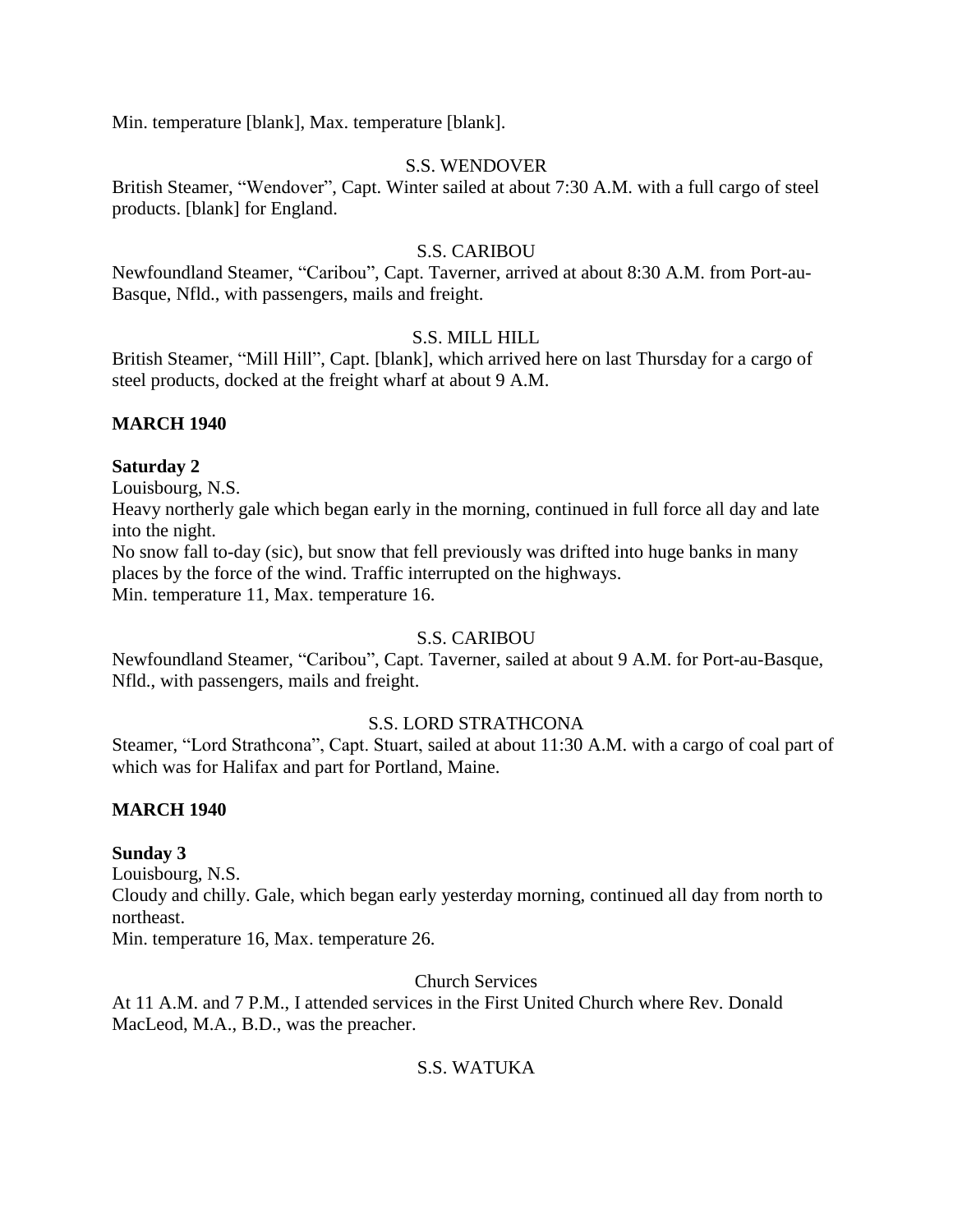Steamer, "Watuka", Capt. Hooper, arrived at about 6 P.M. from Halifax, N.S., for a cargo of coal.

# **MARCH 1940**

# **Monday 4**

Louisbourg, N.S.

Cloudy and mild with moderate to light northeast wind.

Silver thaw in the morning, misty in the evening, showers during the night. Gale of north to north- northeast wind, which began early on Saturday morning, blew itself out in the early morning. Streets slushy in the evening.

Min. temperature 26, Max. temperature 34.

# S.S. ROSE CASTLE

Steamer, "Rose Castle", Capt. Kenny, arrived from [blank] at about 3 A.M. for a cargo of coal and anchored in the southwest end of the harbour. She docked in the forenoon and begun to load cargo.

# S.S. WATUKA

Steamer, "Watuka", Capt. Hooper, sailed for Halifax with a cargo of coal.

# Death of James MacDonald

The death of James MacDonald, Main Street Louisbourg, took place in the General Hospital, Glace Bay, at about 3 A.M. Mr. MacDonald, who was about 72 years of age, is survived by his wife and one son. His son is Counciller Alex C. MacDonald of this town. The remains arrived from Glace Bay on the evening train. I visited the MacDonald home in the evening.

# **MARCH 1940**

# **Tuesday 5**

Louisbourg, N.S. Cloudy and mild with light northeast wind. Snow thawing and streets very slushy. Min. temperature 32, Max. temperature 40. Drift ice close on the coast.

# S.S. CARIBOU

Newfoundland Steamer, "Caribou", arrived at about 1:30 A.M. with passengers, mails and freight from Port-au-Basque, Nfld. She sailed to return during the night.

# Glace Bay Civic Elections

In a three Cornered Contest for the office, at Glace Bay to-day (sic), Mayor D.W. Morrison was reelected over his two rivals; ex-Mayor Charles MacVicar and Robert MacAulay. According to press reports, Morrison had a majority of 69 over MacVicar, his nearest opponent. Councillors elected were as follows: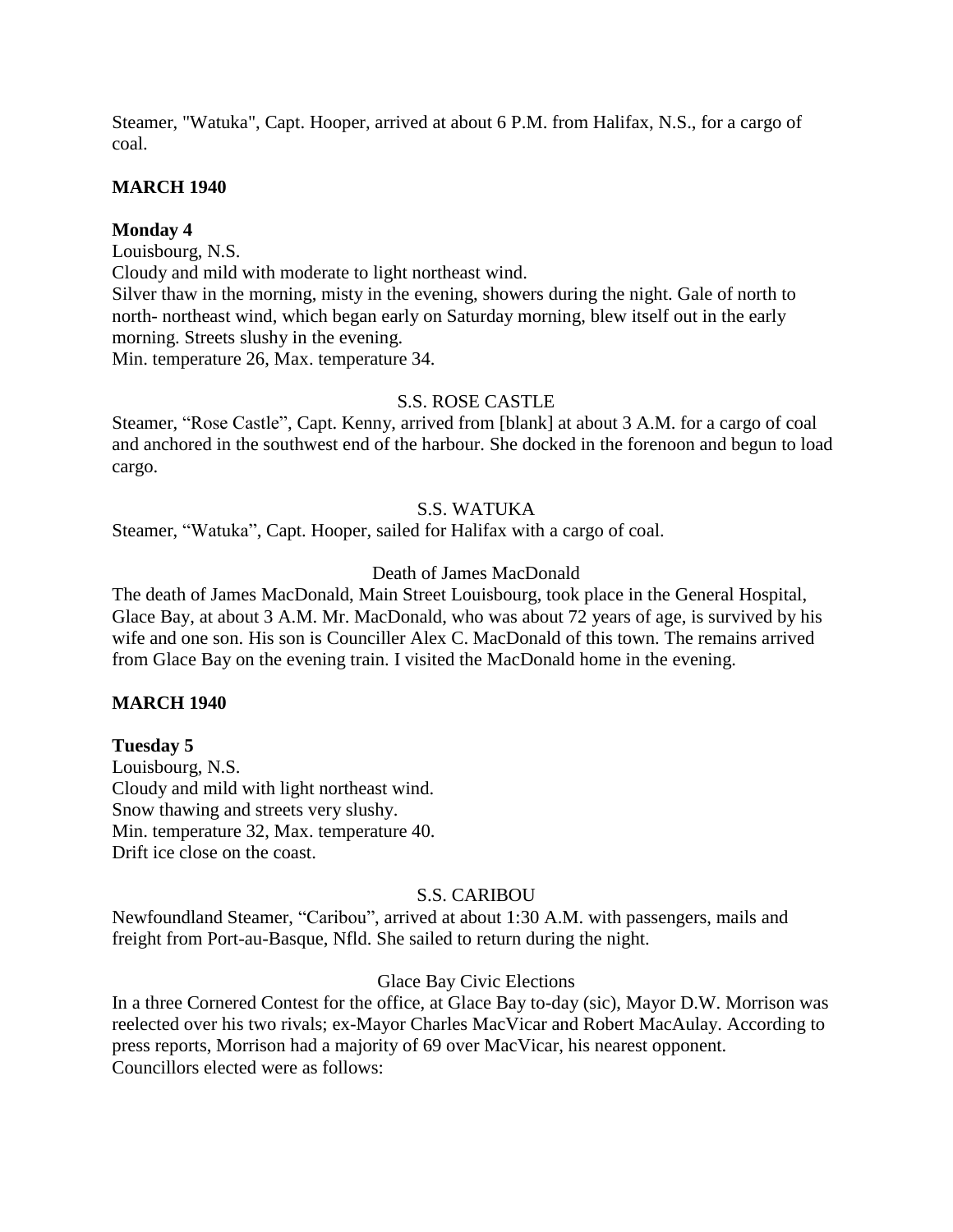Ward One; Michael Morrison, reelected, Ward Two; C. Roy MacDonald, Ward Three; John J. MacLean, Ward Four; Thomas MacLachlan, Ward Five; John Morrison, Ward Six; Anthony MacCormack.

March 7. Press reports of to-day (sic) place Mayor Morrison majority at 72. March 11. At a recount, held on March 9, Morrison's majority was given as 98. Total figures: Morrison; 3214, MacVicar; 3116, MacAulay; 1322.

#### Nova Scotia Legislature Opens

The third Session of the 18<sup>th</sup> Legislature Assembly was opened by Chief Justice Sir Joseph Chisholm, in the absence through illness of Lieut. Governor Robert Irwin. The standing of the political parties in the assembly, at present, is as follows: Liberal 23 numbers, Conservative 4 C.C.F. 1, vacancies 2. Premier Angus L. MacDonald, Leader of opposition F.M. Blois succeeding Percy Black who resigned recently in order to Contest the Federal election on March 26. Speaker: Gordon E. Ramkey succeeding Dr. M.E. McGarry, who resigned in order to enter the Federal Contest in the Constituency of Inverness-Richmond and Cape Breton West.

# **MARCH 1940**

# **Wednesday 6**

Louisbourg, N.S. Cloudy and mild with some fog. Light easterly wind. Min. temperature 32, Max. temperature 35.

#### S.S. ROSE CASTLE

Steamer, "Rose Castle", Capt. Kenny, sailed in the morning with a cargo of coal.

#### Funeral

At 1:30 P.M., I attended the funeral of the late James MacDonald which took place from his home on Main Street. Services at the house and grave were conducted by Rev. Joseph Cathcart, Pastor of the Presbyterian Church. The Pallbearers were: Michael MacMullen, Stephen Murphy, Neil MacRury, Malcolm Boyd, Alex Alimard and M.S. Huntington. Interment took place in "Willow Grove" Cemetery on Clarkes Road. Funeral in charge of D.M. Johnston undertaker.

#### Death of Catherine MacAulay

The death of Miss Catherine MacAulay took place at the home of her brother-in-law and sister, Mr. and Mrs. Beecher M. Spencer, Main St., at about 11:50 P.M. Miss MacAulay, who was 50 years of age, lived for many years in Boston, Mass., and vicinity. When she became ill, her sister, Mrs. B.M. Spencer, went to Boston and brought her home arriving on January 28 last. She is survived by 3 sisters and one brother. The Sisters are; Mrs. B.M. Spencer and Mrs. John Wilson, both at Louisbourg. Mrs. VonBiberstein in the U.S.A. The brother, John MacAulay, lives at Louisbourg. This family was born at Kennington Cove, about 6 miles from Louisbourg.

#### **MARCH 1940**

**Thursday 7**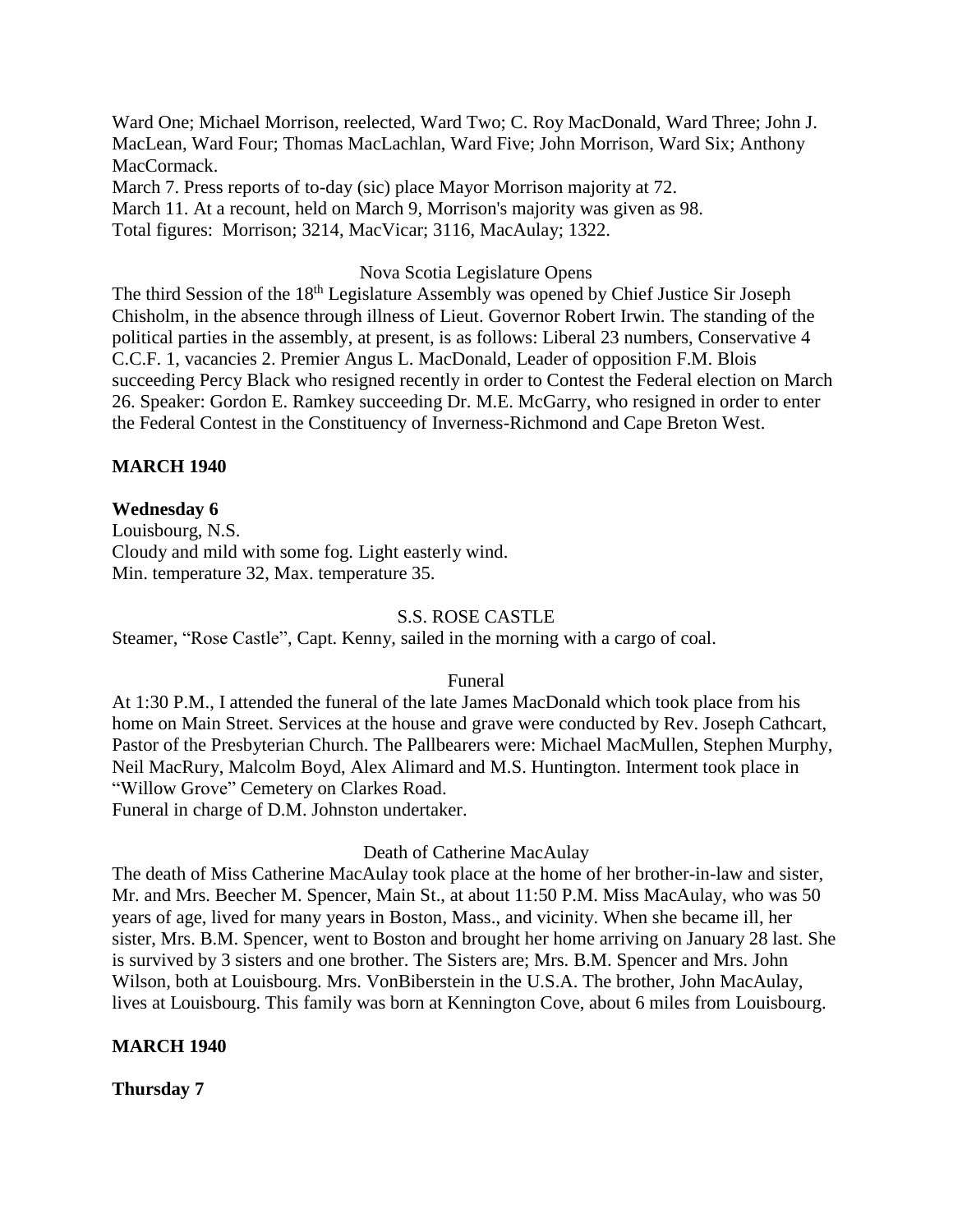Louisbourg, N.S. Cloudy and mild with some fog in the evening. Showers during the night. Min. temperature 31, Max. temperature 35. Harbour mouth and western part of the harbour blocked with drift ice.

# S.S. CARIBOU

Newfoundland Steamer, "Caribou", Capt. Taverner, arrived at about 4:30 P.M. from Port-au-Basque, Nfld., with passengers, mails and freight.

# Funeral of Stewart Morgan

At 10:30 A.M., I attended the funeral of the late Stuart Morgan, which took place from the undertaking parlor of D.M. Johnston. Services at the church (Anglican) and grave were conducted by Rev. George Arnold. Interment took place in the Anglican Cemetery on Clarkes Road. Mr. Morgan, a native of Newfoundland, died in the City Hospital at Sydney on last Monday night. For a number of years, while engaged in cutting timber, he lived in a shack about three miles from Louisbourg, near the new Sydney and Louisbourg highway. Last Autumn he became ill and was brought to Louisbourg by Dr. H.J. Townsend and Chief of Police, D.M. Johnston, for treatment. After a few days at Louisbourg, at the home of Mrs. William Phalen, he was taken to the City Hospital, Sydney, where he remained until the time of his death. The pall bearers were: William Severance, Alex Burke, James Burke, M.S. Huntington, Richard French and Aswald MacDonald, the two later from Catalone.

# **MARCH 1940**

# **Friday 8**

Louisbourg, N.S. Snowfall of about 2 inches in the early morning. Cloudy mild and foggy. Partly clear for a while in the afternoon. Streets very slushy. Light variable wind mostly southwest. Harbour full of drift ice. Min. temperature 30, Max. temperature 44.

#### Cunard-White Star Liner Arrives at New York

To-day's (sic) press carried the story of the new Cunard-White Star Liner, "Queen Elizabeth", has reached her dock alongside Sister ship, the "Queen Mary", at New York. The Queen Elizabeth left the Clyde River, Scotland, on last Saturday under the command of Capt. J.C. Townley.

The dimensions of the new liner are as follows:

85000 tons, 1,030 feet long, 118 feet wide, cost \$28,750,000.

She carried a skeleton crew and no passengers on the voyage.

# S.S. CARIBOU

Newfoundland Steamer, "Caribou", Capt. Taverner, sailed at about 2 P.M. for Port-au-Basque, Nfld., with passengers, mails and freight.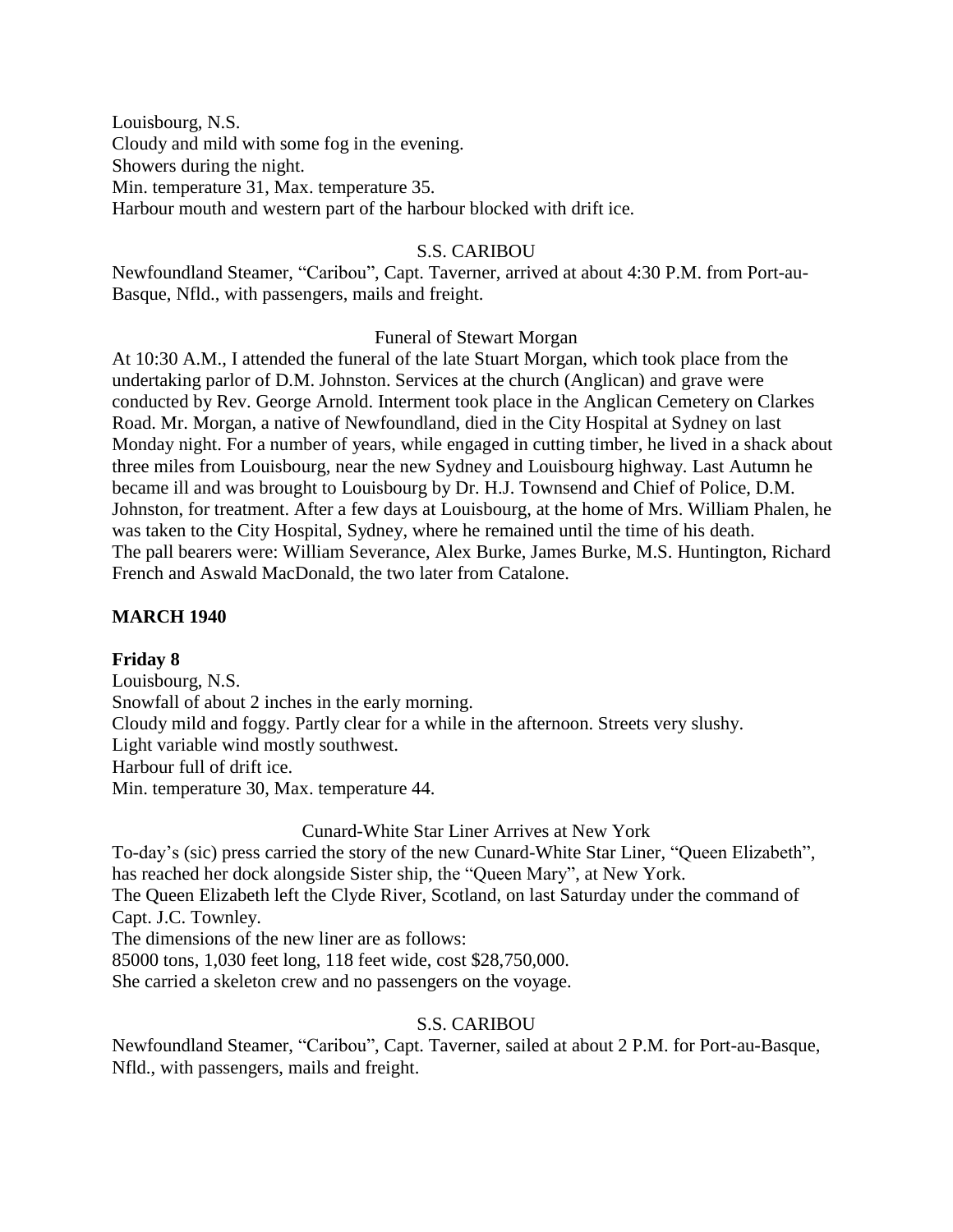# **MARCH 1940**

#### **Saturday 9**

Louisbourg, N.S.

Cloudy with some fog. Light southerly wind shifting to southeast and east in the afternoon, increasing to a strong breeze at night. Rain began to fall at about 3 P.M. and continued during the evening and night. Very heavy showers during the night. Min. temperature 27, Max. temperature about 35.

Drift Ice

Harbour full of drift ice and a narrow strip along the coast.

#### S.S. WATUKA

Steamer, "Watuka", arrived about 1 P.M. from Liverpool, N.S., for a cargo of coal. The Watuka got stuck in the ice in the mouth of the harbour and was assisted in coming to the dock by the tug, "Ocean Eagle".

#### Funeral of Catherine MacAulay

At 1:30 P.M., I attended the funeral of the late Catherine MacAulay which took place from the home of Mr. and Mrs. B.M. Spencer. Services at the home and grave were conducted by Rev. Donald MacLeod, M.A., B.D., of the First United Church. Interment took place at Catalone Cemetery. The pall bearers were: Edward MacDonald, Malcolm Boyd, Alex MacLean, Wellington Spencer, George Dillon and Neil MacRury.

#### **MARCH 1940**

#### **Sunday 10**

Louisbourg, N.S.

Rain, that began at about 3 P.M. yesterday, continued moderately all day and was followed by light snow squalls in the evening. Light variable wind. Harbour blocked by drift ice. Min. temperature 32, Max. temperature 37. Rainfall of last night and to-day (sic), about 2 inches.

#### S.S. CARIBOU

Newfoundland Steamer, "Caribou", Capt. Taverner, arrived at about 12:30 P.M. from Port-au – Basque, Nfld., with passengers, mails and freight.

# S.S. DIXIE

Norwegian Steamer, "Dixie", arrived in the afternoon for bunker coal.

# Church Services

At 11 A.M. and 7 P.M., I attended services in the First United Church where Rev. Donald MacLeod, M.A., B.D., was the preacher.

Visited Mr. & Mrs. Fletcher Townsend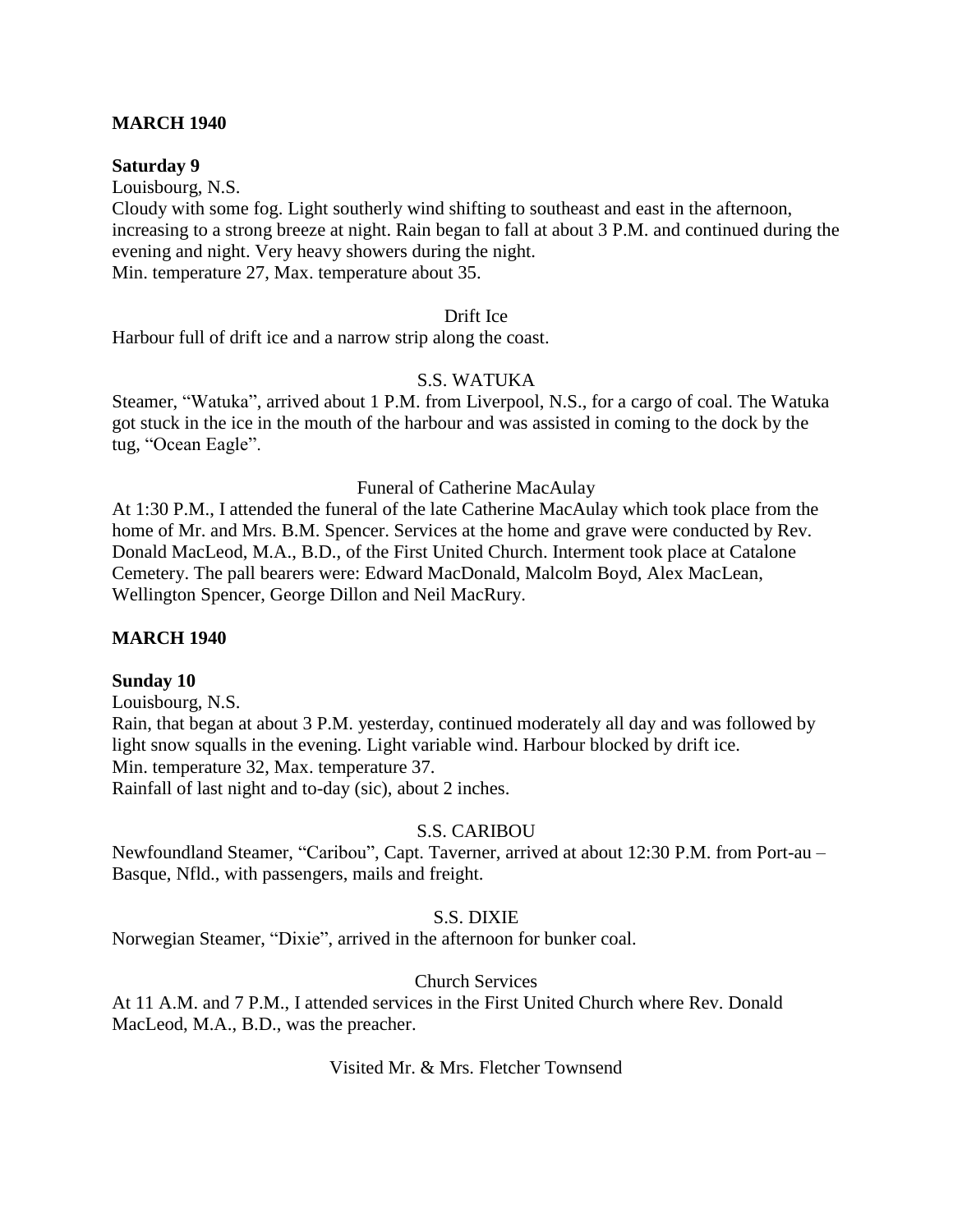At 1 P.M., Emeline and I motored to the home of Mr. & Mrs. Fletcher Townsend, in Cameron's bus, where we remained until about 4 P.M.

# **MARCH 1940**

# **Monday 11**

Louisbourg, N.S. Cloudy and mild. Partly clear during the afternoon. Light [blank].

# S.S. LORD STRATHCONA

Steamer, "Lord Strathcona", Capt. Stuart, arrived last night from Portland, Maine, for a cargo of coal and docked this morning at the shipping pier.

# S.S. WATUKA

Steamer, "Watuka", Capt. Hooper, sailed in the early morning with a cargo of coal.

# S.S. CARIBOU

Newfoundland Steamer, "Caribou", Capt. Taverner, sailed at noon for Port-au-Basque, Nfld., with passengers, mails and freight.

# **MARCH 1940**

# **Tuesday 12**

Louisbourg, N.S. Cloudy and cool with light easterly wind. Light fall of snow on the mainland of Nova Scotia, along the line of the C.N.R. between Antigonish and Halifax.

# Louisbourg to Halifax

Motored to Sydney in the morning in Fletcher Townsend's car (D.M. Johnston, driver) accompanied by Emeline and Miss Jeanette MacLeod (nurse), enroute to Halifax where Emeline is to undergo an operation in the Victoria General Hospital. Left Sydney at 8 A.M. on board C.N.R. Train. Arrived at Halifax at about 7:50 P.M. On arrival at Halifax, went immediately, by taxi, to Victoria General Hospital where Emeline was entered as a patient and assigned to Room no. 9 in the Pavilion.

After leaving the hospital, I engaged a room (no. 166) in the Halifax Hotel, where I stopped for the night. Miss MacLeod, unable to obtain a room near the hospital, also stayed at the Halifax.

# **MARCH 1940**

# **Wednesday 13**

Halifax, N.S.

Cloudy and moderately cold in the morning, becoming milder during the day. Light drizzle of snow in the morning. Light to moderate northwest wind.

Visited Hospital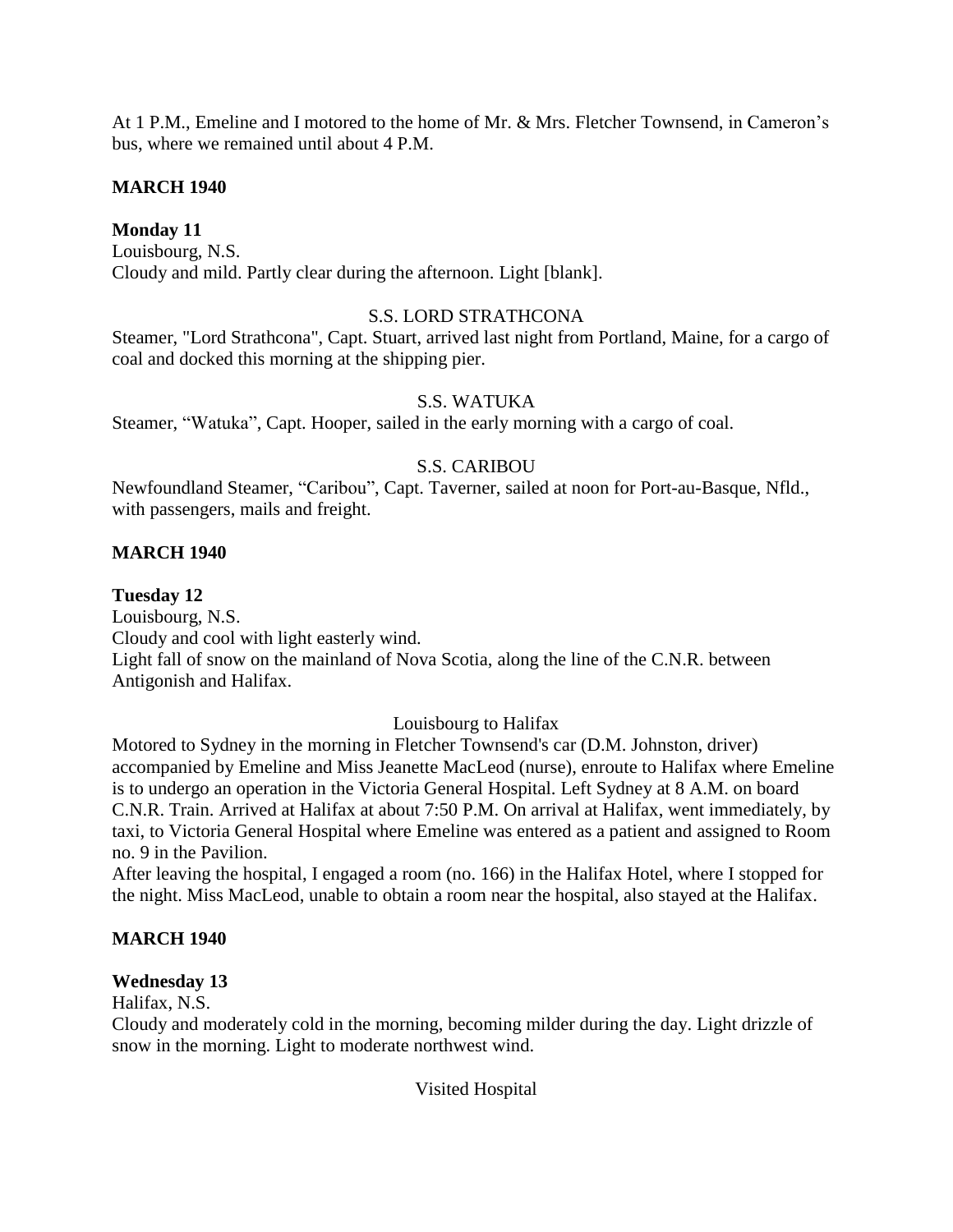At about 8:30 A.M., motored from Halifax Hotel with Miss Jeanette MacLeod, to the Victoria General Hospital. Found Emeline in good spirits and well satisfied with her surroundings. Dr. H.B. Atlee, whose office and residence is at 119 South Park Street, visited Emeline during the day. Conducted an examination and informed her that the operation would take place at 9 A.M. tomorrow. In the afternoon, Emeline was given a blood transfusion by Dr. [blank] Shane, an Intern, assisted by the nurse. I visited the hospital three times to-day (sic).

### Attended Session of Legislature

At 3 P.M., I attended a short Session of the Nova Scotia Legislature, with speaker G.E. Romkey, presiding. Session adjourned shortly after 4 P.M. to meet at 8:30 P.M. on March 27 1940.

# S.S. MILL HILL

British Steamer, "Mill Hill", sailed from Louisbourg this morning with a cargo of steel products.

### S.S. CARIBOU

Newfoundland Steamer, "Caribou", Capt. Taverner, arrived at Louisbourg, to-day (sic), from Port-au-Basque, Nfld., with passengers, mails and freight.

# S.S. MATHILDA

Norwegian Steamer, "Mathilda", arrived at Louisbourg, to-day (sic), for bunker coal.

### S.S. BOREAS

Norwegian Steamer, "Boreas", arrived and sailed without coming to the dock.

#### **MARCH 1940**

#### **Thursday 14**

Halifax, N.S. Clear and mild with light to moderate northeast to north winds. An ideal day.

#### Operation Performed

Emeline's Operation was performed at 9 A.M. where a fifty one pound Cyst was successfully removed from her stomach by Dr. H.B. Attlee and assistants. Emeline remained under the affect of the anesthetic all day. At about 5 P.M., she was given a second blood transfusion by Dr. [blank] Shane. At about 7 P.M., she began to show signs of coming back to consciousness. At about 9 P.M., when I left the hospital, she had not recovered sufficiently to know where she was or to recognize any person in the room.

About one hour was required to perform the operation. Visited hospital three times. Spent a very anxious day. Miss Neish, nurse, came on duty at 3 P.M. replacing Miss MacLeod, whose hours of duty are from 7 A.M. until 3 P.M. Miss Neish was relieved at 11 P.M. by Miss Hill, who shall carry on until Miss MacLeod comes on duty at 7 A.M. tomorrow.

# S.S. WATUKA

Steamer, "Watuka", arrived at Louisbourg, today, for a cargo of coal.

# S.S. CARIBOU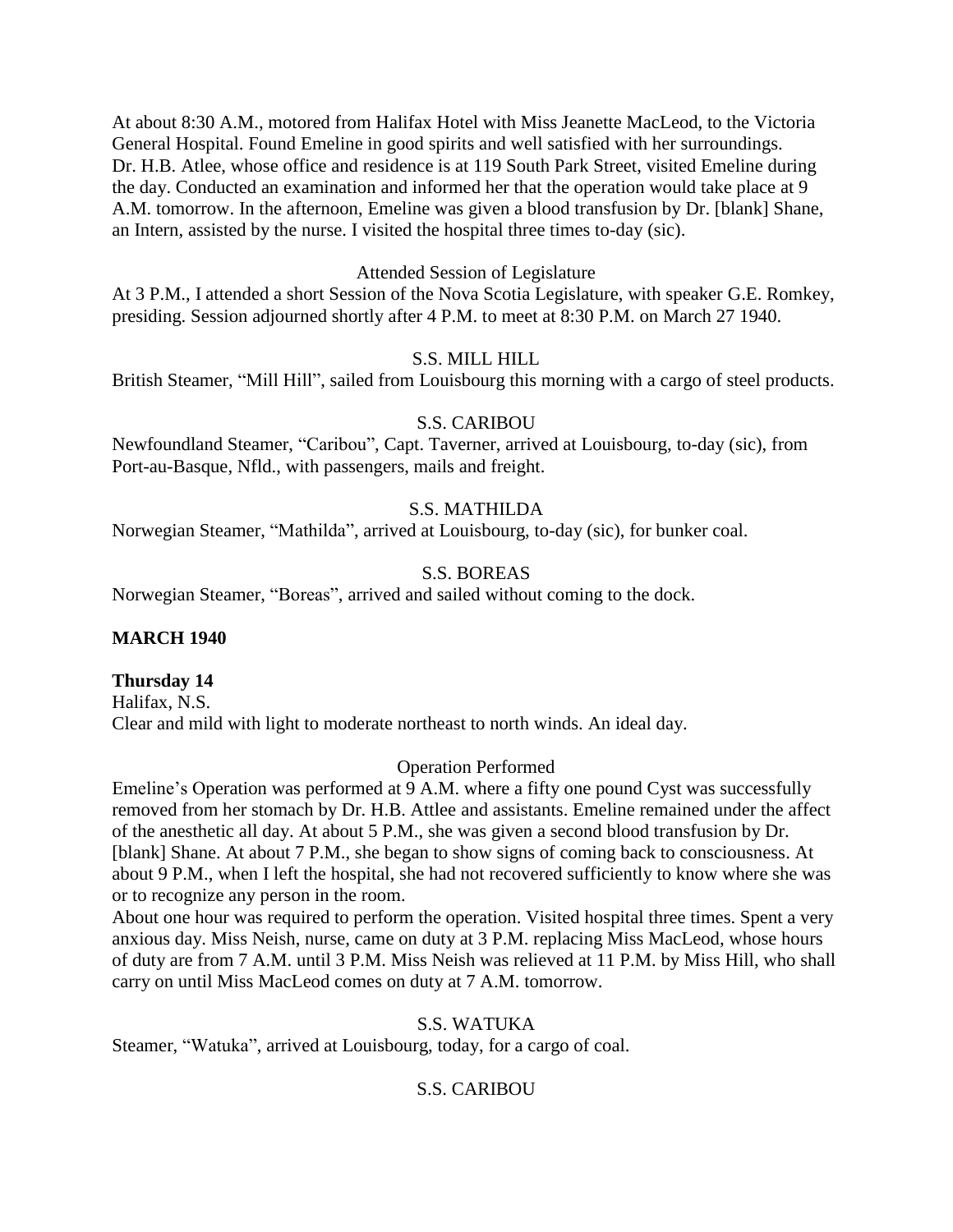Newfoundland Steamer, "Caribou", Capt. Taverner, sailed from Louisbourg, today, for Port-au-Basque, Nfld., with passengers, mails and freight.

### S.S. MATHILDA

Norwegian Steamer, "Mathilda", sailed from Louisbourg to-day (sic).

#### **MARCH 1940**

#### **Friday 15**

Halifax, N.S.

Clear in the morning but becoming cloudy early in the day. Chilly and raw with moderate to fresh southeast wind.

#### Visited Hospital

Visited the hospital in the forenoon, afternoon and evening. Found Emeline slightly improved since my last visit yesterday. She has recovered consciousness and recognized me for the first time since the operation. Was able to converse with me for a few minutes on each of my three visits to-day (sic).

She is still in a very serious condition with three nurses in attendance, Miss MacLeod, Miss Neish and Miss Hebb, one on each of three shifts.

# S.S. WATUKA

Steamer, "Watuka", Capt. Hooper, sailed from Louisbourg, today, with a cargo of coal.

#### **MARCH 1940**

#### **Saturday 16**

Halifax, N.S.

Rain and snow in the early morning. Partly clear in the forenoon. Strong southeast wind in the morning shifting to west and northwest in the afternoon.

#### Visited Hospital

Made my three daily visits to the hospital as on the three previous says. Found Emeline much better than she was yesterday and quite cheerful.

Received a telegram from Fletcher inquiring about Emeline's condition. Replied immediately by wire.

#### Visited Point Pleasant

At noon, went for quite a long walk including a visit to Point Pleasant Park.

#### S.S. CARIBOU

Newfoundland Steamer, "Caribou", arrived at Louisbourg, to-day (sic), with passengers, mails and freight from Port-au-Basque, Nfld.

#### **MARCH 1940**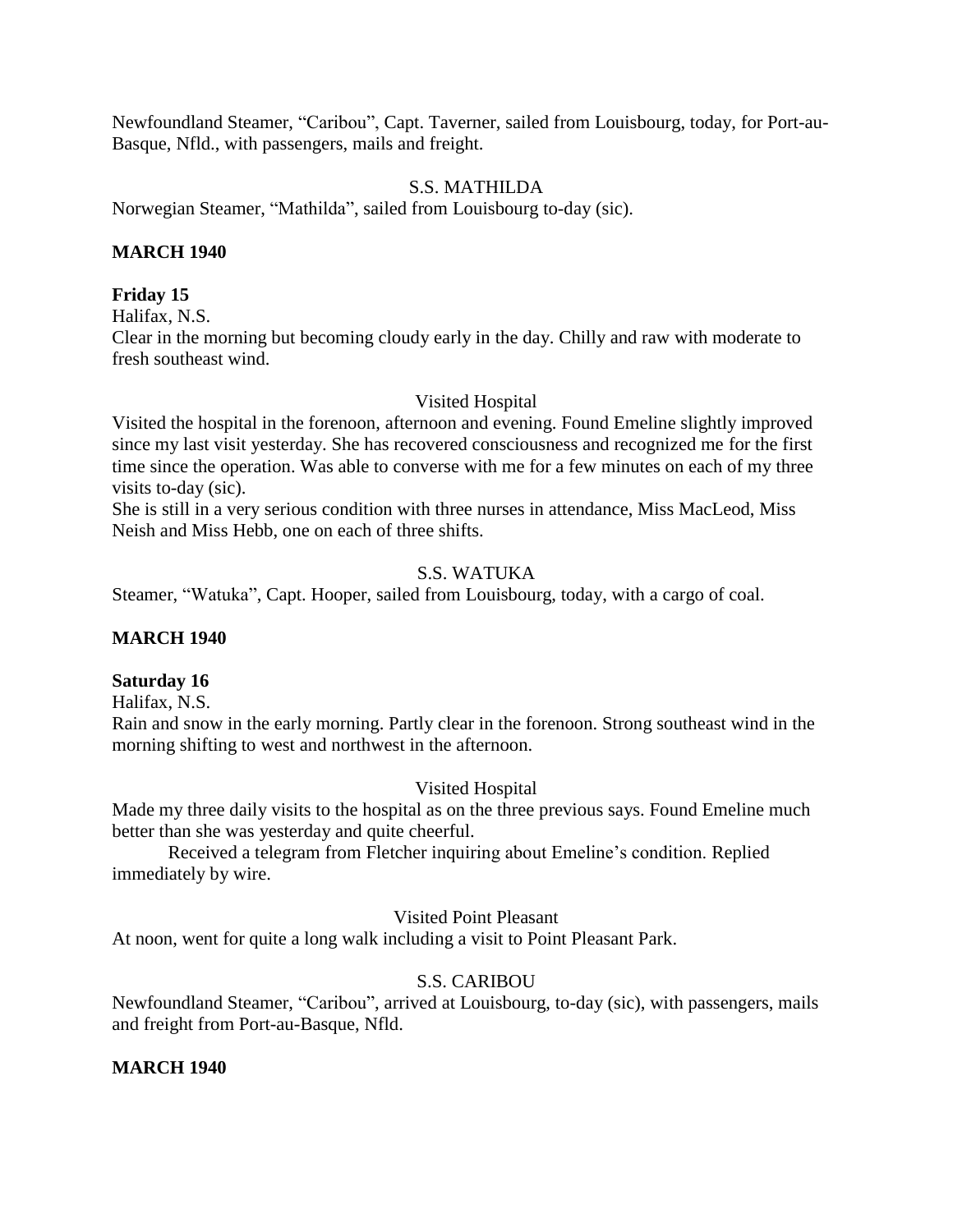**Sunday 17 St. Patrick's Day** Halifax, N.S. Cloudy with light variable winds. Cool with light snow squalls in the afternoon.

#### Visited Hospital

Made my three visits to the hospital as usual. Found Emeline improving slowly but steadily; is able to take some nourishment and seems in good spirits, considering the ordeal she has undergone during the past week.

### Church Services

At 11 A.M., attended service in the First Baptist Church, on Spring Garden Road, where Rev. Arthur L. Huddleston, D.D., was the preacher. At 7 P.M., attended service in St. Matthews United Church. At this service, Rev D.M. Grant was the preacher.

### S.S. THORDOC

Steamer, "Thordoc", Capt. Robinson, arrived at Louisbourg, to-day (sic), for a cargo of coal.

### S.S. CARIBOU

Newfoundland Steamer, "Caribou", Capt. Taverner, sailed from Louisbourg, to-day (sic), for Port-au-Basque, Nfld., with passengers, mails and freights.

### S.S. DEA MAZZELLA

Italian Steamer, "Dea Mazzella", arrived at Louisbourg, to-day (sic), for bunker coal.

### S.S. SAMMANGER

Norwegian Steamer, "Sammanger", arrived at Louisbourg, to day (sic), for bunker coal.

#### S.S. ROSE CASTLE

Steamer, "Rose Castle", Capt. Kenny, arrived at Louisbourg, to-day (sic), for a cargo of coal.

# S.S. HEKTOR

Norwegian Steamer, "Hektor", arrived at Louisbourg, to-day (sic), for bunker coal.

#### **MARCH 1940**

#### **Monday 18**

Halifax, N.S. Clear and moderately cold with moderate to fresh northwest wind.

#### Visited Hospital

Made three visits to the hospital as usual. Emeline steadily improving. Miss Neish, one of the nurses, not on duty to-day (sic). Miss Campbell has taken her place and went on duty at 3 P.M. Paid off Miss Neish who had been on duty four days \$15.00. Settled hospital bill to date. Paid Blood donors fees \$25.00 each for two transfusions \$50.00. Paid Dr. Muir, Anaesthetist, for Services in the operating room on March  $14<sup>th</sup>$  \$10.00.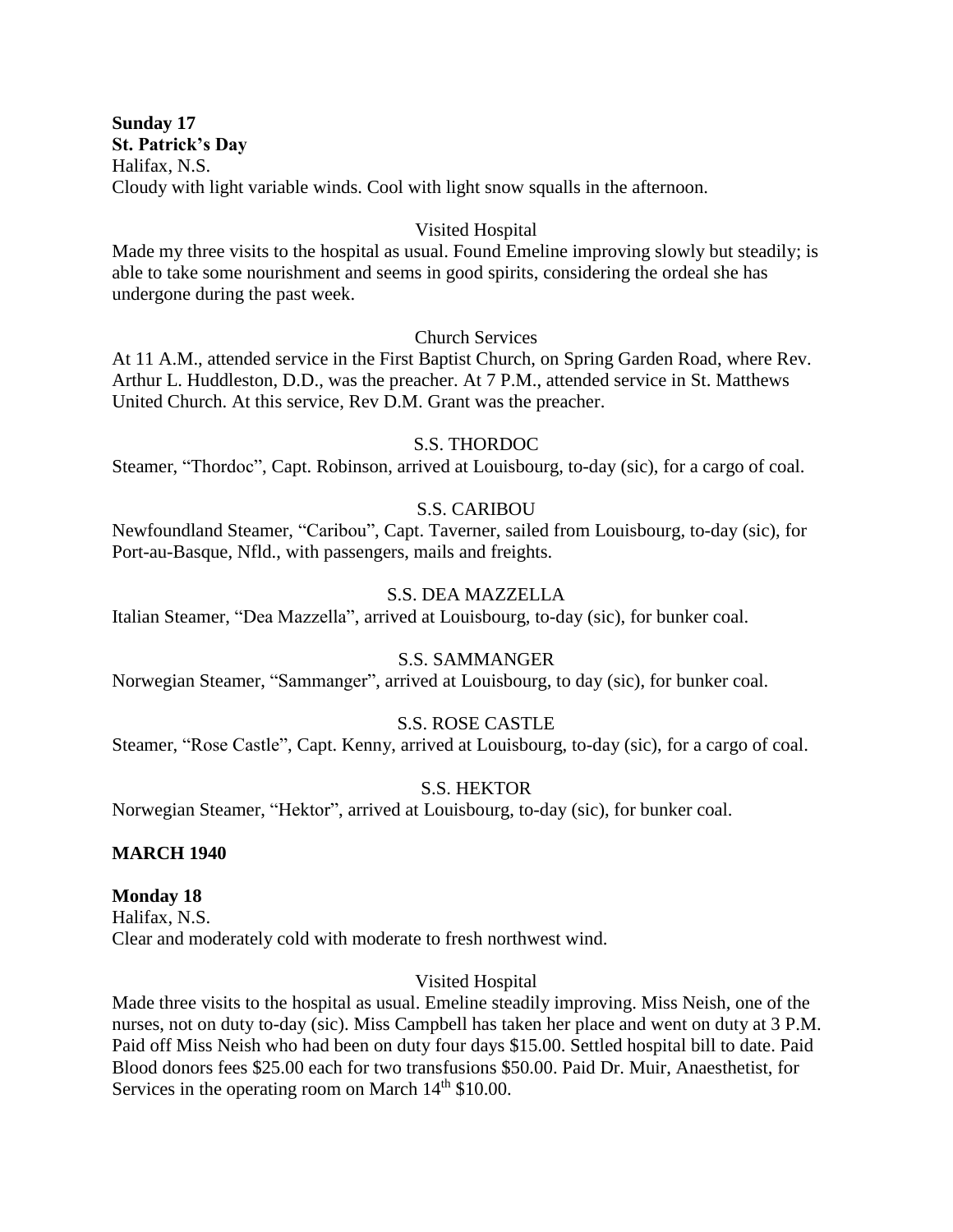#### Visited Bedford Basin

In the forenoon, went by train and on foot to the hill overlooking Bedford Basin, at the North End of the city. Counted a convoy of 41 ships in the Basin, destined for overseas. While I was there, the ships began to get underway proceeding through the narrows and down the harbour at a distance of about one half mile apart.

# S.S. HILDUR I

Norwegian Steamer, "Hildur I", arrived at Louisbourg, to-day (sic), and sailed.

#### S.S. WATUKA

Steamer, "Watuka", Capt. Hooper, arrived at Louisbourg, to-day (sic), for a cargo of coal.

# S.S. DEA MAZZELLA

Italian Steamer, "Dea Mazzella", sailed from Louisbourg to-day (sic).

#### **MARCH 1940**

# **Tuesday 19**

Halifax, N.S.

Cloudy and cool with light variable winds, mostly southeast. Rain during the night with increasing wind.

### Visited Hospital

Made my usual three visits to hospital. Emeline is improving steadily and appears to be doing nicely under the care of three nurses.

Paid Dr. H.B. Atlee \$200.00 for professional services. Paid Miss Jeanette MacLeod for 1 weeks nursing service \$26.25. Paid Miss Hebb for nursing services to date \$11.50. Paid Hotel bill to date \$11.50.

#### Martello Tower

Took a long walk through Point Pleasant Park and vicinity. Visited Martello Tower in the Park before returning.

#### S.S. GRO

Norwegian Steamer, "Gro", arrived at Louisbourg, to-day (sic), for bunker coal.

#### S.S. GUDUIN

Norwegian Steamer, "Guduin", arrived at Louisbourg, to-day (sic), for bunker coal.

# S.S. ROSE CASTLE

Steamer, "Rose Castle", Capt. Kenny, sailed from Louisbourg, to-day (sic), with a cargo of coal.

#### **MARCH 1940**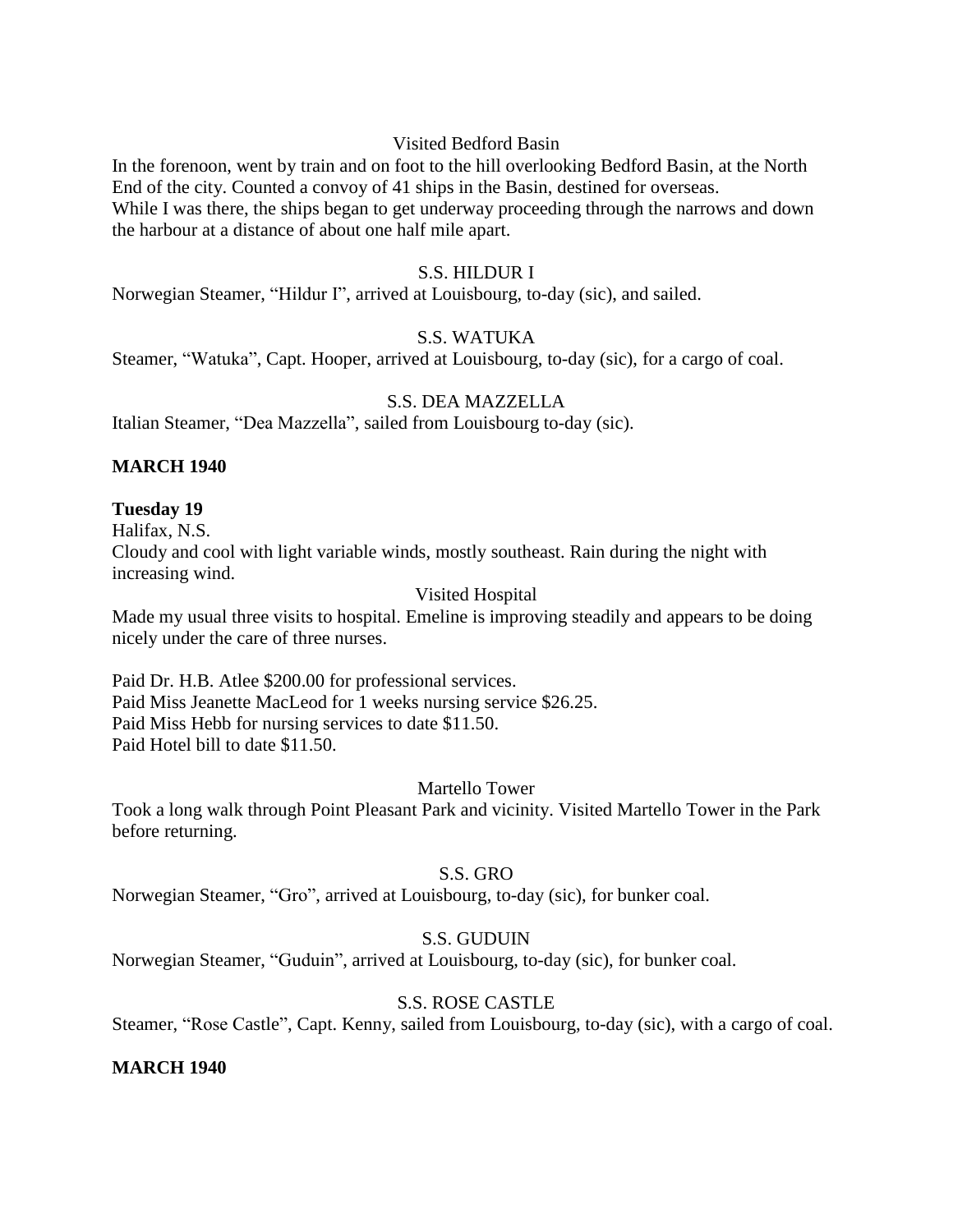#### **Wednesday 20**

Halifax, N.S.

Clear and cool with fresh northwest wind.

Silver thaw in the morning. All out-of-doors covered with ice which melted early in the forenoon.

Visited the hospital three times.

# Visited Hospital

Visited the hospital in the morning, afternoon and evening as usual. Found Emeline much better today. I am very much pleased with the progress she is making towards recovery.

I intend leaving for home on the evening train.

Paid Miss Hebb \$22.50 for one weeks nursing services.

### Left for Home

Left for home on the 7:45 P.M. train out of Halifax. Intend returning to Halifax sometime next week if conditions at home shall permit.

# S.S. LORD STRATHCONA

Steamer, "Lord Strathcona", Capt. Stuart, arrived at Louisbourg, today, for a cargo of coal.

# **MARCH 1940**

# **Thursday 21**

Louisbourg, N.S. Cloudy and chilly with moderate to fresh southeast wind. Showers and fog at night.

# Arrived From Halifax

Arrived at Sydney by train from Halifax, N.S., at about 7:30 A.M. Left for Louisbourg at 9:15 A.M. on Cameron's bus (John MacInnis, driver) arrived at Louisbourg about 11:30 A.M.

# S.S. GUDUIN

Norwegian Steamer, "Guduin", sailed to-day (sic).

# S.S. WATUKA

Steamer, "Watuka", Capt. Hooper, sailed to-day (sic) with a cargo of coal.

# S.S. THORDOC

Steamer, "Thordoc", Capt. Robinson, sailed to-day (sic) with a cargo of coal.

# S.S. SAMMANGER

Norwegian Steamer, "Sammanger", sailed to-day (sic).

# **MARCH 1940**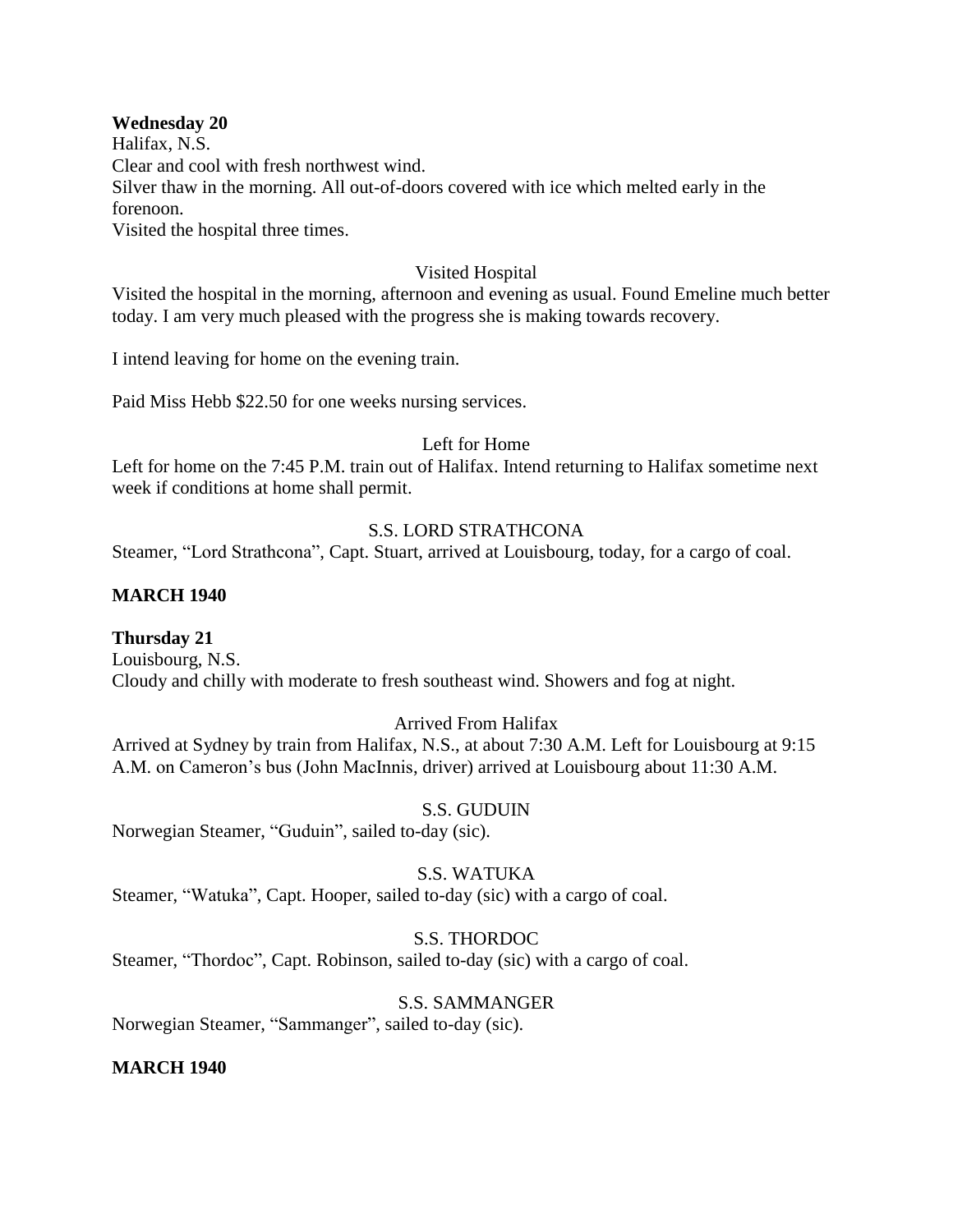#### **Friday 22**

Louisbourg, N.S. Clear and moderately cold with moderate west to north-west winds. Cloudy in the evening wind shifting to easterly. Min. temperature 19, Max. temperature 37.

#### S.S. AAGOT

Finnish Steamer, "Aagot", arrived for bunker coal.

#### S.S. LORD STRATHCONA

Steamer, "Lord Strathcona", sailed with a cargo of coal.

### **MARCH 1940**

#### **Saturday 23**

Louisbourg, N.S.

Snow storm in the morning with strong easterly wind. Stopped snowing shortly before noon. Wind shifted to westerly in the afternoon and increased to a moderate gale at night. Snowfall about 5 inches.

Min. temperature 20, Max. temperature 37.

# Drift Ice

Harbour and coast blocked with drift ice.

# **MARCH 1940**

#### **Sunday 24**

Louisbourg, N.S. Cold with strong westerly wind at times reaching gale force. Mostly cloudy. Snow squalls in the evening. Min. temperature 16, Max. temperature 27.

Drift Ice

Northwest end of the harbour full of heavy ice, southwest end clear. Ice in sight off the coast in the early part of the day.

#### S.S. THORDOC

Steamer, "Thordoc", arrived shortly before noon, from Halifax, for a cargo of coal.

#### Church Services

At 11 A.M. and 7 P.M., I attended service in the First United Church where Rev. Donald MacLeod, M.A., B.D., was the preacher.

The sacrament of the Lord's Supper was administrated at the morning service. Three new elders were ordained during the morning service, namely; Edison Skinner, Ivan Fleet and Edward Levy.

Visited Mr. & Mrs. Fletcher Townsend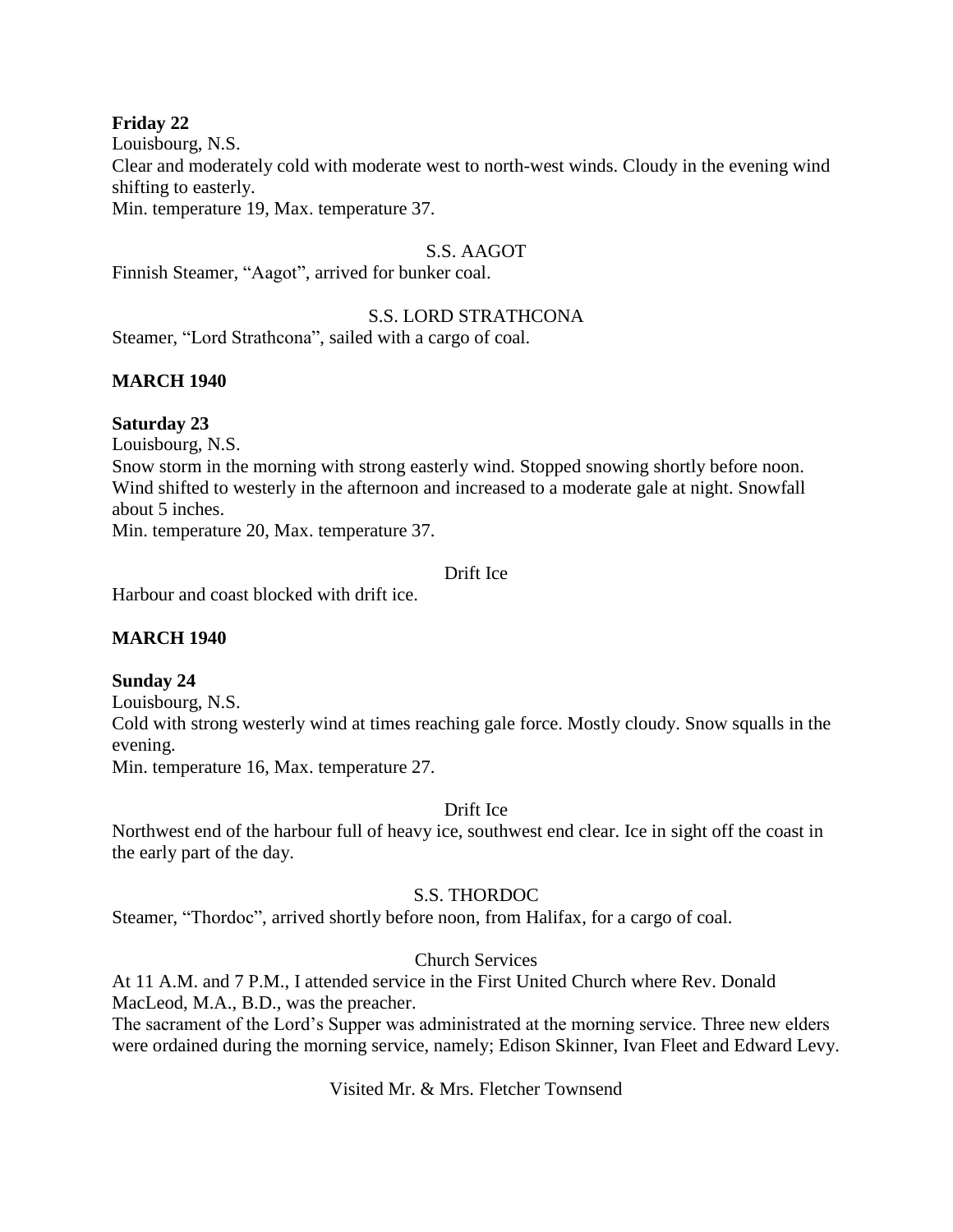In the afternoon, I visited Mr. and Mrs. Fletcher Townsend. Returned home at about 5 P.M.

# Bus Service Interrupted

No bus service between Louisbourg and Sydney to-day (sic) owing to snow drifts on the highway.

### **MARCH 1940**

# **Monday 25**

Louisbourg, N.S. Cloudy and chilly with fresh to strong west to west-southwest winds. Min temperature [blank], Max. temperature [blank].

#### Drift Ice

Northeast end of harbour blocked with drift ice. S.S. "Gro" and S.S. "Aagot", unable to sail on account of ice blockade and S.S. "Thordoc", unable to dock at the coal pier for the same reason.

### No Bus service

No bus service today between Louisbourg and Sydney owing to bad condition of the highway. Snow plow reported to be heading for Louisbourg but, up to a late hour tonight, had not reached here.

### **MARCH 1940**

# **Tuesday 26**

Louisbourg, N.S. Snow plow from Sydney reached here at about 4 A.M. Thus opening the highway between Sydney and Louisbourg for motor traffic.

Clear and moderately cold with moderate to fresh westerly wind.

# Left For Halifax

Left here at 1 P.M. on Sullivan's Bus (Robert MacPherson, driver) enroute to Halifax for the purpose of visiting Emeline who is a patient in the Victoria General Hospital. Interviewed Mr. Wilson at the General office of the Dominion Steel and Coal Corporation

respecting the Electric Light and Power situation as it relates to the Steel Company and the Town of Louisbourg.

Left Sydney at 8:30 P.M. by train enroute to Halifax.

Canadian Elections

Elections throughout the Dominion of Canada resulted in the return of the Liberal Government, under the Premiership of the Right Hon. William L. MacKenzie King, by a tremendous majority. The result in the Town of Louisbourg which is in the constituency of Inverness, Richmond and Cape Breton West was as follows: Three polls

Conservative Liberal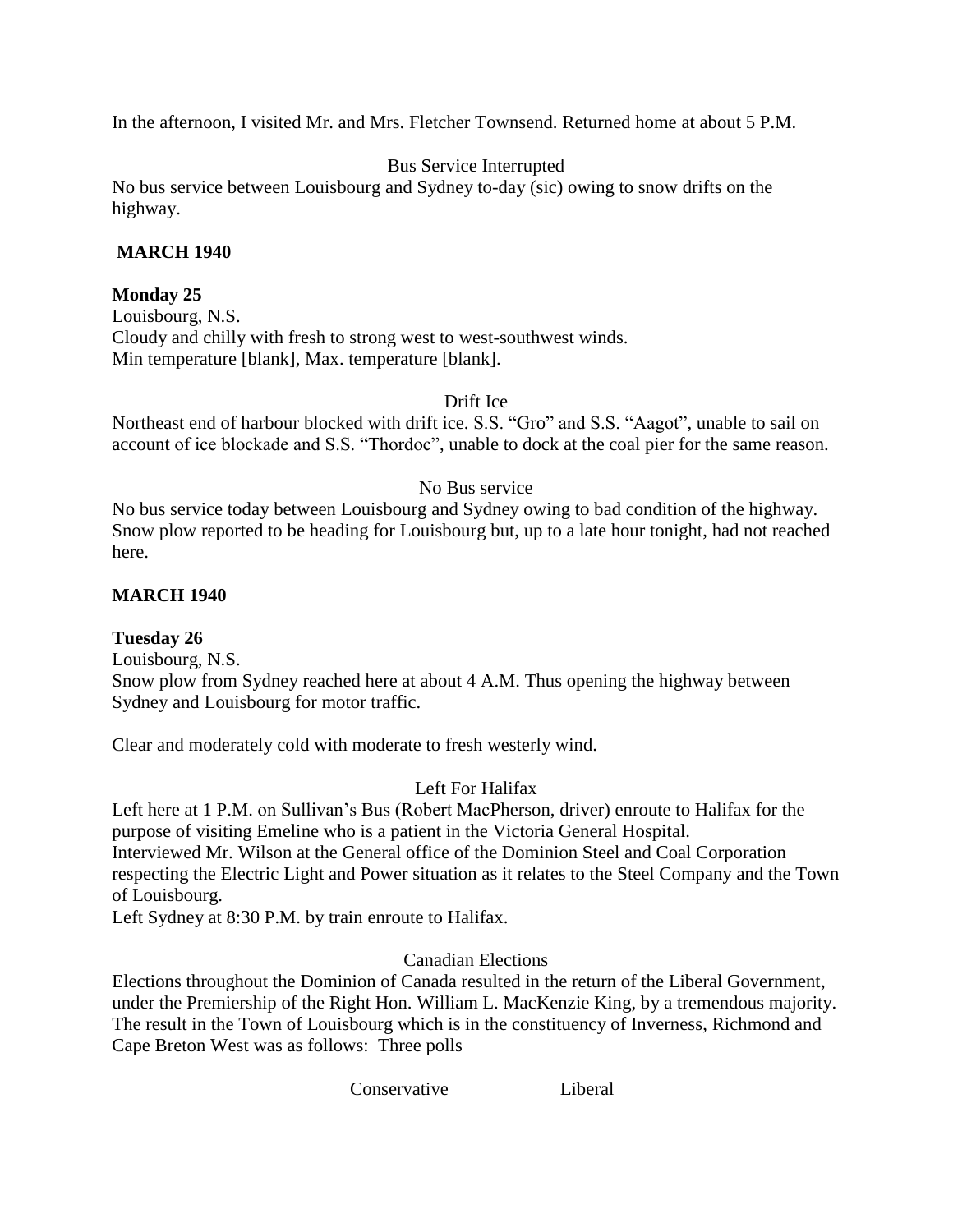| Polls<br>Florence Cameron's    | J.D. MacDougall<br>85 | Dr. M.E. McGarry<br>137               |  |
|--------------------------------|-----------------------|---------------------------------------|--|
| Alonzo Tutty's                 | 58                    | 115                                   |  |
| Freeman Mosher's               | 71                    | 91                                    |  |
|                                | 214                   | 343                                   |  |
| Majority for Liberal candidate | 129                   |                                       |  |
| District of Louisbourg (no. 6) | 53                    | 73                                    |  |
| Majority for Liberal candidate |                       | 20 (Halifax Chronicle March 27, 1940) |  |

(April 3, 1940 Halifax Chronicle) Total vote in the above constituency:

J.D. MacDougall, Con. 7105 M.E. McGarry 9056 Liberal Majority 1951

Cape Breton South; Clarence Gillis C.C.F. 11553, Dr. Hartigan, Lib. 11463, Clyde Nunn, Con. 9823, Majority for Gillis 90.

Cape Breton North-Victoria; MacDonald (Conservative) 5101, Matthew MacLean (Liberal) 6188, [blank] Waye (C.C.F.) 2025.

Mainland of Nova Scotia; Antigonish-Guysboru [blank], Kirk, Lib. 6881, Landry, Con. 4378. Colchester-Hants; Purdy, Lib. 12329, Tremaine, Con. 10035, Cumberland; Black, Con. 8066, Cochrane, Lib. 8048, Deming's, C.C.F. 1369, Digby-Annapolis-King's, Ilsley, Lib. 15253, Thomas, Con. 9678.

(Continued on next page)

### **MARCH 1940**

# **Wednesday 27**

Halifax, N.S.

Clear and cool becoming cloudy in the afternoon, moderate westerly wind.

#### Arrived at Halifax

Arrived at Halifax by Train at about 8:45 A.M. Registered and engaged a room at the Halifax Hotel.

#### Visited Hospital

Visited Victoria General Hospital three times during the day and, on each occasion, found Emeline doing nicely. Found quite an improvement in her general condition since I saw her on the day I left here, March 20.

Visited Citadel Hill in the late afternoon from where I saw British Battleship, "MALAYA", entering Halifax harbour. From the Citadel, I also saw a large French Battleship anchored east of George's Island.

(Continued from proceeding page)

Halifax, Isnor, Lib. 19290, MacDonald, Lib. 22092, Finn, Lib. 9195, Donahoe, Con. 18140, Smith, Con. 17856, Borgford, C.C.F. 1527. Pictou; MacCulloch, Lib. 9989, Cameron, Con. 8308, MacMillan, C.C.F. 615.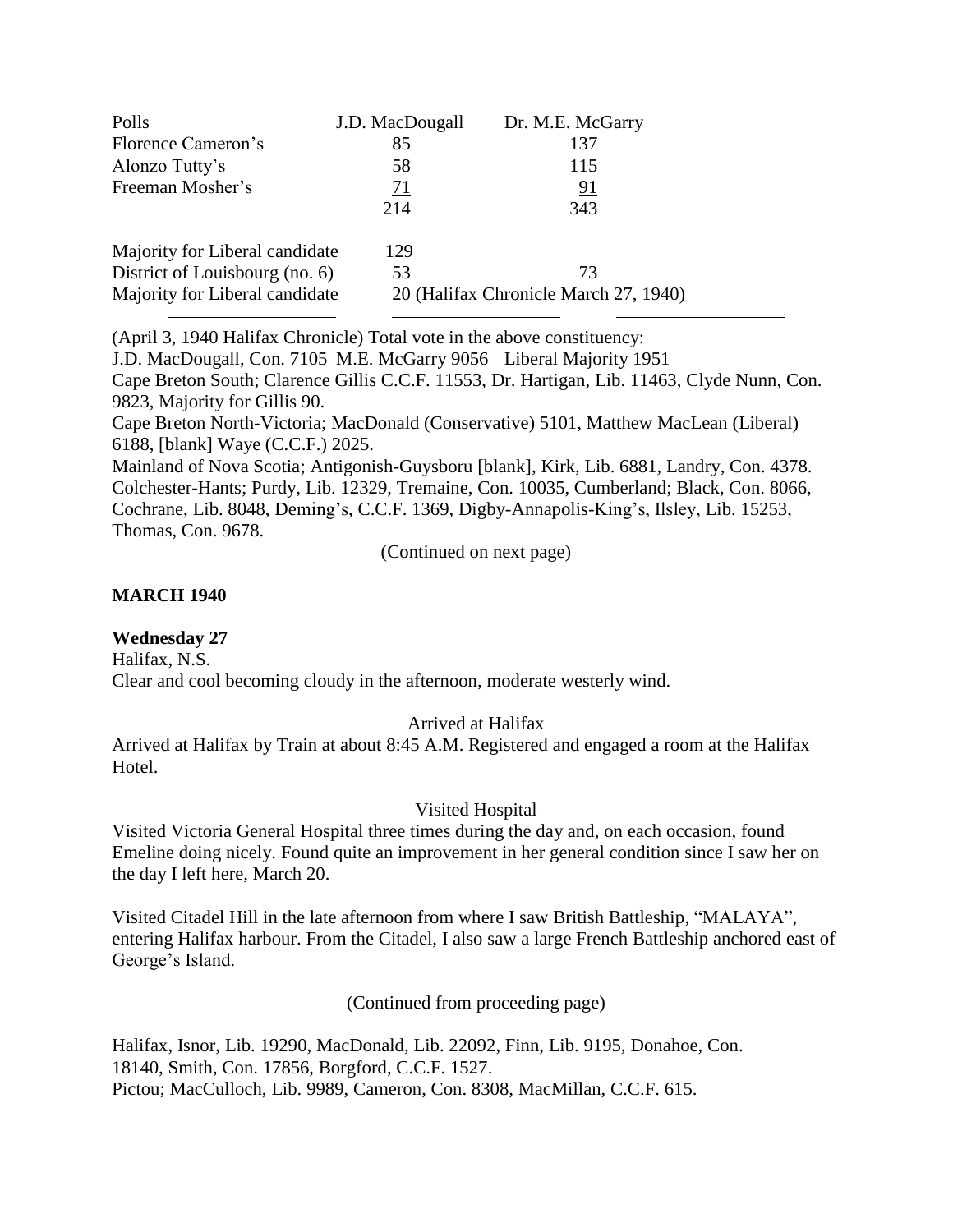Queen- Luneburg; Kinley, Lib. 10631, Levy, Con. 6862, Vanbuskirk, C.C.F. 482. Shelburne-Yarmouth-Clare; Pottier, Lib. 10849, Walker, Con. 6635.

# **MARCH 1940**

# **Thursday 28**

Halifax, N.S. Cool and remarkably clear with light to moderate northwest wind.

# Visited Hospital

Visited Victoria General Hospital three times during the day. Found Emeline steadily improving. She was allowed to sit up for about twenty minutes, and with the nurse's and my assistance, was able to stand on her feet and attempt at walking.

It is two weeks ago to-day (sic) since the operation.

# **MARCH 1940**

# **Friday 29**

Halifax, N.S. Cold and remarkably clear with light to moderate northwest wind. An ideal day.

# Halifax Pilot Boat Rammed and Sunk

Halifax morning papers carried the news of the sinking of Pilot boat no. 2, near the entrance of Halifax harbour, with the loss of 9 men. The accident occurred at about midnight last night, when an unnamed Steamer, entering the harbour, collided with the Pilot boat and sent her to the bottom.

Those missing and feared to have been drowned are as follows:

Carl Dempsey, Pilot, 156 Henry St., Halifax City,

Lorne Dempsey, Pilot, Herring Cove, Halifax County,

James Dempsey, Pilot, Halifax City,

Claude Martin, Pilot, 141 Spring Garden Road, Halifax City,

James Renner, Pilot, 5 Woodlawn Terrace, Halifax City,

Lionel Pelham, Pilot, 66 Summit Street, Halifax City,

Roy Purall, Portuguese Cove, Halifax County, Boatman,

Matt Power, Engineer, Herring Cove, Halifax County,

Lawrence Thomas, Cook, 173 ½ Quinpool Road, Halifax City,

Those rescued were: Roy Sullivan, Pilot, 107 Nerman St., Halifax City,

Carl Himmulman, Pilot, Lunenburg.

Other members of the crew, who were in a dory about to place a pilot on board the incoming Steamer, were:

Tupper Hayes, Harvard St., Halifax City, Pilot,

Edward MacLaughlin, Brunswick St., Halifax City, Boatman,

Walter Power, Jane St., Halifax City, Boatman.

Visited Hospital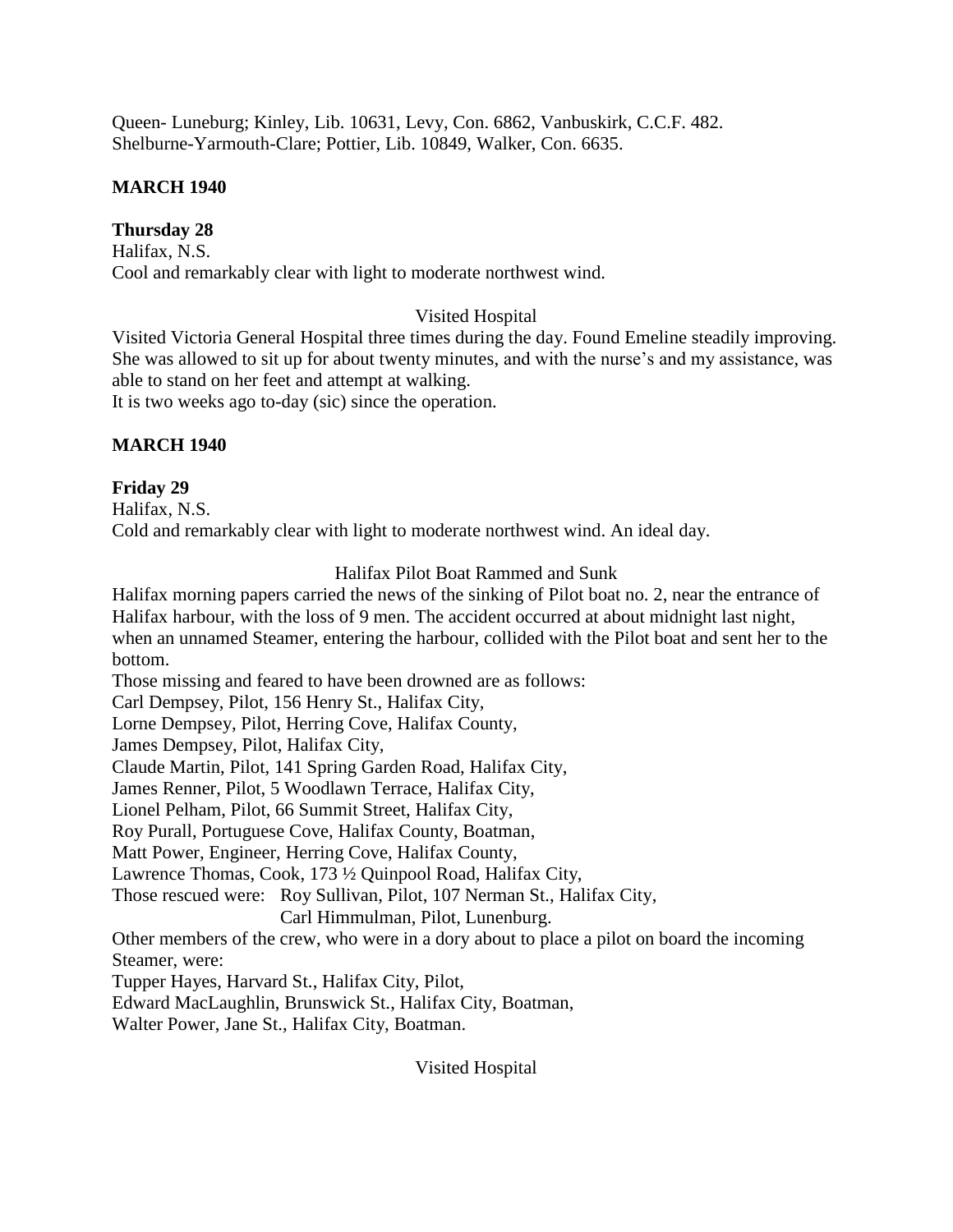Made three visits to the hospital. Emeline was able to sit to-day (sic), at different times, for a total of about two hours.

The nurses, Miss MacLeod and Miss Campbell, and I gave her walking lessons around her room twice to-day (sic).

# Left For Home

Left Halifax at 7:45 P.M. by train enroute for home.

### **MARCH 1940**

#### **Saturday 30**

Louisbourg, N.S.

Cloudy and cool with moderate southwest wind, some fog during the afternoon and night.

Drift Ice

Drift ice in the northeast end of the harbour and around the shipping. No ice in sight off the coast.

#### Arrived From Halifax

Arrived at Sydney, by train, from Halifax at about 7:30 A.M. Motored to Louisbourg in Sullivan's bus (Robert MacPherson, driver) arriving home at about 11 A.M.

#### S.S. THORDOC Ashore Near Fourchu

Steamer, "Thordoc", Capt. J.T. Robinson, enroute from Halifax to Louisbourg for a cargo of coal, ran ashore at about 6 P.M. about two or three miles west of Fourchu Richmond County, N.S. The crew were saved and landed at or near Fourchu during the early part of the night. The Thordoc is said to have been built at Newcastle-on-Tyne in 1908. Registered Tonnage 2158 and owned by the Patterson Steamship Company of Fort William, Ontario.

On November 11, 1918, Armistice Day, the Thordoc, than named the "J.A. McKee", was lying alongside the Freight Wharf at Louisbourg and, in the afternoon, fired a salute from a gun mounted at her stern.

#### **MARCH 1940**

#### **Sunday 31**

Louisbourg, N.S.

Cloudy, foggy and mild with light showers at intervals all day. Light to moderate southwest wind.

Min. temperature 33, Max. temperature 44.

#### Church Services

At 11 A.M. and 7 P.M., I attended Services in the First United Church where Rev. Donald MacLeod, M.A., B.D., was the preacher. After the close of the evening, a meeting of the Board of Stewards was held in the church at which I was present.

Visited Mr. & Mrs. Fletcher Townsend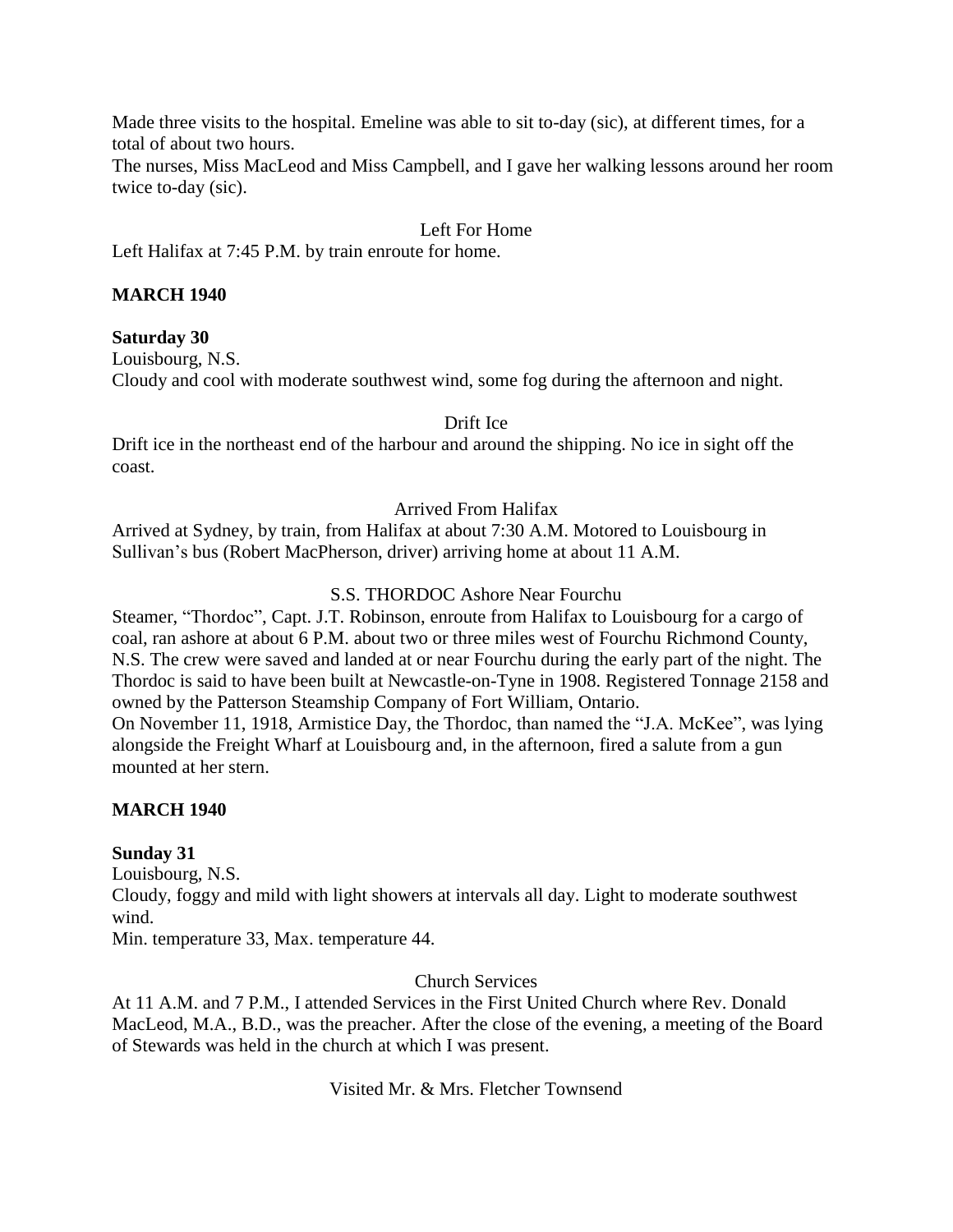In the afternoon, I visited the home of Mr. & Mrs. Fletcher Townsend where I remained for about two hours.

Returned home at about 5 P.M.

### **APRIL 1940**

### **Monday 1**

Louisbourg, N.S.

Clear and moderately warm, becoming cloudy and chilly during the afternoon. Gale from northwest in the early morning, wind moderate during the day shifting to northeast in the evening.

Min. temperature 29, Max. temperature 44.

#### S.S. MAID OF STIRLING

Steamer, "Maid of Stirling", sailed at about 9 A.M. with a cargo of coal.

# S.S. WATUKA

Steamer, "Watuka", Capt. Hooper, arrived at about 9:30 A.M. for a cargo of coal.

# S.S. ROSE CASTLE

Steamer, "Rose Castle", Capt. Kenny, arrived at about 10 A.M. for a cargo of coal and docked on the east side of the coal pier.

#### **APRIL 1940**

#### **Tuesday 2**

Louisbourg, N.S.

Cloudy and chilly with light trace of snow in the morning. Mostly clear during the afternoon and evening.

Light to moderate northeast wind.

Min. temperature 26, Max. temperature 38.

#### Shipwrecked Seamen Arrive

Seamen of the Steamer, "Thordoc", which ran ashore near Fourchu on last Saturday evening, arrived here this evening from Fourchu on board the motor vessel, National II, Capt. [blank] Savary. The Thordoc is said to be a total loss.

Federal Elections Declaration Day

Declaration Day proceedings, in connection with the Federal Elections held on March 26, 1940, according to to-day's (sic) press, gave the standing of the various political parties as follows: Liberal; 177, Conservative; 39, C.C.F.; 8, New Democracy (Social Credit); 9. One seat in doubt, Acadia Alberta.

N.S. Power Commission Engineer Visits Louisbourg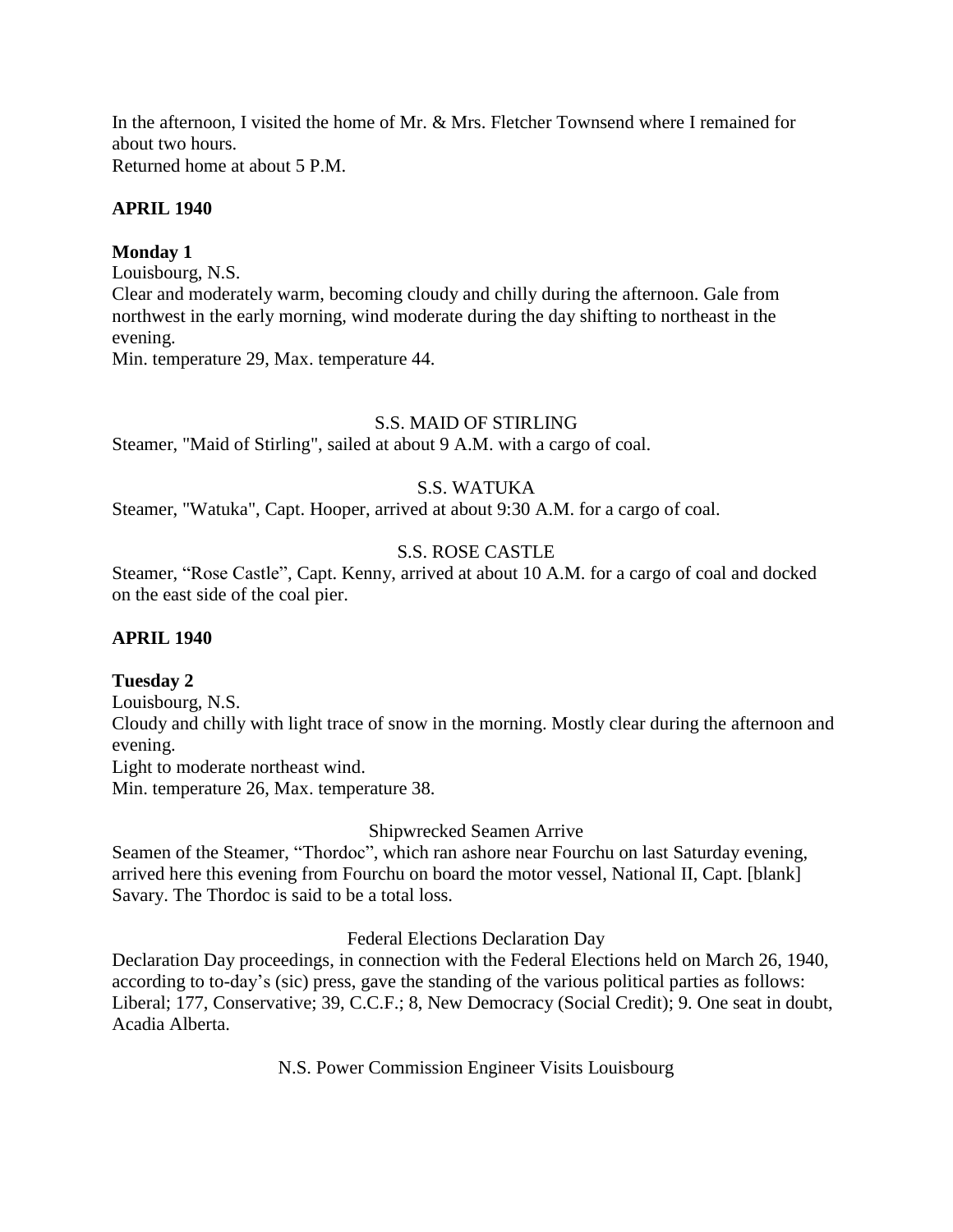Albert Mahon, Engineer of the Nova Scotia Power Commission, Halifax, N.S., visited Louisbourg today and while here, made an inventory of our electric distribution system in the Town of Louisbourg, for the purpose of arriving at its value to the Power Commission, should the commission extend its light and power lines to the Town of Louisbourg replacing the present system, which is operated by the Town of Louisbourg. It is the intention, after placing a value on the present electric system, to enter into negotiations with the Town of Louisbourg for the purchase of the distribution system, or any part that may be of use to the commission.

# **APRIL 1940**

# **Wednesday 3**

Louisbourg, N.S. Clear and cool with light northwest wind which shifted to northeast in the late afternoon. An ideal day. Min. temperature 21, Max. temperature 44.

### S.S. ROSE CASTLE

Steamer, "Rose Castle", Capt. Kenny, sailed in the morning with a cargo of coal.

Choir Practice

At 8 P.M., I attended choir practice in the First United Church.

# **APRIL 1940**

# **Thursday 4**

Louisbourg, N.S.

Clear and springlike in appearance but somewhat chilly. Light northeast wind in the morning shifting to south and later to southwest.

Min. temperature 16, Max. temperature 36.

# S.S. MAID OF STIRLING

Steamer, "Maid of Stirling", arrived at about 6 P.M. for a cargo of coal.

#### Meeting Of Fire Brigade

At 8 P.M., attended a meeting of the Louisbourg Volunteer Fire Brigade held in the Firemen's hall on Aberdeen Street. Those present were: Chief R.A. Peters, Deputy Chief Fred Burke, Secretary-Treasurer, M.S. Huntington, Ronnie MacVicar, Freeman MacKenzie, Jack Johnson, Abe Wilcox, D.J. MacKeigan, James Burke, Ralph Baker, John MacMullen, Burns MacMullen. The last two named were enrolled as firemen at this meeting.

#### Earl of Athlone Appointed Governor-General

Press of to-day (sic) carried the news of the appointment of Major-General, the Earl of Athlone, as Governor-General of Canada; Succeeding the late Lord Tweedsmuir, who died at Montreal on February 11, 1940.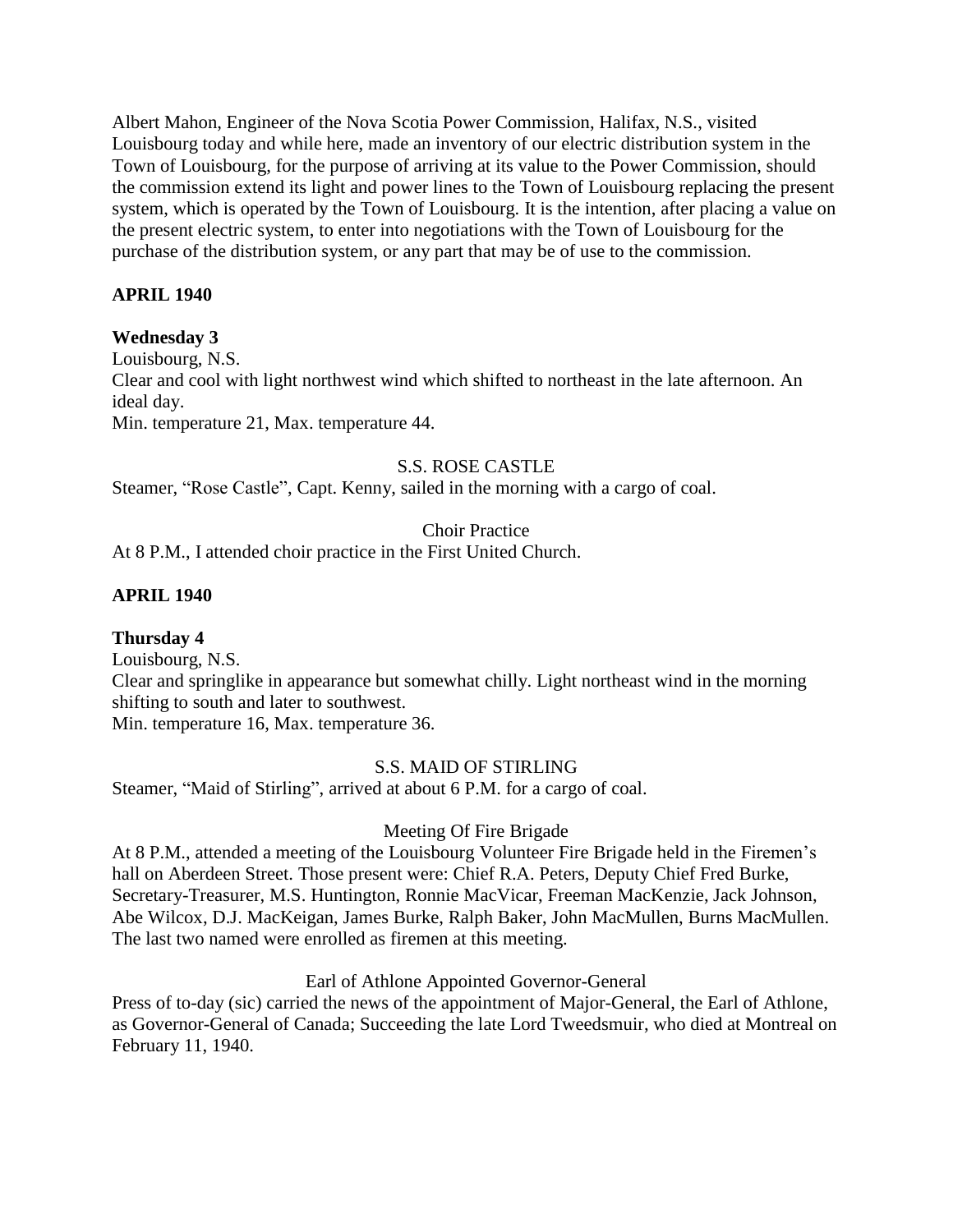The Earl, who will be 66 years of age on the  $14<sup>th</sup>$  of this month, is the youngest brother of the Queen Mother and an Uncle to His Majesty King George the Sixth. He and the Countess are expected to arrive in Canada some time next June.

(See next page)

# S.S. WATUKA

Steamer, "Watuka", Capt. Hooper, arrived at about 6:30 P.M. for a cargo of coal.

#### **APRIL 1940**

#### **Friday 5**

Louisbourg, N.S.

Snow in the morning followed by rain at about 10:30 A.M. Cloudy and foggy during the afternoon and night. Fresh easterly wind shifting to southwest in the afternoon and moderating. Min. temperature 29, Max. temperature 36.

#### S.S. WATUKA

Steamer, "Watuka", Capt. Hooper, sailed in the morning with a cargo of coal.

# Earl of Athlone Appointed Governor General

Continued from proceeding Page

The name in full of the new appointee is: Alexander Augustus Frederick William Alfred George Cambridge.

#### **APRIL 1940**

#### **Saturday 6**

Louisbourg, N.S. Cloudy and chilly during the forenoon, clear and bright in the afternoon moderate to fresh northwest wind which shifted to northeast early in the night and increased to a strong breeze. Snow began to fall at about 10 P.M. Min. temp. 20, Max. temp. 37.

#### S.S. MAID OF STIRLING

Steamer, "Maid of Stirling", sailed at about 7 A.M. with a cargo of coal.

#### S.S. OCEAN EAGLE

Tug "Ocean Eagle", Capt. Cox, sailed at about 7:30 A.M. enroute to the Magdalen Islands with mails.

#### S.S. WOOLGAR

Norwegian Steamer, "Woolgar", arrived at about 9 A.M. After bunkering, she sailed at about 7:30 P.M.

Electric Light and Power Canvas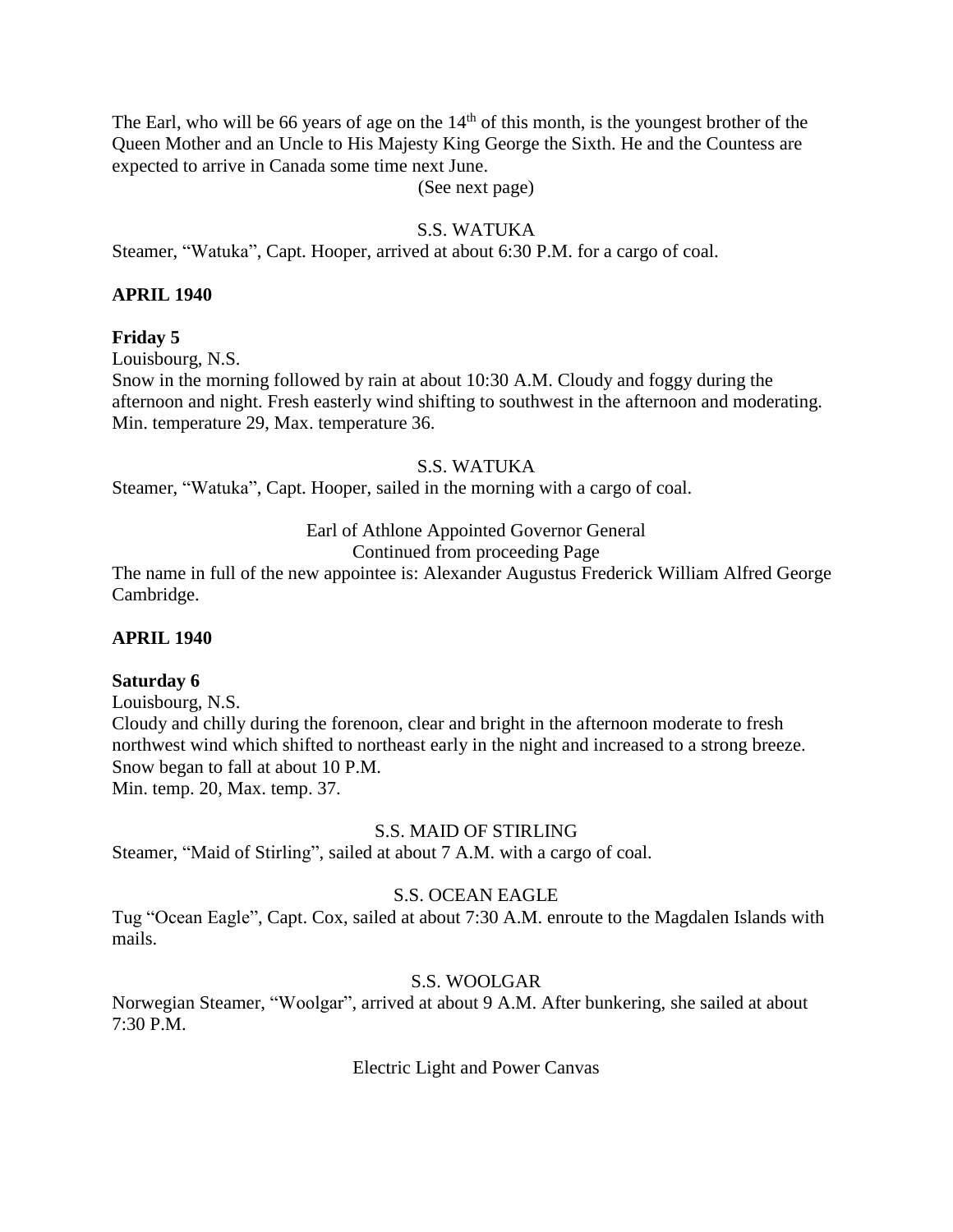In the afternoon, D.M. Johnston, Police Officer, began a canvas of the town of Louisbourg for Light and Power contracts for the Nova Scotia Power Commission, which is shortly to extend its electric lines to the Town of Louisbourg and vicinity.

# **APRIL 1940**

# **Sunday 7**

Louisbourg, N.S. Partly clear with moderate to fresh northwest wind and a few light snow squalls. Snowfall of last night about 4 inches. Min. temperature 13, Max. temperature 32.

#### Church Services

At 11 A.M. and 7 P.M., I attended services in the First United Church where Rev. Donald MacLeod, M.A., B.D., was the preacher. The Thank offering of the Woman's Missionary Society was part of the evening.

At the close of the evening Service, a meeting of the Official Board was held when reports of the various organizations of the church were read and received. Among those present were: Rev. Donald MacLeod (chairman), Arthur Townsend (Secretary), John N. MacDonald, Dan Fleet, Edison Skinner, John Skinner, Donald Wilson, Edward Levy, Ronald Cann, M.S. Huntington, Mrs. William Phalen, Mrs. Rory Martell, Mrs. Charles Bagnall.

Visited Mr. & Mrs. Fletcher Townsend

In the afternoon, I visited Mr. & Mrs. Fletcher. Returned home at about 5 P.M.

#### **APRIL 1940**

#### **Monday 8**

Louisbourg, N.S. Remarkably clear and mild with light to northwest wind. An ideal day. Min. temperature 22, Max. temperature 44. Snow, which fell Saturday night, nearly all melted during the day.

#### S.S. LOCH LOMOND

British Steamer, "Loch Lomond", arrived at about 9 A.M. for a cargo of steel products and anchored in the stream. About two hours after her arrival, she was ordered to Sydney, to load and sailed immediately. Enroute to Sydney, she met with heavy drift ice and was unable to proceed and returned to Louisbourg at about 6:30 P.M. where she docked on the east side of the freight wharf.

#### Seaplane Arrives

At about 9:30 A.M., a Seaplane circled over the town several times and landed in the harbour about 400 yards west of the Government wharf. About 15 minutes after the arrival, several Naval and Air officers were brought ashore in the pilot boat and landed at the Government wharf, and were driven away in the direction of Sydney in two motor cars that had come from Sydney to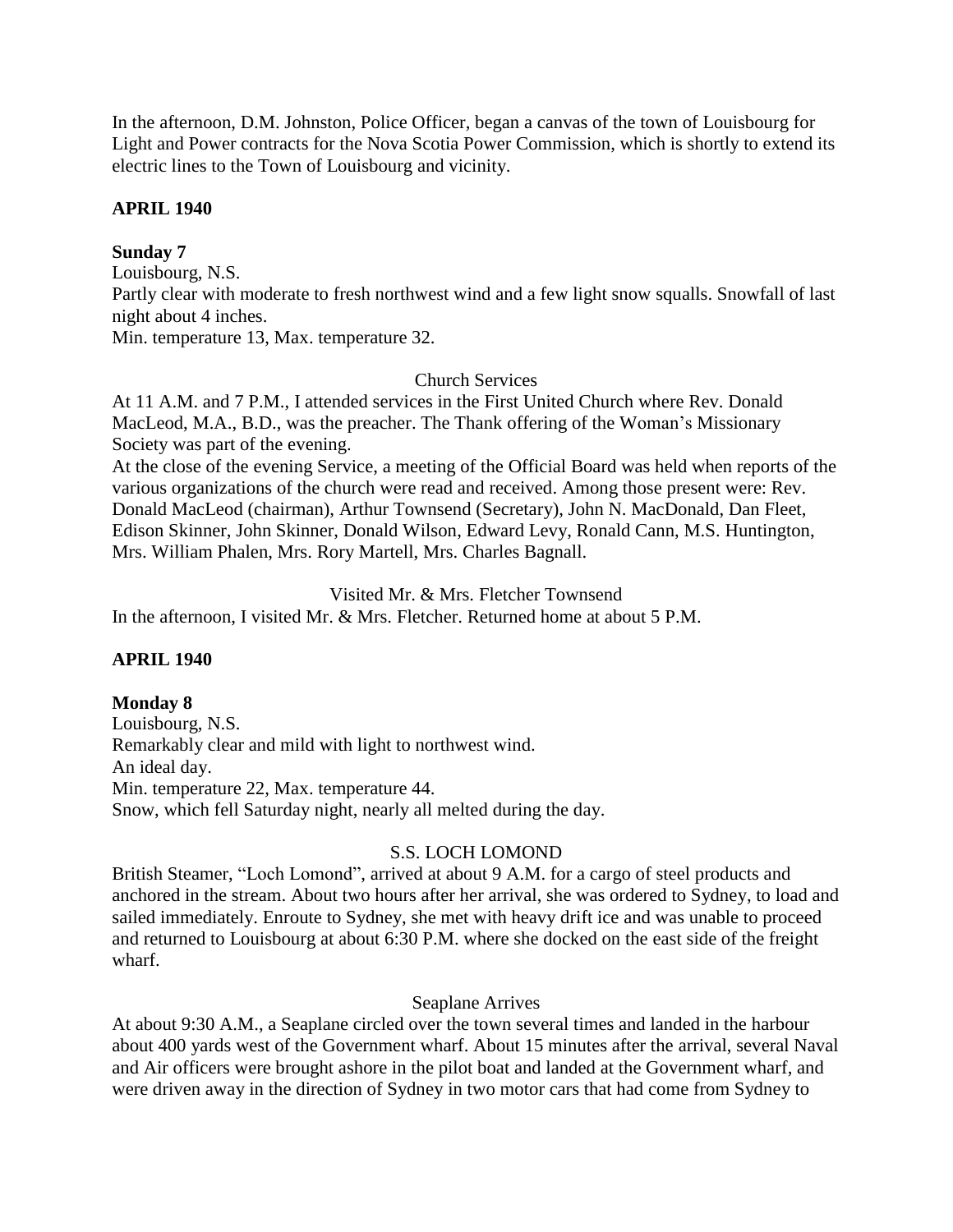meet them. At about 10:30 A.M., the plane took off and flew in a northerly direction. In all probably the plane was from Halifax.

# S.S. N.B. MACLEAN

Canadian Government Icebreaker, "N.B. MacLean", arrived at about 6 P.M. and docked on the west side of the coal pier. After being engaged in breaking up the ice in the St. Lawrence between Quebec and Montreal, she left Quebec for the east coast on April the first.

#### Marriage

The marriage of Tom MacKinnon, of Louisbourg, and Miss Edna Fiander, of Big Lorraine, took place to-day (sic) at Sydney. Mr. and Mrs. MacKinnon will reside at Louisbourg.

### **APRIL 1940**

### **Tuesday 9**

Louisbourg, N.S.

Cloudy and cool with light south wind which, in the afternoon, shifted to southeast and at night increased to a strong breeze. Light showers in the afternoon followed by heavy rain during the night.

Min. Temperature [blank], Max. Temperature [blank].

### S.S. N.B. MACLEAN

Canadian Government Icebreaker, "N.B. MacLean", sailed at 7 A.M.

#### Loading Steel

The work of discharging 500 tons of sand from the decks of the British Steamer, Loch Lomond, began at about 12 O'clock last night, was finished during (sic) and the loading of part cargo of steel products was begun at 4 P.M.

#### German Invade Denmark and Norway

Press of to-day (sic) carried the news of the invasion of Denmark and Norway by German troops.

# **APRIL 1940**

#### **Wednesday 10**

Louisbourg, N.S.

Heavy downpour of rain in the early morning, which lasted until about 9 A.M. Foggy and mild during the rest of the forenoon. Partly clear and moderately warm in the afternoon. Fresh southwest wind becoming light and shifting to northwest in the afternoon. Rainfall of yesterday afternoon, last night and this morning about 2 inches. Min. temperature 30, Max. temperature 49.

#### Drift Ice

Loose drift ice in the harbour and along the coast.

Choir Practice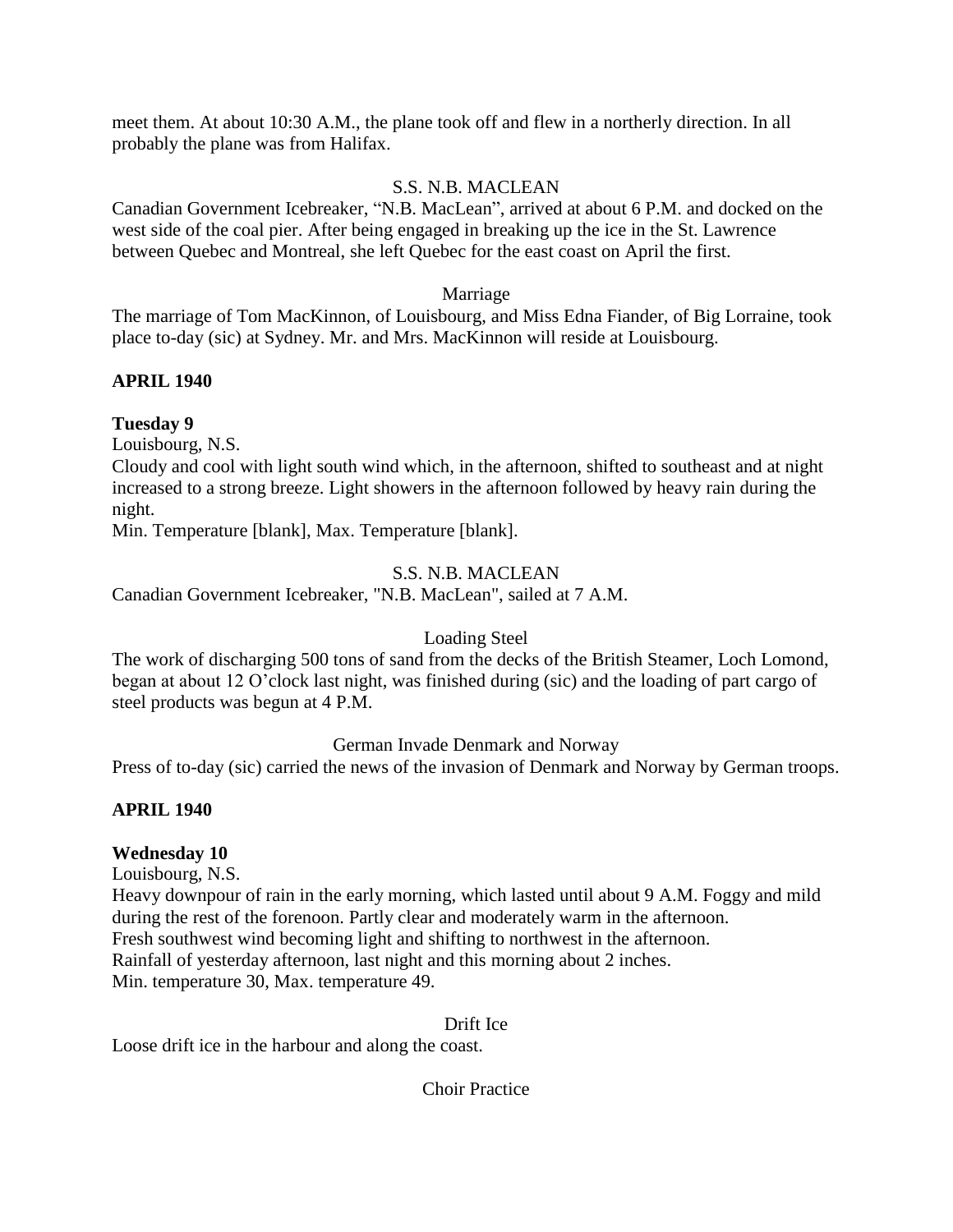At 8 P.M., attended choir practice in the First United Church.

#### FOX SPARROWS ARRIVE

The advance guard of Fox Sparrows, which visit us every spring on their way north to their nesting grounds, have arrived. I was greeted with their songs this morning, for the first time this season. They usually remain with us for about three weeks, when they all suddenly disappear. I usually feed them with rolled oats, of which they are very fond. Last spring I first noticed them on the  $11<sup>th</sup>$ .

#### **APRIL 1940**

### **Thursday 11**

Louisbourg, N.S. Clear and spring like. Light easterly wind. An ideal day. Min. Temperature [blank], Max. Temperature [blank].

#### S.S. WATUKA

Steamer, "Watuka", Capt. Hooper, arrived at about 8:30 A.M. for a cargo of coal.

#### S.S. MAID OF STIRLING

Steamer, "Maid of Stirling", arrived at about 10 A.M. for a cargo of coal.

#### Drift Ice

Considerable quantity of drift along the coast, blocking the entrance of the harbour in the afternoon. Some loose heavy ice in the harbour.

#### **APRIL 1940**

# **Friday 12**

Louisbourg, N.S. Cool and mostly clear with light to moderate easterly wind.

#### Louisbourg To Sydney

Left Louisbourg at 1 P.M. on Cameron's Bus (John MacInnis, driver) enroute to Halifax for the purpose of bringing Emeline home from the Victoria General Hospital. Left Sydney at 8:30 P.M. on board the C.N.R. train for Halifax.

#### Meeting of A.R.P. General Committee

While at Sydney this afternoon, I attended and presided at a meeting of the "Air Raid Precautions" Committee, which was held in the Council chamber in the City hall at 2:30 O'clock. Among those present were the following:

Roy Young (secretary), W.R. Tracey, Chief of Police, Sydney, W.H. Cuzner, Sydney Mines, Councillor MacMillan, North Sydney, F.J. Mosher, Glace Bay, Victor Bert, Reserve Mines, Lloyd Weatherbee, Chief of Police, New Waterford, [blank] Nicholson, Dominion, Capt. [blank] Ferguson, Military defense Force, John N. Worgan, Sydney Steel plant, M.S. Huntington, Louisbourg.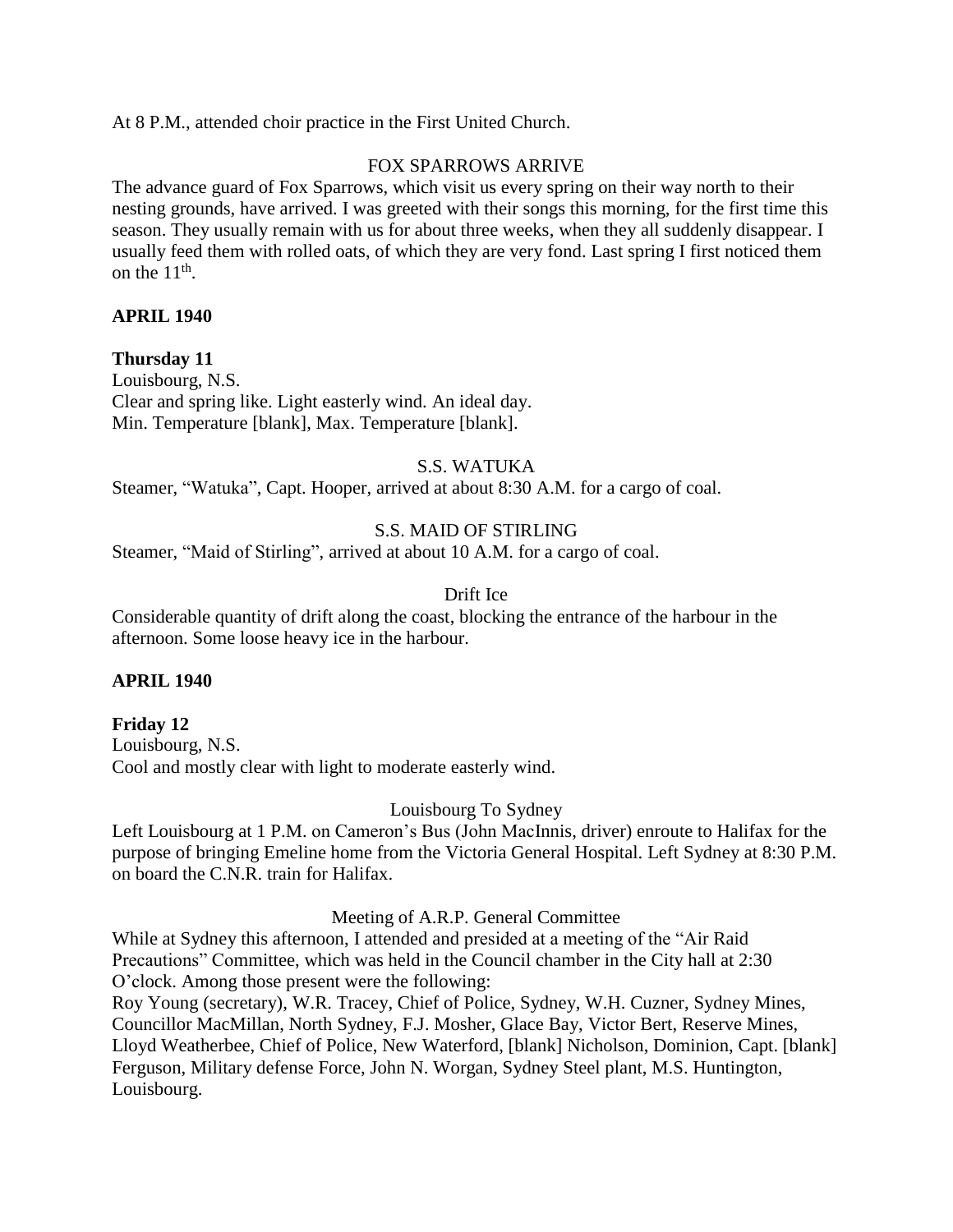At this meeting, it was decided to hold a general Practice, "Blackout", on next Tuesday night, April 16 at 9:30 O'clock.

# **APRIL 1940**

**Saturday 13** Halifax, N.S. Cloudy and chilly with moderate to fresh southeast wind. Rain began to fall at about 6:30 P.M. Heavy rain during the night.

#### Arrived At Halifax

I arrived at Halifax, on the C.N.R. train from Sydney, at about 8:45 A.M. Had breakfast at the Halifax Hotel. Visited Emeline at Victoria General Hospital at about 10 A.M. Found her much improved in health, ready and anxious to leave for home. I immediately began making arrangements for leaving Halifax on the 7:45 P.M. train. Visited Mrs. H.C.N. Levatte, 12 Summer St. Had short conference with A.M. James of the Nova Scotia Power Commission, respecting the proposal extension of the Commission's light and power lines to Louisbourg and vicinity. Had lunch at Halifax Hotel. Called at office of Dr. H.B. Atlee, 119 South Park Street at 2 P.M. Called the C.N.R. Station and completed arrangements for drawing room on the evening train leaving for Sydney. Also arranged for the use of a wheelchair at the railway station to assist Emeline in getting from the station entrance to the train. Engaged a taxi shortly before 7 P.M. and motored to the hospital. Left Hospital, by taxi, at about 7 P.M. with Emeline and Jeanette MacLeod (nurse). Motored to Railway Station where we went on board the train at about 7:20. Left Halifax enroute for Sydney at 7:45 P.M.

#### Closing of Legislature

Nova Scotia Legislature, which opened at Halifax on March 5 1940. Closed this afternoon with the usual ceremonies.

#### **APRIL 1940**

#### **Sunday 14**

Louisbourg, N.S.

Heavy rain in the early morning. Cloudy and mild during the forenoon. Partly clear in the afternoon. Light to moderate southwest to west-southwest winds.

#### Drift Ice

Harbour and coast blocked with drift ice.

#### Arrived From Halifax

In company with Emeline and Miss Jeanette MacLeod (nurse), who are returning from the Victoria General Hospital Halifax, I arrived at Sydney on board the C.N.R. train at about 7:30 A.M.

At Sydney, we were met by D.M. Johnston with Fletcher Townsend's car. We immediately loaded the car and started for Louisbourg where we arrived at 9:15 A.M. The folks at home were very glad to have us arrive home safely and we were equally glad to be back again. Emeline is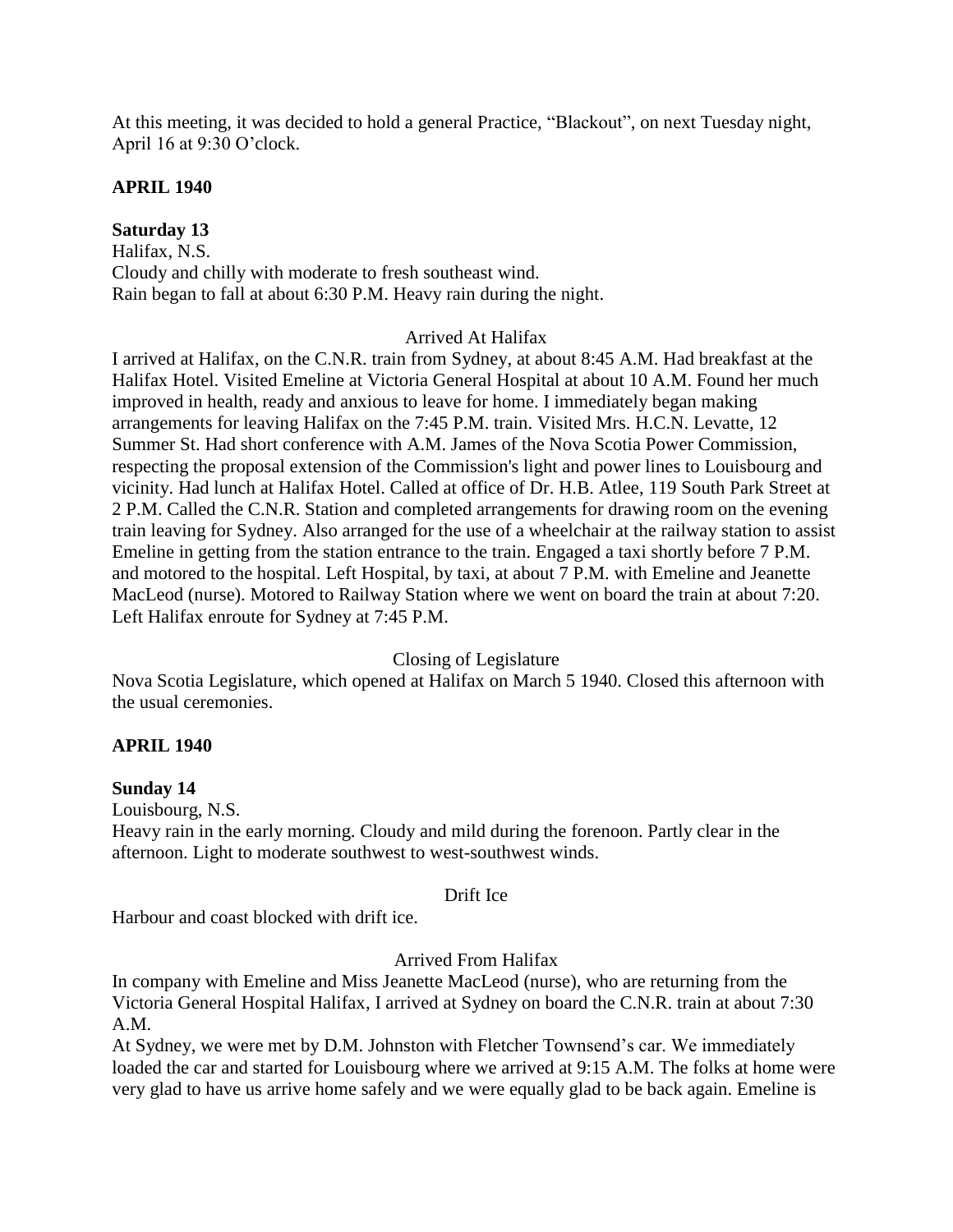recovering nicely from her operation which took place on the  $14<sup>th</sup>$  of March last but is still unable to walk without assistance. She stood the journey well and did not seem to be any the worse for her long train and car ride.

# Church Services

Services in the First United Church were conducted at 11 A.M. and 7 P.M. by Rev. Donald MacLeod, M.A., B.D., as usual. I was not out to church at either of the services to-day (sic).

### **APRIL 1940**

**Monday 15** Louisbourg, N.S. Clear and cool with light to moderate northeast wind. Min. temperature 25, Max. temperature 43.

### Drift Ice

Harbour and coast blocked with drift ice. Northeast wind cleared the northeast end of the harbour and the shipping piers in the afternoon.

### S.S. ROSE CASTLE

Steamer, "Rose Castle", Capt. Kenny, sailed with a cargo of coal in the morning.

# S.S. MAID OF STIRLING

Steamer, "Maid of Stirling", sailed in the morning with a cargo of coal.

#### S.S. N.B. MACLEAN

Government Ice-Breaker, "N.B. MacLean", arrived at about noon, sailed in the afternoon and returned in the evening.

#### S.S. WATUKA

Steamer, "Watuka", Capt. Hooper, arrived from Halifax, in the afternoon, for a cargo of coal. The Watuka was assisted to port by the Icebreaker, N.B. MacLean.

#### S.S. FOUDROYANT

French fishing trawler, "Foudroyant", arrived in the morning for bunker coal.

# S.S. LOCK LOMOND

British Steamer, "Loch Lomond", Capt. Thompson, sailed at about 11 A.M. with part cargo of steel products.

# **APRIL 1940**

**Tuesday 16** Louisbourg, N.S. Clear and cool with light to moderate northeast wind.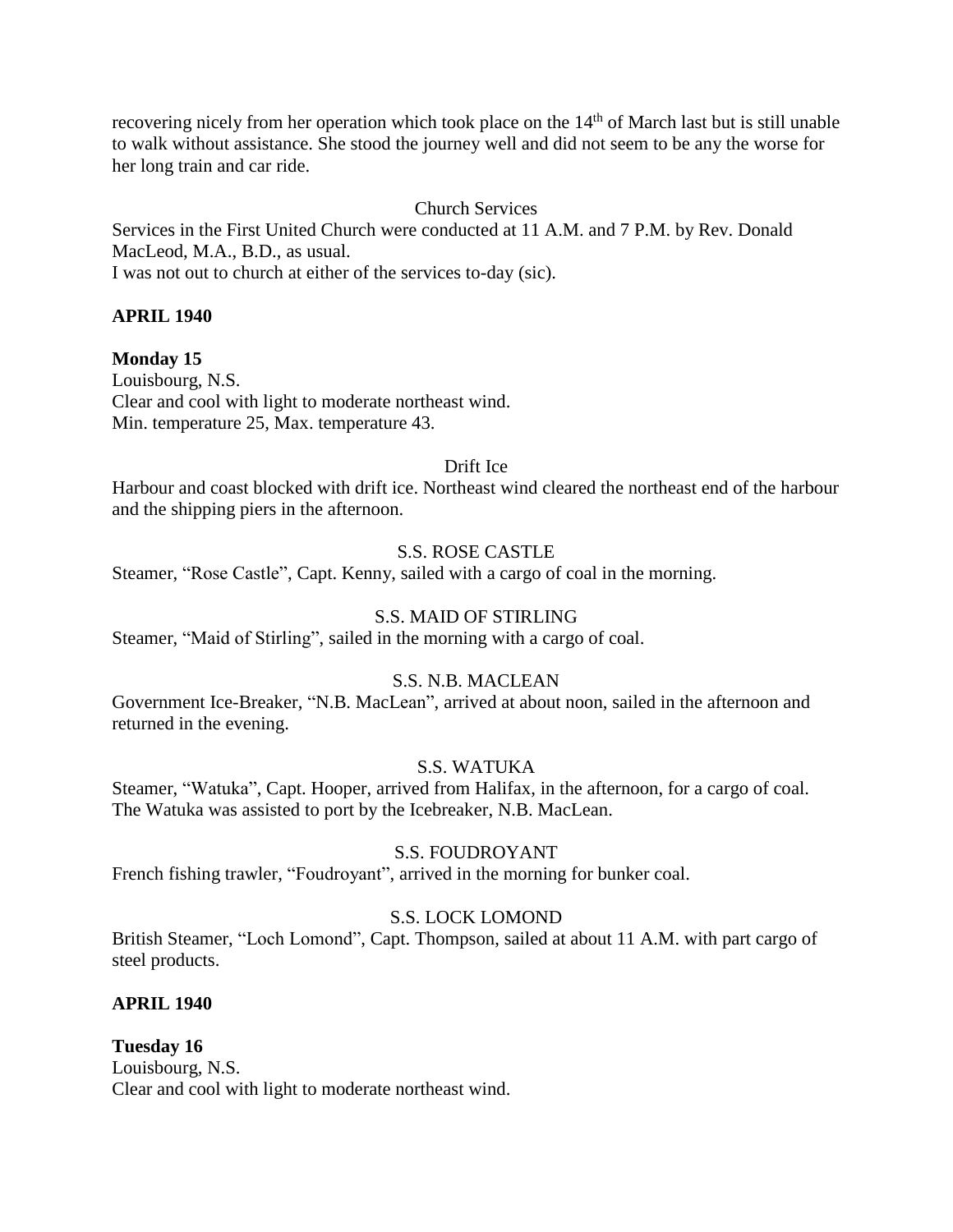Milder in the afternoon. Min. temperature 28, Max. temperature 48.

#### S.S. WATUKA

Steamer, "Watuka", Capt. Hooper, sailed with a cargo of coal.

#### S.S. N.B. MACLEAN

Government Icebreaker, "N.B. MacLean", sailed in the morning.

#### S.S. YORK MOOR

British Steamer, "York Moor", arrived in the late afternoon and anchored in the stream.

#### A.R.P. "Blackout"

In accordance with a decision reached at a meeting held at Sydney on last Friday afternoon, a Practice "Blackout" was held throughout the towns in the County of Cape Breton and the City of Sydney, including Louisbourg at 9:30 P.M. At Louisbourg, it was well observed by the citizens and was considered very successful. I heard no reports from the other towns yet.

#### **APRIL 1940**

#### **Wednesday 17**

Louisbourg, N.S. Mild and mostly cloudy with light variable wind, mostly southwest. Light showers and mist during the early part of the night. Min. temperature 28, Max. temperature 52.

#### S.S. YORK MOOR

British Steamer, "York Moor", which arrived here yesterday afternoon, sailed for Sydney in the morning for the purpose of loading a cargo of steel products.

#### S.S. FOUDROYANT

French Fishing Trawler, "Foudroyant", sailed in the morning.

#### Choir Practice

At 8 P.M., I attended choir practice in the First United Church.

#### Highway Grader Arrives

The Highway Grader arrived here this evening from Sydney, having been engaged grading the Sydney and Louisbourg highway during the day.

#### **APRIL 1940**

#### **Thursday 18**

Louisbourg, N.S. Mostly clear with light variable wind. Foggy during the late afternoon and night. Min. temperature 28, Max. temperature 42.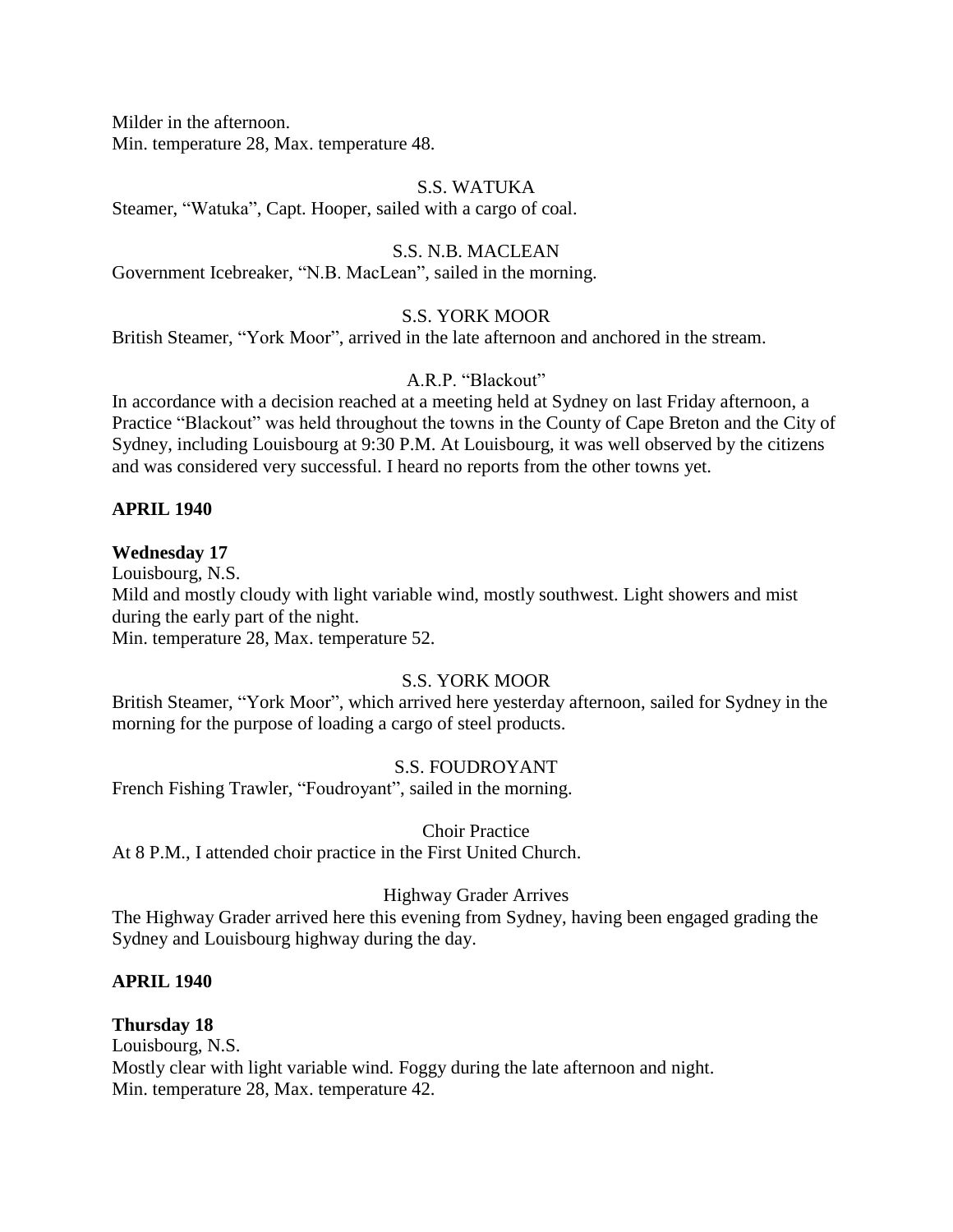#### Y.M.C.A. War Services Fund

At 3:30 P.M., I attended a meeting in the town office, which I called for the purpose of discussing ways and means of raising Louisbourg's share of the Y.M.C.A. War Services Fund. The meeting was very poorly attended. Those present were: Rev. Donald MacLeod of First United Church, Rev. George Arnold of St. Bartholomew's Anglican Church, George Lewis, Dan Nicholson, assistant clerk, Town office and M.S. Huntington. After a brief discussion, it was decided to seek the assistance of the Women's Institute in regard to the proposed campaign.

### **APRIL 1940**

### **Friday 19**

Louisbourg, N.S.

Light fall of snow in the early morning. Cloudy, chilly and foggy during the day. Misty in the afternoon and evening. Light to moderate southeast wind. Snowfall about ½ inch.

Min. temperature 29, Max. temperature 33.

# S.S. CRUIZER

British Empire Steel and Coal Corporation Ltd. tug, "Cruizer", Capt. Gilfoil, which has been stationed at Louisbourg since Feb. 5, 1940, sailed for Sydney this morning to resume her duties at that port.

#### **APRIL 1940**

# **Saturday 20**

Louisbourg, N.S. Cool and mostly cloudy with light to moderate easterly winds. Min. temperature 30, Max. temperature 41.

#### S.S. WATUKA

Steamer, "Watuka", Capt. Hooper, arrived during the forenoon, from Liverpool, N.S., for a cargo of coal.

#### S.S. LISBETH

Norwegian Steamer, "Lisbeth", arrived in the afternoon and anchored in the northeast end of the harbour.

#### **APRIL 1940**

**Sunday 21** Louisbourg, N.S. Cloudy and chilly with moderate easterly wind. Min. temperature 28, Max. temperature 40. Snow began to fall at about 9 P.M.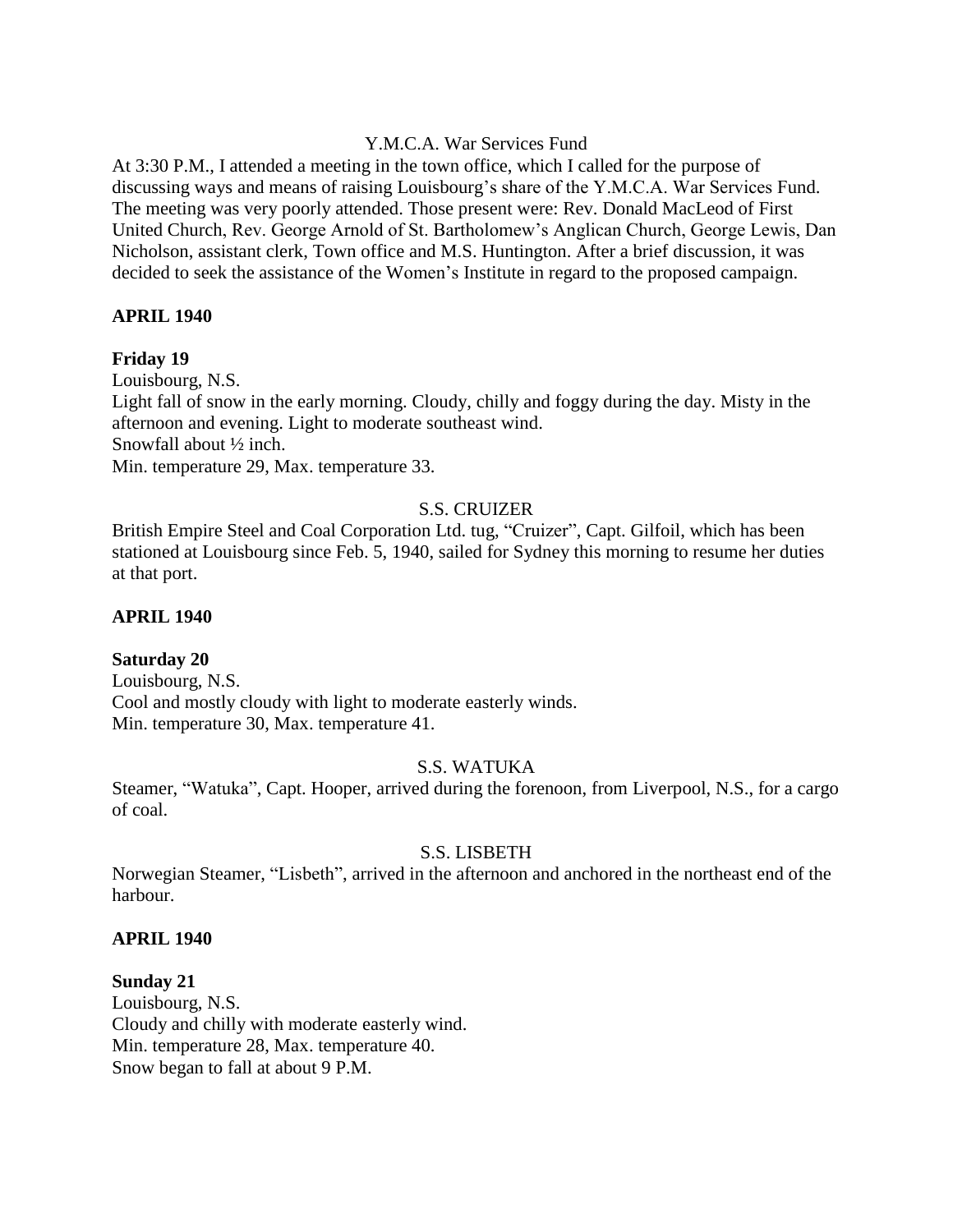### S.S. WATUKA

Steamer, "Watuka", Capt. Hooper, sailed in the morning with a cargo of coal.

#### S.S. DALMORE

British Steamer, "Dalmore", arrived in the morning and anchored in the stream. Late in the evening, she docked at the Freight wharf for the purpose of loading a cargo or part cargo of steel products.

#### Drift Ice

A considerable quantity of loose drift ice close inshore at the mouth of the harbour and along the coast.

#### Church Services

At 11 A.M. and 7 P.M., I attended services in the First United Church where Rev. Donald MacLeod, M.A., B.D., was the preacher.

#### **APRIL 1940**

**Monday 22**

Louisbourg, N.S.

Snow storm, which began at about 9 P.M. yesterday, continued all last night and was followed, this morning, by a drizzle of hail, snow and rain, which lasted all day and late into the night. Fresh to strong east to northeast wind.

Snowfall of last night about 6 inches.

Min. temperature 32, Max. temperature 32.

#### Bus Service Interrupted

No Bus Service between Sydney and Louisbourg to-day (sic) owing to last night's snow storm. Cameron's Bus left here at 8 A.M. and reached Sydney but did not return. Sullivan's Bus, leaving here at the same hour, got as far as Catalone and stalled there. No mails by Bus to-day (sic). Mails arrived by train in the evening.

#### Automobile Accident

An Automobile owned and driven by Harold Musgrave of North Sydney, enroute from Sydney to North Sydney, was struck by a freight train at a level crossing at Coxheath at about 7:40 A.M. to-day (sic).

Two passengers; Corporal Hugh Powers, 28, Ottawa, Ont., and Corporal Cecil Hale, 32, Ottawa, Ont., both members of the Royal Canadian Air Force, died of their injuries in St. Rita Hospital,

Sydney, about two hours after the accident. Musgrave and a third passenger, Aircraftman, Thomas MacLean, 30, Ottawa, Ont., are both in St. Rita Hospital in a Serious condition.

April 25, Aircraftman, Thomas MacLean, who was badly injured in last Monday's accident, died

late yesterday afternoon in St. Rita Hospital. (Sydney Post-Record)

#### **APRIL 1940**

**Tuesday 23**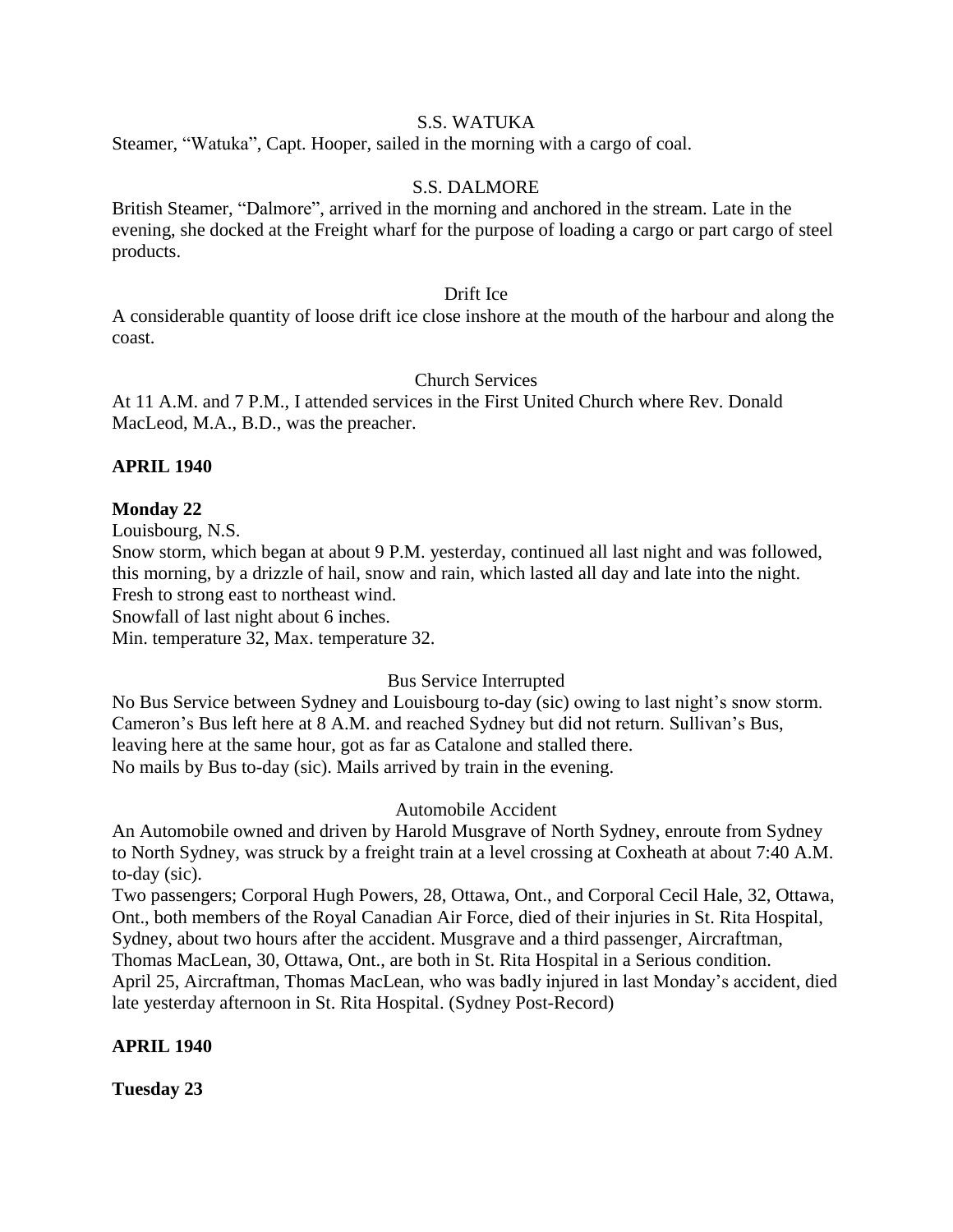Louisbourg, N.S.

Drizzle of rain, sleet and snow, of yesterday and last night, continued during the greater part of the day. Strong northeast wind increasing during the night. Min. temperature 32, Max. temperature 36.

#### Streets Slushy

Streets very wet and slushy caused by melting snow.

#### Drift Ice

Harbour blocked with drift ice but no ice in sight along the coast.

#### Loading Steel

British Steamer, "Dalmore", which arrived here on last Sunday morning, began loading a part cargo of steel products in the forenoon.

### **APRIL 1940**

# **Wednesday 24**

Louisbourg, N.S. Cool and remarkably clear with moderate northeast to north winds. Min. temperature 28, Max. temperature 38.

### Drift Ice

Harbour clear of ice except for a small quantity in the southwest end. No ice close inshore along the coast.

#### Choir practice

At 8 P.M., I attended choir practice in the First United Church.

# Bus Service Resumed

Bus service between Louisbourg and Sydney, which has not been functioning since last Monday morning, was resumed to-day (sic) when Sullivan's Bus arrived here with mails and passengers shortly before noon.

#### **APRIL 1940**

#### **Thursday 25**

Louisbourg, N.S. Cloudy and cool with light to moderate northeast to east winds. Min. temperature 27, Max. temperature 44.

Drift Ice

Considerable ice along the coast. Harbour filling with ice in the afternoon.

# S.S. DALMORE

British Steamer, "Dalmore", sailed in the morning with a part cargo of steel products.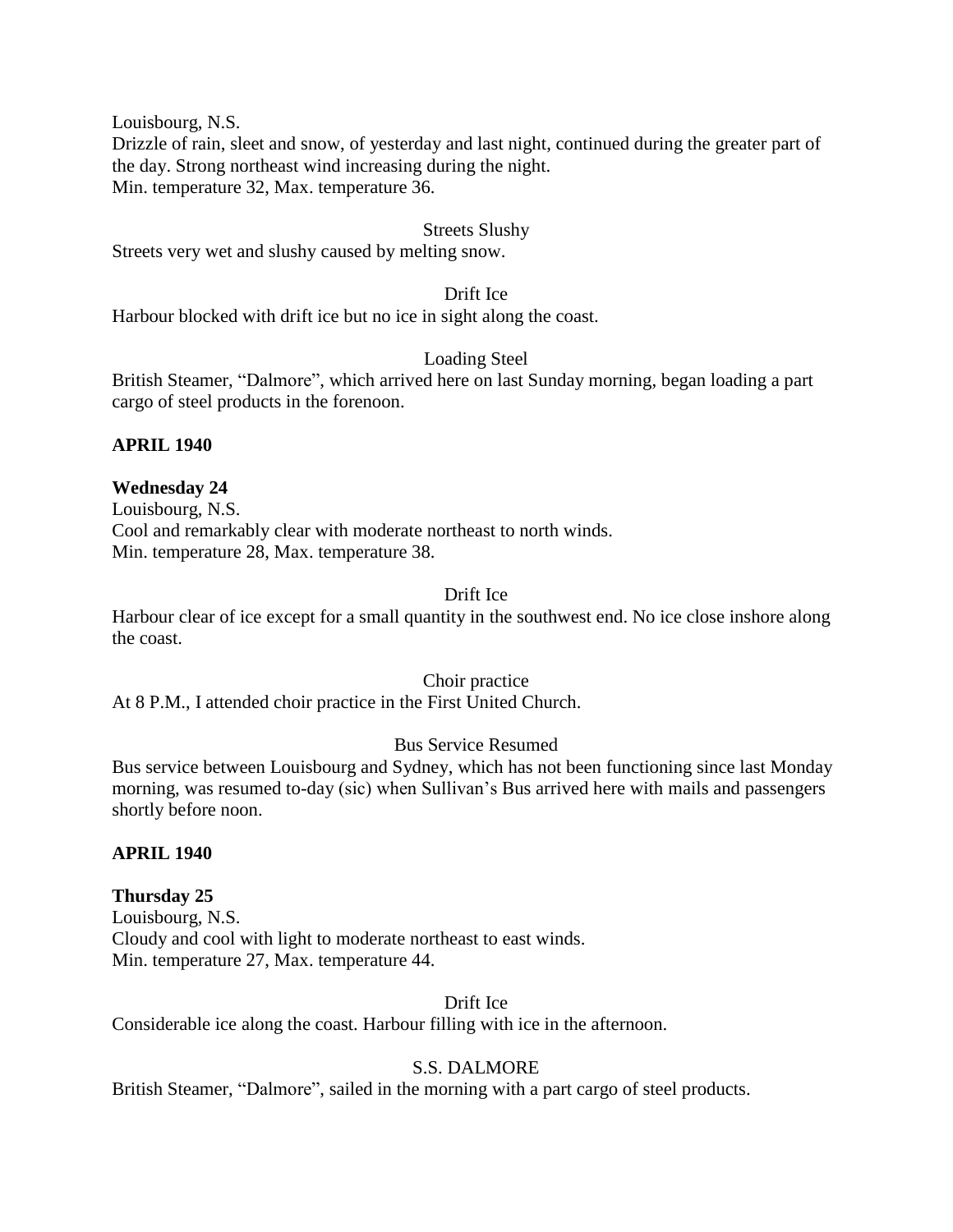#### **APRIL 1940**

**Friday 26** Louisbourg, N.S. Cool and mostly cloudy with light variable winds. Min. temperature 27, Max. temperature 40.

#### S.S. CARIBOU

Newfoundland Steamer, "Caribou", Capt. Taverner, arrived at about 3 A.M. from Port-au-Basque, Nfld., with passengers, mails and freight. The Caribou sailed to return at about 3:30 P.M.

### S.S. WATUKA

Steamer, "Watuka", Capt. Hooper, arrived at about 10 A.M. for a cargo of coal.

### S.S. ROSE CASTLE

Steamer, "Rose Castle", Capt. Kenny, arrived shortly after noon from St. John, N.B., for a cargo of coal.

#### Drift Ice

Harbour partly filled with drift ice and a considerable quantity of loose ice along the coast.

#### Y.M.C.A. War Services Campaign

At 3:15 P.M., Rev. Donald MacLeod and Rev. George Arnold and I met the ladies of the Women's Institute in the Clinic room in the School building where we addressed the meeting in the interests of the Y.M.C.A. War Services Campaign, which is now in progress throughout the Dominion of Canada.

We were well received and were given to understand that the ladies of the Institute would, during the coming week, canvas the citizens of Louisbourg in order to raise funds for the above object.

#### **APRIL 1940**

#### **Saturday 27**

Louisbourg, N.S. Clear and cool with light south to southwest winds. Min. temperature 26, Max. temperature 44.

#### S.S. KYLE

Newfoundland Steamer, "Kyle", arrived in the morning.

# S.S. WATUKA

Steamer, "Watuka", Capt. Hooper, sailed in the morning with a cargo of coal for Halifax, N.S.

#### S.S. CISS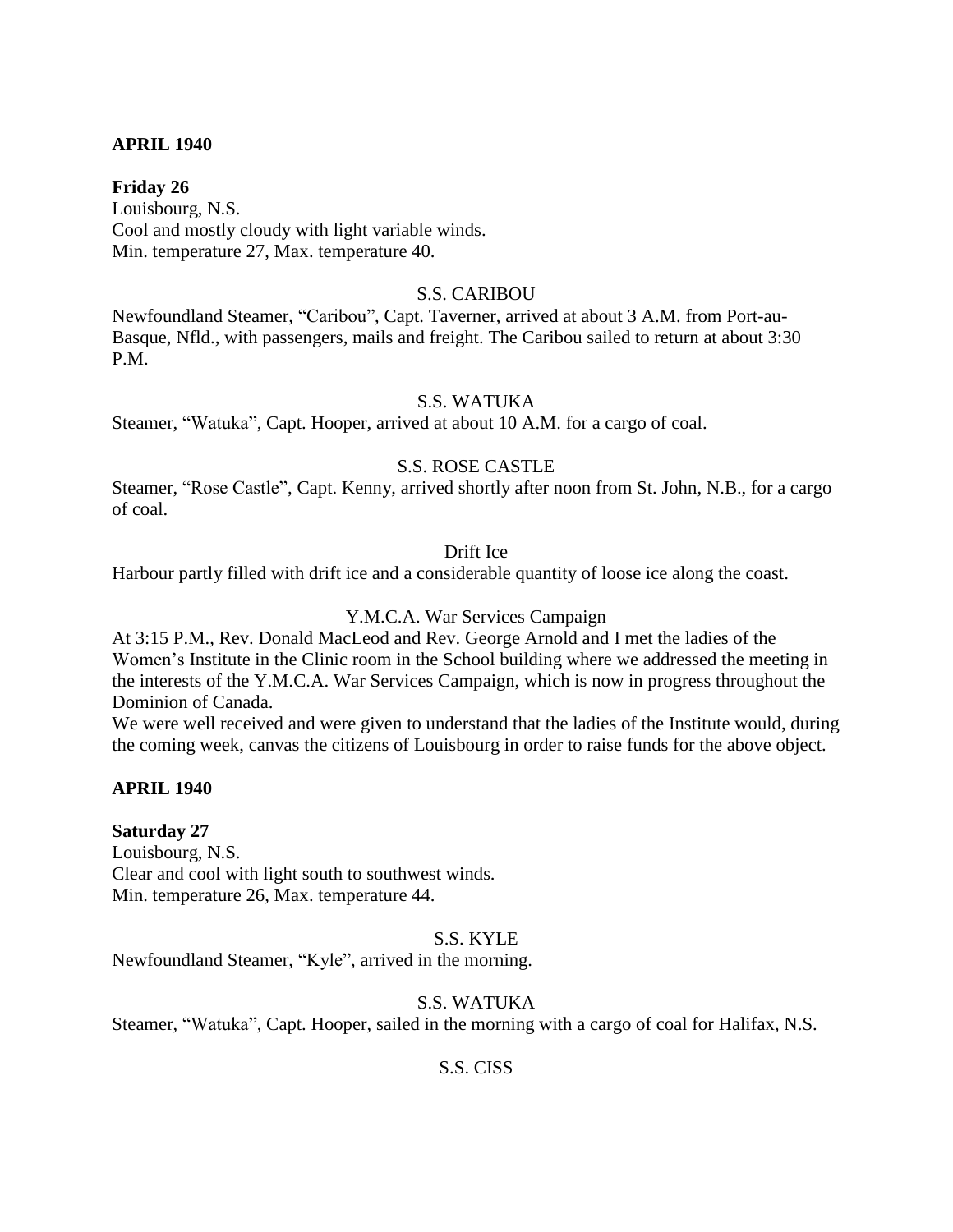Norwegian Steamer, "Ciss", arrived at about 6 P.M. for bunker coal and docked on the west side of the coal pier. After bunkering, she sailed shortly before midnight.

### Death of Mrs. W.L. Skinner

The death of Mrs. W.L. Skinner took place this afternoon at her home on Milton Street, this town, after a brief illness. Mrs. Skinner, who was 60 years of age, is survived by her husband, three sons and one daughter. The sons are: Donald, Martell and Lyle, at at (sic) present, in Halifax. The daughter, Margaret, who arrived home on last Thursday owing to her mother's illness, is a nurse in the Nova Scotia hospital, Dartmouth, N.S. She is also survived by four brothers and one sister. The brothers are Alonzo A. Martell, Arthur

Martell, Raymond Martell, all of whom have their homes at Louisbourg, and George Martell at Sydney. The sister is Mrs. Hooper of Fourchu, N.S.

### **APRIL 1940**

#### **Sunday 28**

Louisbourg, N.S. Clear and cool with light easterly wind. Min. temperature 25, Max. temperature 48.

#### Drift Ice

Harbour partly filled with drift and a considerable quantity along the coast.

#### S.S. ROSE CASTLE

Steamer, "Rose Castle", Capt. Kenny, sailed in the morning with a cargo of coal (about 10,000 tons) for the St. Lawrence.

#### S.S. SIRE

British Steamer, "Sire", arrived in the morning for bunker coal and anchored in the stream. In the afternoon, she docked on the east side of the coal pier.

#### S.S. KYLE

Newfoundland Steamer, "Kyle", sailed at about 2:30 P.M. with passengers, mails and freight for Newfoundland.

#### Church Services

At 11 A.M. and 7 P.M., I attended services in the First United Church where Rev. Donald MacLeod, M.A., B.D., was the preacher.

#### N.S. Power Commission

To-day (sic) I mailed to A.M. James, Rural Electrician Engineer of the Nova Scotia Power Commission, Halifax, N.S., a plan and key of all the prospective customers for light and power in the Town of Louisbourg and nearby districts. The location of each customer is marked on the plan with a number; the key gives the name of each customer. The plan was sent to me by the Commissionaire. I also mailed 16 contracts which makes a total of 165 which I have sent in since the canvas of the town was begun by D.M. Johnston, on April 6, 1940.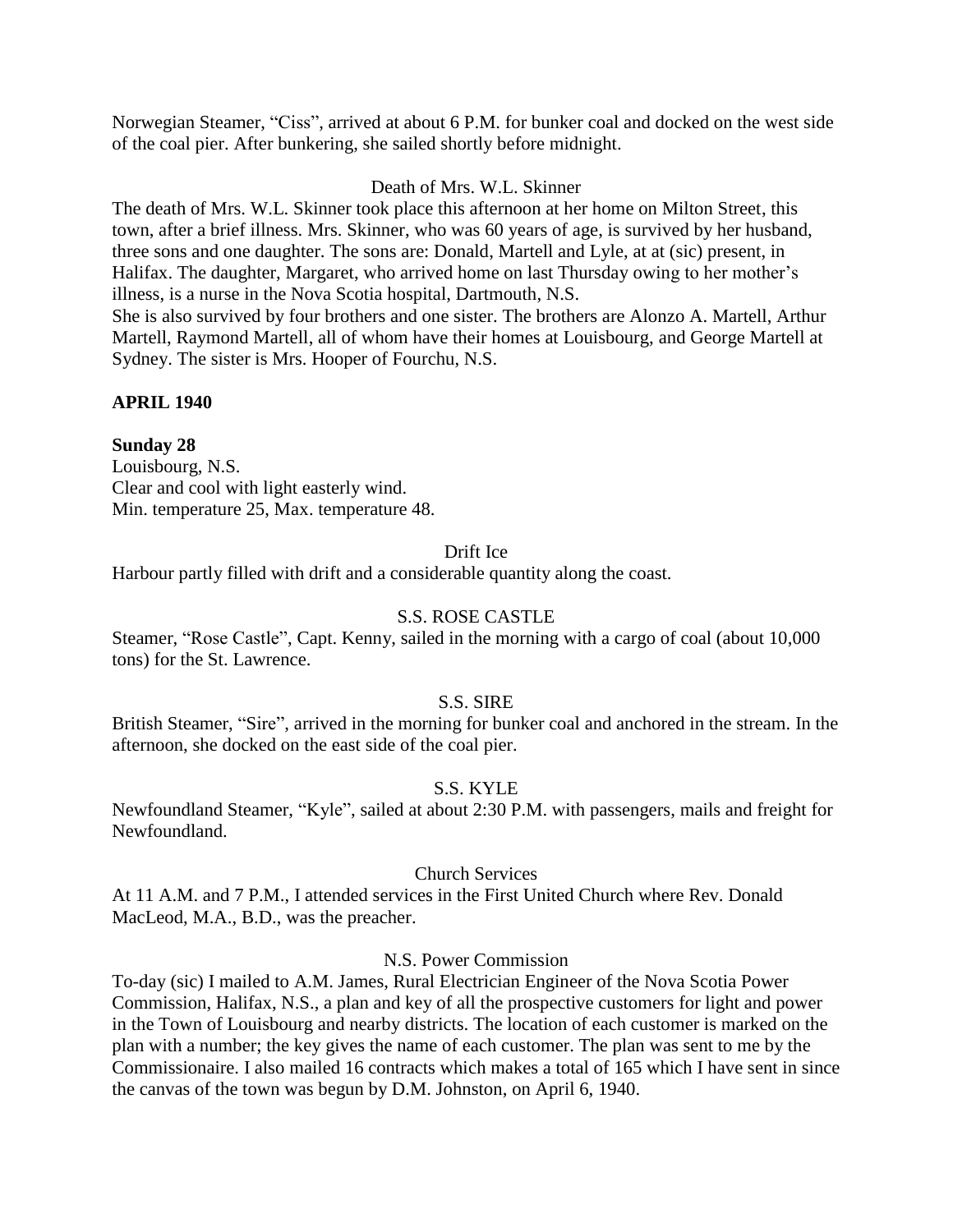#### **APRIL 1940**

#### **Monday 29**

Louisbourg, N.S. Clear and mild with light variable winds, mostly south and southeast. Min. temperature 24, Max. temperature 51.

#### S.S. SIRE

British Steamer, "Sire", enroute up the St. Lawrence, bunkered and anchored in the stream during the forenoon.

#### S.S. WATUKA

Steamer, "Watuka", Capt. Hooper, arrived at about 4 P.M. for a cargo of coal.

#### S.S. OCEAN EAGLE

Tug, "Ocean Eagle", Capt. Cox, sailed in the evening enroute to Halifax.

#### Drift Ice

Some drift ice along the coast and the harbour partly full.

#### **APRIL 1940**

**Tuesday 30** Louisbourg, N.S. Clear and cool with light to moderate southwest wind. Min. temperature 27, Max. temperature 52.

#### Drift Ice

Harbour full of ice with the exception of a small space in the southwest end. No ice in sight along the coast off the harbour except a few loose pieces.

#### S.S. WATUKA

Steamer, "Watuka", Capt. Hooper, sailed with a cargo of coal shortly before noon.

#### Funeral of Mrs. W.L. Skinner

The funeral of the late Mrs. W.L. Skinner took place from her late residence at 1:45 P.M. Services at the house, church and grave were conducted by Rev. George Arnold of St. Bartholomew's Anglican Church. Burial was in Anglican Cemetery on Clarkes Road. The pall bearers were: D.J. Matheson, William Martell, Dan MacNeil, H.H. Taylor, Charles Dickson and M.S. Huntington.

#### Ladies Aid Birthday Party

At about 8 P.M., I attended Ladies Aid Birthday social in Calvin hall. Sang solo entitled "The Monarch of Woods" with Mrs. D.A. Morrison as accompanist.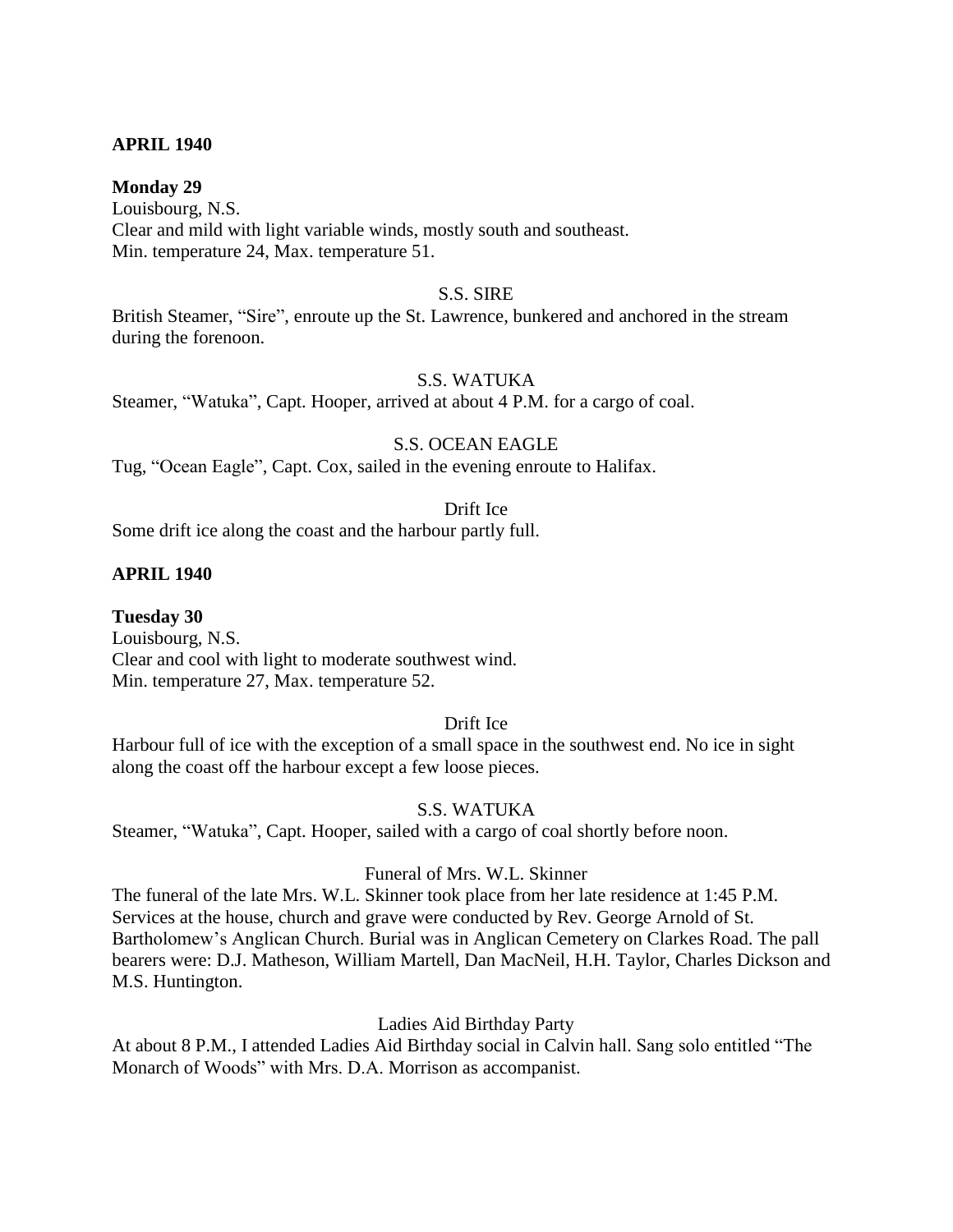#### **MAY 1940**

#### **Wednesday 1**

Louisbourg, N.S. Clear and mild with light to moderate southwest wind. Min. temperature [blank], Max. temperature 54.

#### Drift Ice

Northeast end of the harbour full of drift ice. Clear water in the southwest end. Some loose ice along the coast.

#### S.S. SIRE

British Steamer, "Sire", which anchored in the stream since bunkering on last Monday, sailed enroute to the St. Lawrence at about 6:30 P.M. The Sire is in command of Capt. James Matheson.

#### **MAY 1940**

#### **Thursday 2** Louisbourg, N.S. Cloudy and mild with light southwest wind. Min. temperature 28, Max. temperature 50.

#### Concert

At 8 A.M., I attended and presided at a concert held in the Parish hall under the direction of Capt. Brown, President of the Canadian Music Institute Ltd. The concert partly was composed of six members, exclusive of the President. The programme consisted of instrumental and vocal members and appeared to be well received by the audience which was fairly large.

#### **MAY 1940**

**Friday 3** Louisbourg, N.S. Cloudy and mild with light southwest wind. Foggy during the afternoon and evening. Min. temperature 36, Max. temperature 58.

#### Drift Ice

A small quantity of loose drift ice in the northeast end of the harbour.

#### **MAY 1940**

**Saturday 4** Louisbourg, N.S. Mild and very foggy all day with light to moderate southwest wind. Rain began to fall at about 5:30 P.M. and continued during the night.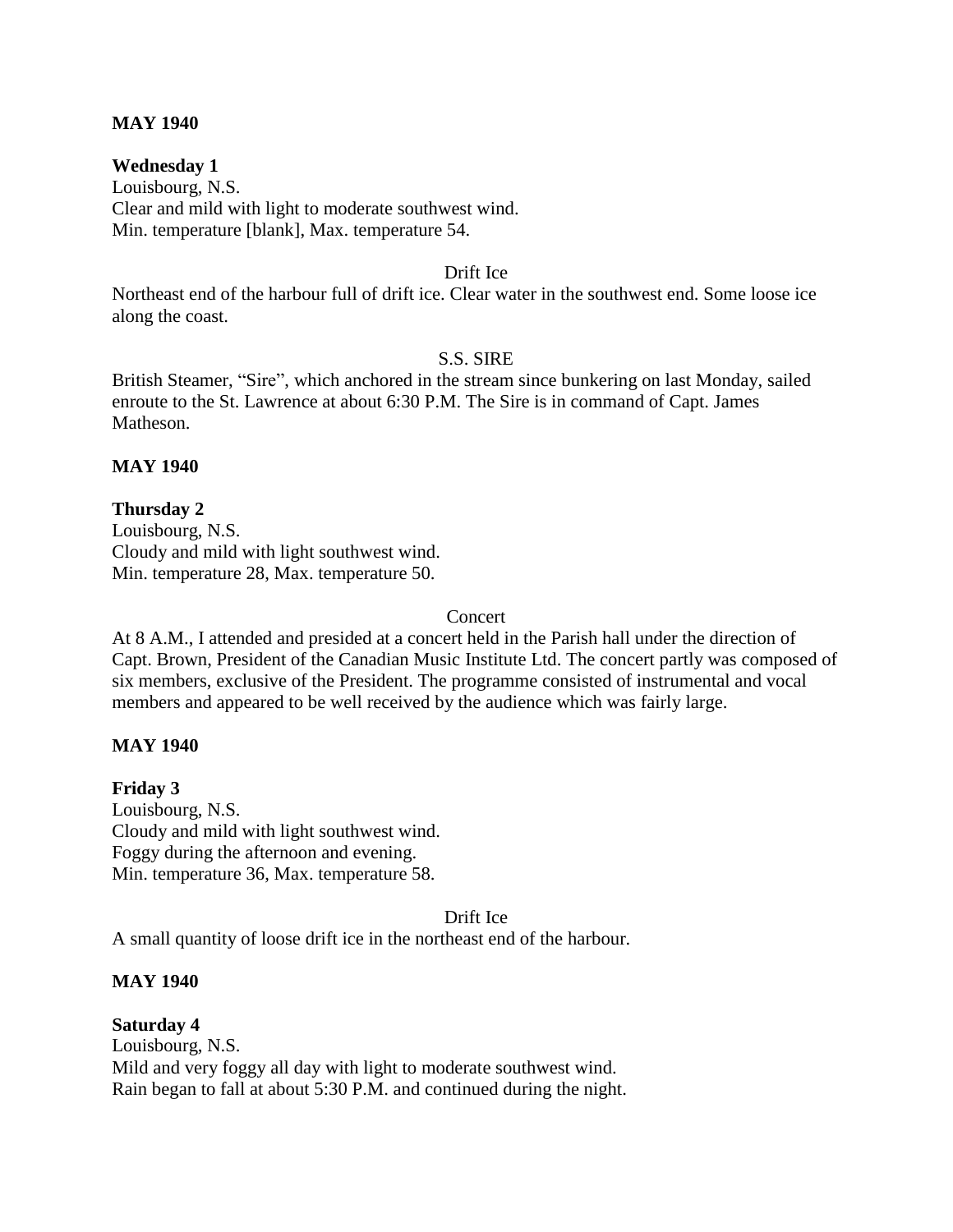Min. temperature 38, Max. temperature 54.

#### S.S. POLARLAND

Norwegian Steamer, "Polarland", arrived at about 8 A.M. for bunker coal.

#### Met Public Property Committee

At about 2 P.M., I met with the Public Property Committee of the Town of Louisbourg, consisting of Alex C. MacDonald, chairman, James F.D. Townsend and Alex Smith, in the Town hall where we inspected the Annex on the Southern end of the hall and discussed the matter of removing the upper story, roofing the lower part and using it as a storeroom for town property. At this meeting the Committee authorized me to interview John N. MacDonald (Carpenter), and get an estimate of the material required and the approximate cost of making the proposed change.

### **MAY 1940**

# **Sunday 5**

Louisbourg, N.S. Dense fog all day with light to moderate southwest wind. Min. temperature 40, Max. temperature 55. Rainfall of last night about 1 inch.

### S.S. POLARLAND

Norwegian Steamer, "Polarland", sailed in the morning.

#### Church Services

At 11 A.M. and 7 P.M., I attended services in the First United Church where Rev. Donald MacLeod, M.A., B.D., was the preacher.

#### **MAY 1940**

# **Monday 6**

Louisbourg, N.S. Mild with thick fog during the greater part of the day. Light southwest wind shifting to northeast in the evening and increasing cool at night. Min. temperature 39, Max. temperature 59.

#### S.S. HAMPDEN

United States Steamer, "Hampden", Capt. Brownley, arrived in the forenoon for a cargo of coal and docked on the eastside of the coal pier.

# **MAY 1940**

# **Tuesday 7**

Louisbourg, N.S.

Cloudy with moderate northeast wind in the morning. Wind shifted to south at noon and late to southwest. Fog in the afternoon and evening.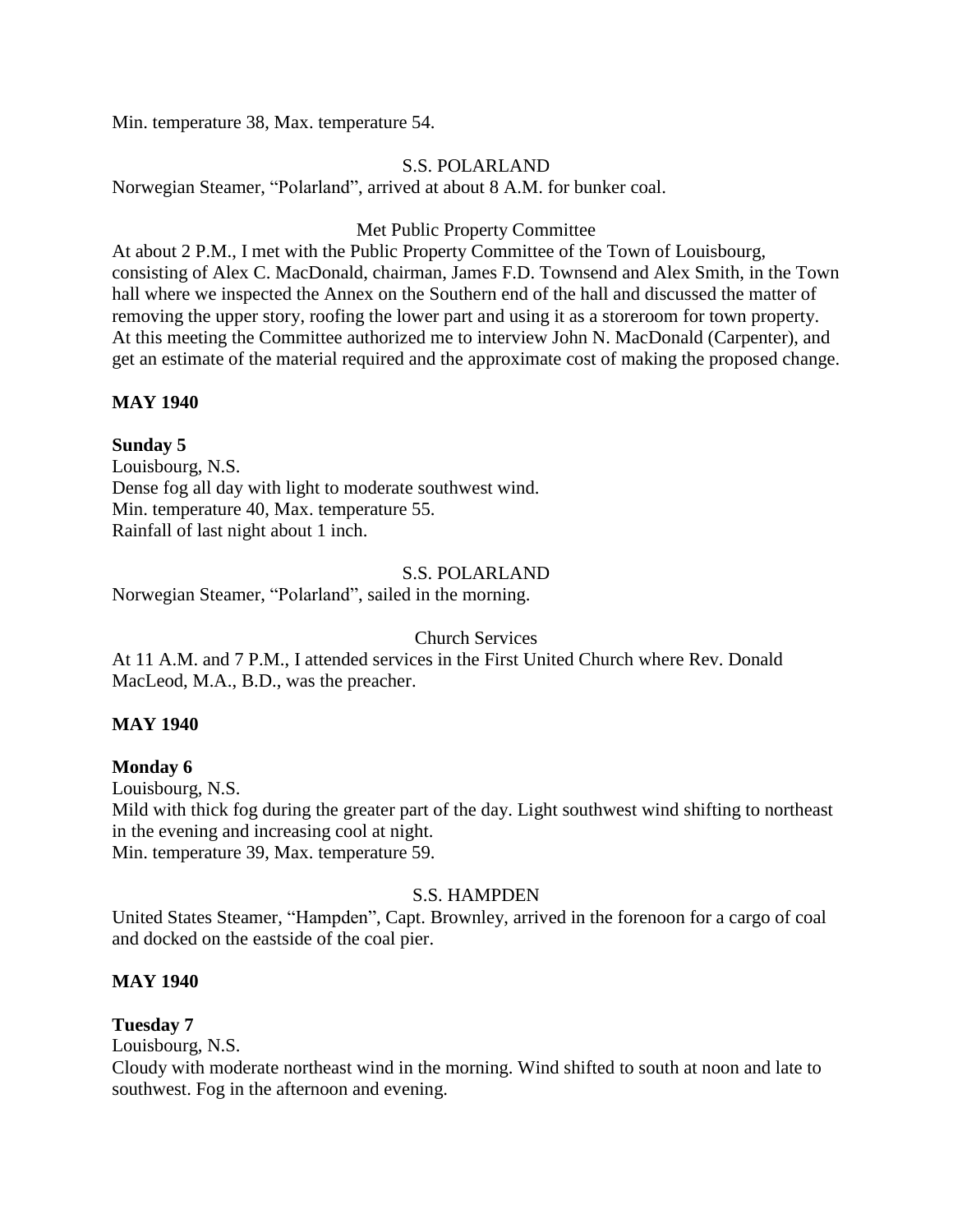Min. temperature 37, Max. temperature 55. Rain in the evening which continued during the night.

# S.S. HAMPDEN

United States Steamer, "Hampden", Capt. Brownley, sailed at about 4 P.M. with a cargo of coal (about 7000 tons) for the St. Lawrence.

# S.S. MONTCLAM

Canadian Government Icebreaker, "Montcalm", arrived in the evening and anchored in the southwest end of the harbour.

### **MAY 1940**

# **Wednesday 8**

Louisbourg, N.S.

Cloudy and cool with heavy rain in the early morning and light showers and mist during the forenoon. Partly clear in the evening. Moderate to fresh northeast to north wind. Rainfall of last night about 1 inch. Min. temperature 35, Max. temperature 46.

# S.S. MONTCALM

Canadian Government Icebreaker, "Montcalm", sailed in the afternoon.

#### Choir Practice

At 8 P.M., I attended choir practice in the First United Church.

# **MAY 1940**

#### **Thursday 9**

Louisbourg, N.S. Cloudy and cool with fresh northwest wind. Min. temperature 29, Max. temperature 48.

#### New Garage

Work of excavating for the foundation of a new garage and filling station for the Irving Oil Company was begun this morning.

#### **MAY 1940**

# **Friday 10**

Louisbourg, N.S.

Cloudy and cool with fresh northwest wind. Partly clear for a short time in the afternoon. Light snow squalls in the morning.

Min. temperature 28, Max. temperature 52.

Motored To Sydney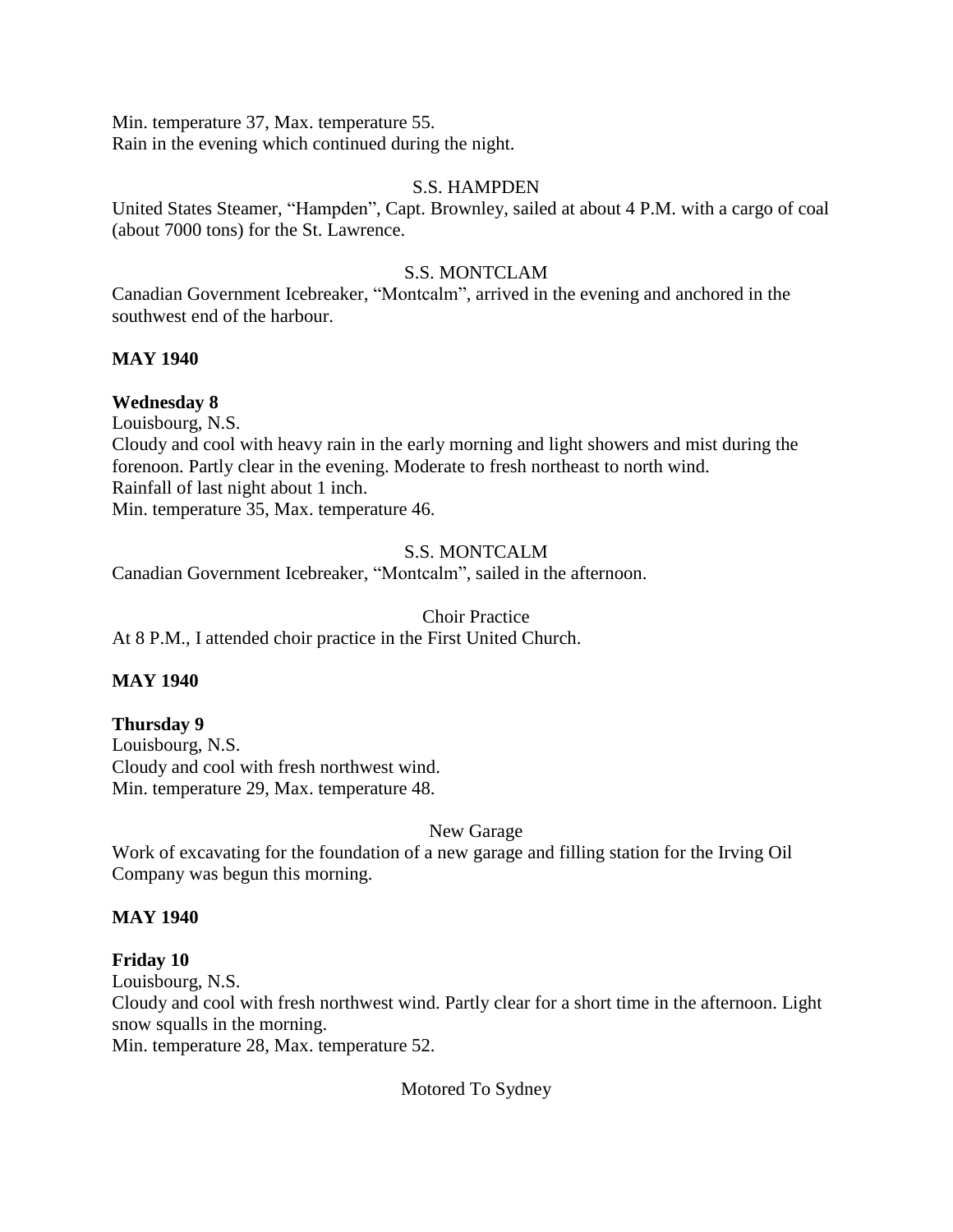Left Louisbourg for Sydney at 8 A.M. on A.W. Cameron's bus (John MacInnis, driver) for the purpose of attending a meeting of the "Air Raids Precaution" Committee, arrived at Sydney at about 8:50 A.M. At 10:30 A.M. attended a meeting of the A.R.P. Committee in the Council chamber in the City hall, Sydney, with Warden R.A. MacKinnon, Presiding. Among those present were; Roy Young, (Secretary), W.R. Tracey, Chief of Police, Sydney, Major Smythe, Eastern Light and Power Company, W.H. Cuzner, Sydney Mines, Councillor MacMillan, North Sydney, Fred Mosher, Glace Bay, Gordon Nicholson, Dominion, Victor Bert, Reserve Mines, M.S. Huntington, Louisbourg, Inspector Evans, R.C.M.P. Sydney. At this meeting it was decided to hold a "Blackout" on some night next week.

Had lunch at "Palace Grill" at about 1 P.M. Returned at Louisbourg on Cameron's bus arriving at 5:40 P.M.

#### Marriage

The marriage of Alex A. Smith to Miss Mary MacDonald, both of this town, took place this evening at the home of the bride. The ceremony was performed by Rev. Joseph Cathcart. Mr. and Mrs. Smith will make their home at Louisbourg.

#### Germans Invade Belgium and Holland

Press and Radio announced that a large German force had invaded Belgium and Holland at an early hour this morning. Both Belgium and Holland are now at war with Germany and British and French Troops are rushing to their assistance.

#### **MAY 1940**

#### **Saturday 11**

Louisbourg, N.S. Clear and cool with light northwest wind which shifted to southwest early in the day, increasing to a moderate breeze. Min. temperature 27, Max. temperature 52.

#### **MAY 1940**

#### **Sunday 12**

Louisbourg, N.S. Cloudy and cool with light to moderate easterly wind increasing during the night. Min. temperature 28, Max. temperature 53.

#### Church Services

At 11 A.M. and 7 P.M., I attended services in the First United Church where Rev. Donald MacLeod, M.A., B.D., was the preacher.

#### S.S. F.Q. BARSTOW

United States Oil Tank Steamer, "F.Q. Barstow", of about 5,700 tons register enroute from Montreal, arrived here at about 4 A.M. for the purpose of landing one of the crew, who was ill, for medical treatment.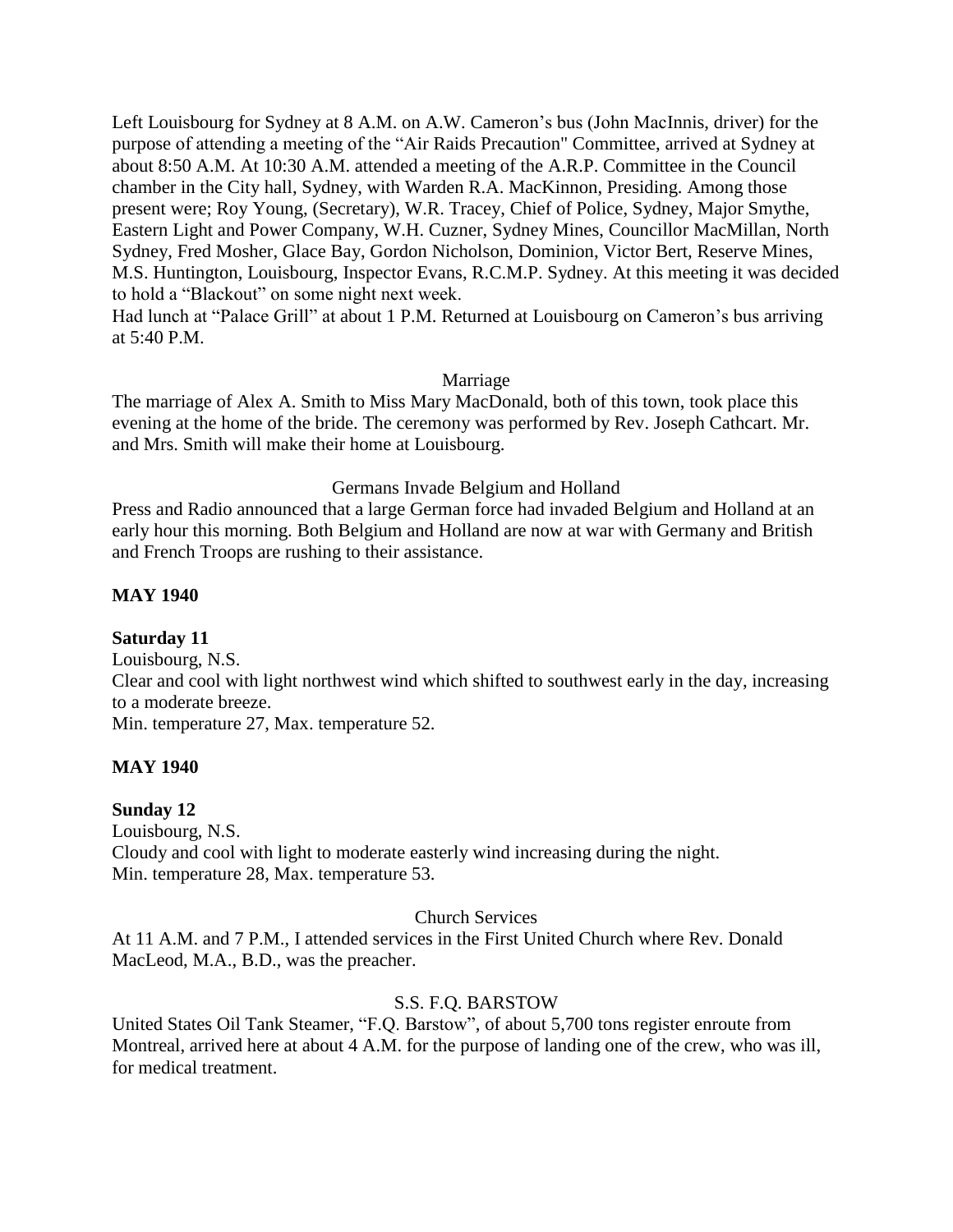The man was landed and taken to the local Marine hospital. After, the ship proceeded on her voyage.

### **MAY 1940**

### **Monday 13**

Louisbourg, N.S. Heavy rain in the early morning which continued until about noon. Thick fog all day. Rainfall of last night and to-day (sic) at least 1 ½ inches. Min. temperature 36, Max. temperature 48.

### Motored To Sydney

Left home at about 7:30 A.M. and motored to Sydney with Rev. Donald MacLeod, M.A., B.D., of the First United Church, Louisbourg. Other occupants of the car were; Mrs. J.A. MacDonald, Mrs. William Phalen, Mrs. D.J. MacIntyre and Vernon MacIntyre. At Sydney, Mr. MacLeod, Mrs. J.A. MacDonald and I took part in the daily devotional Services which is broadcast from Station C.J.C.B. at 9 A.M. Mr. MacLeod read the lesson, offered prayer and delivered the address. I sang two solos as follows: "Consolation", no 63 in "New Songs For Service" by Rodeheaver and "God Understands" no. 5 in "Rodeheaver Gospel Songs and Duets" Number 3. Returned home on Cameron's Bus at about 10:30 A.M.

# Trimmers And Shippers To Sydney

Louisbourg men, who work at Sydney shipping piers during the Spring, Summer and Autumn months, went to Sydney this morning to enter on their duties.

#### **MAY 1940**

# **Tuesday 14**

Louisbourg, N.S. Cool and partly clear with moderate to fresh southwest wind.

#### Motored To Sydney

Left home at 6:30 P.M. in Cameron's bus, (John McInnis, driver), and went to Sydney where at 7:30 P.M. I attended a meeting of the associated Board of Trade of the Island of Cape Breton, which was held in the Telephone building on Pitt Street, with Reg. MacNeil of North Sydney presiding. The most important item of business was the matter of the extension of the Canadian Air-Ways service to the Island of Cape Breton.

Immediately following the Board of Trade meeting, a meeting of the Cape Breton Tourist Association was held in the same room with President D.J. Bonnell in the chair.

Among those present at both meetings were Johnston Chew, Mr. Myers and Mr. Cameron, Glace Bay, W. Cuzner and Mr. Haley, Sydney Mines, Reg. MacNeil and Mr. Calguham, North Sydney, J.E. MacCurdy and D.J. Bonnell, Sydney, M.S. Huntington, Louisbourg, N.M. Brown, Sydney.

Motored To Louisbourg

Left Sydney at about 11:30 P.M. for home arriving at about 12:30.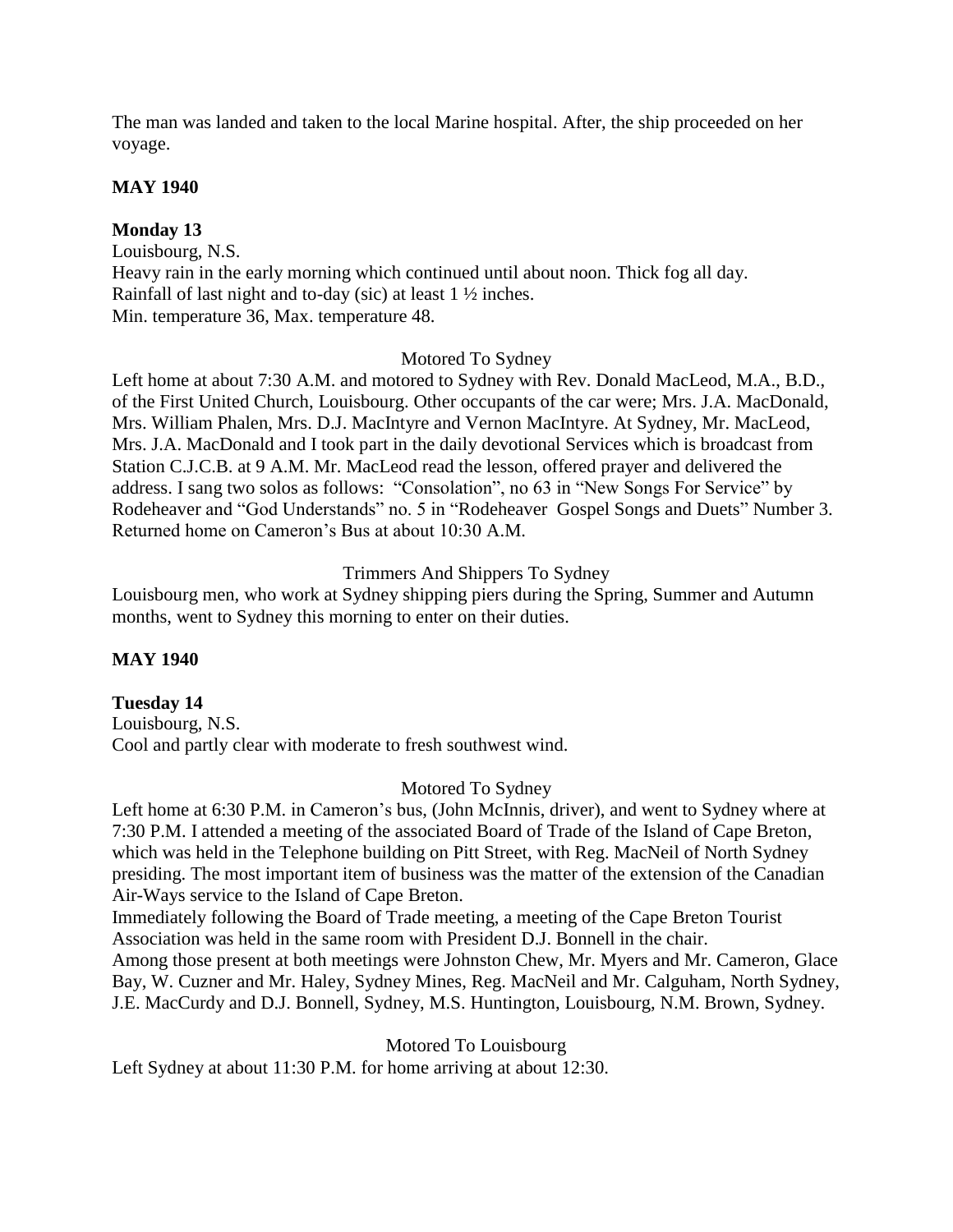#### E.J. Ryno Transferred To Inverness

Mr. E.J. Ryno, who has been Manager of the Louisbourg branch of the Royal Bank of Canada since August 1937, left here this evening, by bus, to take charge of the Inverness branch while he is to go on duty in a day or two. At Louisbourg, he is succeeded by William Stewart, whose home was formerly at Baddeck, N.S.

#### **MAY 1940**

### **Wednesday 15**

Louisbourg, N.S. Clear and cool with moderate to fresh northwest wind. Min. temperature [blank], Max. temperature [blank].

Choir practice At 8 P.M., I attended choir practice in the First United Church.

### **MAY 1940**

# **Thursday 16**

Louisbourg, N.S. Clear and moderately warm with light winds. Min. temperature 30, Max. temperature 60.

#### Meeting of Board of Trade

At 8 P.M., I attended a meeting of the Louisbourg Board of Trade in the Town office. The following persons present: James H. Crowdis, (President), George Lewis, (Secretary), D.M. Johnston, Alistar MacDonald, Dr. H.J. Townsend, Bert Wilcox and M.S. Huntington.

#### Lobster Fishing Season Opens

The Lobster Fishing Season opened here this morning.

#### Dominion Parliament Opened Today

Dominion Parliament, under the premiership of the Hon. William L. MacKenzie King, opened at Ottawa today.

#### **MAY 1940**

### **Friday 17** Louisbourg, N.S. Cloudy and cool with considerable fog and light northwest wind. Min. temperature 41, Max. temperature 58.

#### Maid Leaves For Home

Miss Hazel Tutty, who has been here with us since the evening of March 11, last, as assistant to our maid, Katie Kennedy, left today owing to her mother, Mrs. David Tutty, requiring her Services at home. To-day (sic) we engaged Miss Cleophas Kennedy of Little Lorraine, a sister to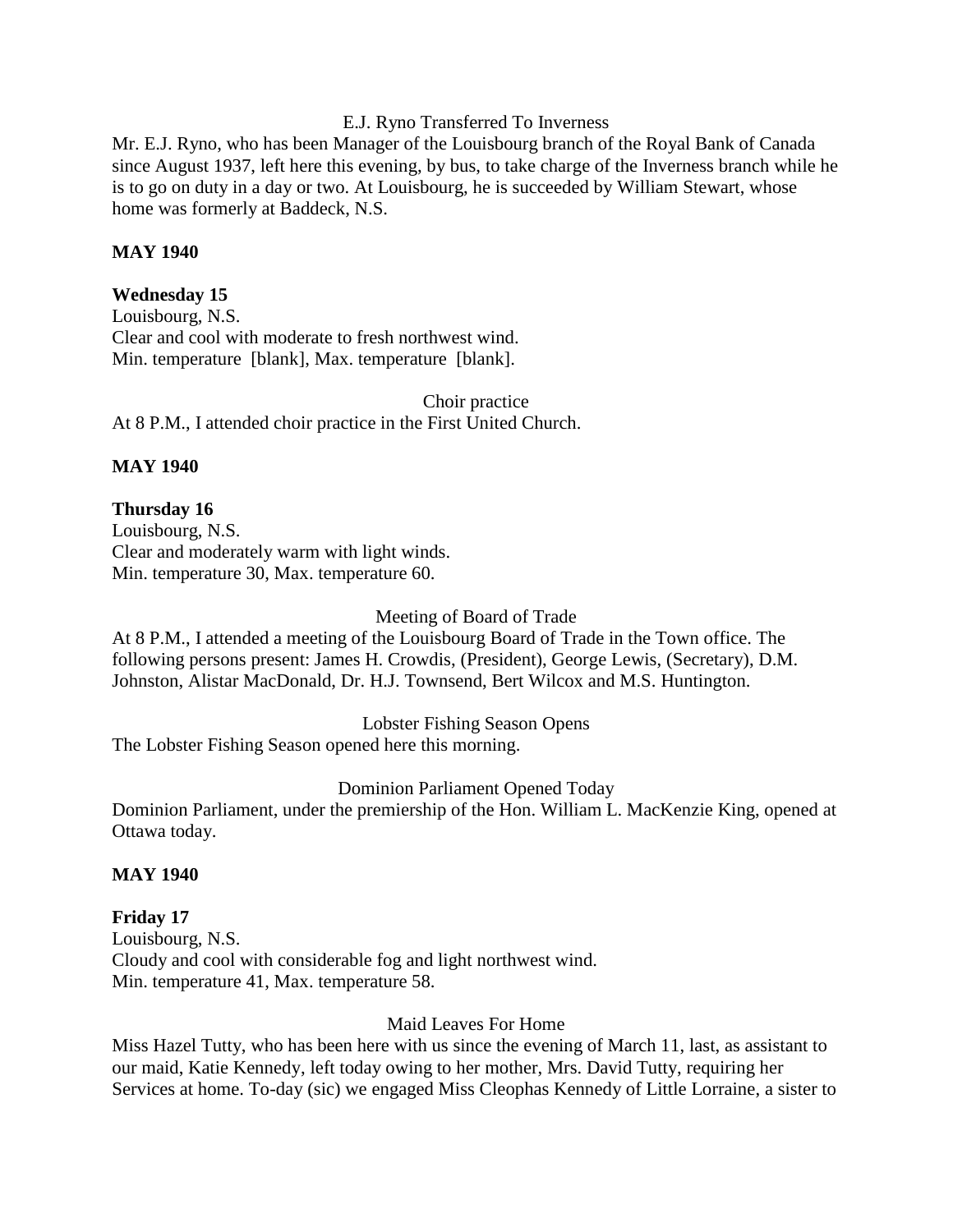Miss Katie Kennedy, to take the place vacated by Miss Tutty. Miss Kennedy entered on her duties to-day (sic).

### **MAY 1940**

### **Saturday 18**

Louisbourg, N.S. Cloudy and foggy with frequent showers and light southwest wind. Min. temperature 40, Max. temperature 50.

### **MAY 1940**

**Sunday 19**

Louisbourg, N.S. Cloudy and cool with fresh northwest wind. Min. temperature 38, Max. temperature 56.

### Church Services

Rev. Donald MacLeod, of the First United Church, Louisbourg, and Rev. G.D. MacLeod, of Chalmers United Church, Dominion, exchanged pulpits at the evening service. There was also an exchange of chairs in the evening. The Louisbourg choir, twenty three in number, left here in motor cars at about 5 P.M. and led the service of praise at the evening service in Chalmers Church which began at 7:15 P.M. while the Dominion choir, consisting of about the same number occupied the choir, left in the First United Church, Louisbourg.

The following members of the Louisbourg choir were present and took part in the service at Dominion:

John A. MacDonald, (Leader), Mrs. John A. MacDonald, (organist), Mrs. William Phalen, Mrs. Edward MacDonald, Mrs. D.J. MacIntyre, Mrs. Arthur Townsend, Mrs. Dan J. MacLeod, Mrs. L.H. Cann, Miss Haroldine Beaver, Miss Christine MacDonald, Miss Mora Martell, Miss Margaret Martell, Miss Alma Nicholson, Miss Maud Smith, Miss Blanche Cross, Miss Edith MacInnis, Miss Elsie Bagnall, Daniel Nicholson, A.W. Stacey, John H. Skinner, Edison Skinner, Ernest Skinner and M.S. Huntington.

After the service at Dominion, on the invitation of Mrs. G.D. MacLeod, we visited Chalmers Manse where we were heartily received and served with a light lunch. At 9:15 P.M., I left for home with A.W. Stacey in a car driven by George Stacey; Maud Smith came with us as far as Sydney. We arrived home at 10:35 P.M.

The rest of the choir, after leaving the manse, visited the home of Mr. and Mrs. Anthony MacDonald at Glace Bay where remained for upwards of an hour before leaving for home. At 11 A.M., I attended service in the First United Church, Louisbourg, where Rev. Donald MacLeod, M.A., B.D., was the preacher.

(See Next page)

**MAY 1940** 

**Monday 20** Louisbourg, N.S.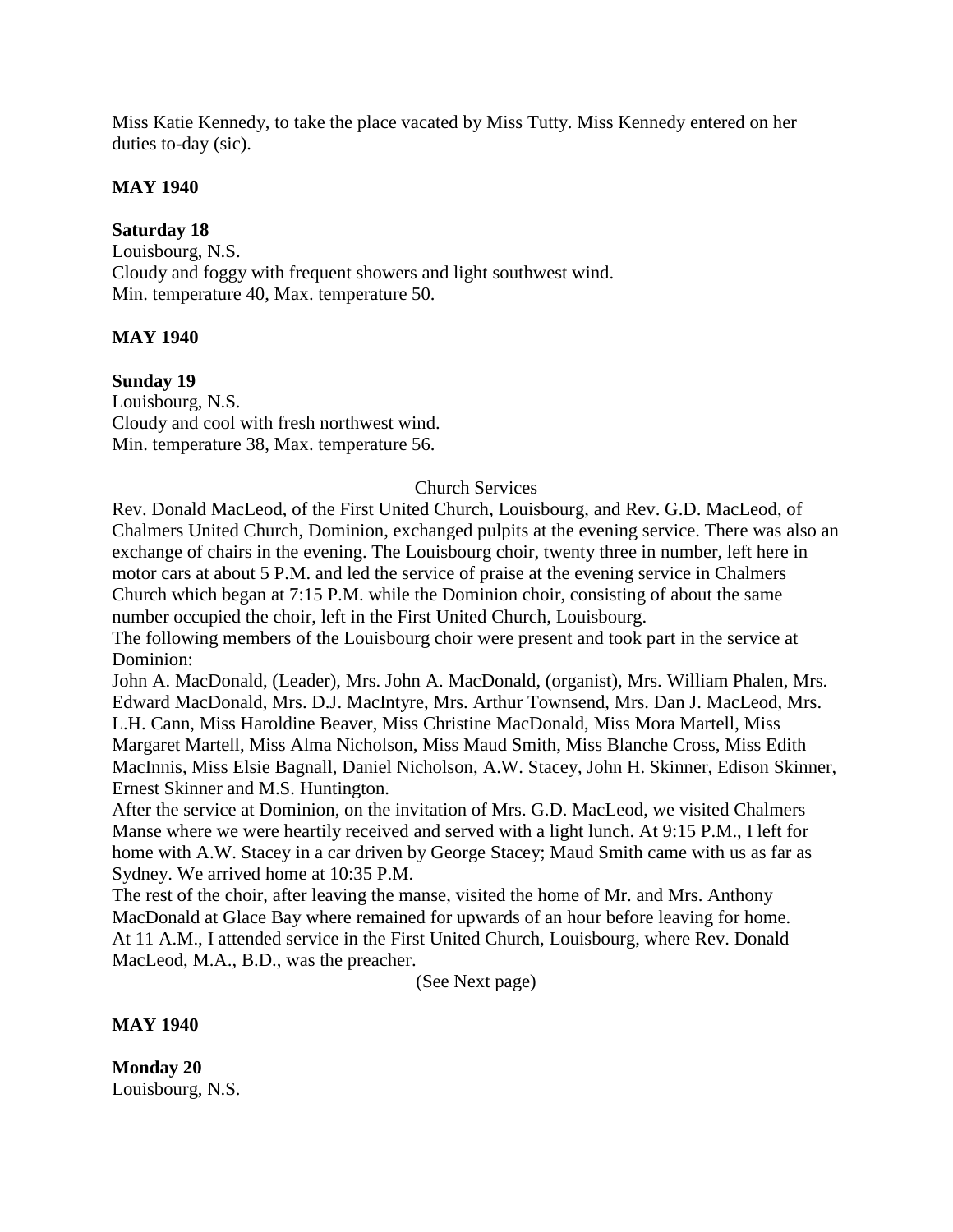Clear and cool with strong north to northeast winds. Very chilly. Min. temperature 32, Max. temperature 48.

# S.S. MARISA THORDEN

Finnish Steamer, "Marisa Thorden", arrived at about 8 P.M. for bunker coal and docked on the east side of the coal pier.

#### (Continued from proceeding page)

At the close of the evening service in the First United Church, Louisbourg, the choir of Chalmers United Church of Dominion were invited to the home of A.W. Stacey, where a light lunch was served to them by Mrs. Stacey.

# BIG FIRE AT GLACE BAY

At about 4 P.M. to-day (sic), (May 19), the machine shop of the Dominion Coal Company Ltd., at Glace Bay, was totally destroyed by fire. The loss, including building and contents, is estimated at \$200,000.

### **MAY 1940**

# **Tuesday 21**

Louisbourg, N.S.

Clear and cool with moderate northeast wind in the early part of the day. Wind shifted to southwest at about noon. Cloudy during the afternoon and evening. Light showers in the early part of the night.

Min. temperature [blank], Max. temperature about 55.

# S.S. MARISA THORDEN

Finnish Steamer, "Marisa Thorden", after bunkering, sailed at about 8 P.M.

#### **MAY 1940**

# **Wednesday 22**

Louisbourg, N.S. Light rain in the early morning. Cloudy during the day. Light variable wind mostly southwest. Min. temperature 35, Max. temperature 55. Rainfall of last night about ¼ inch.

Planted Dahlias

Planted 15 dahlia bulbs in the garden this afternoon. First this season.

Choir Practice

At 8 P.M. attended choir practice in the First United Church.

#### **MAY 1940**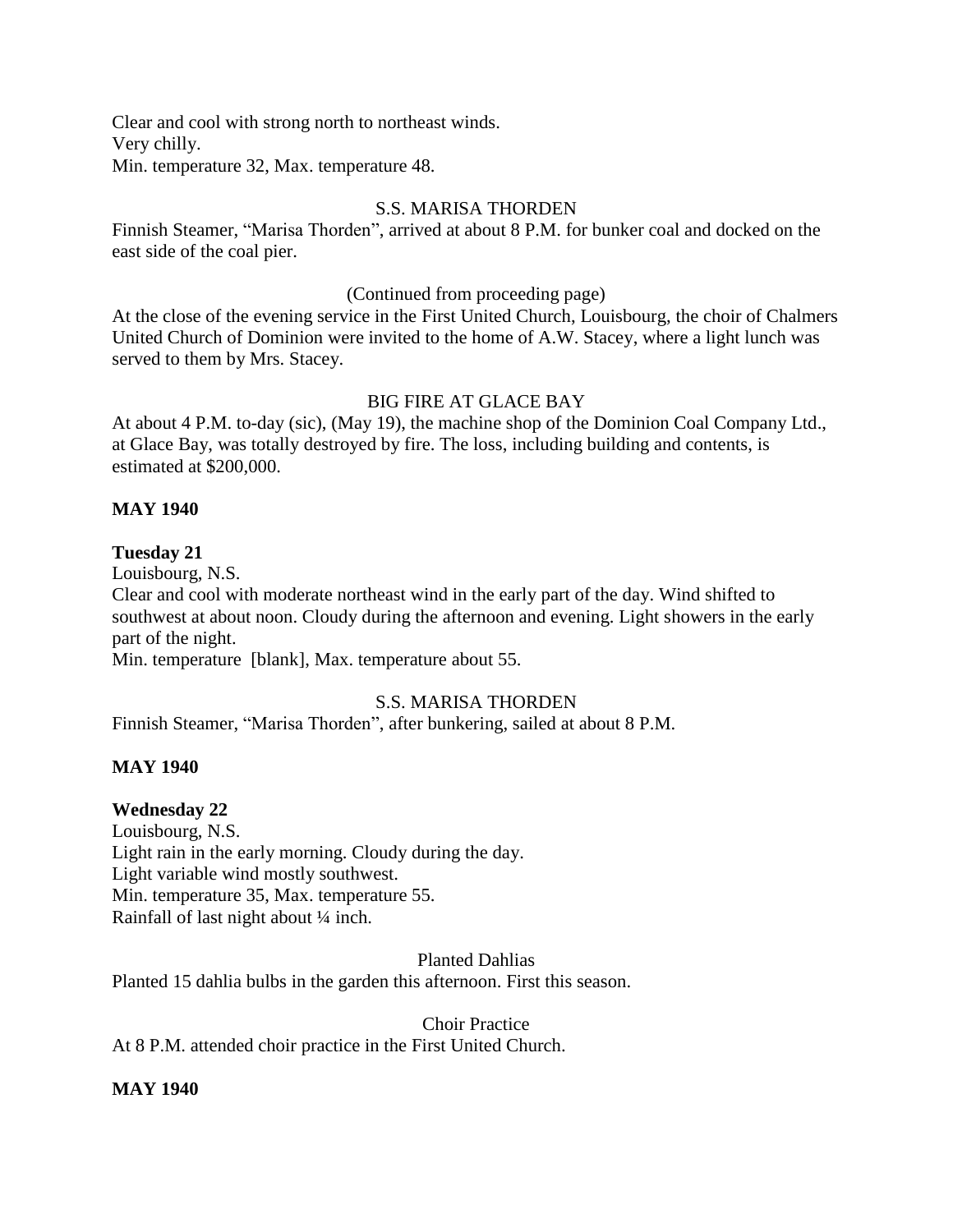#### **Thursday 23**

Louisbourg, N.S. Clear and cool with light east to southeast wind. Min. temperature 31, Max, temperature 57.

#### Red Cross Meeting

At about 2:30 P.M., I attended a meeting of the local branch of the Canadian Red Cross Society, in the Town hall, where Mr. [blank] Brown, Red Cross Canadian Commissioner, addressed the meeting.

Those present were as follows:

Mrs. Arthur M. Townsend, (President), Mrs. George Lewis, Mrs. L.H. Cann, Mrs. Wilfred Covey, Mrs. Harold MacQueen, Mrs. Walter E. Jewell Jr., Mrs. D.M. Johnston, Mrs. Charles Dickson, Mrs. Fred Cannington, Mrs. Hugh Lynk, Mrs. H.J. Townsend, Rev. Donald MacLeod, Rev. George Arnold and M.S. Huntington.

#### A.R.P. Blackout

At 9:30 P.M., an Air Raid Precautions "Blackout" was held in the various towns of the County of Cape Breton and the City of Sydney. At Louisbourg, it appeared to be very successful.

#### **MAY 1940**

#### **Friday 24**

Louisbourg, N.S.

Mild and partly clear with light variable wind mostly southeast to southwest. Mist and fog at night.

Min. temperature [blank], Max. temperature 61.

#### S.S. NASCOPIE

Steamer, "Nascopie", arrived at about 1 A.M.

#### S.S. TORNY

Norwegian Steamer, "Torny", arrived at about 7:15 P.M. for bunker coal.

#### Marriage

The marriage of Miss Bessie Troke of this town, to Peter Campbell of Glace Bay, took place at the United Church Manse this forenoon. The ceremony was performed by Rev. Donald MacLeod, M.A., B.D., pastor of the First United Church.

#### **MAY 1940**

#### **Saturday 25**

Louisbourg, N.S. Cloudy, cool and foggy with light southerly wind. Min. temperature 39, Max. temperature 54.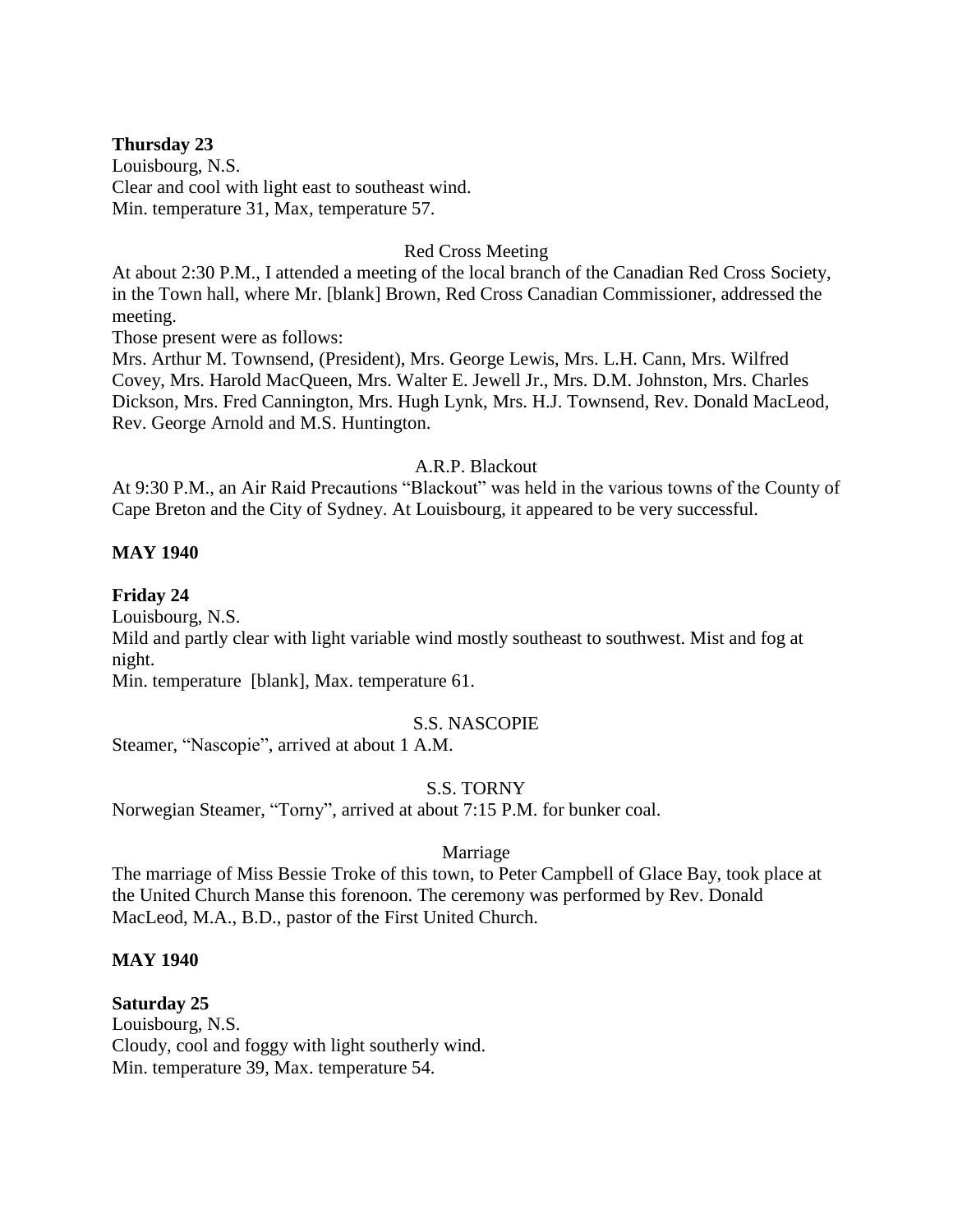#### S.S. TORNY

Norwegian Steamer, "Torny", finished bunkering in the morning and sailed at about 10:30 A.M.

### S.S. SUREWATER

Lake Steamer, "Surewater", arrived in the morning for a cargo of coal and docked on the east side of the Freight wharf awaiting orders to load.

#### **FIRE**

At about 10:15 A.M., I, with other members of the fire Brigade, responded to an alarm for a fire with (sic) totally destroyed a dwelling on Main Street owned by Dan MacLean. The fire had gained great headway before being discovered, with the result that when the firemen arrived nothing could be done to save the building. The building was unoccupied at the time of the fire. Mrs. MacLean and family, having removed to their former home at Big Lorraine, about two weeks, where they intend to remain during the fishing season. The fire was undoubtedly of incendiary origin. Estimated value of building \$600.00. Value of contents \$150.00. Loss of contents \$75.00. No insurance on building or contents. No clue to the person or persons responsible for starting the fire.

#### **MAY 1940**

# **Sunday 26**

Louisbourg, N.S. Cloudy, foggy and mild with light southwest wind. Min. temperature 38, Max. temperature 57.

#### S.S. KARLANDER

Norwegian Steamer, "Karlander", arrived in the morning for bunker coal and docked on the west side of the coal pier.

#### S.S. CILTVAIRA

Latvian Steamer, "Ciltvaira", arrived at about noon for bunker coal and docked on the east side of the coal pier.

#### Church Services

At 11 A.M. and 7 P.M., I attended services in the First United Church where Rev. Donald MacLeod, M.A., B.D., was the preacher.

#### **MAY 1940**

# **Monday 27**

Louisbourg, N.S.

Cloudy and foggy in the early part of the day. Warm and mostly clear during the afternoon. First Summerlike day this season. Light variable wind.

Min. temperature [blank], Max. temperature 71.

# S.S. KARLANDER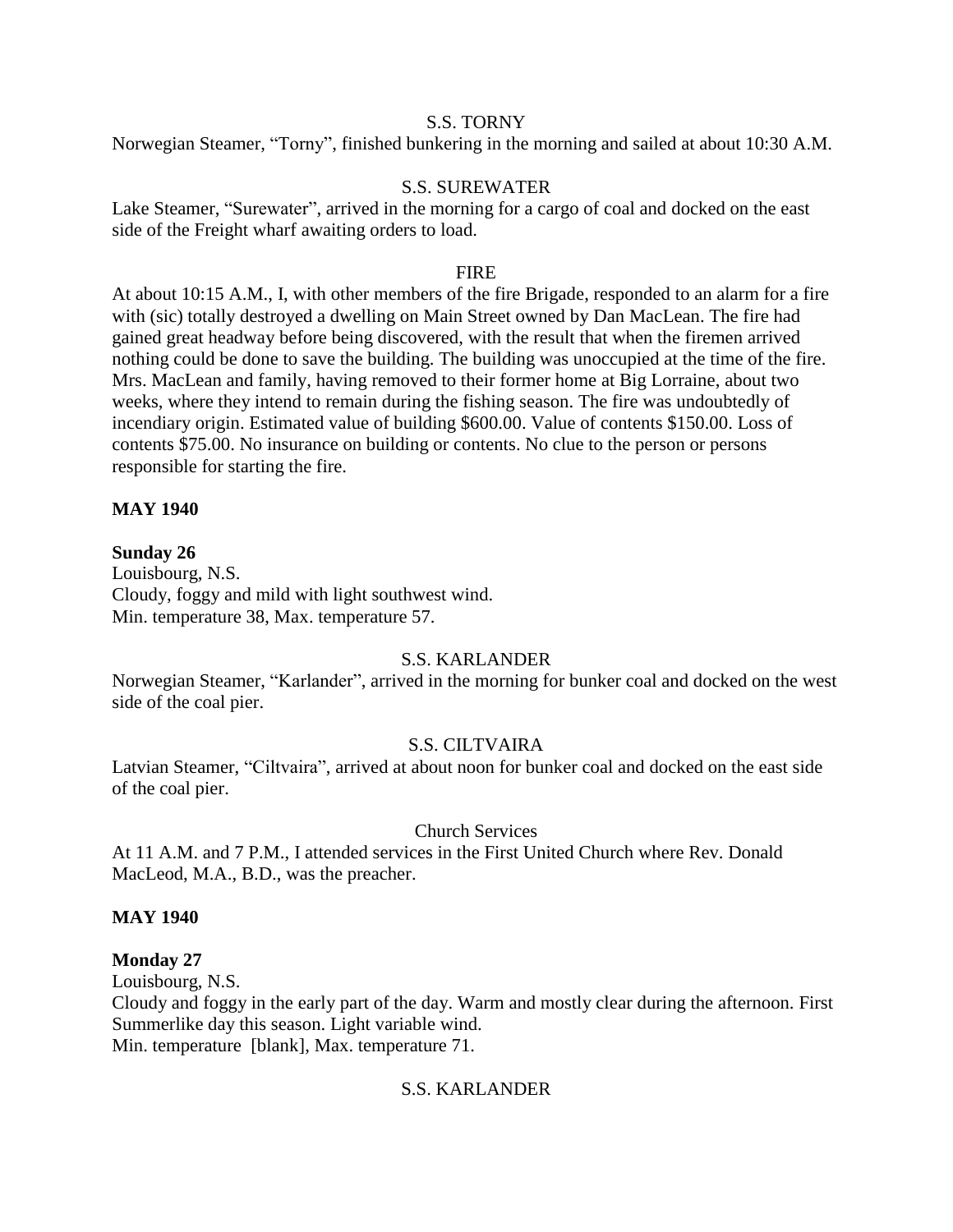Norwegian Steamer, "Karlander", bunkered and sailed in the morning.

# S.S. CILTVAIRA

Latvian Steamer, "Ciltvaira", bunkered and sailed at 1 P.M.

#### S.S. SUREWATER

Lake Steamer, "Surewater", docked on the east side of the coal pier and began loading a cargo of coal.

#### **MAY 1940**

**Tuesday 28** Louisbourg, N.S.

Cloudy and cool with light variable wind. Min. temperature 38, Max. temperature 57.

#### S.S. SUREWATER

Lake Steamer, "Surewater", sailed at about 7:30 A.M. with a cargo of about 2600 tons of coal.

#### Meeting of Board of Trade

At 8 P.M., I attended a special meeting of the Louisbourg Board of Trade in the town office with President J.H. Crowdis in the chair. Those present were as follows:

J.H. Crowdis , (President), George Lewis, (Secretary), Rev. George Arnold, Harold MacQueen, Rev. D.H. Doyle, John Poole, Dr. H.J. Townsend, Hugh Lynk, Neil Murphy, D.M. Johnston, Alistar MacDonald and M.S. Huntington.

The most important item of business before the meeting was the elections of officers which resulted as follows:

President; Dr. H.J. Townsend, Secretary; Alistar MacDonald, Treasurer; Harold MacQueen, Vice-President; Hugh Lynk.

Dr. Townsend positively refused to accept the office of president. Further attempts to select a president ended in a deadlock so it was decided to carry that item of business over until the next meeting of the Board.

#### Belgian Army Surrenders

Radio and press announced to-day (sic) that King Leopold III, of Belgium, had ordered his troops to lay down their arms and cease fighting the German invaders.

#### Planted Gladioli Bulbs

In the afternoon, I planted 45 gladioli bulbs in the garden. First for this season.

#### **MAY 1940**

#### **Wednesday 29**

Louisbourg, N.S. Clear and cool with light to moderate north to northeast winds. Min. temperature 32, Max. temperature 59.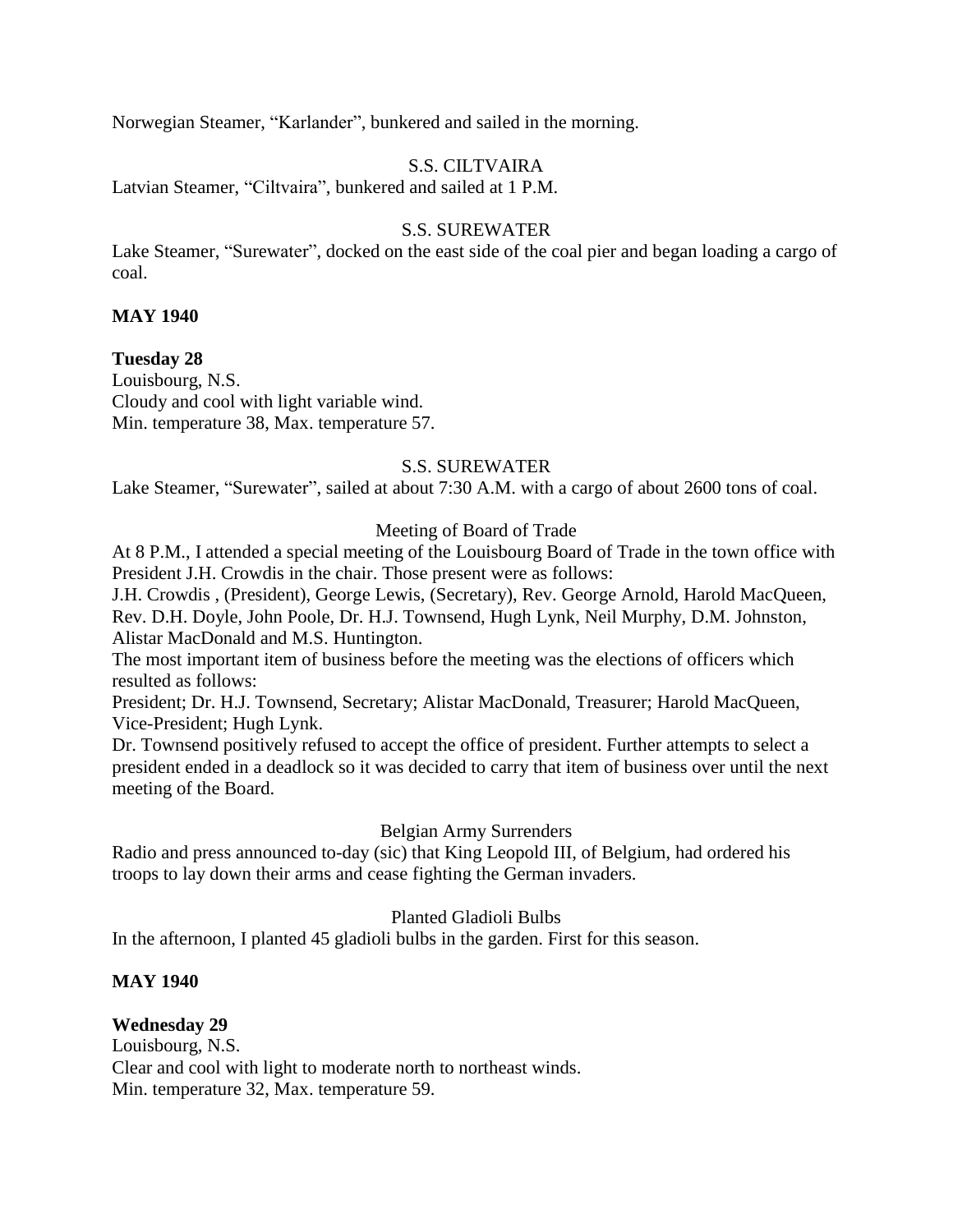## Choir Practice

At 8 P.M., I attended choir practice in the First United Church.

# **MAY 1940**

# **Thursday 30**

Louisbourg, N.S. Clear and cool with light to moderate northeast wind. Min. temperature 34, Max. temperature 58.

## Tourist Association Banquet

Left Louisbourg at about 5:30 P.M. in William Lewis' motor car with William Lewis and James Crowdis. Arrived at Sydney at about 6:15 P.M. where we attended a banquet in the Isle Royal hotel held under the Auspices of the Cape Breton Tourist Association. The guest speakers were Hon. A.S. MacMillan, Minister of Highways for the Province of Nova Scotia and D. Leo Dolan, Canada Travel Bureau Director, Ottawa. Others who spoke briefly were D.J. Bonnell chairman, Leo B. Slaven, Mayor of Sydney, John Young, H.J. Kelly and Reg MacNeil. There were about 125 persons present. After the banquet, which closed at 10 P.M., we motored home arriving at  $11.15$  PM

# Planted Gladioli Bulbs

In the afternoon, I planted 123 Gladioli bulbs in the front garden. This makes a total 168 I have planted to date.

# **MAY 1940**

# **Friday 31**

Louisbourg, N.S. Clear and warm with light southwest to west winds. Min. temperature 34, Max. temperature 76.

The Misses Wilcox and Bowman Arrive

Miss Mavis Wilcox and Miss Betty Bowman have arrived at Louisbourg from Vancouver B.C. for the purpose of sailing from here to Vancouver via the Panama Canal, on board the 11 ton sail boat "Thunderbird" commanded by Jack Sharke of the Yukon. Miss Wilcox arrived on yesterday morning and Miss Bowman this evening.

# **JUNE 1940**

# **Saturday 1**

Louisbourg, N.S.

Cloudy and cool with light southwest wind. Foggy in the later afternoon. Light showers and mist at night.

Min. temperature 44, Max. temperature 62.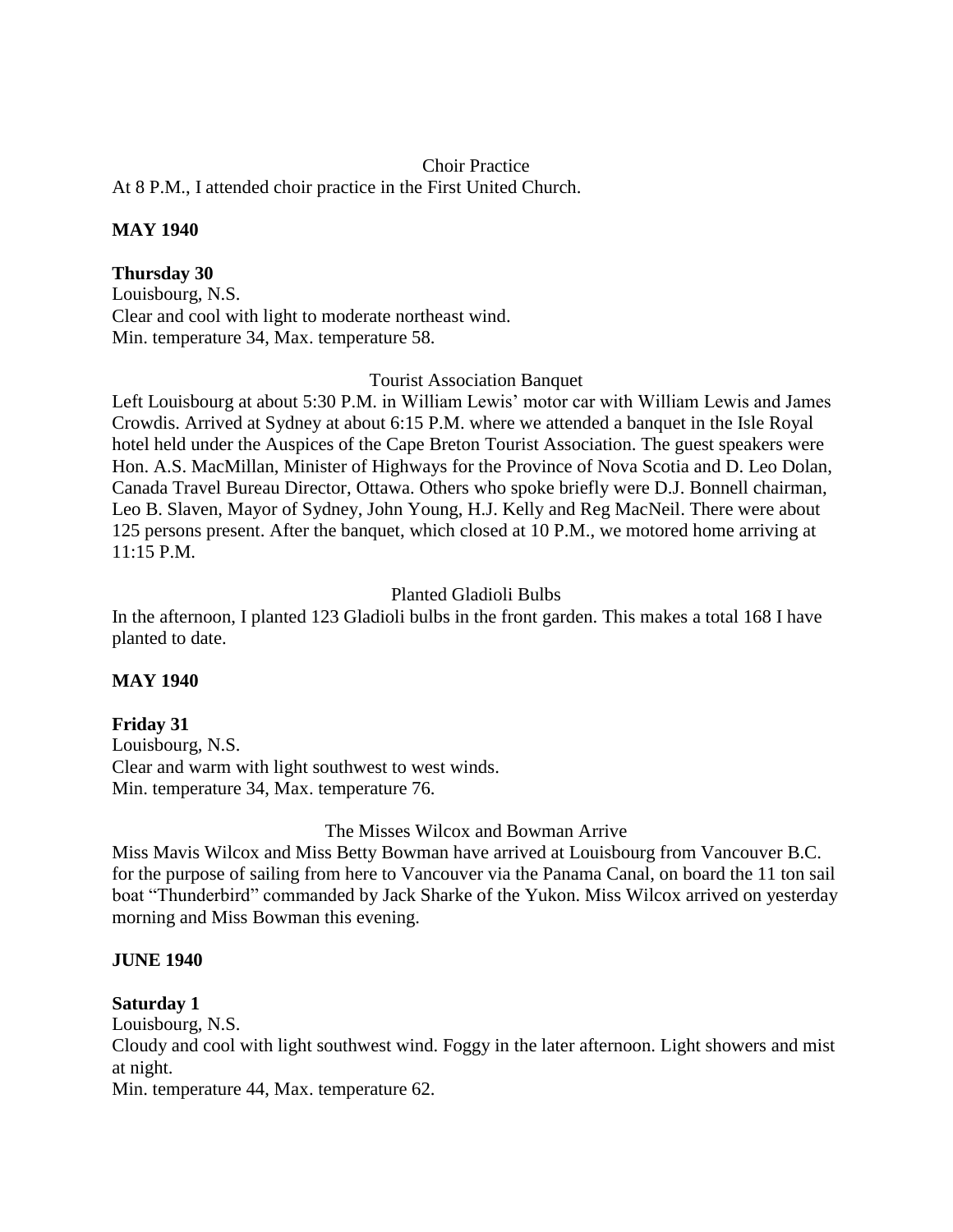# Council Meeting

At 7:30 P.M., I attended and presided at a meeting of the Town Council. Those present were: Councillors Alex C. MacDonald, Alex Smith and James F.D. Townsend, Clerk; B.M. Spencer, Assistant Clerk; Dan Nicholson, Chief of Police; D.M. Johnston.

# **JUNE 1940**

## **Sunday 2**

Louisbourg, N.S. Partly clear with light to moderate north to northeast wind. Warm for a while in the forenoon. Light rain in the early morning. Rainfall about 1/8 inch. Min. temperature 45, Max. temperature 72.

# Church Services

At 11 A.M. and 7 P.M., I attended services in the First United Church where Rev. Donald MacLeod, M.A., B.D., was the preacher.

# Death of Mrs. Frank Dickson

The death of Mrs. Frank Dickson, aged 92, a native of Mainadieu and a former resident of Louisbourg, took place at her home at Glace Bay, at an early hour this morning. Mrs. Dickson lived at Louisbourg for many years before removing to Glace Bay, upwards of twenty years ago. She is survived by two daughters, Mrs. George MacDonald of Hollister, Massachusetts, and Miss Emma Dickson with whom she lived.

#### **JUNE 1940**

# **Monday 3**

Louisbourg, N.S. Mostly cloudy and moderately cool with light to moderate southwest wind. Foggy in the late afternoon and evening. Min. temperature 39, Max. temperature 61.

# Planted Gladioli Bulbs

Planted 17 Gladioli bulbs in the front garden in the afternoon. This makes a total of 185 bulbs which is all I intend to plant this season.

# **JUNE 1940**

**Tuesday 4** Louisbourg, N.S. Clear and moderately cool with fresh north to northeast winds. Min. temperature about 38, Max. temperature about 60.

Funeral of Mrs. Frank Dickson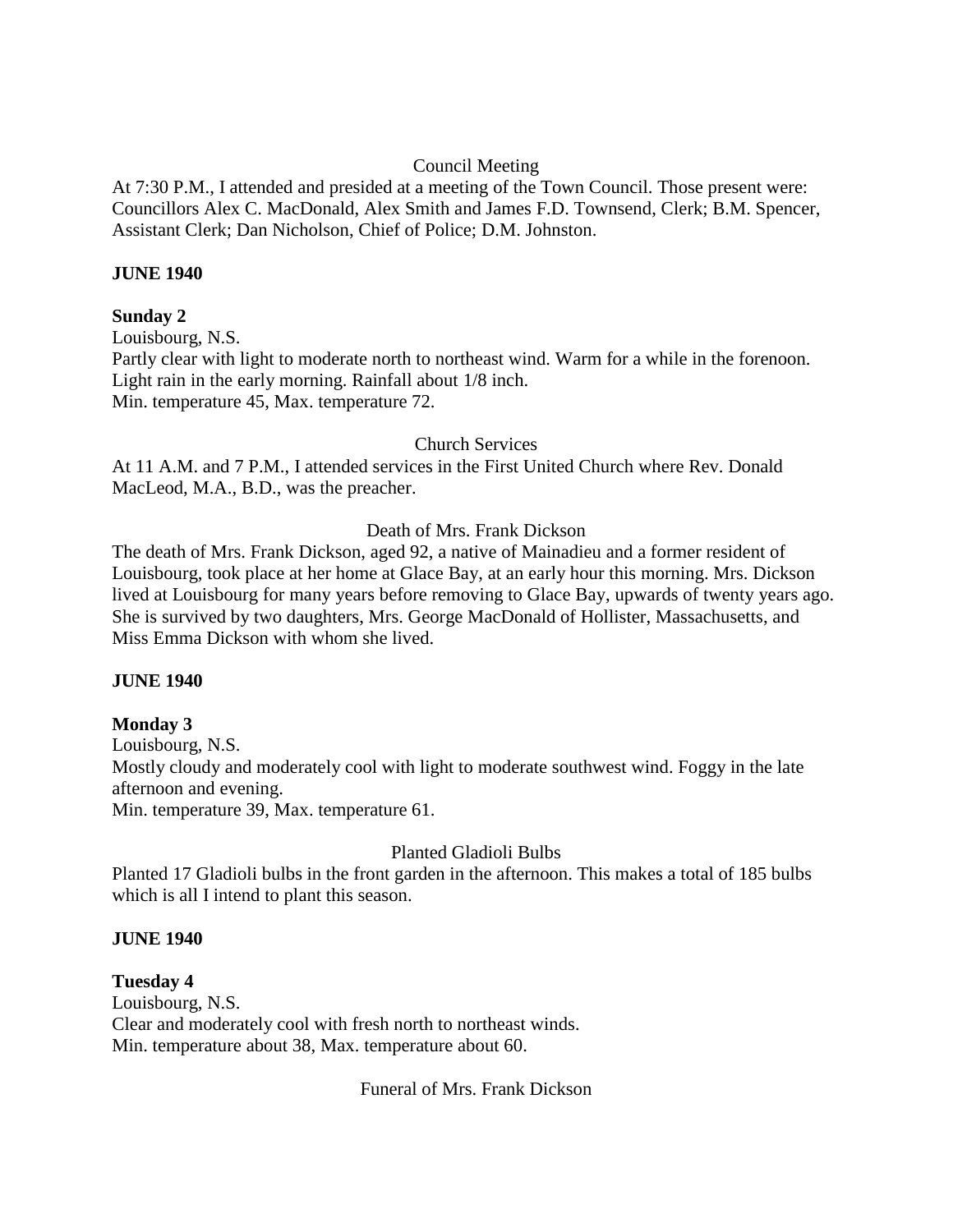At 3:15 P.M., I attended the funeral of the late Mrs. Frank Dickson. The remains were brought to Louisbourg by hearse from her late home at Glace Bay, arriving here at about 3:15 P.M. The funeral service was held in the Anglican Church and was conducted jointly by Rev. George Arnold, of Louisbourg, and Rev. Mr. Crewe, Rector of St. Mary's Anglican Church, Glace Bay. Interment took place in the Anglican Cemetery on Clarkes Road where the service at the grave was conducted by Rev. Mr. Crewe.

# **JUNE 1940**

# **Wednesday 5**

Louisbourg, N.S. Clear and moderately warm with light southwest wind. Min. Temperature [blank], Max. Temperature [blank].

Choir Practice

At 8 P.M., I attended choir practice in the First United Church.

# Death of Daniel N. Kerr

The death occurred this morning at the City Hospital, Sydney, of Daniel N. Kerr, a former resident of Louisbourg. Mr. Kerr who was about 56 years of age, was, for many years and up to the time of his death, an employee of the Sydney and Louisbourg Railway.

# Dropped Moorings

This afternoon a small naval vessel with a scow in tow arrived and immediately after, dropped two mooring buoys in the northeast end of the harbour. These buoys are said to be for the use of Seaplanes.

# **JUNE 1940**

# **Thursday 6**

Louisbourg, N.S. Cloudy and cool with light to moderate easterly wind. Heavy thunder and lightning storm accompanied by a very heavy downpour of rain in the evening and early part of the night. Min. temperature 38, Max. temperature 60.

# **JUNE 1940**

# **Friday 7**

Louisbourg, N.S.

Cloudy and cool during the entire day with fresh easterly wind. Heavy rain, thunder and lightning in the early hours of the morning. Ceased raining at about 7 A.M. Rainfall of yesterday evening and last night was slightly more than 2 inches. This being the heaviest rainfall for many months.

Min. temperature [blank], Max. temperature [blank].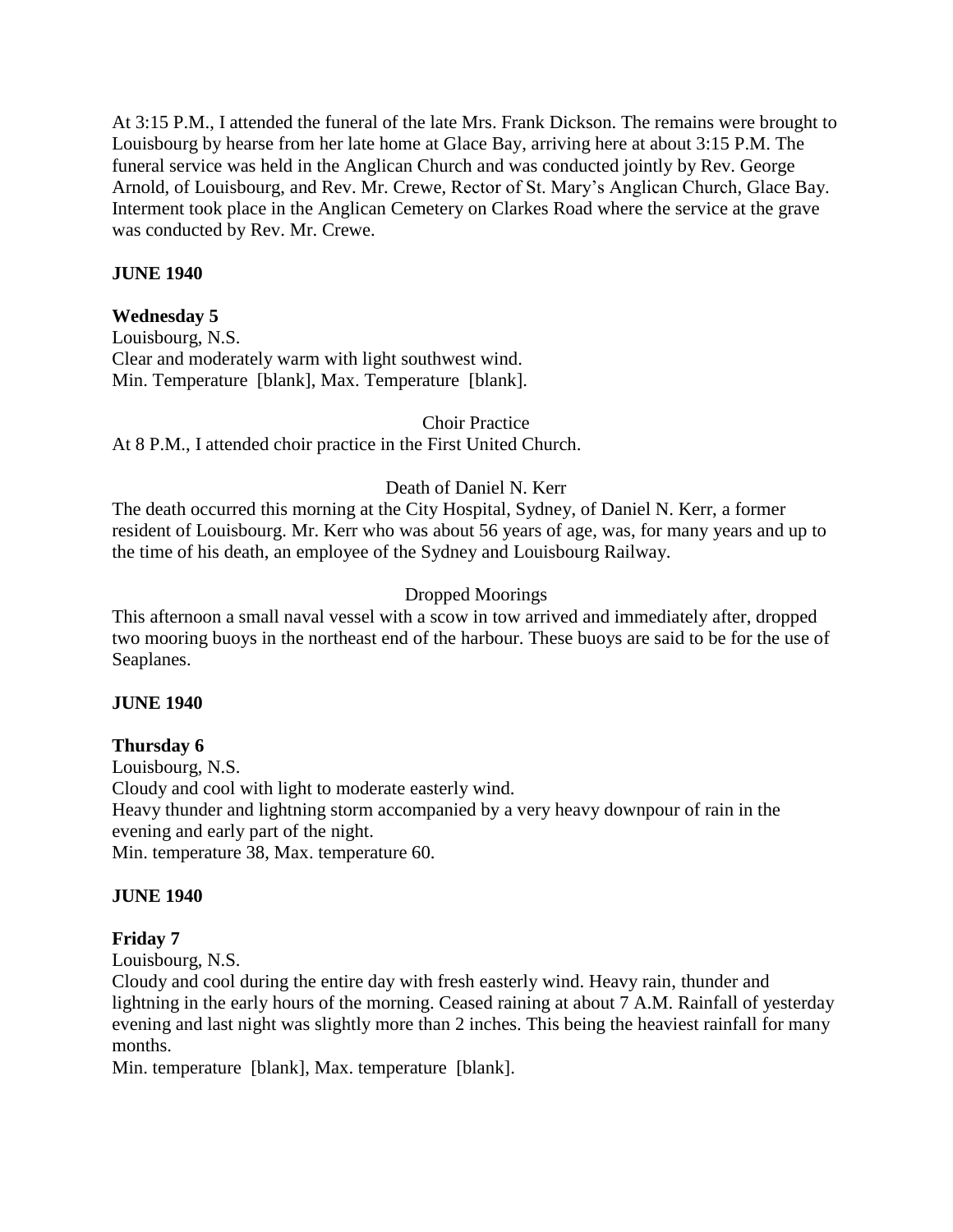## S.S. LISBETH

Norwegian Steamer, "Lisbeth", Capt. Berge, which has been anchored in the northeast end of the harbour, since her arrival here on April 20 last, docked on the east side of the coal pier and began taking on board bunker coal. This steamer has been detained here since her arrival owing to war conditions.

## N.S. Nurses Association Visits Louisbourg

At about 9:30 A.M., I motored to the Louisbourg National and Historic Park, where I met about 60 delegates of the Nova Scotia Registered Nurses Association who are, at present, holding its annual convention at Glace Bay.

The delegates arrived at the park at about 10 A.M. where I showed their points of interest. On returning from the park, I had lunch with the delegates at the "Dundonald Inn" after which I gave a brief talk on Louisbourg and its early history. The party left to return to Glace Bay by motor car at about 1:15 P.M.

# **JUNE 1940**

## **Saturday 8**

Louisbourg, N.S. Cloudy and cool with light to moderate easterly wind. Min. temperature 43, Max. temperature [blank].

#### Motored To Sydney

Left Louisbourg for Sydney on Cameron's bus, (John MacInnis, Driver) at 8 A.M. Arrived at about 8:45. Attended meeting of Finance Committee of the Municipality of the County of Cape Breton, at about 11 A.M. in the warden's office in the County building. At this meeting, presided over by Councillor Alex Ferguson, of Mira Gut. I presented the case for the Town of Louisbourg in the matter of the expense incurred in surveying the boundaries between the Town of Louisbourg and the Municipality of the County of Cape Breton in December 1938 and January 1939. I motored home in Cameron's bus, arriving at about 5:30 P.M.

#### S.S. LISBETH

Norwegian Steamer, "Lisbeth", Capt. Berge, which has been here since April 20, 1940, finished bunkering and sailed in the morning.

# Funeral of D.N. Kerr

The funeral of the late Daniel N. Kerr took place this afternoon. Services at St. Andrews Church, Sydney, was conducted by Rev. L.B. Campbell in the absence of the St. Andrew's pastor. After the service, the funeral cortege proceeded to Louisbourg where interment took place in "Willow Grove" Cemetery on Clarkes Road.

A special S. & L. Railway train arrived from Glace Bay and vicinity bringing friends and acquaintances of the deceased.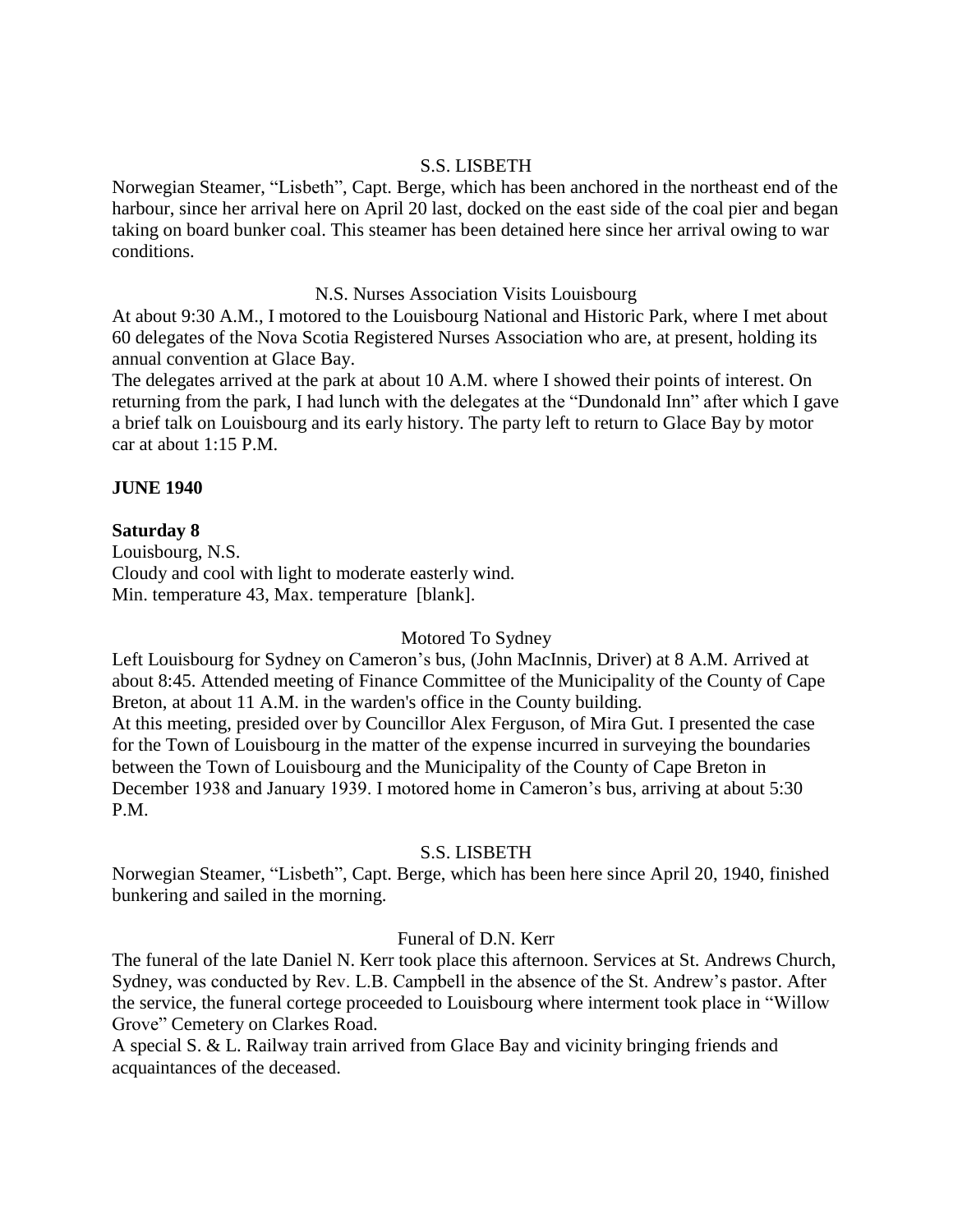#### **Sunday 9**

Louisbourg, N.S.

Clear in the forenoon and rather cool. Became cloudy in the afternoon with showers in the late afternoon and evening.

Min. temperature 39, Max. temperature 63.

## Church Services

At 11 A.M. and 7 P.M., I attended services in the First United Church where Rev. Donald MacLeod, M.A., B.D., was the preacher.

## **JUNE 1940**

# **Monday 10**

Louisbourg, N.S. Clear and moderately warm with light to moderate northeast wind. An ideal day. Min. temperature 42, Max. temperature 66.

# Hon. Norman Rodgers

Hon. Norman Rodgers, Minister of Defense in the Canadian Government, was instantly killed at about noon to-day (sic) when a plane in which he was flying from Ottawa to Toronto crashed to the ground about forty miles from his destination.

His three companions'; Flying Officer, John J. Cotter of Halifax, N.S., Aircraftsman, Oscar D. Brownfield, Big River, Saskatchewan and Aircraftsman, James E. Nesbitt, Saskatoon, also lost their lives in the accident.

Mr. Rogers, a native of Amherst, N.S., was about 46 years of age.

# Italy Enters World War

Premier Benito Mussolini of Italy, declared war on England and France to-day (sic) in support of Germany.

# Canada At War

By a resolution passed, unanimously, by the House of Commons and the Senate at Ottawa this afternoon, it was announced by the Premier, Hon. W.L. MacKenzie King that a State of War now existed between Canada and Italy.

## New Lieut.-Governor

Frederick Francis Mathers, K.C. of Halifax, N.S., was to-day (sic), sworn in as Lieut.-Governor of the Province of Nova Scotia. The oath was administered by Chief Justice, Sir Joseph Chisholm. The new Lieut.-Governor is the  $19<sup>th</sup>$  since Confederation, 1867, and Succeeds the Hon. Robert Irwin, who retired a short time ago owing to ill health.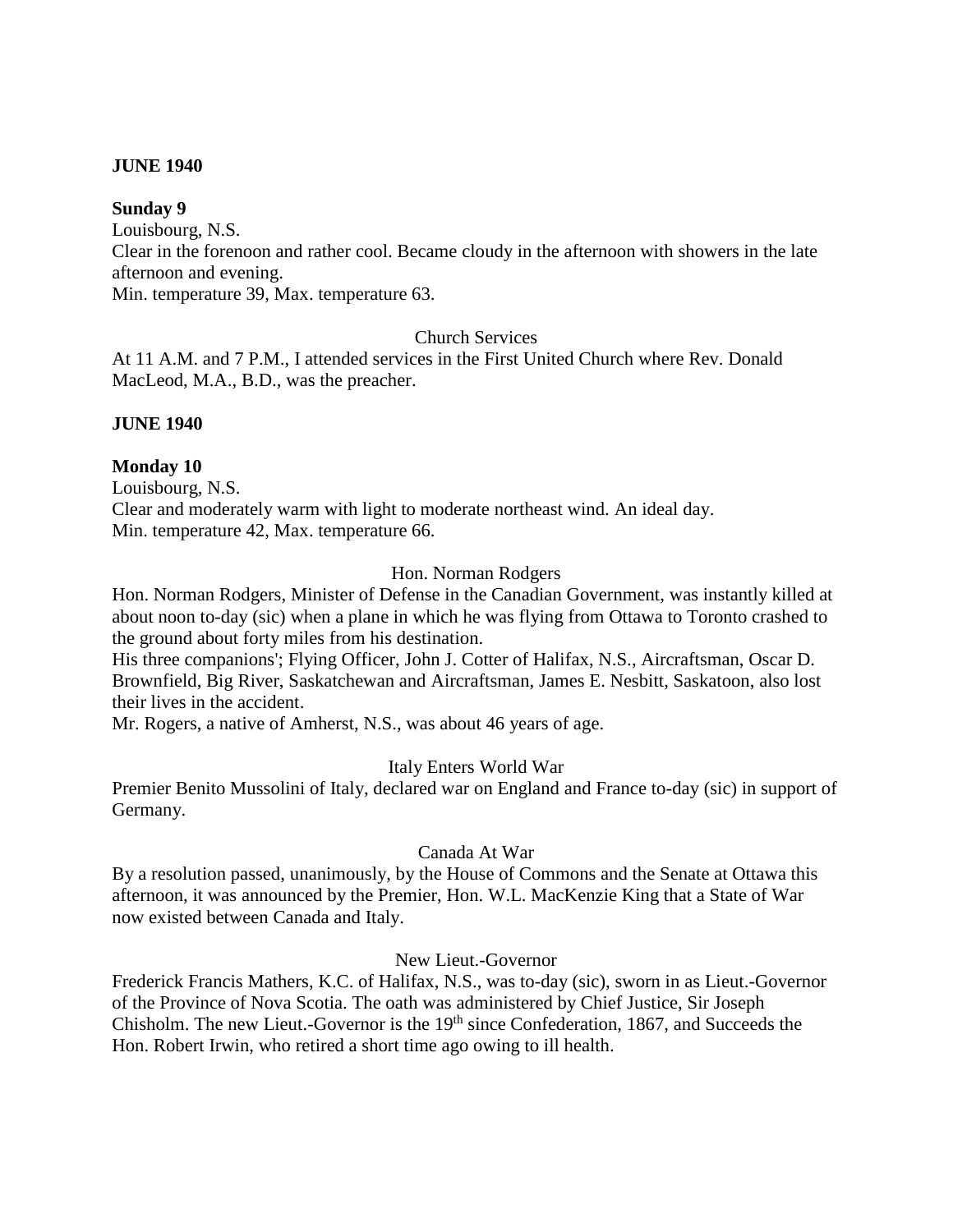#### **Tuesday 11**

Louisbourg, N.S. Clear and moderately warm with light variable wind, mostly southwest. A perfect day. Min. temperature 37, Max. temperature 67.

## **JUNE 1940**

# **Wednesday 12**

Louisbourg, N.S.

Cloudy in the morning but clearing early in the day and remaining clear until shortly after noon when the sky again became cloudy. Light variable wind during the greater part of the day. Warm in the forenoon.

Min. temperature 43, Max. temperature 75.

## Masonic Delegates Visit Louisbourg

In the afternoon, delegates, to the number of about 120 who are at present attending a meeting of the Grand Lodge at Glace Bay, visited the Louisbourg National and Historic Park. Before returning, they were guests of Marines Lodge of Louisbourg when a lobster supper in the Masonic hall was served to the visitors.

#### **JUNE 1940**

# **Thursday 13**

Louisbourg, N.S. Cloudy and cool. Heavy rain beginning at about noon and continuing all the afternoon and evening. Thunder and lightning for a short time at about 7 P.M. Rainfall about 1 ¼ inches. Min. temperature 42, Max. temperature 51.

#### FIRE

Responded to a fire alarm, which sounded at 1:30 A.M., for a fire at the home of Mrs. David Tutty, Havenside Street. The fire, which was undoubtedly of incendiary anger, started outside at the back of the house in a corner where a porch joins the main building, where the back entrance is located. When discovered, by James Burke, it had burned the shingles off exposing the boarding for a height of several feet and had reached as high as an upstairs window, scorching the sill. James Burke, living nearby, was the first person to discover the blaze and turned in an alarm. Amount of damage to building about \$20.00. No insurance.

#### S.S. LEONIDAS

Greek Steamer, "Leonidas", arrived for orders, at about 9:30 A.M. and docked on the east side of the coal pier.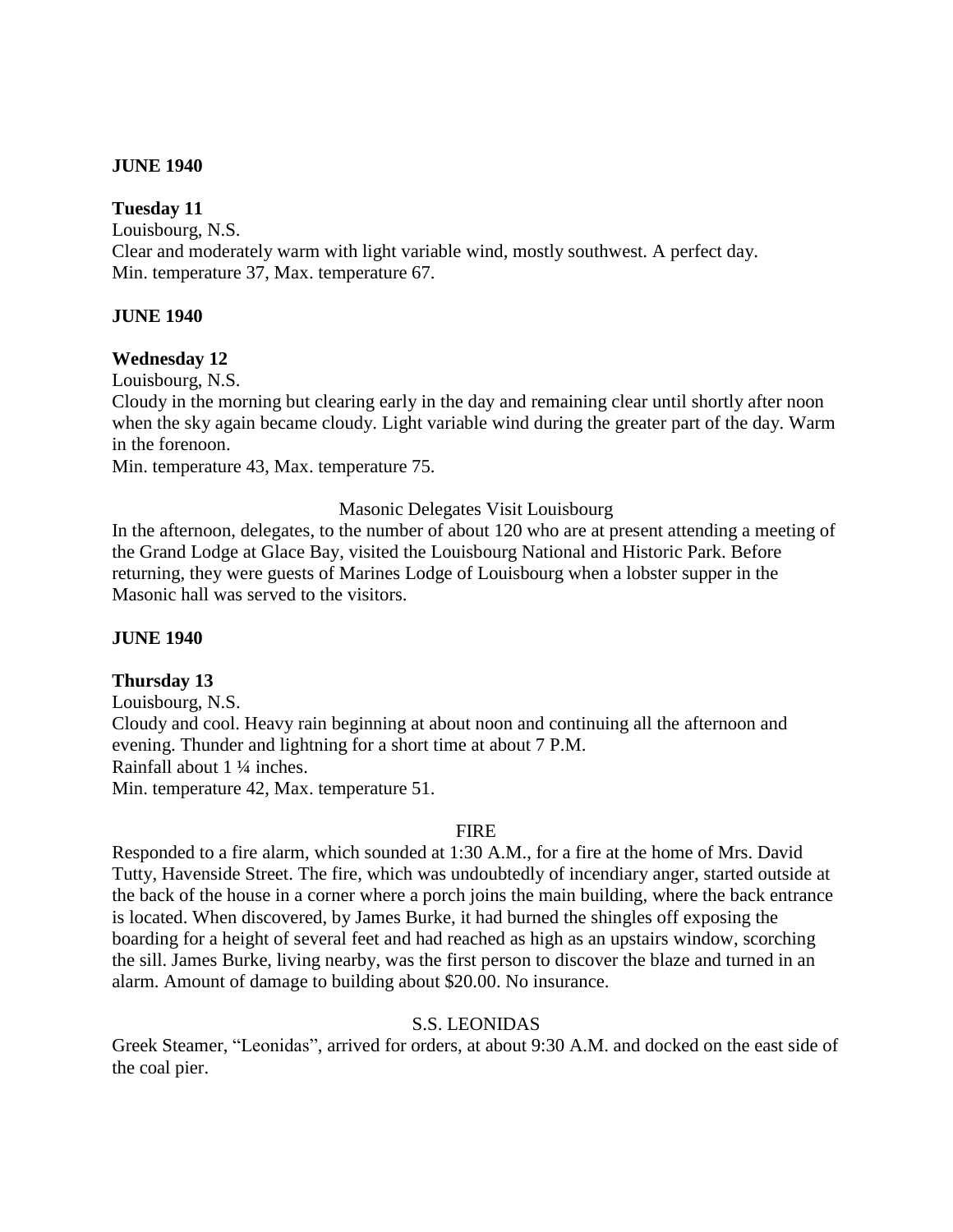## **Friday 14**

Louisbourg, N.S. Clear and moderately warm with fresh northwest wind. Min. Temperature [blank], Max. Temperature [blank].

## S.S. LIONIDAS

Greek Steamer, "Lionidas", which arrived here yesterday forenoon [blank].

#### **JUNE 1940**

#### **Saturday 15**

Louisbourg, N.S.

Mostly clear in the forenoon. Cloudy and threatening during the afternoon with a few light showers at night. Fresh to strong southwest wind during the greater part of the day. Min. temperature 47, Max. temperature 60.

## S.S. SELFOSS

Icelandic Steamer, "Selfoss", arrived, bunkered and sailed.

#### Thunderbird Sails

Auxiliary Shooner (sic) Yacht, "Thunderbird", 43 feet long and of 11 tons register owned and commanded by Jack Shark, said to be a Yukon gold miner with crew consisting of Miss Mavis Wilcox of Vancouver, B.C. and Miss Betty Lowman of Anacortes, Washington, U.S.A., sailed early this morning enroute to Vancouver via the Panama Canal. After spending the day at sea, off Louisbourg, where they met unfavorable weather, they returned to port in the evening. Will likely set out again at the first favorable opportunity.

#### **JUNE 1940**

#### **Sunday 16**

Louisbourg, N.S. Clear and moderately warm with fresh north-west wind which moderated and shifted to northeast in the later afternoon. Min. temperature 40, Max. temperature 66.

#### **JUNE 1940**

#### **Monday 17**

Louisbourg, N.S. Clear and moderately warm with light to moderate southwest wind. An ideal day. Min. temperature 40, Max. temperature 68.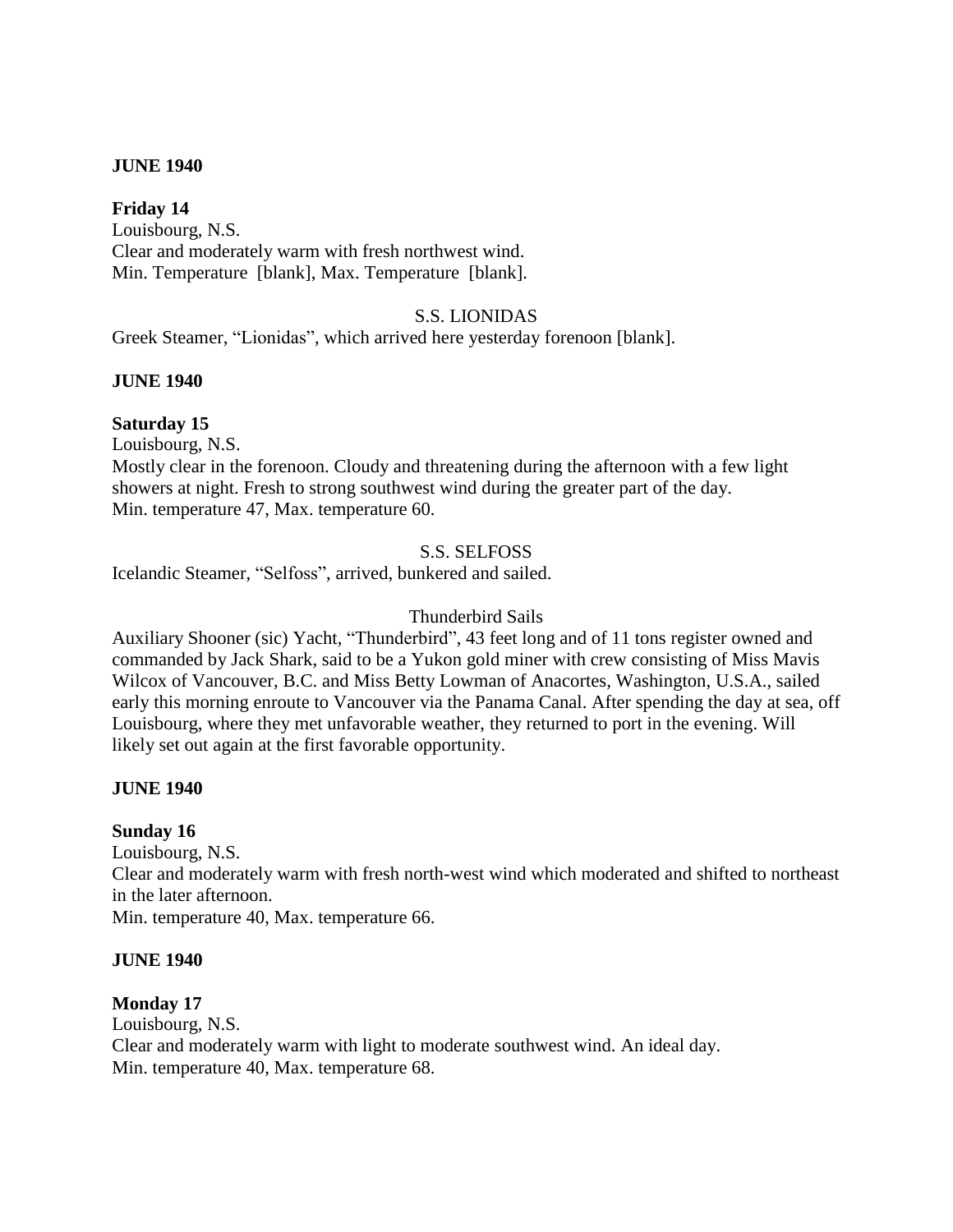## **Tuesday 18**

Louisbourg, N.S. Partly clear and moderately cool with strong southwest wind. Min. temperature 46, Max. temperature 60.

Meeting of C.B. County Joint Expenditure Board

Left Louisbourg at 8 A.M. on Cameron's bus, (John MacInnis, driver), enroute to Sydney for the purpose of attending a meeting of the Cape Breton County Joint Expenditure Board which was scheduled for 10 A.M. at the Cape Breton Hospital. Motored from Sydney to the hospital with Alderman John MacLean. At the hospital, we were joined by the other members of the board and, while there, carried out an inspection of the new hospital Annex which is now about completed. Inspections ended at noon when I returned to the city with Alderman MacLean. At 12:30 P.M., Councillor William Cunliff, of Sydney Mines, Counciller L.Y. Urguhart of North Sydney and I were guests of Mayor A.C. MacCormick, Sydney Mines, to lunch at the Isle Royale Hotel.

At 2 P.M., the board assembled for the afternoon meeting in the County Council chamber with Warden Rod MacKinnon presiding. At this meeting, the new Annex, by a motion of the board, was taken over from the Contractors, Chappell Bros. Ltd. The total cost of constructing the building and furnishing it is about \$264,000.

Those present at to-day's (sic) meeting in the afternoon were as follows:

Municipality of Cape Breton County; Warden Rod MacKinnon, Councillors; Frank Lewis and Alex Ferguson, City of Sydney; Mayor G.B. Slaven, Alderman; MacLean, MacIsaac, Gallagher, MacLellan. Glace Bay; Councillors; Cudahea, Michael Morrison, J.J. MacLean. North Sydney; Mayor F.L. Kelly, Councillor; L.Y. Urguhart. Sydney Mines; Mayor A.C. MacCormick. New Waterford; Mayor William Hinchey. Louisbourg; Mayor M.S. Huntington, Clerk of Board; James MacNeil, Treasurer; A.C. Day, Solicitor; Dan Finlayson. Stenographer; Miss MacKenzie.

# **JUNE 1940**

# **Wednesday 19**

Louisbourg, N.S.

Cloudy and cool with fresh southwest wind which moderated at noon. Rain during the evening and night.

Min. temperature about 45, Max. temperature about 57.

#### Marriage

The marriage of Kenneth Smith of Birch Grove, C.B., to Miss Jeanette MacLeod, R.N., of Louisbourg, took place at 2:30 P.M. to-day (sic). The ceremony was performed at the First United Church manse, Louisbourg, by Rev. Donald MacLeod, M.A., B.D., brother of the bride. Miss MacLeod, formerly of Broughton, G.B., has been a resident of Louisbourg since her brother took over the pastorate of the First United Church nearly a year ago. Mr. and Mrs. Smith will reside at Birch Grove.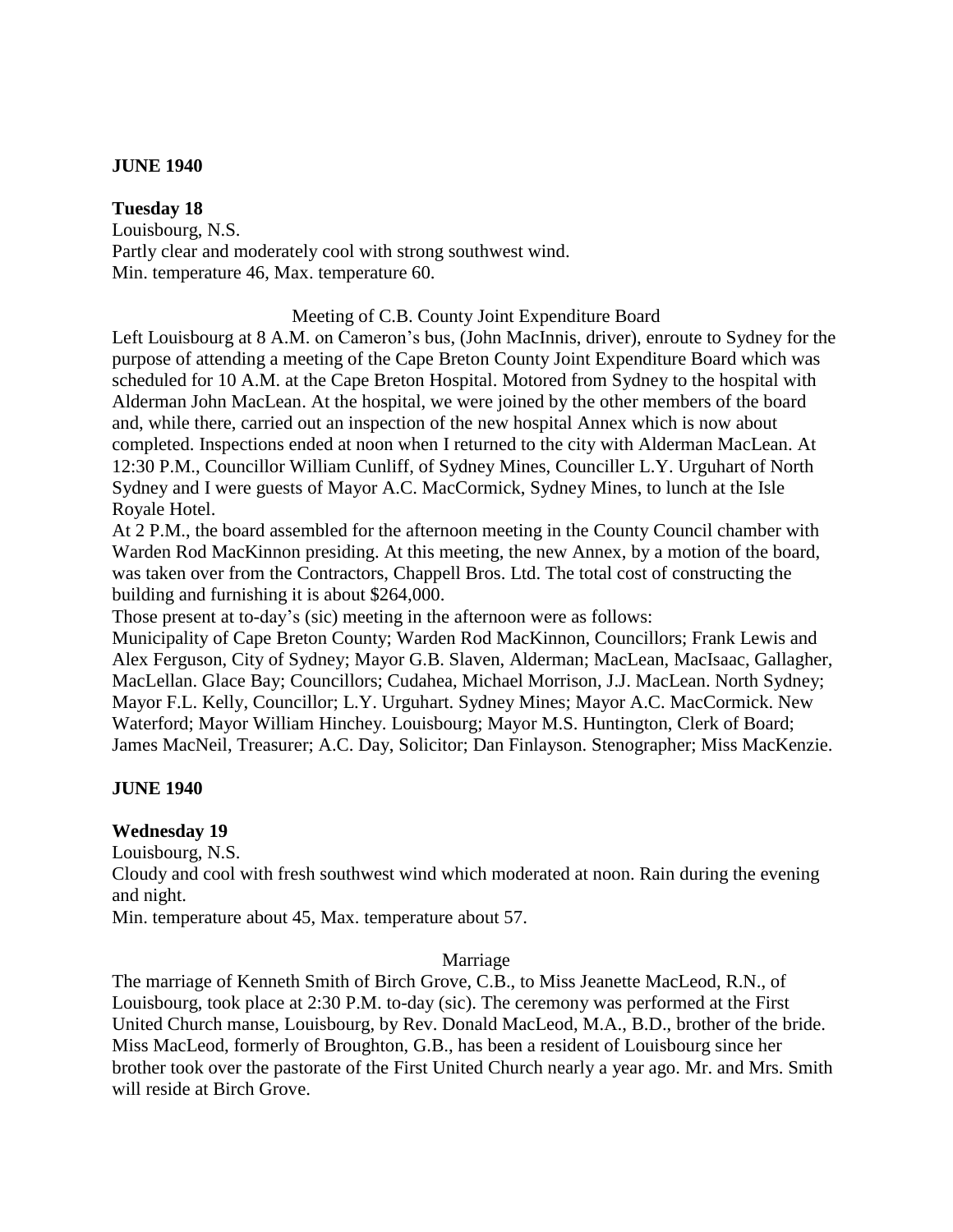# New Governor-General Arrives

The new Canadian Governor-General, the Earl of Althlone, and his wife, her Royal Highness Princess Alice, arrived at Halifax, N.S., to-day (sic). They left shortly after their arrival by special train, for Ottawa, where the Earl will be sworn into office on next Friday.

# Death of William Kelly

The death of William Kelly of West Louisbourg took place in St. Joseph's Hospital to-day (sic) after being ill for several months. Mr. Kelly, who was about 45 years of age, was, for about two years, a resident of the Town of Louisbourg where he had his home on Lorway Street.

# Choir practice

At 8 P.M., I attended choir practice in the First United Church.

# **JUNE 1940**

# **Thursday 20**

Louisbourg, N.S.

Heavy rain of last night continued all day during the evening with frequent showers during the night.

Fresh to moderate southwest wind. Foggy all day.

Min. temperature 49, Max. temperature 55.

# FIRE

At 1:15 A.M., I responded to an alarm of fire for a blaze in a barn adjoining the two story shop occupied by Peter Bros., (Clarance and Robert), on Main Street. The fire had gained considerable headway before the firemen could reach the scene. The barn, shed and shop were totally destroyed. A barber shop owned and occupied by Fred Burke, which was near the Peter's buildings, was slightly damaged. While unable to save the burning buildings, firemen were able to keep the flames from spreading to other buildings near at hand. The fire, which was discovered by Mrs. A.W. Cameron who sent in the alarm, was undoubtedly of incendiary origin.

# **JUNE 1940**

# **Friday 21**

Louisbourg, N.S. Cloudy with frequent showers during the day and late into the night with some fog. Light variable wind mostly southwest.

Min. temperature 48, Max. temperature 56.

# S.S. PHILIP T. DODGE

Steamer, "Philip T. Dodge", arrived at about 9:30 A.M. for bunker coal and docked on the east side of the coal pier.

Earl Of Athlone Sworn In At Ottawa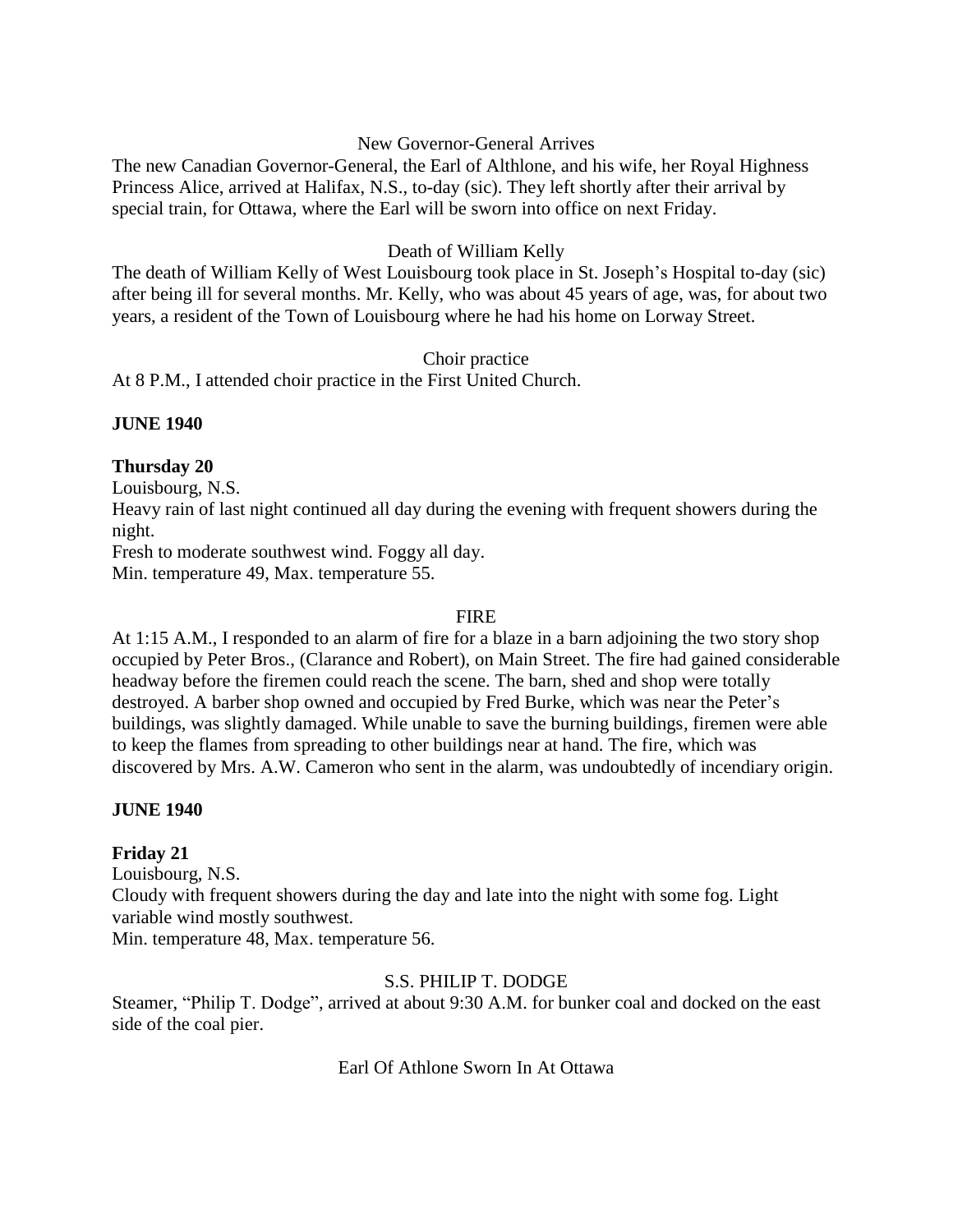Alexander Augustus Frederick George, Earl of Athlone, was sworn in at Ottawa, to-day (sic), as Governor-General of the Dominion of Canada.

LATER; September 1940, according to the "Canada Gazette", no. 25, Extra, vol. LXXIV, Ottawa, Friday, Sept. 13, 1940, the titles of the new Governor-General are as follows: Earl of Athlone, Knight of the Most Noble of the Garter, Member of the Most Honorable Privy Council, Knight Grand Cross of the Most Honorable Order of the Bath, Grand Master of the Most Distinguished Order of Saint Michael and Saint George, Knight Grand Cross of the Royal Victorian Order, Companion of the Distinguished Service Order, Colonel in the Army (retired), having the honorary rank of Major General, Aide-de-Camp to the King, Governor-General and Commander-in-Chief of the Dominion of Canada.

# **JUNE 1940**

## **Saturday 22**

Louisbourg, N.S.

Rained heavily from early morning until about 4:30 P.M. Fresh to strong northeast wind shifting to east, southeast and south. Wind moderated to light in the early part of the night. Rainfall, which began at noon on last Wednesday, 5 inches. Heaviest rain storm for several years. Min. temperature 42, Max. temperature 53.

# S.S. PHILIP T. DODGE

Steamer, "Philip T. Dodge", finished bunkering in the early morning and sailed immediately.

# S.S. FERNFIELD

Steamer, "Fernfield", arrived in the afternoon from Halifax for bunker coal.

#### **JUNE 1940**

#### **Sunday 23**

Louisbourg, N.S. Clear and cool with light southwest wind. Min. temperature about 43, Max. temperature about 63.

#### Church Services

At 11 A.M., 3 P.M. and 7 P.M., I attended services in the First United Church. At 11 A.M. Rev Donald MacLeod, M.A., B.D., regular pastor, was the preacher. At 3 P.M. Rev. D.M. Sinclair of Trinity United Church, Sydney. This was the regular annual parade service of Mariner's Lodge A.F. & A.M. At 7 P.M. Rev. Ian MacKay of Port Morien United Church was the preacher, he having exchanged pulpits with Mr. MacLeod, of Louisbourg. At afternoon service I sang a solo entitled, "God Knows", number 144 in [blank]. The following members of the Masonic Order were present at the 3 P.M. service: Clarence Peters, A.A. Martell, A.W. Stacey, J.H. Skinner, George Lewis, John Poole, Martin Levatte, J.H. Crowdis, W.L. Skinner, Edward Levy, Charles Stacey, D.J. Matheson, Bert Wilcox, Llloyd (sic) Harris, D.J. MacInnis, Ernest Matheson, Dr. James Lowley, (Glace Bay), John Tutty, Arthur Townsend, Guy Hiltz Jr., William MacInnis, L.H. Cann.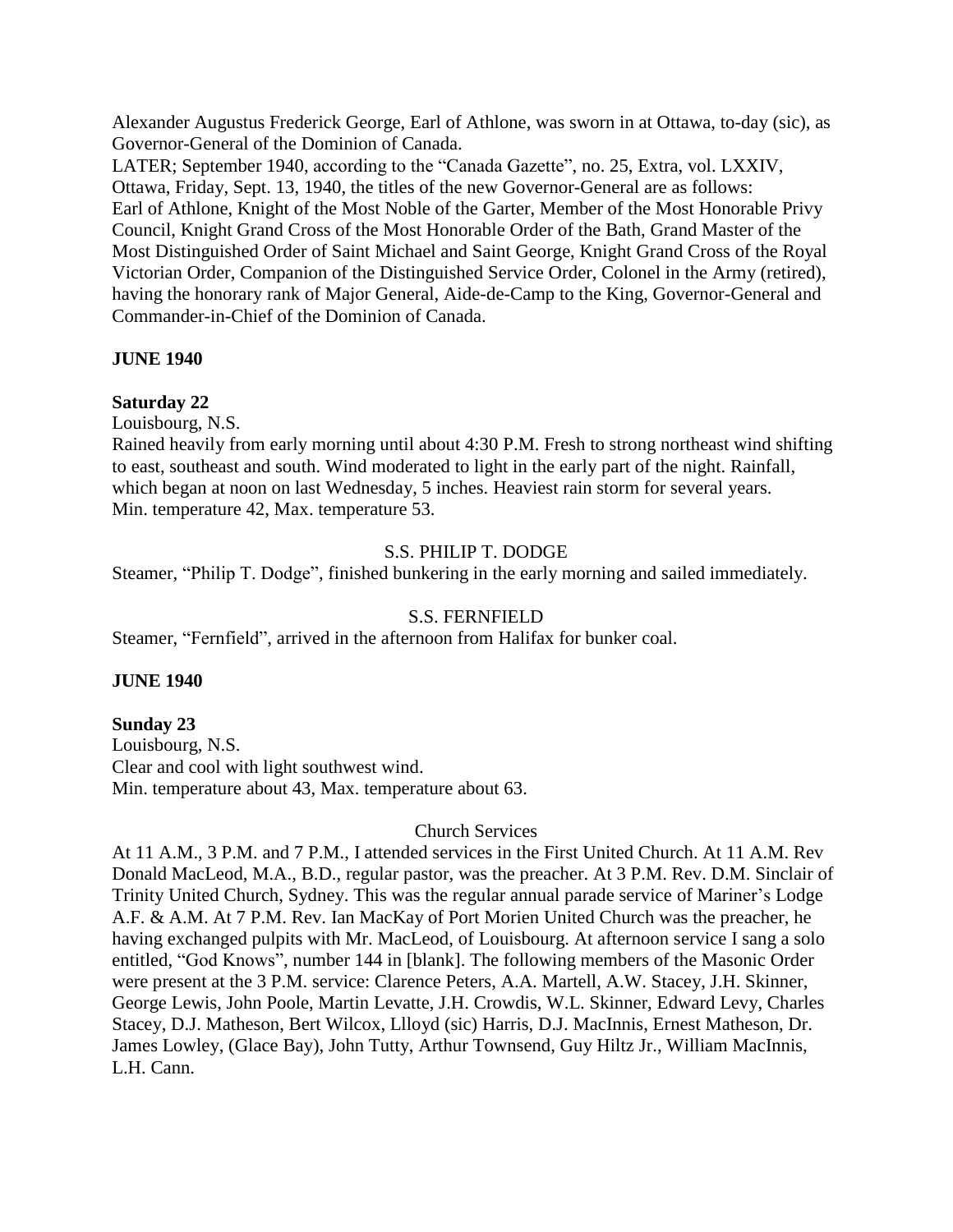# Visitors From Salmon River and Sydney

Shortly after 10 A.M., Heber and Maria, my brother and sister, arrived by motor Truck from their home at Salmon River and Mr. & Mrs. Hedley Hopkins and baby, from Sydney, who came on Cameron's bus. The two parties spent the day with us leaving on the return trip at about 6:30 P.M.

# "Blackout"

At 10:15 P.M. the power house whistle sounded the usual seven short blasts for a "Blackout" which lasted for about 25 minutes. This practice Blackout was general throughout the towns of Cape Breton and the City of Sydney.

# **JUNE 1940**

# **Monday 24**

Louisbourg, N.S.

Clear and cool during the forenoon becoming cloudy and threatening at about 11 A.M. Showery during the afternoon and evening. Moderate to fresh easterly wind. Min. temperature 41, Max. temperature 63.

# S.S. REGENT

Latvian Steamer, "Regent", arrived in the morning. After bunkering, she sailed at about 5 P.M.

# S.S. FERNFIELD

Steamer, "Fernfield", bunkered and sailed in the early part of the day.

# Thunderbird Sails

Auxiliary Schooner Yacht, "Thunderbird", in command of Jack Shark, with crew members; Miss Mavis Wilcox of Vancouver, B.C. and Miss Betty Lowman of Anacortes, Washington, U.S.A., sailed at about 2 P.M. enroute to Vancouver via the Panama Canal.

The Thunderbird is 11 tons register and 43 feet in length, was built at Louisbourg by Daniel Fleet for Fletcher Townsend, of Louisbourg. Townsend sold the boat to Shark in 1938. Shark came here from the Yukon late in the Autumn of 1939 with the intention of setting out on his voyage immediately on his arrival, but owing to an illness that sent him to a hospital at Sydney which delayed his sailing, he remained here all winter.

Miss Wilcox and Miss Lowman arrived here from Vancouver on May 30 and 31 respectively where they joined Shark.

# **JUNE 1940**

# **Tuesday 25**

Louisbourg, N.S. Clear and cool with moderate northerly wind Min. temperature 44, Max. temperature 67.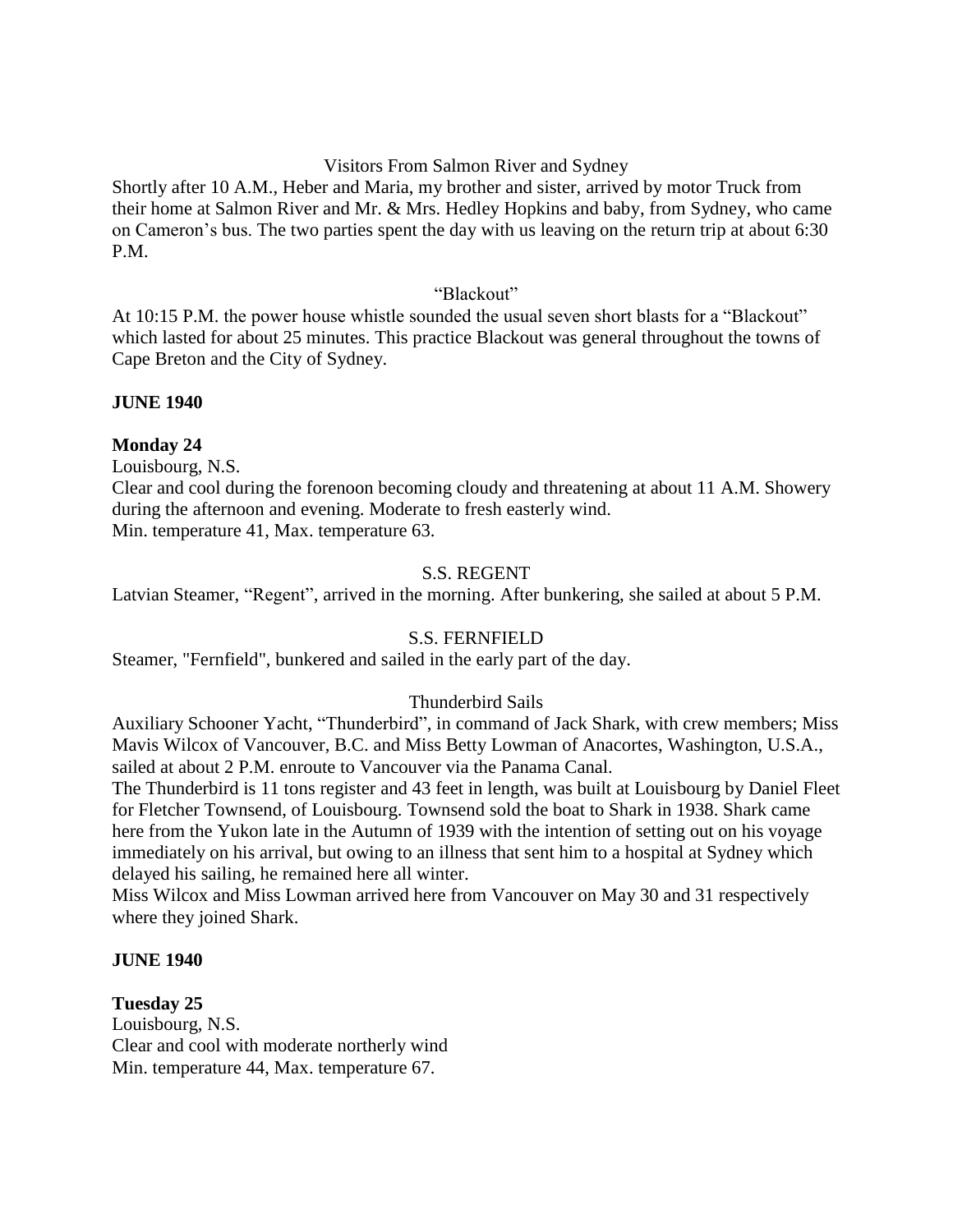## **Wednesday 26**

Louisbourg, N.S. Clear and moderately cool with moderate southwest wind which shifted to southeast in the afternoon. Cloudy in the late afternoon and evening. Min. temperature 42, Max. temperature 68.

Choir Practice

At 8 P.M., I attended choir practice in the First United Church.

#### Hospital Annex Dedicated

The Cape Breton Hospital Annex, which has been in course of construction for the last seven or eight months, was formally opened to-day (sic) for occupation where members of the Cape Breton Joint Expenditure Board and Hospital Commission met there in the afternoon. Opened the door of the main entrance and placed the key in the hands of the keeper and Matron, Mr. and Mrs. Day. After the ceremony, which was in charge of Warden R.A. MacKinnon, those present had lunch in the institution. I was unavoidably absent.

## **JUNE 1940**

# **Thursday 27**

Louisbourg, N.S. Rain in the early morning. Cloudy foggy and showery throughout the day. Min. temperature 48, Max. temperature 63.

#### **JUNE 1940**

#### **Friday 28**

Louisbourg, N.S. Clear and cool with moderate southwest wind. Foggy off the coast. Min. temperature 49, Max. temperature 67.

#### Provincial Examinations

The Provincial School Examinations, which began here on last Monday, finished to-day (sic). The examinations were held under the direction of Deputy Examiner, Roy Sheppard, of this town.

The following were the candidates:

Grade 12; Harvey Lewis,

Grade 11; Arthur Covey, Charles Dickson, Betty Tucker, Marie Kennedy (West Louisbourg), Henry Power (West Louisbourg) Mary MacLean (Catalone), Mable Ferguson (Mira Gut).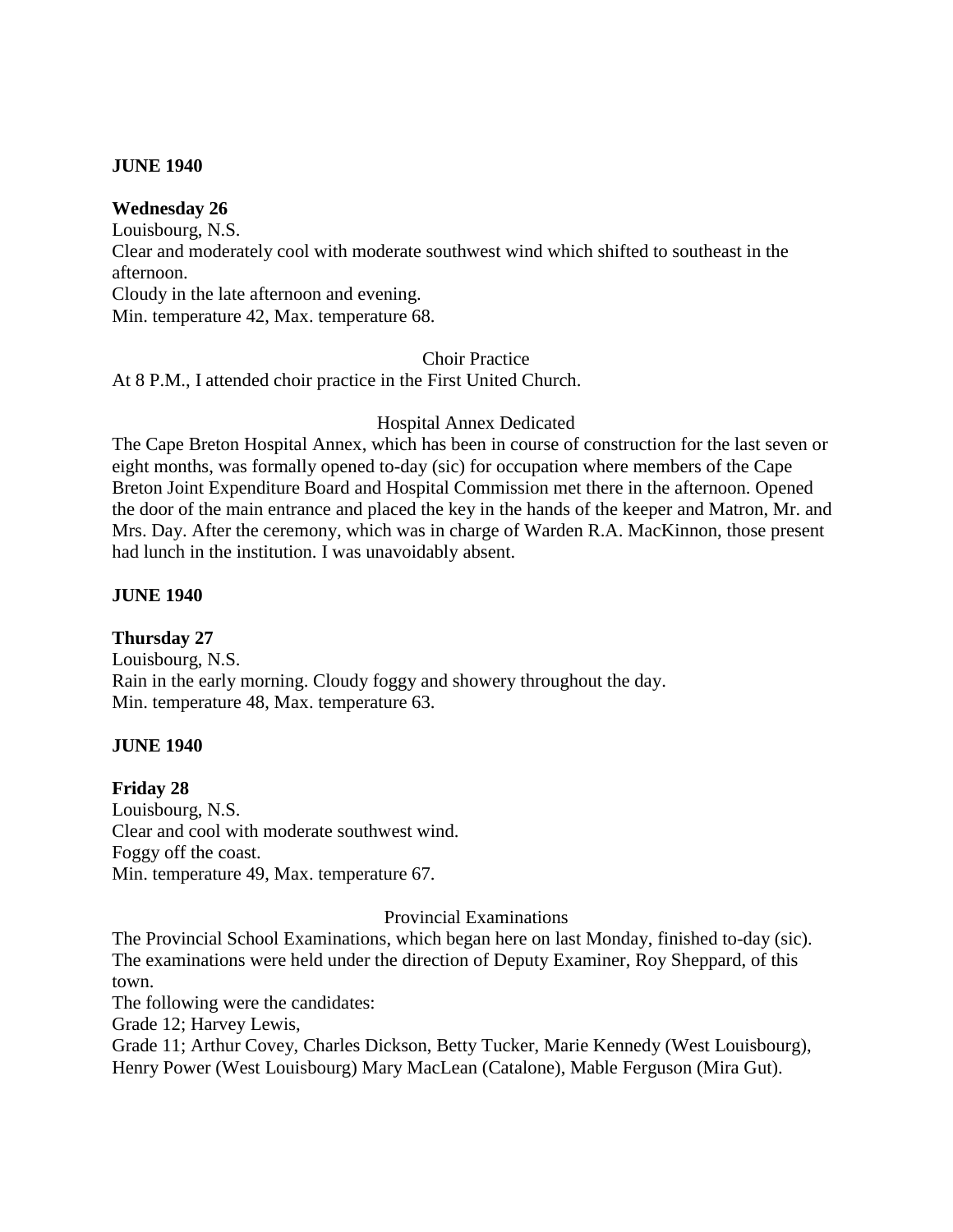# Tax Sale

At 1:30 P.M. I attended a tax sale in the Town office where eight properties were offered for sale by the Town Clerk, B.M. Spencer.

# **JUNE 1940**

# **Saturday 29**

Louisbourg, N.S. Cloudy, foggy and cool with a few light showers during the day. Rain at night. Light southwest wind Min. temperature 47, Max. temperature 59.

# **JUNE 1940**

# **Sunday 30**

Louisbourg, N.S. Cloudy, foggy and cool with light to moderate southwest wind. Min. temperature 49, Max. temperature 62.

# Anniversary Services

At 11 A.M., 3 P.M. and 7 P.M., I attended the Anniversary Services of the First United Church. At 11 A.M. Rev. John A. MacDonald of Knox United Church, Glace Bay, was the preacher, he having exchanged pulpits with Rev. Donald MacLeod of the First United Church, Louisbourg. At 3 P.M. the Service was in charge of Rev. Donald MacLeod while Rev. Neil Maclean of the United Baptist Church, Sydney, preached the Sermon. At 7 P.M. Rev. Donald MacLeod had charge of the Service and delivered the address. There was special music by the choir Mrs. Ben Ferguson of St. Paul's Choir, Glace Bay, sang solos at 11 A.M. service and at 7 P.M. Mr. Connell of Knox United Choir, Glace Bay, sang a solo at the 3 P.M. service. Rev. Neil MacLean and his son, had supper with us before leaving for home.

# **JULY 1940**

# **Monday 1**

Louisbourg, N.S. Cloudy and foggy in the morning and evening. Clear and cool during the day. Moderate southwest wind. Min. temperature 48, Max. temperature 62.

# **JULY 1940**

# **Tuesday 2**

Louisbourg, N.S. Cool and mostly cloudy with moderate to southwest wind . Min. temperature 48, Max. temperature 62.

# **JULY 1940**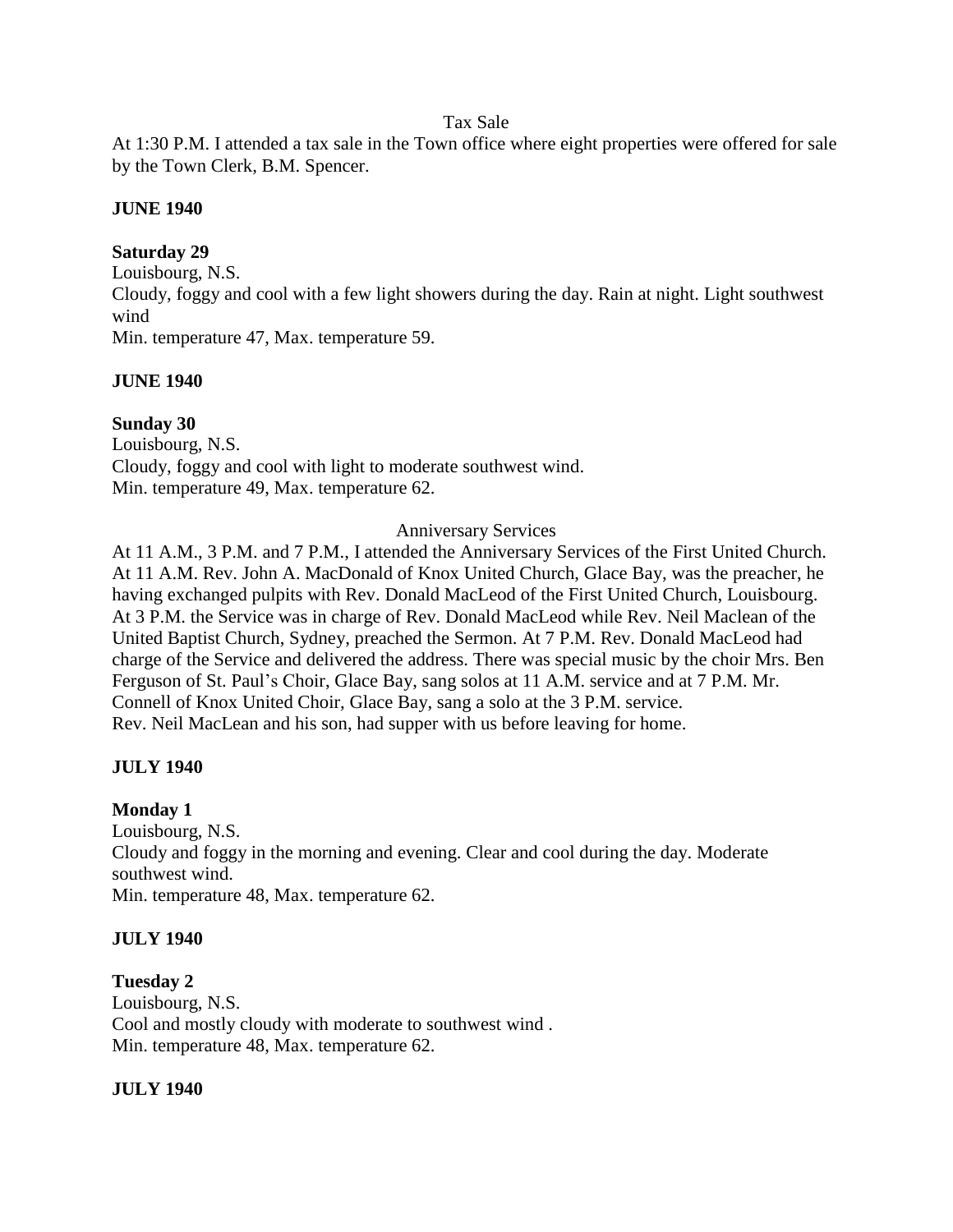# **Wednesday 3**

Louisbourg, N.S. Clear and cool with moderate to fresh southwest wind. Min. temperature [blank], Max. temperature [blank].

#### Choir practice

At 8 P.M., I attended choir practice in the First United Church.

# Renovating Town Hall

The work of renovating and repairing the town hall was begun to-day (sic) by John N. MacDonald and John Murray Wilson. It is the intention to remove the upper story of the hall annex and construct a flat roof on the lower story as well as to carry out necessary repairs to other parts of the building.

## Marriage

The marriage of James Price, of West Louisbourg, to Miss Jean O'Toole, of this town, took place this morning in Stella Maris Church.

The ceremony was performed by Rev. Father D.H. Doyle.

# **JULY 1940**

# **Thursday 4**

Louisbourg, N.S. Moderate rain during the forenoon was followed by a heavy downpour in the afternoon.

# **JULY 1940**

# **Friday 5**

Louisbourg, N.S. Cloudy and cool with moderate northerly wind which shifted to southwest in the evening. Some rain in the early morning. Total rainfall of yesterday and last night 2 ¼ inches. Min. temperature [blank], Max. temperature [blank].

# **JULY 1940**

# **Saturday 6**

Louisbourg, N.S. Clear and moderately warm with light to moderate northeast wind which shifted to southerly early I the forenoon. Cloudy in the evening but clearing early in the night. Min. temperature 44, Max. temperature 68.

#### FIRE

At about 1:45 A.M., James Burke, of this town, was caught in the act of setting fire to the Masonic hall on Warren Street. The discovery was made by George Phalen and Martell Skinner,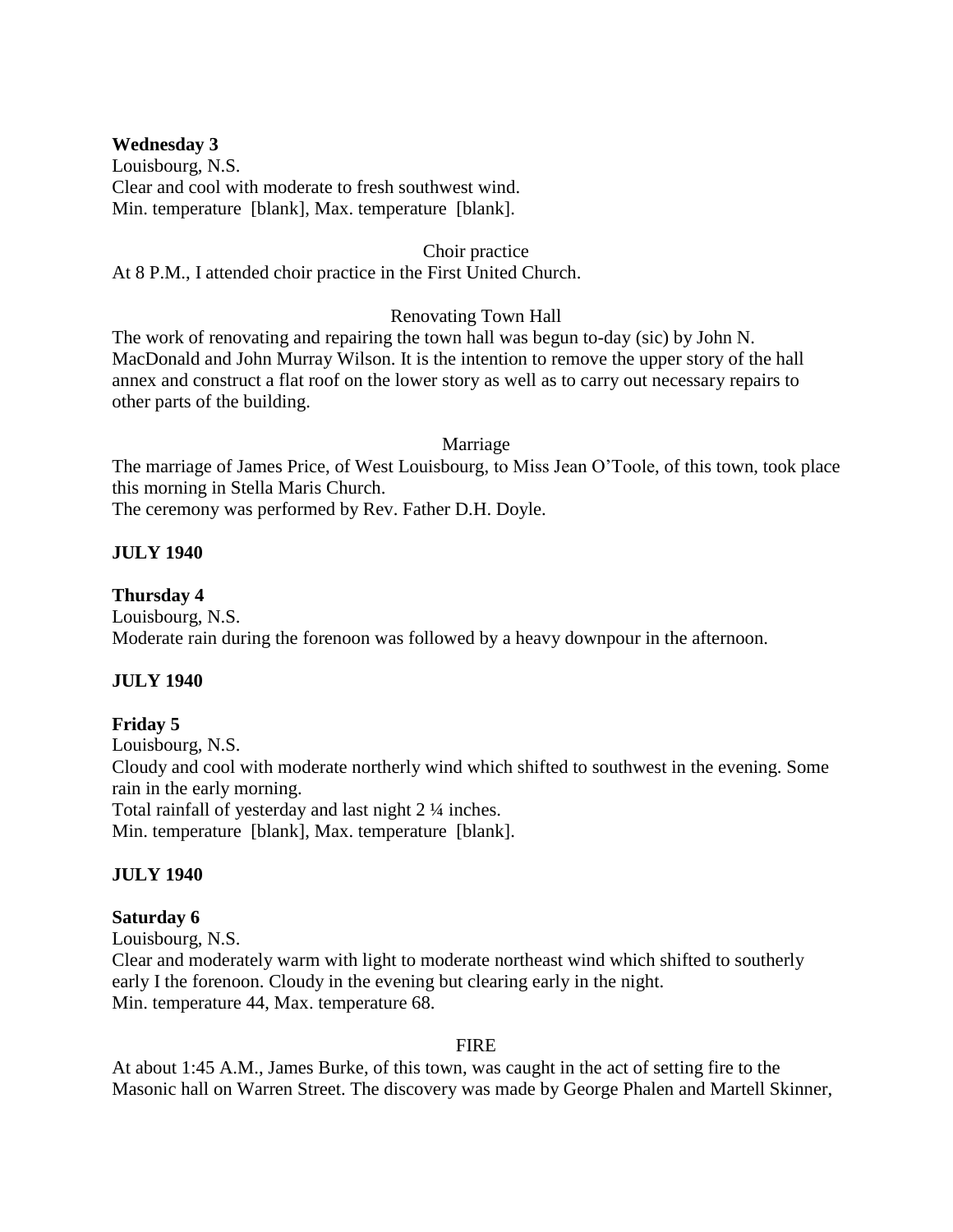two young men of this town. The fire was started following a dance in the hall which ended at about 1 A.M. When discovered, Burke was in the act of starting a fire, on the outside, of the hall in a corner formed by the junction of the hall kitchen, with the main hall, near the southwest corner of the building. Phalen and Skinner put out the fire which was in its initial stages and reported the matter to the Chief of Police, D.M. Johnston. The chief noticed me at about 8:15 A.M. After visiting the scene of the fire with the Chief of Police and Fire Chief, R.A. Peters and getting a statement from Martell Skinner, I immediately ordered the arrest of Burke. Burke was taken into custody, at about 9:30 A.M., by the Chief of Police and taken before Stipendiary Magistrate, B.M. Spencer and remanded to the County Jail for preliminary hearing, which will likely take place sometime next week. At about 11 A.M., Burke was taken to the County Jail by Chief of Police, D.M. Johnston, and Provincial Constable, Daniel MacNeil, in MacNeil's motor car. Since June  $20<sup>th</sup>$ , Burke has been under suspicion of being responsible for a number of incendiary fires in this town, covering a period of more than a year. Provincial Fire Marshall, Mayor S.S. Wright, Halifax, and Crown Prosecutor, Malcolm Patterson, Sydney, were notified by telephone of the arrest, by the Chief of Police.

#### S.S. MAGESTER

British Steamer, "Magester", arrived, bunkered and sailed. (Continued on Next Page)

#### **JULY 1940**

#### **Sunday 7**

Louisbourg, N.S. Clear and moderately warm with light southwest wind Min. temperature 42, Max. temperature 69.

#### Church Services

At 11 A.M. and 7 P.M., I attended services in the First United Church where Rev. Donald MacLeod, M.A., B.D., was the preacher.

After the close of the evening service, the choir of the First United Church met at our house and had a Sing-Song.

The visiting choir members were as follows:

J.A. MacDonald (Leader), Mrs. J.A. MacDonald (Organist), Christine MacDonald, Dan Nicholson, A.W. Stacey, Mrs. Edward MacDonald, Mrs. William Phalen, Edith MacInnis, Edison Skinner, Mrs. Dan J. MacLeod, Mara Martell. Others present were: Rev. Donald MacLeod, Oscar Harris and Erna Jean MacDonald.

#### S.S. IMPERIAL MONARCH

British Steamer, "Imperial Monarch", arrived at about 1:15 P.M. for bunker coal.

(Continued from proceeding page) Council Meeting

At 7:30 P.M., I attended and presided at a meeting of the Town Council, in the Town office.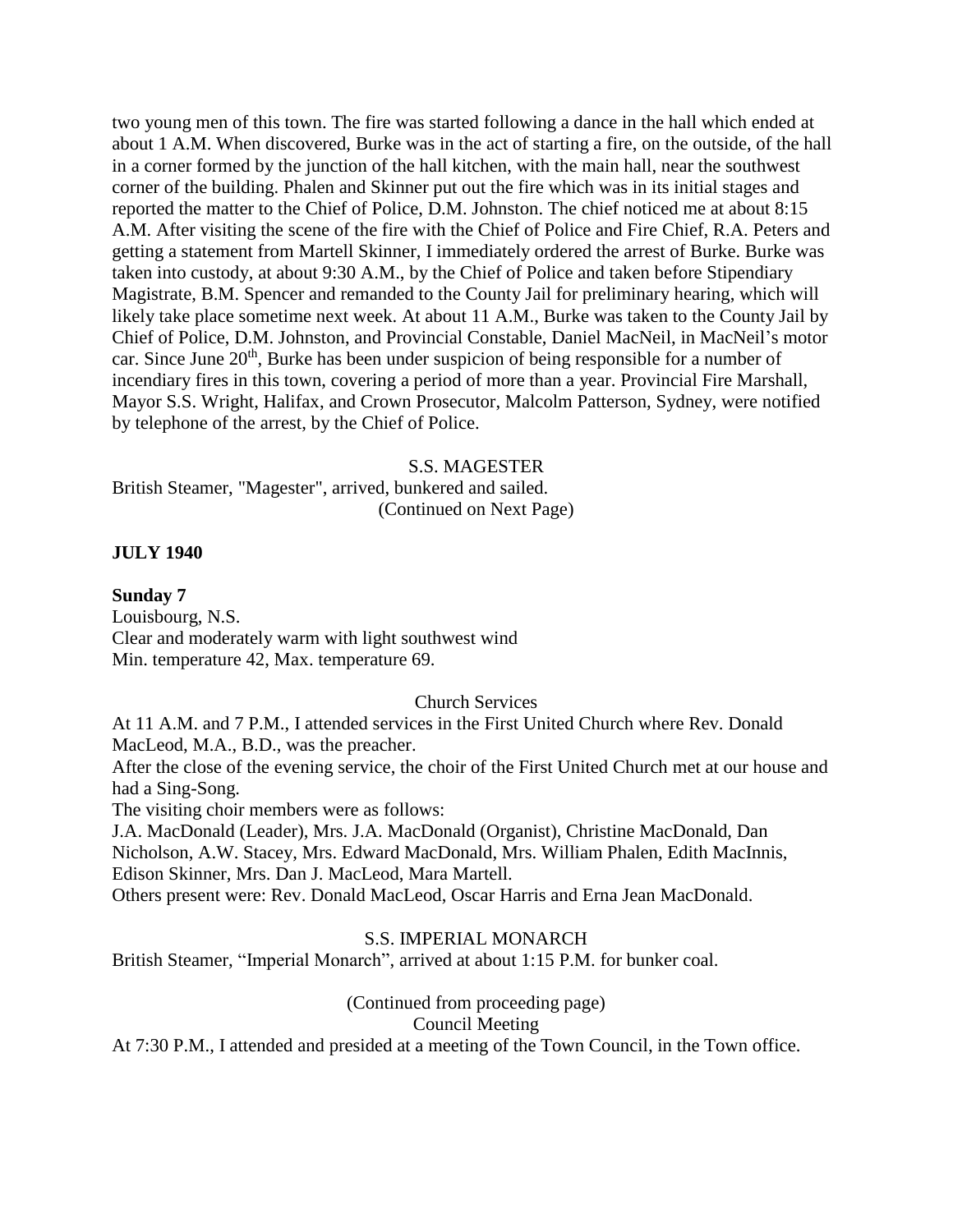Those present were: Councillors; Alex C. MacDonald, James F.D. Townsend, Cleveland Townsend and Alex Smith. Clerk; B.M. Spencer, Police Officer; D.M. Johnston and Mayor M.S. Huntington.

# **JULY 1940**

# **Monday 8**

Louisbourg, N.S. Mostly clear and moderately warm with light southwest wind. Min. temperature 46, Max. temperature 69.

# **JULY 1940**

# **Tuesday 9**

Louisbourg, N.S. Mostly clear and moderately warm with light southwest wind and some fog on the coast. Min. temperature [blank], Max. temperature 70.

# **JULY 1940**

# **Wednesday 10**

Louisbourg, N.S.

Rain, thunder and lightning in the early morning. Warm and partly clear during the early part of the day followed by Thunder, lightning and heavy showers at about 10:30 A.M. until about noon. Mostly clear and warm during the afternoon. Some fog off the coat. Rainfall about  $\frac{1}{4}$  inch. Min. temperature 52, Max. temperature 78.

# S.S. IMPERIL (sic) MONAARCH (sic)

British Steamer, "Imperial Monarch", which finished taking on board about 1500 tons of bunker coal last night, sailed this morning.

Choir Practice

At 8 P.M., I attended choir practice in the First United Church.

# **JULY 1940**

# **Thursday 11**

Louisbourg, N.S. Some light rain in the morning which ceased shortly before noon. Partly clear during the afternoon and evening. Light to moderate variable wind mostly southwest. Min. temperature 53, Max. temperature 74.

# A.R.P. Meeting At Sydney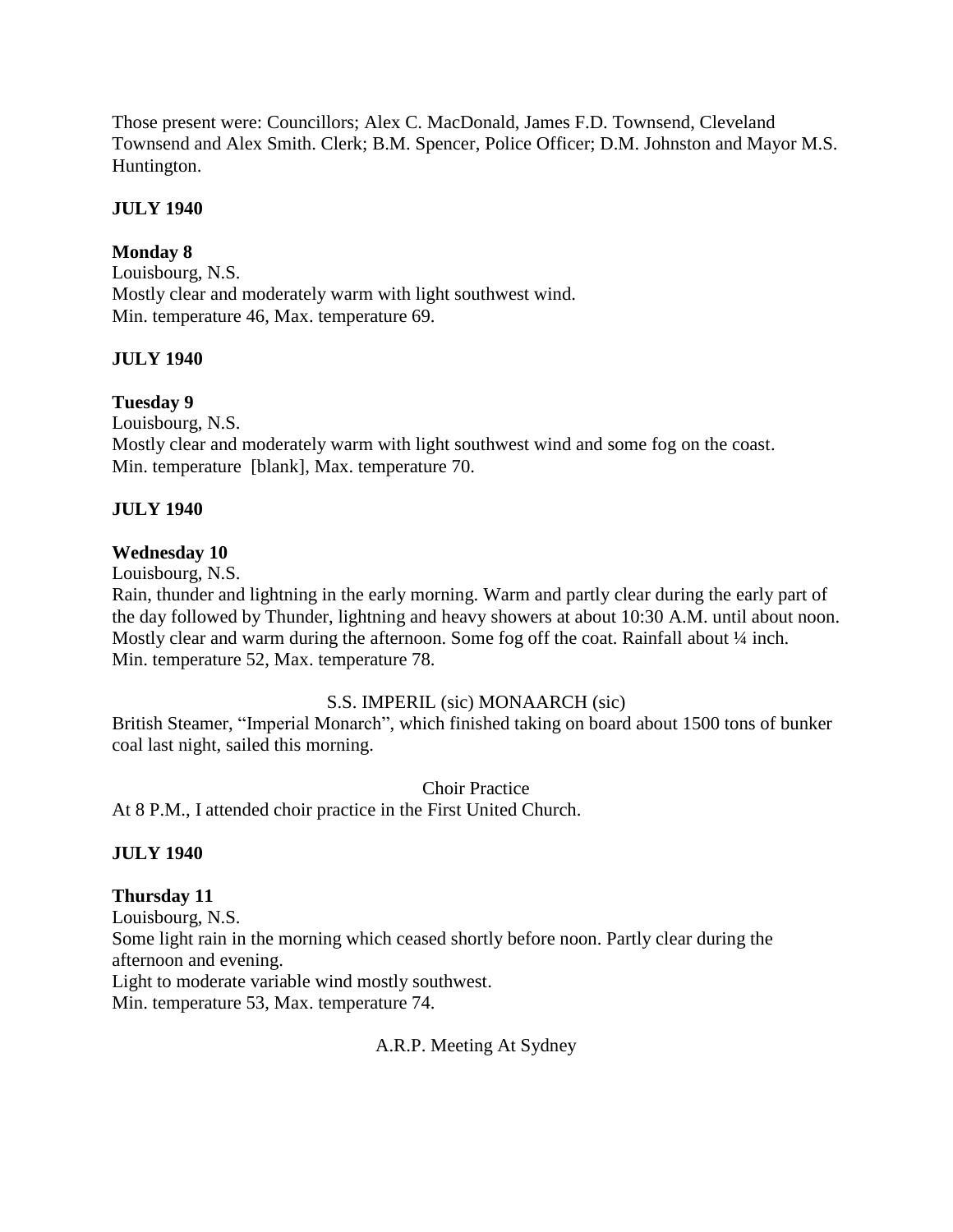Left here at 1 P.M. on Cameron's Bus (John MacInnis, driver) and went to Sydney for the purpose of attending a meeting of the Air Raids Precaution Committee called for to meet at 7:30 O'Clock in the Council chamber in the City hall.

Made several business calls at Sydney in the afternoon.

Had dinner at "Isle Royal" hotel.

Attended A.R.P. meeting at 7:30 P.M. with County Warden, R.A. MacKinnon, presiding. Others present were:

Mayor, F.J. Kelly, North Sydney, Counciller MacMillan, North Sydney, William Cuzner, Sydney Mines, Mayor, W.J. Hinchey, New Waterford, Victor Bert, Reserve Mines, Fred Mosher, Glace Bay, Roy Young, Sect., Sydney, Inspector Evans, R.C.M.P., Sydney, Mr. Doucette, New Waterford, Major Smythe, Sydney, Mayor, M.S. Huntington, Louisbourg. Left for home on Cameron's bus at 11:30 P.M.

# **July 1940**

# **Friday 12**

Louisbourg, N.S.

Some light rain in the morning which ceased shortly before noon. Partly clear during the afternoon and evening. Light variable wind mostly southwest.

Rainfall about 1/8 inch.

Min. temperature 52, Max. temperature 72.

# Visited National Park

At about 3 P.M., I accompanied a party of nine United States High School Students and their leaders, making a total of eleven, to the Louisbourg National and Historic Park and Museum where I showed them points of interest and gave a short talk on the early history of the old city. This party arrived here yesterday afternoon, by bus, in which they came from their homes in the U.S.A. While in town, they are billeted in the houses of some of our high school students. After remaining here for one week, they are to go on a two weeks trip, by motor bus, through the Island of Cape Breton and part of the Mainland, taking our students, at whose homes they are staying, as guests. After returning to Louisbourg, they are to remain for another two weeks before leaving for home.

The party consists of the following persons:

Leaders: Mr. & Mrs. Olcott H. Denning, Redding, Connecticut.

Students: Bret Smithers, Salisbury, Connecticut, Charles Bean, Buffalo, New York, Miss Peggy MacGaffin, New York City, Miss Lorraine Oldham, Albany, New York, Lucy Marberry, Washington, D.C., Phoebe Stevens [blank], Libby Sizer, New Haven, Connecticut, Nancy Rausch, Plainfield, N.J., Polly Scott, Philadelphia, Penn.

# **JULY 1940**

# **Saturday 13**

Louisbourg, N.S.

Cloudy and moderately cool with light southwest wind. Light showers in the evening and early part of the night.

Min. temperature 51, Max. temperature 68.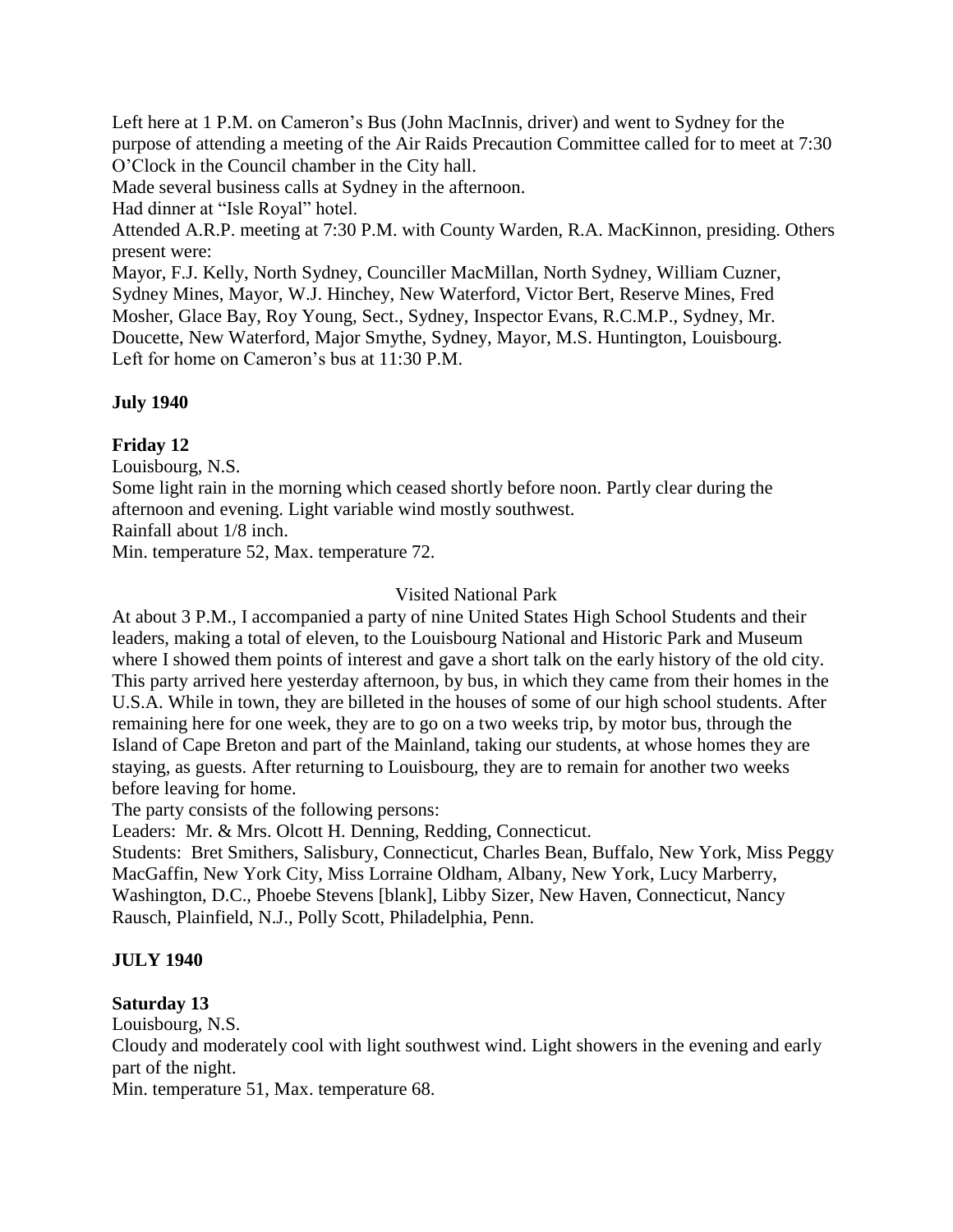## S.S. HADA COUNTY

Norwegian Steamer, "Hada County", arrived at about 9:30 A.M. for bunker coal and docked on the east side of the coal pier.

# S.S. ANTONIOS CHANDRIS

Greek Steamer, "Antonios Chandris", arrived at about 7:30 P.M. for bunker coal and docked on the west side of the coal pier.

# **JULY 1940**

**Sunday 14** Louisbourg, N.S. Clear and moderately cool with light to moderate southwest wind. Min. temperature 51, Max. temperature 67.

## Church Services

At 11 A.M. and 7 P.M., I attended services in the First United Church where Rev. Donald MacLeod, M.A., B.D., was the preacher.

# S.S. KARLANDER

Norwegian Steamer, "Karlander", arrived at about 5:30 P.M. for bunker coal and anchored in the northeast end of the harbour.

Arrived From Salmon River

Shortly after noon, Heber, Evelyn and baby Jane, arrived from their home at Salmon River and spent the afternoon with us. They left for home, by motor truck, at about 6 P.M. At about 4 P.M., Mr. & Mrs. Cecil Hussy, Harvey Hussy and Miss Lillian Huntington, arrived from Salmon River, by motor truck, via Kennington Cove. They had supper with us, went to church and left for home at about 9 P.M.

# **JULY 1940**

# **Monday 15**

Louisbourg, N.S. Clear and moderately cool with light to moderate southwest wind. Min. temperature [blank], Max. temperature [blank].

# S.S. HADA COUNTY

Norwegian Steamer, "Hada County", finished bunkering and sailed at about 8:30 A.M.

# S.S. ANTONIOS CHANDRIS

Greek Steamer, "Antonios Chandris", bunkered and sailed at about 11 A.M.

# S.S. KARLANDER

Norwegian Steamer, "Karlander", bunkered and sailed at about 3 P.M.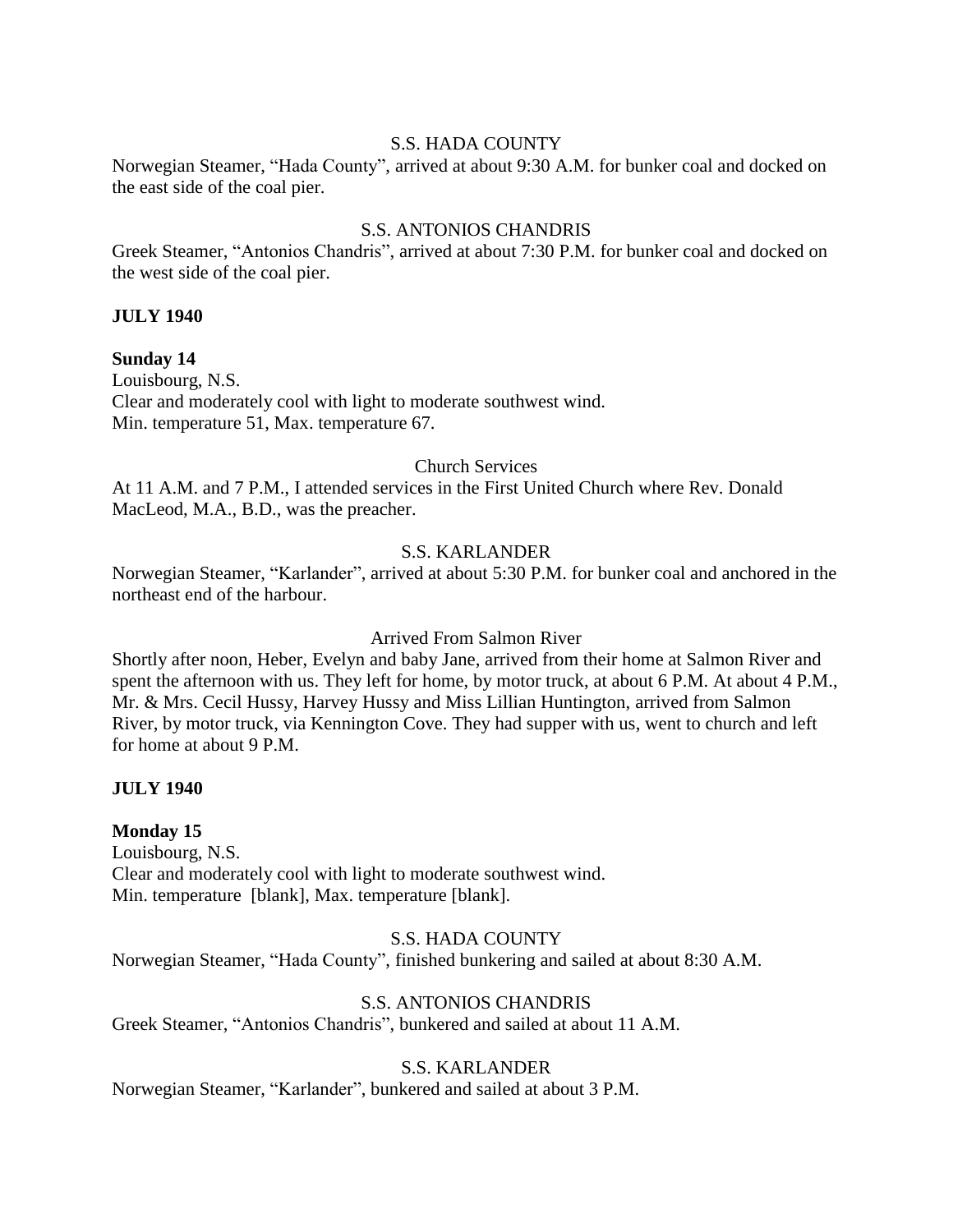# S.S. FERNFIELD

Steamer, "Fernfield", arrived in the morning bunkered and sailed at about 7:30 P.M.

# Sent Up To Supreme Court

James Burke, of this town, who was arrested on July 6, 1940 on a charge of Arson (setting fire to the Masonic Hall), was brought before Stipendiary Magistrate, B.M. Spencer, at 10 A.M. to-day (sic). After the evidence of Freeman MacKenzie, Chief of Police, D.M. Johnston, Martell Skinner and George Phalen had been taken, Burke was sent up for trial before the next sitting of the Supreme Court at Sydney.

Crown Prosecutor, Malcolm Patterson, K.C. of Sydney, conducted the prosecution while D.D. Finlayson, Barrister, Sydney, represented Burke. Chief of Police, D.M. Johnston, of Louisbourg, brought Burke from the County Jail, this morning, by motor car, and returned him to the institution at the close of the hearing.

# Photocopy Inserted:

28<sup>th</sup> Gloucestershire Regiment, repelling a charge of French cavalry under Marshal Ney, at Quatre Bras, Belgium, on June 16, 1815, two days before "Waterloo". In 1758, this Regiment, then known as Bragg's Regiment, was present at the siege and capture of Louisbourg. The following year, the  $28<sup>th</sup>$  took an important part in the capture of Quebec. It was at the head of the regiment, at the Battle of the Plains of Abraham, Quebec, September 13, 1759, that Major-General James Wolfe, received his mortal wound.

# **JULY 1940**

# **Tuesday 16**

Louisbourg, N.S. Cloudy and cool with light to moderate southwest wind. Min. temperature 47, Max. temperature 70.

# **JULY 1940**

# **Wednesday 17**

Louisbourg, N.S. Cloudy and moderately cool with light southwest wind and a few light showers. Foggy part of the day. Rainfall about 1/8 inch. Min. temperature 44, Max. temperature 70.

Choir Practice

At 8 P.M., I attended choir practice in the First United Church.

**JULY 1940** 

**Thursday 18** Louisbourg, N.S.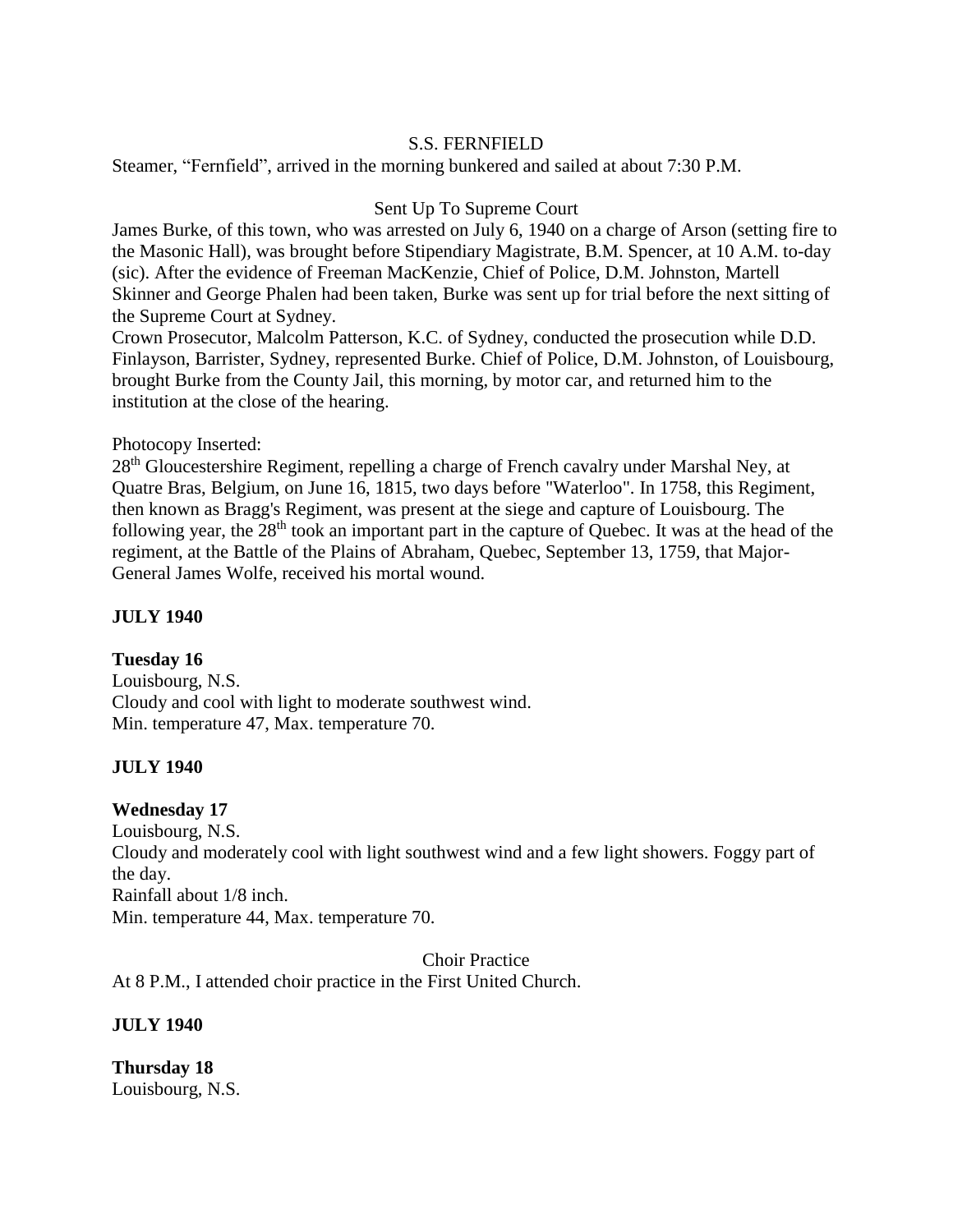Clear and warm with light southwest wind. First real Summer weather this season. Min. temperature 50, Max. temperature 75.

# Board Of Trade

At 8 P.M., I attended a meeting of the Board of Trade in the Town hall. Those present were: James Crowdis, president, Alistar MacDonald, Secretary, Bert Wilcox, Neil Murphy, Dan Fleet, Dr. H.J. Townsend, George Lewis, John Poole, Holland Fleet, George Harris, Rev. D.H. Doyle, Hugh Lynk, William Stewart and M.S. Huntington.

# **JULY 1940**

# **Friday 19**

Louisbourg, N.S.

Warm with light variable wind. Clear in the early part of the day becoming cloudy at noon. Shower of rain at about 1:30 P.M. Partly clear in the late afternoon and evening. Min. temperature 51, Max. temperature 79.

# **JULY 1940**

# **Saturday 20**

Louisbourg, N.S.

Light rain in the early morning. Warm and partly clear during the day with light winds. Rainfall about 1/8 inch.

Min. temperature 57, Max. temperature 75.

# Meeting of School Board

At 7:30 P.M., I attended and presided at a meeting of the School Board in the Town office. Those present were: Comissions (sic); Clarance Peters, D.A. Campbell, Cleveland Townsend, Alex C. MacDonald and M.S. Huntington, Attendance officer, D.M. Johnston, Clerk; B.M. Spencer.

Resignation of Miss Christine MacDonald from the teaching staff was accepted and Miss Marion Nicholson was appointed, on motion of the Board, to fill the vacancy.

# First Swordfish

The first Swordfish to be landed here this season arrived here this afternoon and were purchased by Lewis & Company. The fish, two in number, were landed by two boats owned respectively by a Mr. Teale and a Mr. Henneberry and were caught a short distance off Louisbourg.

# **JULY 1940**

# **Sunday 21**

Louisbourg, N.S.

Partly clear and moderately warm with light to moderate easterly wind. Rainfall of about 1/8 inch in the early morning.

Min. temperature 56, Max. temperature 72.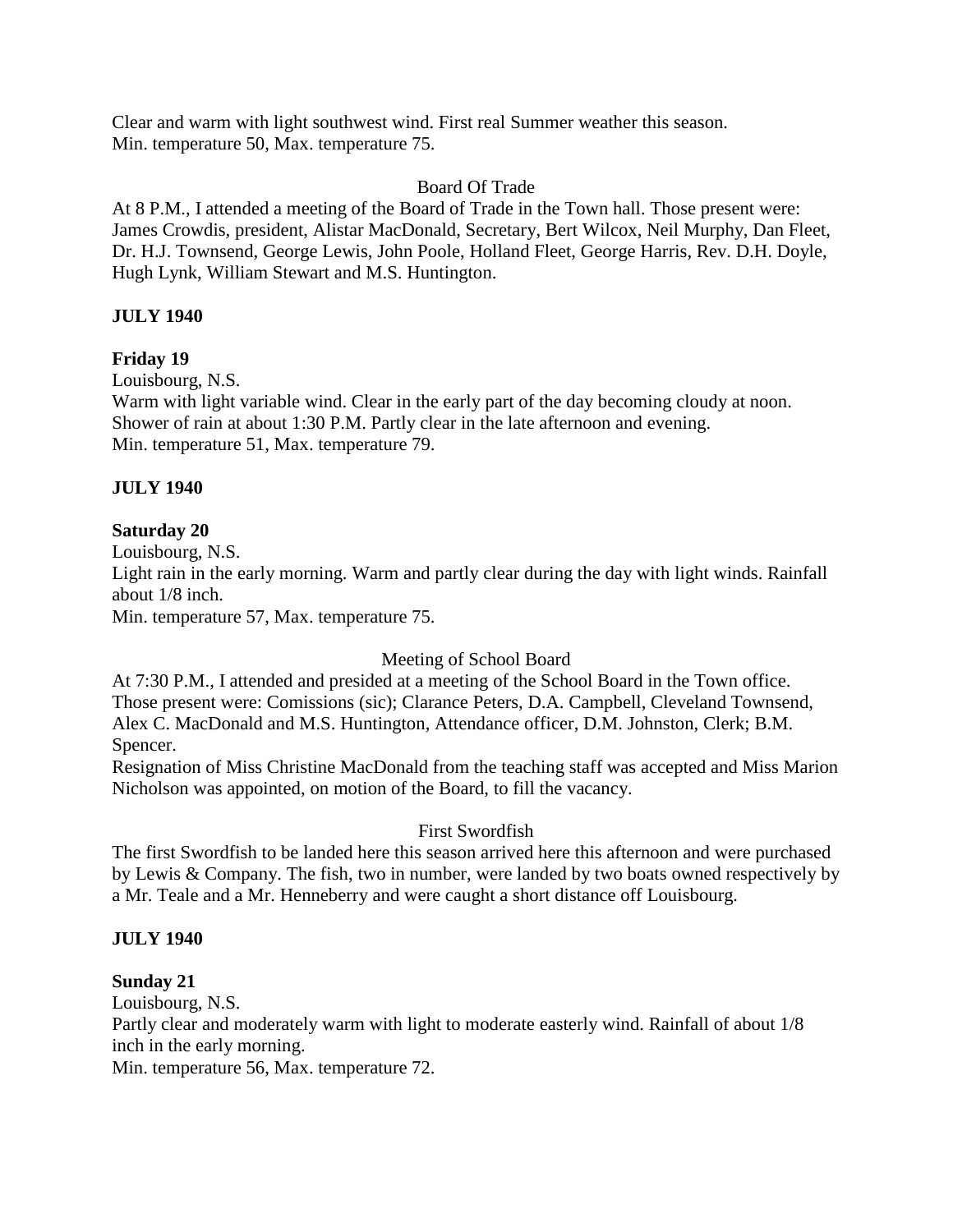# Church Services

At 7 P.M., I attended service in the First United Church where Rev. Donald MacLeod, M.A., B.D., was the preacher. There was no service in the First United Church at 11 A.M. owing to the absence of Mr. MacLeod who was holding Communion Service at Kennington Cove.

# **JULY 1940**

# **Monday 22**

Louisbourg, N.S. Moderately warm and mostly cloudy with light easterly wind. Min. temperature 51, Max. temperature 72.

## S.S. CARRAS

Greek Steamer, "Carras", arrived in the morning for bunker coal.

# Death of Sidney A. Rafuse

To-day's (sic) issue of the Sydney Post-Record announced the death of Sidney A. Rafuse, a former manager of the Louisbourg branch of the Royal Bank of Canada. At the time of his death, which took place at Sydney on last Saturday evening, he was a Corporal in the Home Guard. Heart failure is given as the cause of his death; the seizure taking place as he was walking along Dorchester Street, Sydney. He is survived by his widow and two sons; Bruce, in the Royal Canadian Air Force and Keith at home at Halifax.

Mr. Rafuse was manager of the Louisbourg branch of the Royal Bank of Canada from June 1922 until November 1931.

# Pet Cat Died

One of our pet cats affectionately known as "Old Kitty", died this evening. She was fifteen years of age and had been in failing health for the last two or three months.

# Swordfish

About fifteen Swordfish were landed here to-day (sic).

# **JULY 1940**

# **Tuesday 23**

Louisbourg, N.S. Cloudy and cool during the greater part of the day. Light southwest wind, increasing to moderate in the afternoon. Min. temperature 51, Max. temperature 72.

#### S.S. CARRAS

Greek Steamer, "Carras", sailed in the morning.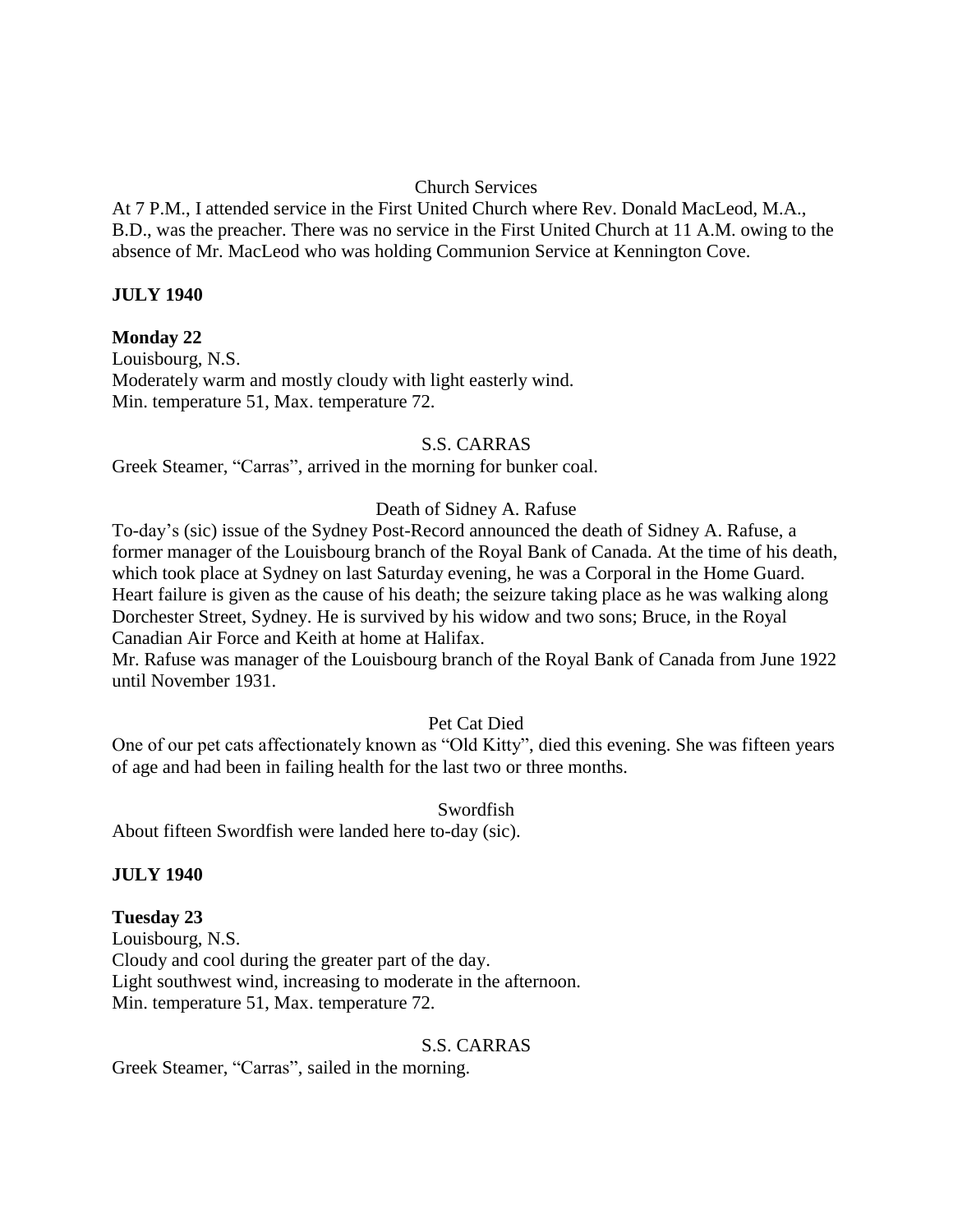# **JULY 1940**

# **Wednesday 24**

Louisbourg, N.S. Cloudy and cool with moderate to fresh southwest wind. Light mist at times. Min. temperature 55, Max. temperature 65.

# **JULY 1940**

**Thursday 25** Louisbourg, N.S. Mostly clear with fresh southwest wind.

Min. temperature 58, Max. temperature 71.

# **JULY 1940**

**Friday 26**

Louisbourg, N.S. Cloudy, foggy and cool with moderate to fresh southwest wind. Min. temperature 54, Max. temperature 69.

# **JULY 1940**

# **Saturday 27**

Louisbourg, N.S. Cloudy and foggy in the morning clearing at noon. Clear and warm during the afternoon and evening. Light to moderate southwest wind shifting to west, northwest, north and northeast. Rain in the early morning. Rainfall about ¼ inch. Min. temperature 52, Max. temperature 82.

# **JULY 1940**

# **Sunday 28**

Louisbourg, N.S. Clear and warm with light to moderate variable winds mostly southwest Min. temperature 51, Max. temperature 80.

#### Church Services

At 11 A.M. and 7 P.M., I attended services in the First United Church where Mr. Colin Nickerson, student minister, who is now stationed at Marion Bridge, was the preacher both morning and evening.

Rev. Donald MacLeod, M.A., B.D., pastor of the Louisbourg United Church, occupied the pulpit of the United Church at Marion Bridge in the absence of Mr. Nickerson.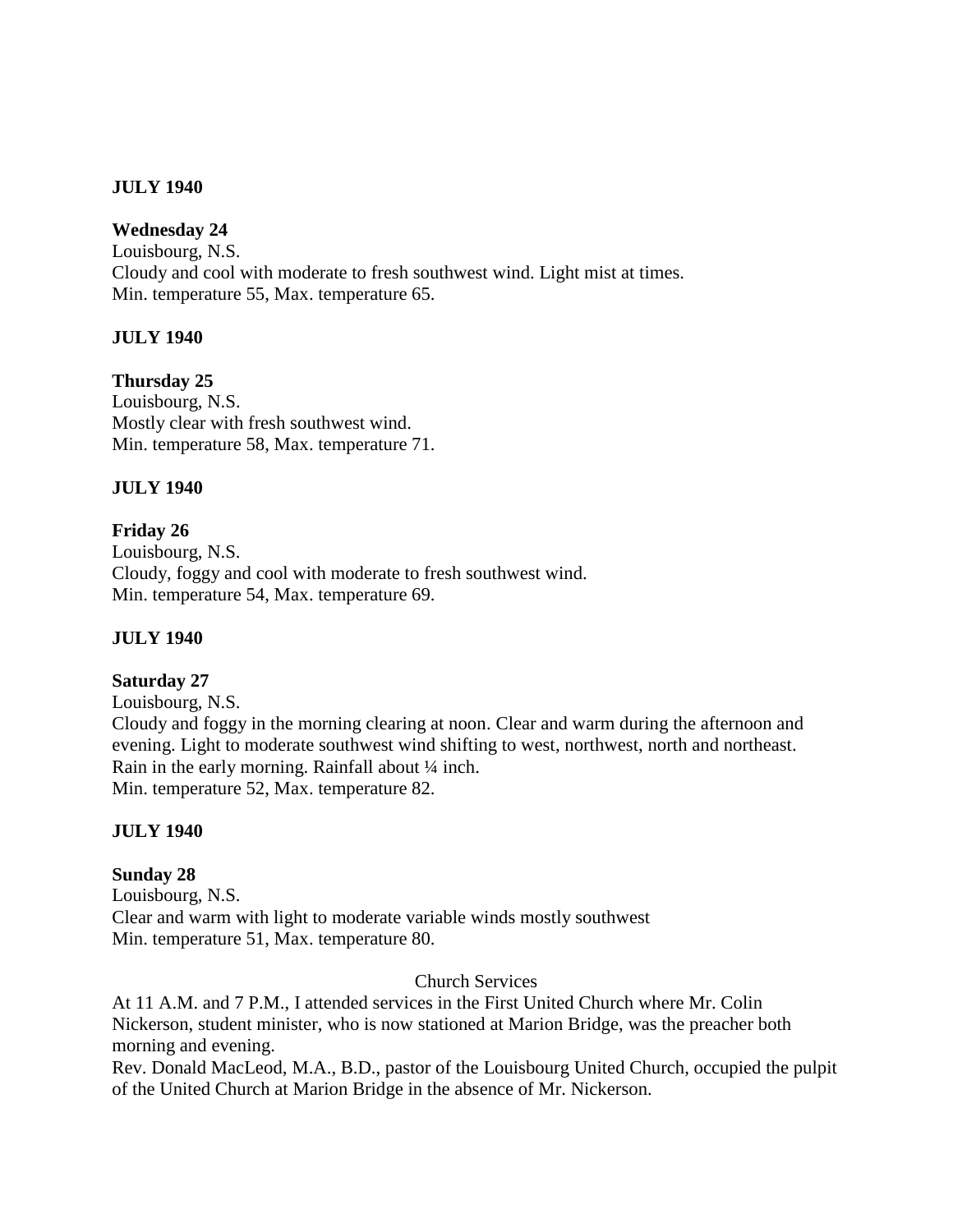## S.S. LADY LAURIER

Government Steamer, "Lady Laurier", arrived in the morning.

#### S.S. SELFOSS

Icelandic Steamer, "Selfoss", arrived at about noon for bunker coal and docked on the east side of the coal pier.

## Orange Church Parade

Members of the Loyal Orange Lodge of Louisbourg and visiting members held a church parade in the afternoon. They attended the Presbyterian Church where service was held and a Sermon preached by Rev. Joseph Cathcart.

# **JULY 1940**

## **Monday 29**

Louisbourg, N.S. Clear and warm with light to moderate northwest wind which shifted to easterly in the late afternoon. An ideal day. Min. temperature 49, Max. temperature 80.

# S.S. LADY LAURIER

Canadian Government Steamer, "Lady Laurier", sailed in the morning and returned to port in the evening.

#### S.S. SELFOSS

Icelander Steamer, "Selfoss", bunkered and sailed.

#### FIRE

At 1:15 P.M., the fire whistle sounded for a fire on the roof of a dwelling owned and occupied by Holland Fleet at Havenside. The firemen responded quickly and, in a few minutes, had the fire all out but not before considerable damage had been done to the roof on the western side of the house. At this fire, Fire packs were used by the firemen and proved very effective in subduing the flames.

Death of Mrs. Harris

The death of Mrs. John Harris, aged 82 years, took place at an early hour this morning at the home of her son, Capt. Daniel Harris, Havenside Road. She is survived by two sons; George and Daniel at Louisbourg, one daughter, Mrs. Joseph Gray, Gabarus. Her husband predeceased her many years ago.

#### **JULY 1940**

**Tuesday 30** Louisbourg, N.S.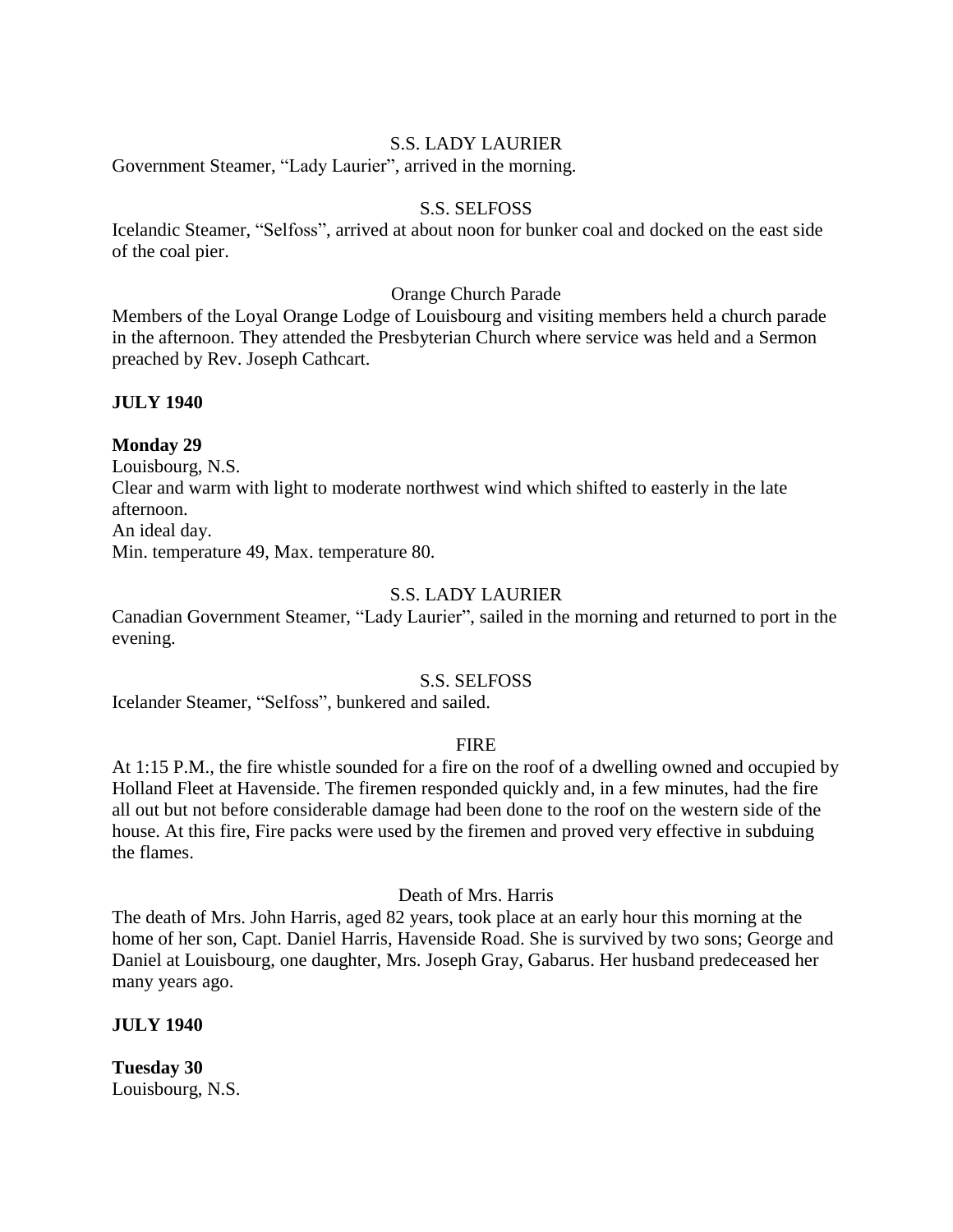Clear and warm becoming cloudy in the afternoon. Showers in the evening which continued during the night. Light to moderate southwest to south winds. Min. temperature 48, Max. temperature 77.

# S.S. LADY LAURIER

Government Steamer, "Lady Laurier", Capt. Williams, sailed in the morning.

# Three Years In Dorchester Penitentiary

To-day (sic) at Sydney, James Burke of Louisbourg, pleaded guilty to a charge of arson before County Court Judge, Neil R. Mac Arthur and was sentenced to three years in the penitentiary at Dorchester, N.B.

Burke was arrested by D.M. Johnston, Chief of Police, Louisbourg, on July 6, 1940, on a charge of setting fire to the Masonic hall, Louisbourg, at an early hour on the morning of July 6 1940. Burke has been a prisoner in the County Jail at Sydney since his arrest.

# **JULY 1940**

# **Wednesday 31**

Louisbourg, N.S.

Cloudy and warm clearing shortly before noon. Partly clear during the afternoon. Cloudy in the evening. Light northeast wind shifting to southwest. Rainfall of yesterday evening and last night, about ½ inch.

Min. temperature 59, Max. temperature 80.

# Funeral of Mrs. Harris

At 1:30 P.M. I attended the funeral of the late Mrs. John Harris, which took place from the home of her son, George Harris, Main Street. Services at the house, First United Church and cemetery were conducted by Rev. Donald M.A., B.D. Interment took place in the United Church Cemetery on Clarkes Road.

# **AUGUST 1940**

# **Thursday 1**

Louisbourg, N.S.

Warm and mostly clear during the forenoon with light variable winds. Cloudy with light drizzle of rain in the afternoon and evening. Showers during the night. Wind easterly in the afternoon increasing to a strong breeze.

Min. temperature 54, Max. temperature 77.

# **AUGUST 1940**

# **Friday 2**

Louisbourg, N.S. Cloudy with fresh to strong northeast wind. Cleared shortly before noon. Very cool all day. Min. temperature 51, Max. temperature 64.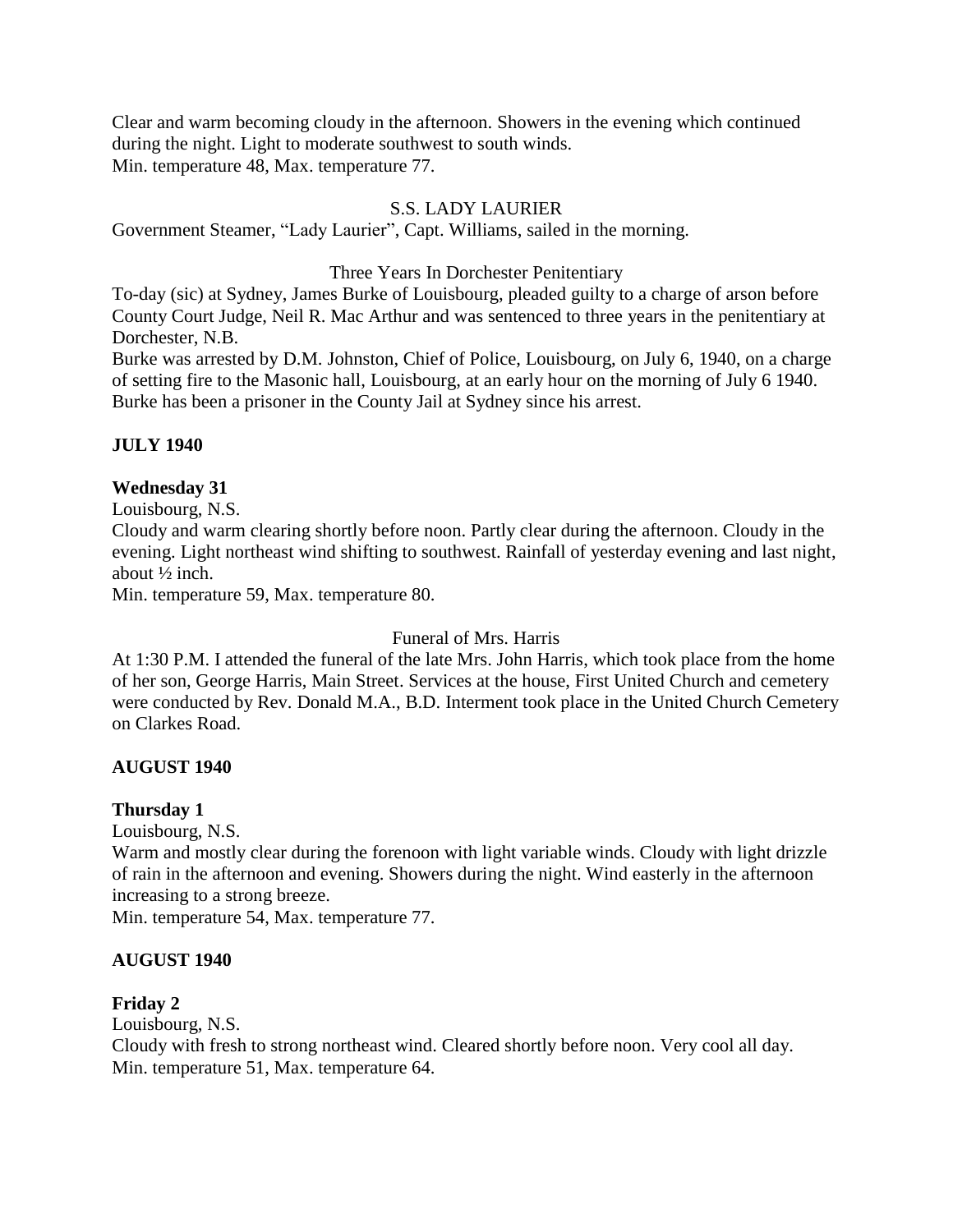## Marriage

At 3 P.M., Emeline and I attended the marriage of Corporal Philip E. Bagnall, of North Sydney, to Mrs. Mildred Isabel Townsend, daughter of Mr. & Mrs. Enoch Townsend, of Louisbourg. The ceremony was performed by Rev. Donald MacLeod, M.A., B.D., pastor of the First United Church, at the home of the bride.

# **AUGUST 1940**

## **Saturday 3**

Louisbourg, N.S. Clear and warm with light winds. Min. temperature 51, Max. temperature 76.

## Large Catch Of Swordfish

Upwards of 500 Swordfish were landed here to-day (sic), by outside and local boats. This is probably an all-time record for one days catch at Louisbourg.

# **AUGUST 1940**

## **Sunday 4**

Louisbourg, N.S. Clear and warm with light variable winds, mostly southwest. Min. temperature 50, Max. temperature 78.

Church Services

At 11 A.M. and 3 P.M., I attended services in the United Church at Catalone where Rev. C.R.F. MacLennan, of New Glasgow, was the preacher. At 3 P.M., he was assisted by Rev. Mr. Gillis of the Presbyterian church, North Shore, and Rev. C. Leslie Taylor of a United church in the Province of Quebec.

At 7 P.M., I attended service in the First United Church, Louisbourg, where Mr. Legge, a student minister, whose home is in North Sydney, was the preacher. Rev. Mr. Taylor, who assisted at the afternoon service at Catalone, arrived here yesterday with his wife and family consisting of one boy, aged 14, and two girls, aged 16 (Twins). Mr. Taylor, who comes from a town in southern Quebec, is to occupy the pulpit of the First United Church at Louisbourg during the remaining Sundays of this month. He is occupying the United Church Manse during the absence of Rev. Donald MacLeod, who is now on his vacation. In both the forenoon and afternoon, I motored to Catalone and back with Mr. and Mrs. John A. MacDonald.

S.S. DEA

Norwegian Steamer, "Dea", arrived at about 1:30 P.M. for bunker coal.

# **AUGUST 1940**

# **Monday 5**

Louisbourg, N.S.

Clear and warm in the early part of the day. Cloudy in the afternoon with fog and mist at night.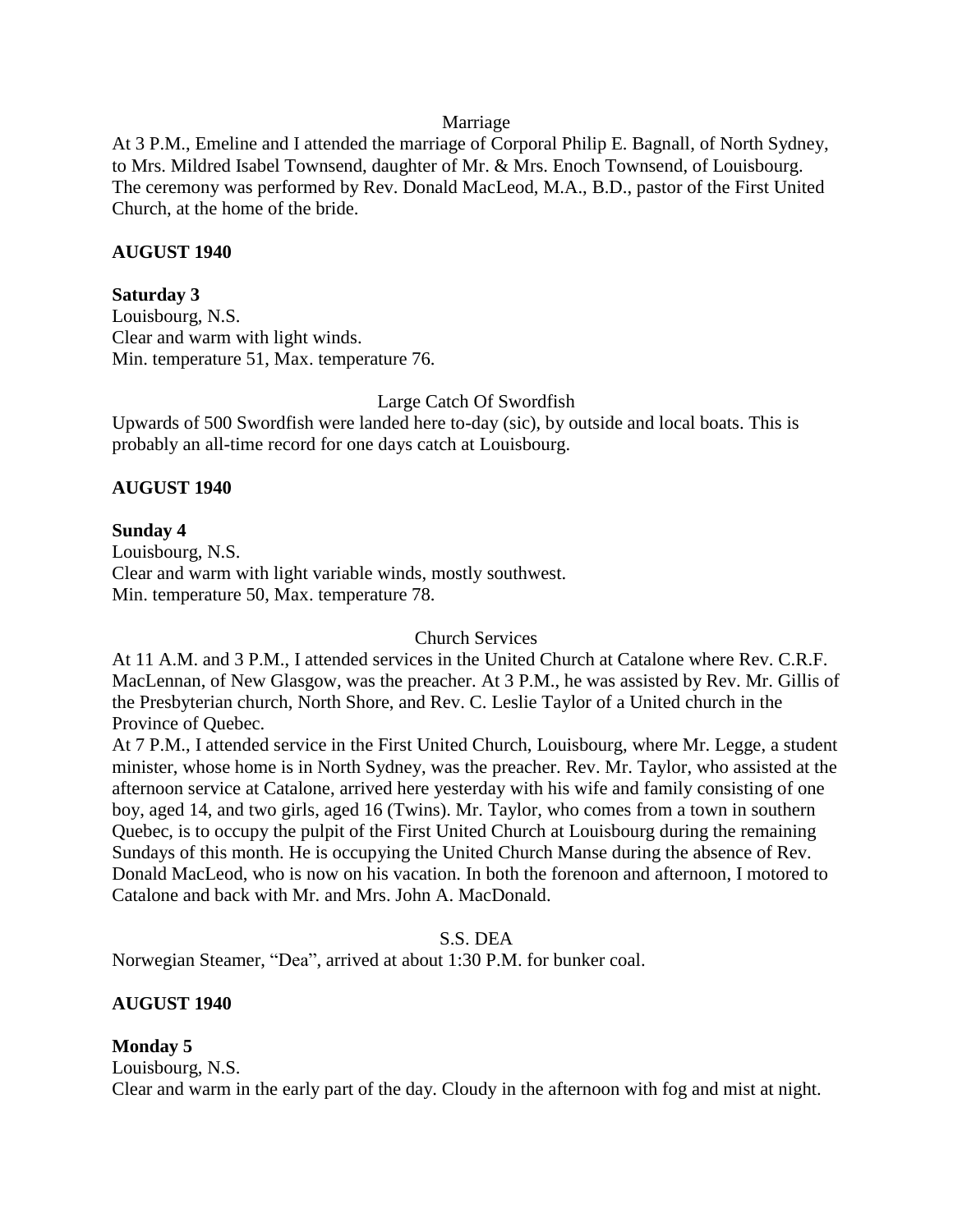Min. temperature about 54, Max. temperature 74. Light southwest wind in the morning, increasing to strong early in the day.

S.S. DEA Norwegian Steamer, "Dea", bunkered and sailed in the evening.

Big Catch of Swordfish Yesterday It is estimated that about 500 Swordfish were landed here yesterday.

# **AUGUST 1940**

**Tuesday 6** Louisbourg, N.S. Cloudy with fresh southwest wind clearing at noon. Mostly clear during the afternoon and evening. Min. temperature 60, Max. temperature 75.

# **AUGUST 1940**

# **Wednesday 7**

Louisbourg, N.S. Cloudy and warm with fresh to strong southwest wind. Min. temperature 60, Max. temperature 73.

Choir Practice At 8:30 P.M., I attended choir practice in the First United Church.

# **AUGUST 1940**

**Thursday 8** Louisbourg, N.S. Cloudy and warm. Partly clear during the afternoon and evening. Some fog off the coast. Light southwest wind. Min. temperature 54, Max. temperature 74. Light showers in the early morning.

# **AUGUST 1940**

# **Friday 9**

Louisbourg, N.S. Cloudy and foggy with the sun shining through occasionally. Moderately warm with light southwest wind. Min. temperature 54, Max. temperature 75.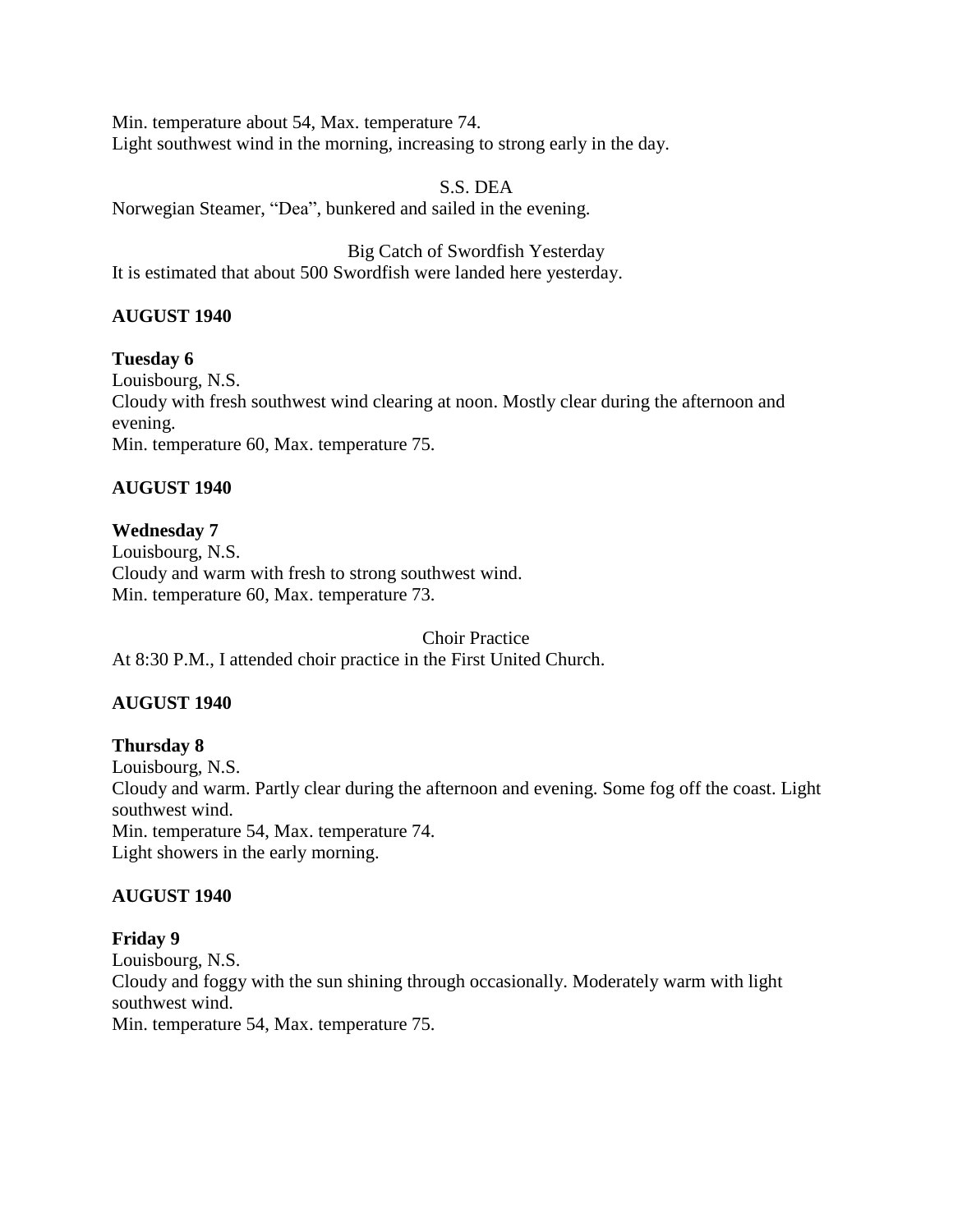# **AUGUST 1940**

## **Saturday 10**

Louisbourg, N.S. Partly clear in the forenoon. Clear and sunshiny during the afternoon. Moderately warm during the greater part of the day. Cool in the late afternoon and night. Fresh to strong northeast wind. Min. temperature 52, Max. temperature 68.

# **AUGUST 1940**

# **Sunday 11**

Louisbourg, N.S. Mostly clear with fresh northeast wind in the morning which moderated and shifted to southwest during the forenoon. Min. temperature 50, Max. temperature 72.

# Church Services

At 11 A.M. and 7 P.M., I attended services in the First United Church where Rev. C. Leslie Taylor, of Ormstown, Quebec, was the preacher. Mr. Taylor, who is pastor of the United Church at Ormstown, Quebec, is with his family, spending his holidays at Louisbourg; and is occupying the manse in the absence of Rev. Donald MacLeod, the regular pastor, who is now having his vacation.

# **AUGUST 1940**

# **Monday 12**

Louisbourg, N.S. Clear and warm during the greater part of the day. Moderate to fresh southwest wind. Min. temperature 44, Max. temperature 77.

# S.S. IMOGENE

Newfoundland Steamer, "Imogene", arrived in the early morning. After bunkering, she sailed at about 6 P.M.

# S.S. LAGARFOSS

Icelandic Steamer, "Lagarfoss", arrived in the early morning for bunker coal and anchored in the northeast end of the harbour. She docked on the west side of the coal pier at about 7 P.M.

# **AUGUST 1940**

**Tuesday 13**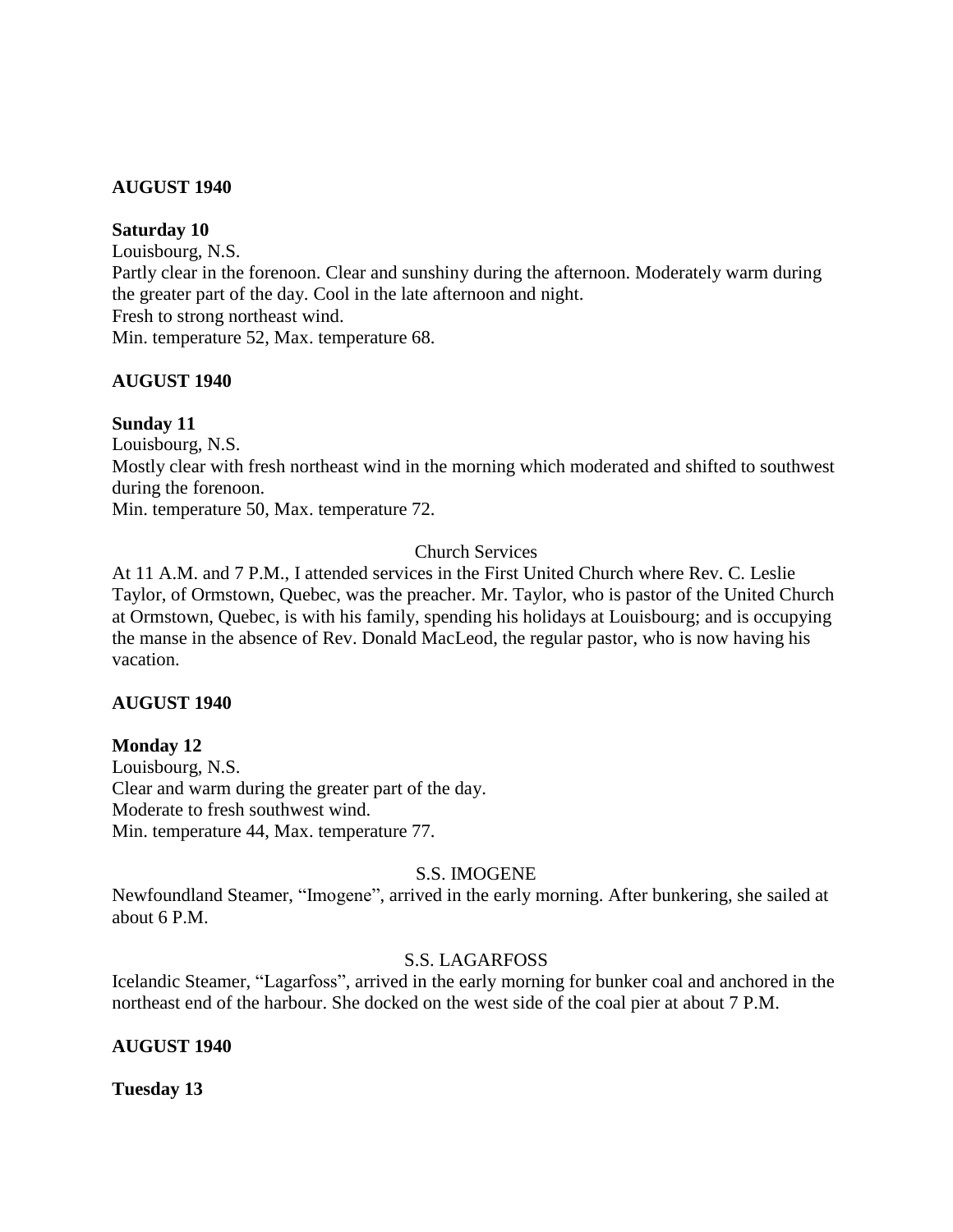Louisbourg, N.S.

Cloudy with some thunder and a shower of rain in the morning. Cleared during the forenoon. Mostly clear and moderately warm in the afternoon. Fresh southwest wind. Min. temperature 57, Max. temperature 73.

# S.S. LAGARFOSS

Icelandic Steamer, "Lagarfoss", bunkered last night and sailed in the early morning.

# **AUGUST 1940**

# **Wednesday 14**

Louisbourg, N.S.

Cloudy and cool with heavy showers in the forenoon. Stopped raining at about 1 P.M. Partly clear during the afternoon and evening. Light variable wind in the forenoon followed by moderate northeast wind during the afternoon.

Rainfall about ¾ inch.

Min. temperature 50, Max. temperature 65.

# I.O.O.F. Delegates Visit Louisbourg

This afternoon, about 600 delegates of the Oddfellows and Rebaccas who, for the last day or two, have been attending their annual convention at Glace Bay. Visited the "Louisbourg National and Historic Park". I met the party of delegates at the park and, at about 5 P.M., extended a welcome to them as well as giving a fifteen minute address on the early history of Old Louisbourg. On behalf of the entertainment committee of the Glace Bay lodges, the choir of the First United Church, Louisbourg, served a light lunch to the delegates, at the gate, as they left the park grounds. The lunch consisted of a box of ice cream, one piece of cake and three ice cream wafers.

# **AUGUST 1940**

# **Thursday 15**

Louisbourg, N.S. Cool and mostly clear with with (sic) moderate to fresh northeast wind. Min. temperature, about 52, Max. temperature 68.

# Visited National Park

In the afternoon, I went to the Louisbourg National and Historic Park with Rev. and Mrs. C. Leslie Taylor, son and two daughters, of Ormstown, Quebec. At the park, we visited the museum where I gave a short talk on the history of old Louisbourg, after which we made a tour of the citadel and other points of interest. We returned to town at about 5 P.M.

# S.S. FERNFIELD

Steamer, "Fernfield", arrived, bunkered and sailed.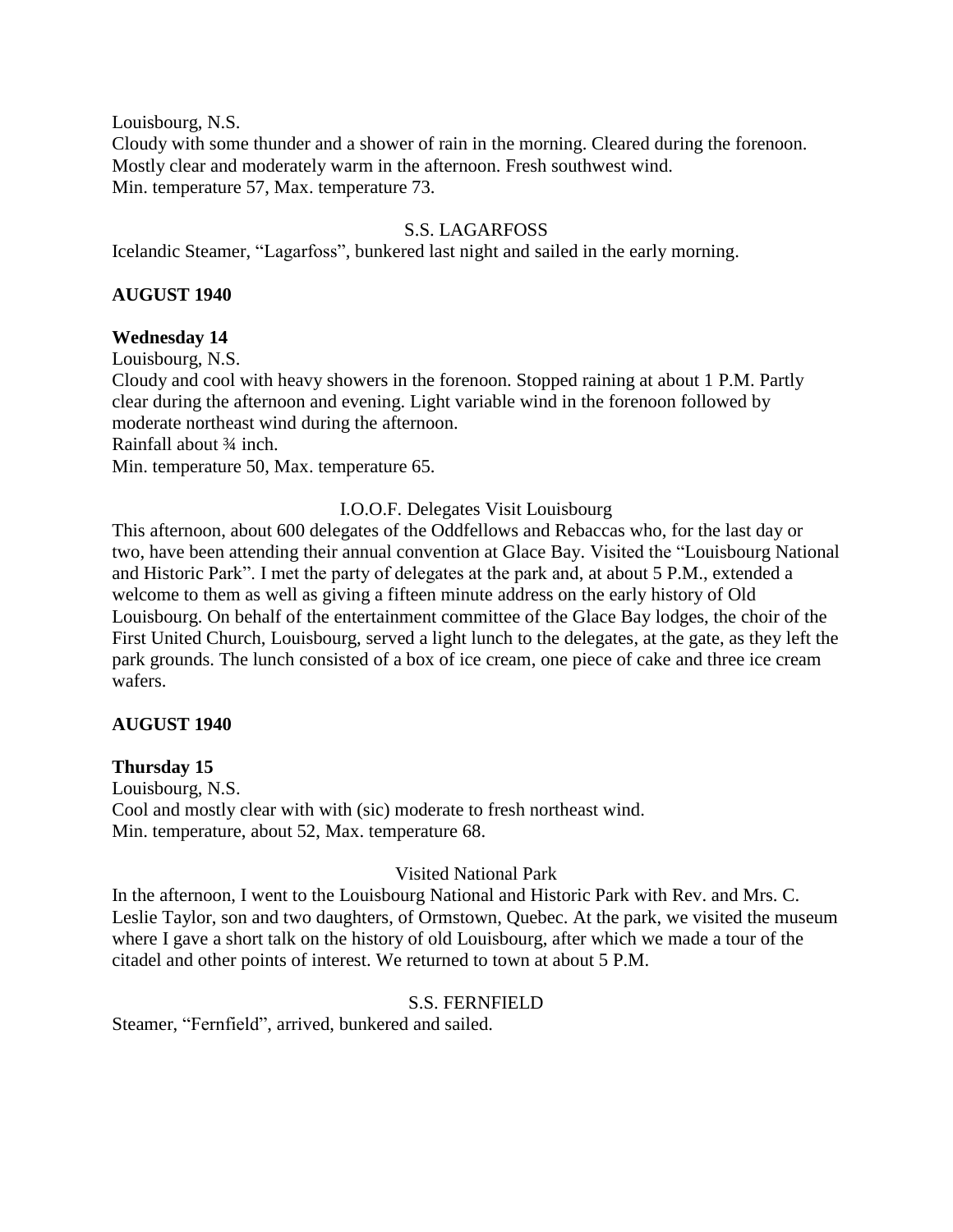# **AUGUST 1940**

# **Friday 16**

Louisbourg, N.S.

Clear with fresh northeast wind which moderated before noon. Cool in the first half of the day, moderately warm in the afternoon.

Min. temperature, about 50, Max. temperature about 69.

# Airplane Crashes

A plane, of the Royal Canadian Air Force, crashed into the sea off Hertford Island, near Cape Dauphin on the northeast coast of Cape Breton Island, to-day (sic), taking to their deaths the crew of three. The victims of the accident were: Flying officer T.C.E. Lay, of Regina, Saskatchewan. Loading Aircraftsman, A.J. Hurley of Van Creek Hill, near Ottawa and Leading Aircraftsman, G.R. Raymond of Norton, New Brunswick.

The plane is said to have been engaged in target practice and sunk immediately on striking the water. Efforts to recover the bodies have, so far, proved unsuccessful.

Later: A news item in the Sydney Post-Record of Monday, August 19, 1940, dated Ottawa, Aug. 18, stated that the bodies of Flying officer P.C.E. Lay, of Regina, and Aircraftsman G.R. Raymond, of Norton, N.B., had been recovered.

# S.S. MAGNHILD

Norwegian Steamer, "Magnhild", arrived in the evening. After bunkering, she sailed before midnight.

# **AUGUST 1940**

# **Saturday 17**

Louisbourg, N.S. Clear and warm with light variable winds mostly southwest. A perfect day. Min. temperature 52, Max. temperature 75.

# Council Meeting

At 7:30 P.M., I attended a meeting of the Town Council, at which I presided. Those present were: Councillors; Alex C. MacDonald, Alex Smith and James F.D. Townsend. Mayor; M.S. Huntington, Town Clerk; B.M. Spencer, Police Offer; D.M. Johnston. At this meeting, Town Clerk, B.M. Spencer and I were elected as delegates to attend the 35<sup>th</sup> Annual Convention of the Union of Nova Scotia Municipalities to be held at Halifax, N.S., on August 27, 28, and 29, 1940. It was decided to Arm our police officer, and I was instructed, by a vote of the council, to purchase a revolver for that purpose.

# **AUGUST 1940**

**Sunday 18**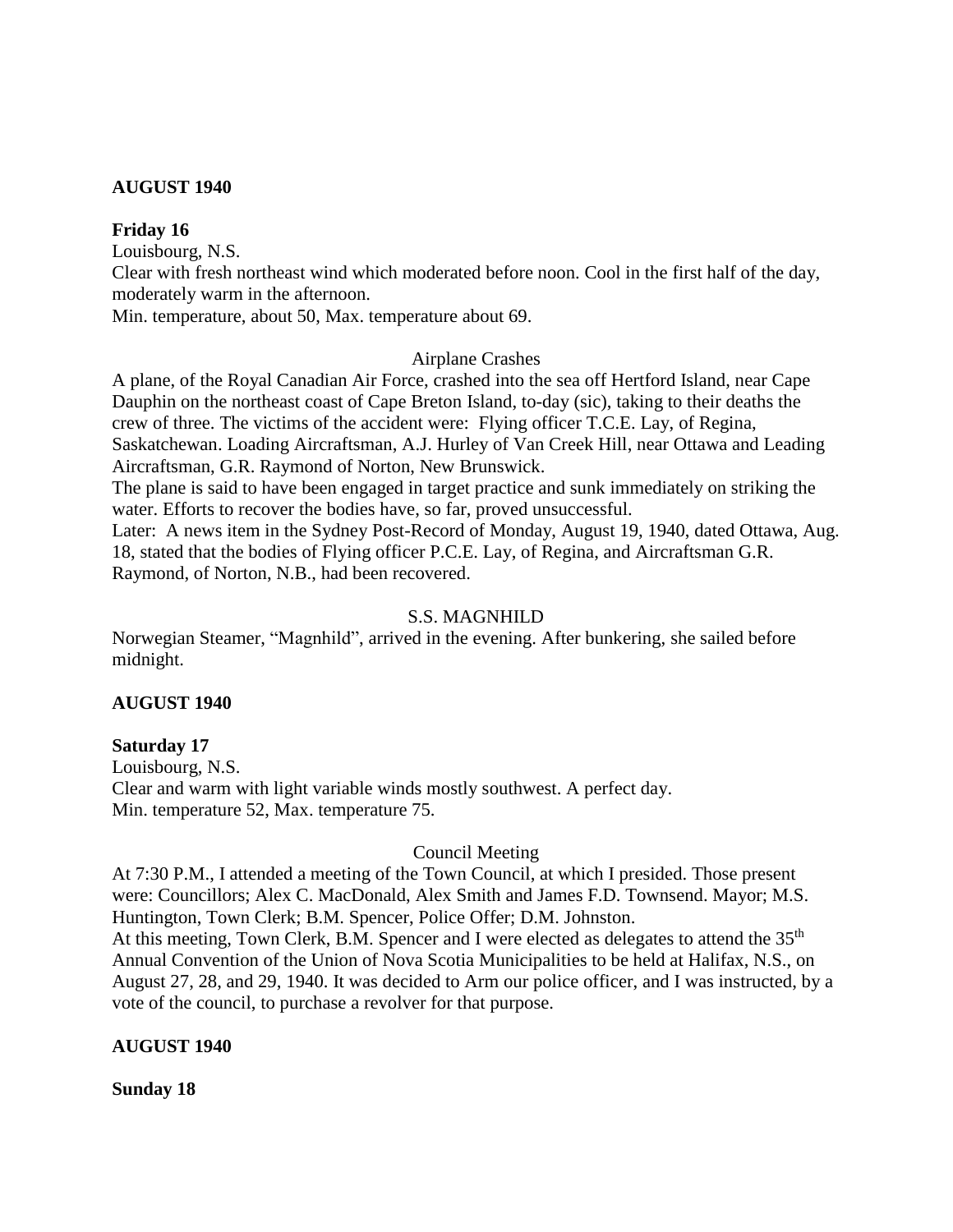Louisbourg, N.S.

Clear in the early part of the day blowing heavy after noon. Light southwest and south winds. Min. temperature 56, Max. temperature 77.

# Church Services

At 11 A.M. and 7 P.M., I attended services in the First United Church where Rev. C. Leslie Taylor of the United Church in Ormstown, Quebec, was the preacher. At the evening service, I sang a solo entitled "His Eye is on the Sparrow".

At the close of the service, I attended a meeting of the Official Board, where it was decided to make a presentation to Mr. and Mrs. Taylor, at the close of the evening service next Sunday, on the eve of their departure for their home in the Province of Quebec.

# High School Students Leave For Home

United States High School Students, nine in number, under the leadership of Mr. & Mrs. Deming, who arrived here on July 11, left for their homes by motor bus at noon today.

# **AUGUST 1940**

# **Monday 19**

Louisbourg, N.S. Clear and warm with light to moderate southwest wind. An ideal day. Min. temperature 56, Max. temperature 82.

# National Registration

National Registration of all persons more than 16 years of age throughout Canada began at 8 A.M. to-day (sic). In the Town of Louisbourg, the Registers were as follows: School House booth; Lawrence O'Toole and Martell Skinner, Town Hall booth; Clarance Peters and Arthur Townsend Jr. D.M. Johnston's, shop booth; Oscar Harris and Alex Burke. Volunteer Assistant Registers were: Mrs. (Dr.) H.J. Townsend, Mrs. John MacPhail, Miss Jessie Hannan, D.M. Johnston, Harvey Lewis, Miss Blanche Cross, Miss Marion Nicholson, Miss Mara Martell, Mrs. Fred Kyte.

Booths will be open from 8 A.M. until 10 P.M. daily until 10 P.M. on Wednesday, next when the registration is scheduled to close.

# Public Meeting

At 8 P.M., attended, and presided, at a meeting in the Town office which I called for the purpose of discussing the question of attaining a Medical Doctor to take over the medical practice in the Town of Louisbourg, which has become vacant owing to Dr. H.J. Townsend having been called up for military service. At this meeting a committee consisting of Edward MacDonald, Alistar MacDonald and M.S. Huntington was appointed to deal with the matter. There were 25 persons present.

# **AUGUST 1940**

**Tuesday 20** Louisbourg, N.S.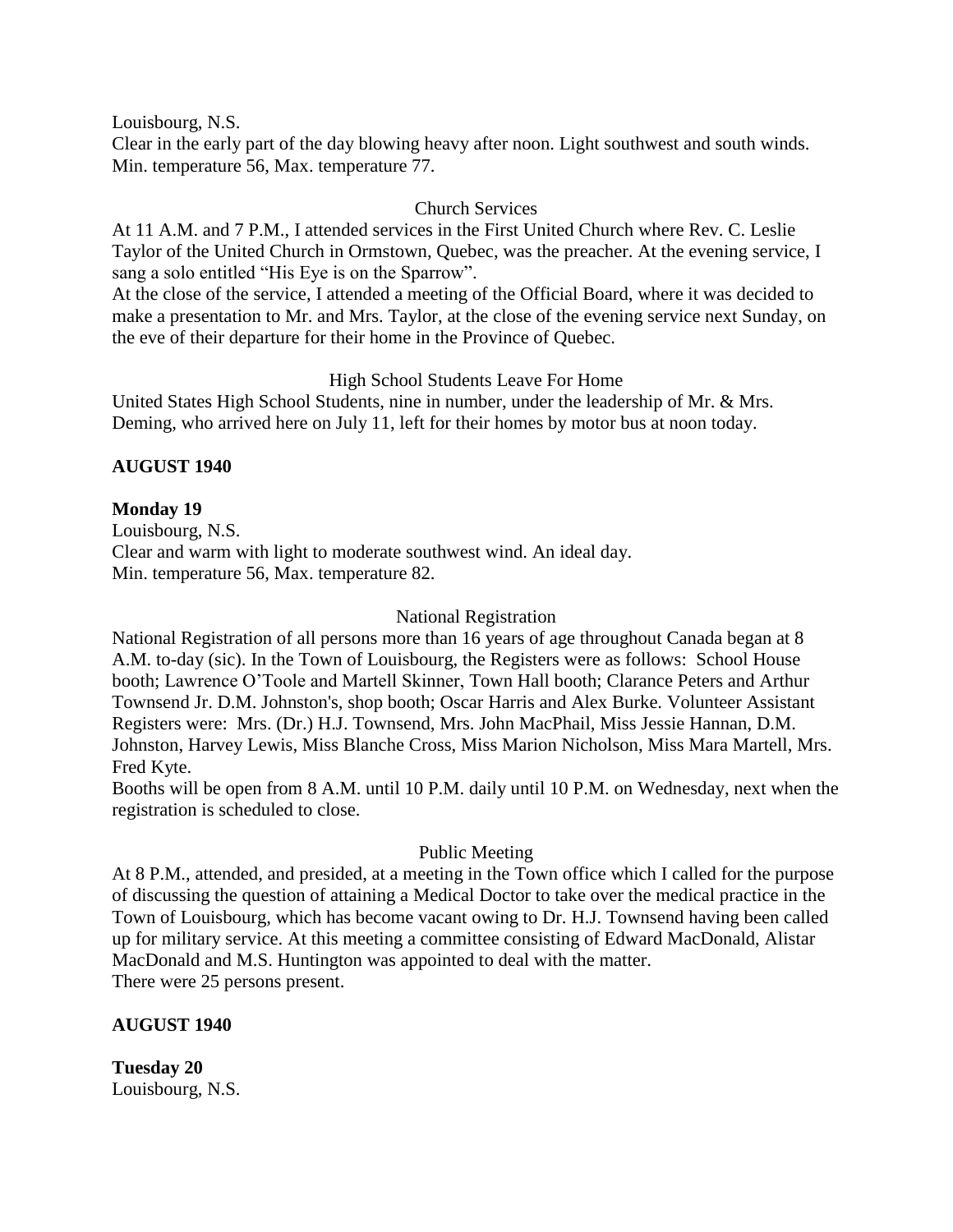Mostly cloudy and moderately warm with light to moderate winds increasing to fresh in the evening. A few light showers during the afternoon and evening. Wind southerly. Min. temperature 61, Max. temperature 77.

# **AUGUST 1940**

# **Wednesday 21**

Louisbourg, N.S. Heavy rain in the early morning. Rain ceased at about 9 A.M. when wind shifted from southwest to northerly. Cloudy during the forenoon. Clear and cool in the afternoon and evening. Rainfall about 1 ½ inches Min. temperature 52, Max. temperature 69.

# Choir Practice

At 8 P.M., I attended choir practice in the First United Church.

# Registration Completed

National Registration, which began at 8 A.M. on Monday, August 19, was completed, as far as the local registers were concerned, at 10 P.M. to-day (sic). The following are the figures for the three booths: School House; 225, Town Hall; 191, D.M. Johnston's; 171, Total; 617.

# **AUGUST 1940**

# **Thursday 22**

Louisbourg, N.S. Clear and cool with moderate to fresh northeast wind which shifted to east in the late afternoon. Cloudy in the evening. Min. temperature 52, Max. temperature 67.

# **AUGUST 1940**

# **Friday 23**

Louisbourg, N.S. Cloudy, misty and cool with moderate northeast wind. Min. temperature [blank], Max. temperature [blank].

# Visited National Park

At about 3:30 P.M., went to the "Louisbourg National and Historic Park" with a party consisting of Lieut. Col. J.A. MacDonald, of Sydney, Mr. Malcolmson and Mr. Douglas, of Hamilton, Ontario.

At the park, I visited the museum with them and the Old Citadel and other points of interest.

# **AUGUST 1940**

# **Saturday 24**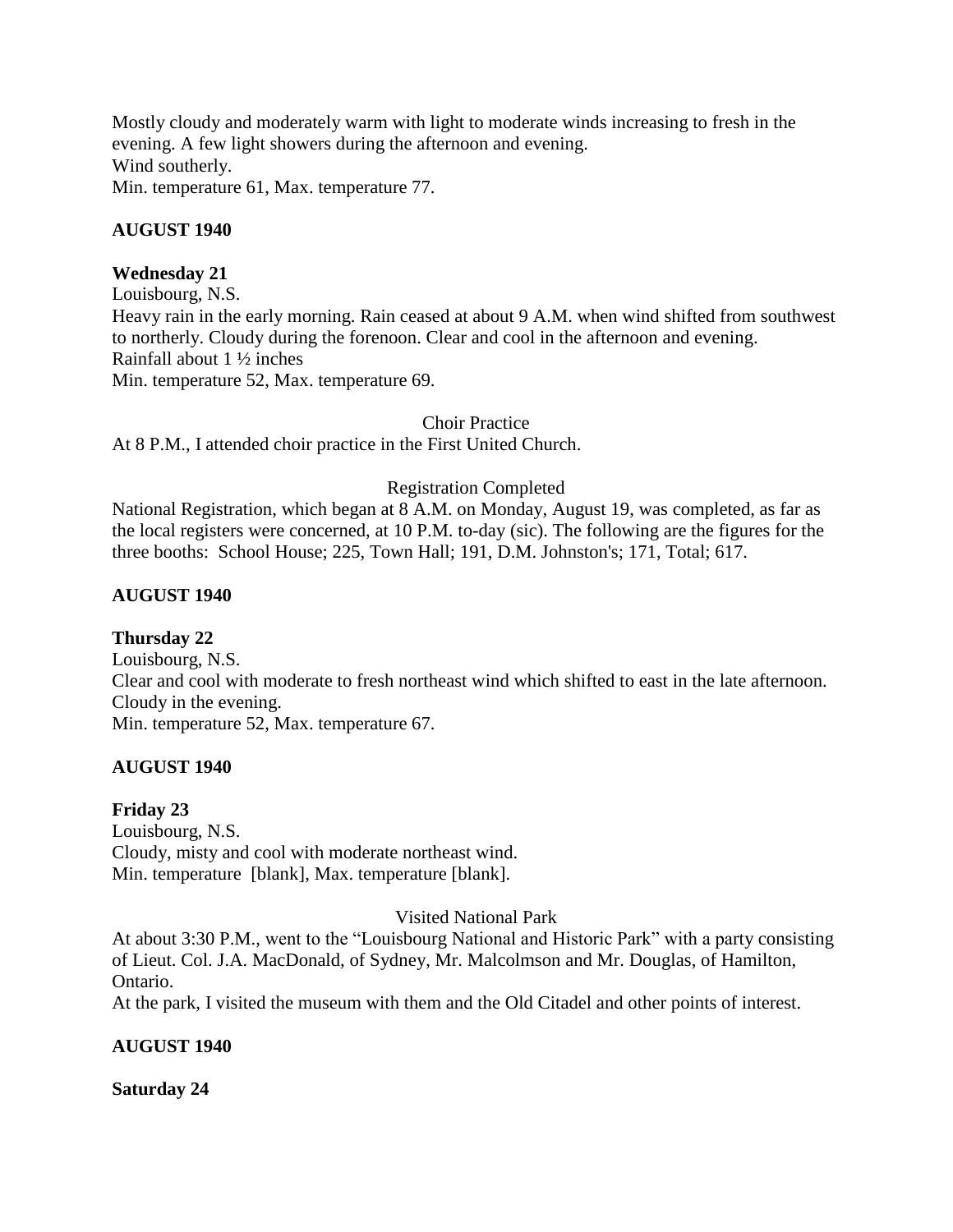Louisbourg, N.S. Clear and moderately warm with light to moderate southwest wind. Min. temperature 56, Max. temperature 72.

# Frank B. Huntington Visits Louisbourg

Frank B. Huntington of Lake Forest, Illinois, U.S.A., arrived here on the bus from Sydney, at about 10:30 A.M. and was our guest while in town. Shortly after his arrival, we motored to the Louisbourg Historic Park, where we spent about 1 ½ hours at the museum and adjacent grounds before returning to town. At 12:30 P.M., he had dinner with us.

# S.S. KURIKKA

Steamer, "Kurikka", (Finnish), arrived in the forenoon. After bunkering, she sailed in the evening.

# S.S. IMOGENE

Newfoundland Steamer, "Imogene", arrived at about 7:30 A.M. for bunker coal.

# S.S. FERNFIELD

Steamer, "Fernfield", in during the forenoon for bunker coal.

# **AUGUST 1940**

# **Sunday 25**

Louisbourg, N.S. Mostly clear and cool with moderate to fresh west to northwest wind. Min. temperature [blank], Max. temperature 64.

# Church Services

At 11 A.M., I attended service in the First United Church where Rev. C. Leslie Taylor was the preacher. At 7 P.M., Mr. Taylor preached his farewell Sermon after having, with his family, spent his vacation at Louisbourg. At the close of the evening service, on behalf of the Official Board, a nicely mounted Swordfish Sword was presented to Mr. Taylor and a framed photograph of the Surf at the harbour mouth, to Mrs. Taylor. An address was read by A.W. Stacey and the presentations were made by John Skinner and Mrs. William Phalen, respectively. Mr. & Mrs. Taylor and their two daughters [blank], and [blank], and son John intend leaving tomorrow morning enroute to their home at Ormstown, Chateauguay County, Quebec.

# Left For Halifax

At 6:30 P.M., I left here on Cameron's bus car (John MacInnis, driver), for Sydney enroute to Halifax for the purpose of representing the Town of Louisbourg, at the Annual Convention of the Union of Nova Scotia Municipalities which meets at Halifax on Tuesday, August 27. Left Sydney at 7:45 P.M. on board the C.N.R. train for Halifax.

# **AUGUST 1940**

**Monday 26**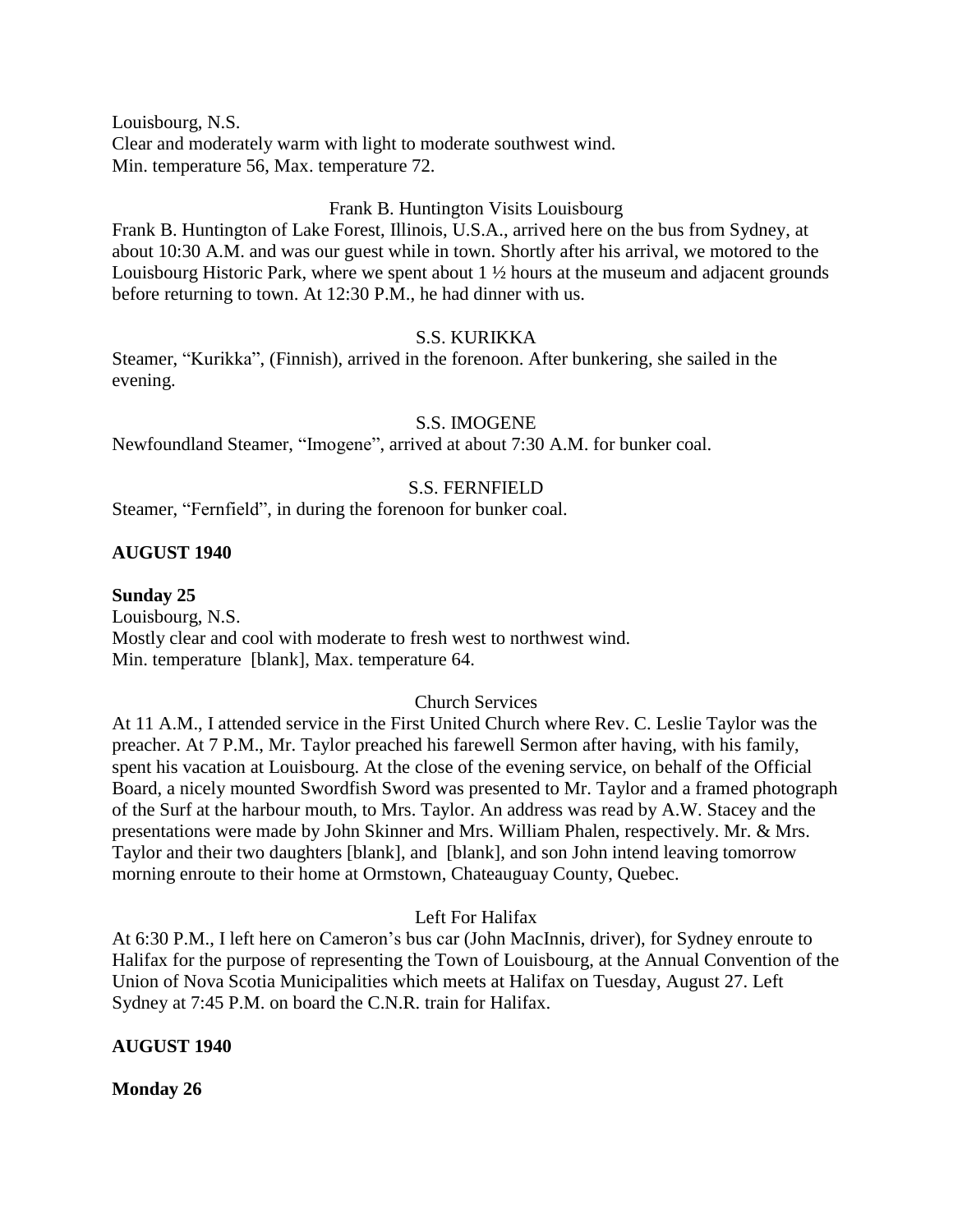Halifax, N.S. Clear and very cool with moderate northwest wind. Frost reported in some sections of Halifax County.

## Arrived At Halifax

Arrived at Halifax, at about 8 A.M., on Canadian National Railway from Sydney. Engaged a room at the Halifax Hotel. Interviewed A.M. James, Rural Electrification Engineer of the Nova Scotia Power Commission, respecting the extension of the Commission's lines to the Town of Louisbourg and surrounding districts. I was informed by Mr. James that the survey for this project was to begin early this week.

## Dr. P.S. Campbell

In the afternoon, I called to see Dr. P.S. Campbell, Chief Provincial Health Officer and discussed with him the situation at Louisbourg, regarding the absence of a medical doctor at Louisbourg and surrounding districts caused by the calling up of Dr. H.J. Townsend for military service.

# Lt. Col. J.B.A. Cavanaugh, M.D., D.M.O.

In the late afternoon, I called on Lt. Col. J.B.A. Cavanaugh M.D., District Medical Officer of Military District no. 6, at his office, no. 6 Doyle Street and discussed with him and Major DeWilte, M.D., the Louisbourg situation arising from Dr. H.J. Townsend having enlisted and been called up for military service, leaving the Town of Louisbourg and vicinity without a medical doctor. We went into the matter quite thoroughly but did not arrive at any definite conclusion as to what shall happen should we fail to get a medical man to take up Dr. Townsend's practice at Louisbourg.

# Meeting of Resolution Committee

At 9 P.M., Daylight time, I attended a meeting of the Resolution Committee of the Union of N.S. Municipalities in the Lord Nelson Hotel with A.M. Butler, president.

# **AUGUST 1940**

#### **Tuesday 27**

Halifax, N.S. Clear and cool with moderate northerly wind.

# Convention Union of N.S. Municipalities

At about 10:15 A.M., I attended the opening session of the  $35<sup>th</sup>$  Annual Convention of the Union of Nova Scotia Municipalities, held in the "Lord Nelson" hotel, Corner of Spring Garden Road and South Park Street. Addresses of Welcome were extended to the delegates by F.F. Mathers, Lt. Governor of the Province, Sir Joseph Chisholm, Chief Justice of Nova Scotia, Mayor William E. Donavon, Mayor of Halifax City, William J. Donald, Warden of Halifax County and Ex-Mayor J.B. Kenney of Halifax. Replies to the addresses were delivered by Mayor B.W. Roscoe of Kentville, R.D. Crawford Town Clerk of Amherst and Judge Arthur Roberts of Bridgewater, Secretary- Treasurer of the Union. As a tribute to the memory of the late F. Bell, a former delegate to the Union and Ex-Solicitor of the City of Halifax whose funeral took place this afternoon, the Session Scheduled for 2:30 P.M. did not meet until 3:30. At 2:30 P.M., in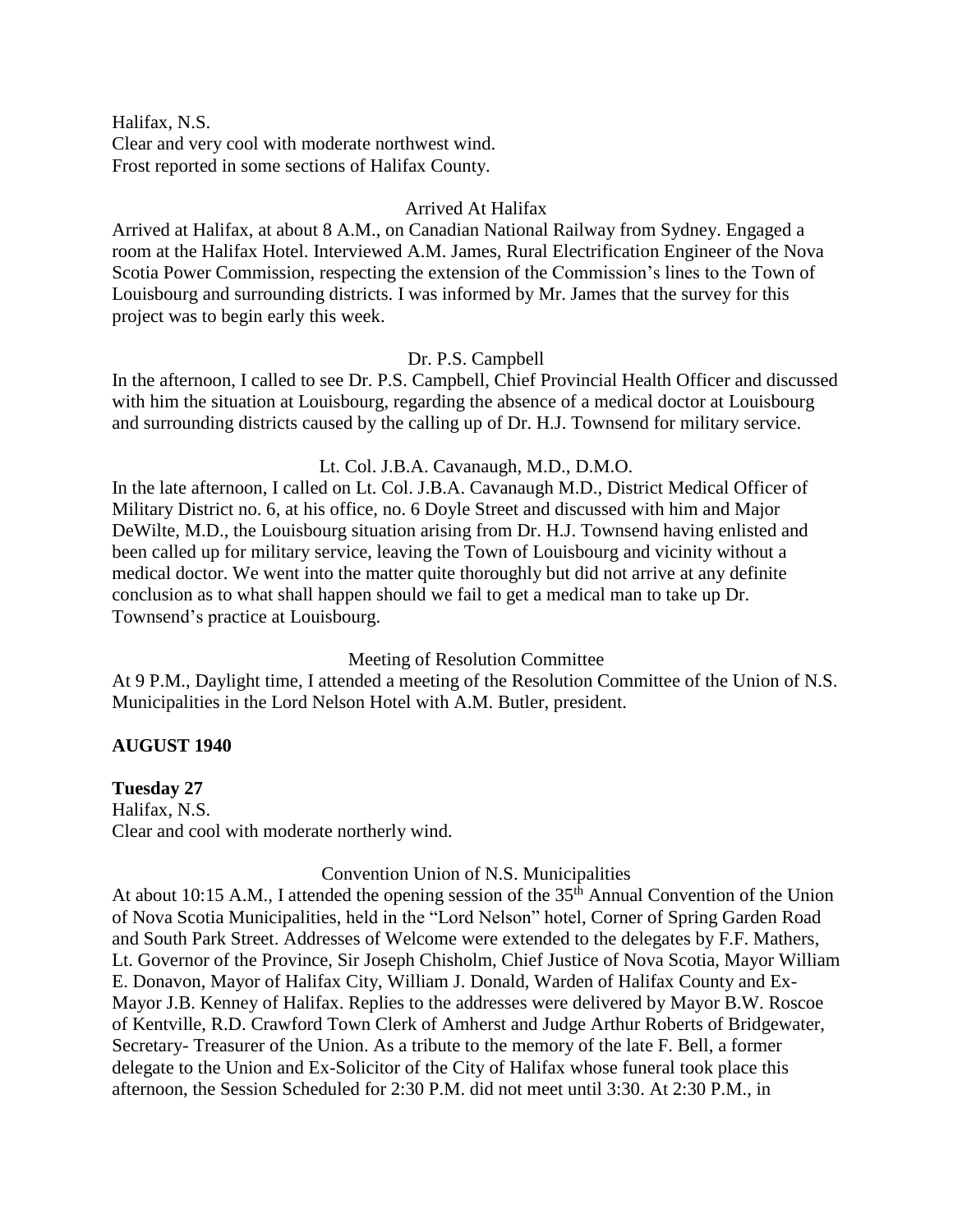company with Alex. R MacDonald, Counciller, Catalone Road, C.B. and other delegates, I attended the funeral service in St. Paul's Church. At 3:30 P.M., A.D.H. Kaplan, Ph.D., Depart. of Government Management, University of Colorado, U.S.A., gave a paper on "Recent Trends in Municipal Government in the United States" "Report of the Committee on the Division of the C.N.R. Payments in Lieu of Taxation" was given by A.M. Butler, C.A., City Auditor of Halifax. In the evening, as guests of the City of Halifax, the delegates were present at a concert headed by The Royal Canadian Navy Band, in the Public Gardens.

This is the 14th Convention of the Union of Nova Scotia Municipalities, which I have attended. The first was at Halifax on August 23-25, 1921.

# **AUGUST 1940**

## **Wednesday 28**

Halifax, N.S.

Clear and cool in the morning moderately warm during the greater part of the day.

## Union of N.S. Municipalities

At about 10 A.M., Attended Session of Union of Nova Scotia Municipalities. Meeting addressed by Hon. A.S. MacMillan, Premier of the Province, subject; "Nova Scotia's Place in the Empire and the Part the Municipalities Can Play".

Address by W.E. Donovan, Mayor of Halifax, subject; "Municipal Activities in Aid of the War Effort".

Address by C.P. Bethune, B.A., L.L.D., Solicitor for Halifax City, Subject; "The Effect of the Crowell-Serois Report on Municipalities and the Individual".

At 2 P.M., assembling of the delegates took place in the Public Gardens, where the convention photograph was taken. At about 2:15 P.M., we motored from the gardens to the Dartmouth Ferry wharf. After crossing the Dartmouth Ferry, we were met by motor cars and driven to the new county home near Cole Harbour. On the drive to Cole Harbour and return, Councillor Cecil Cudahea, of Glace Bay, Counciller Bligh, of Kentville, Mr. Logan, of the Halifax Chronicle and I were guests of Mr. & Mrs. Allan, of Dartmouth. When we reached Dartmouth on the return trip, Mr. and Mrs. Allan took us for a drive to Eastern Passage. We spent about one hour at the county home. We then were driven to the pic-nic grounds, about a mile away, where a programme of sports was carried out and a lunch served to all those present. The party broke up at about 6:30 P.M.

# **AUGUST 1940**

#### **Thursday 29**

Halifax, N.S. Clear and moderately warm with [blank]

# Closing Session

Attended closing session of convention of Union Nova Scotia Municipalities at about 10 A.M. but did not remain until the adjournment, which took place at about 12:30 P.M. (Daylight time). Before closing, Col. B.W. Roscoe, Mayor of Kentville, was elected President of the Union. Ronald M. Fielding, Vice-President, John A. MacGregor, Mayor of Westville, Second Vice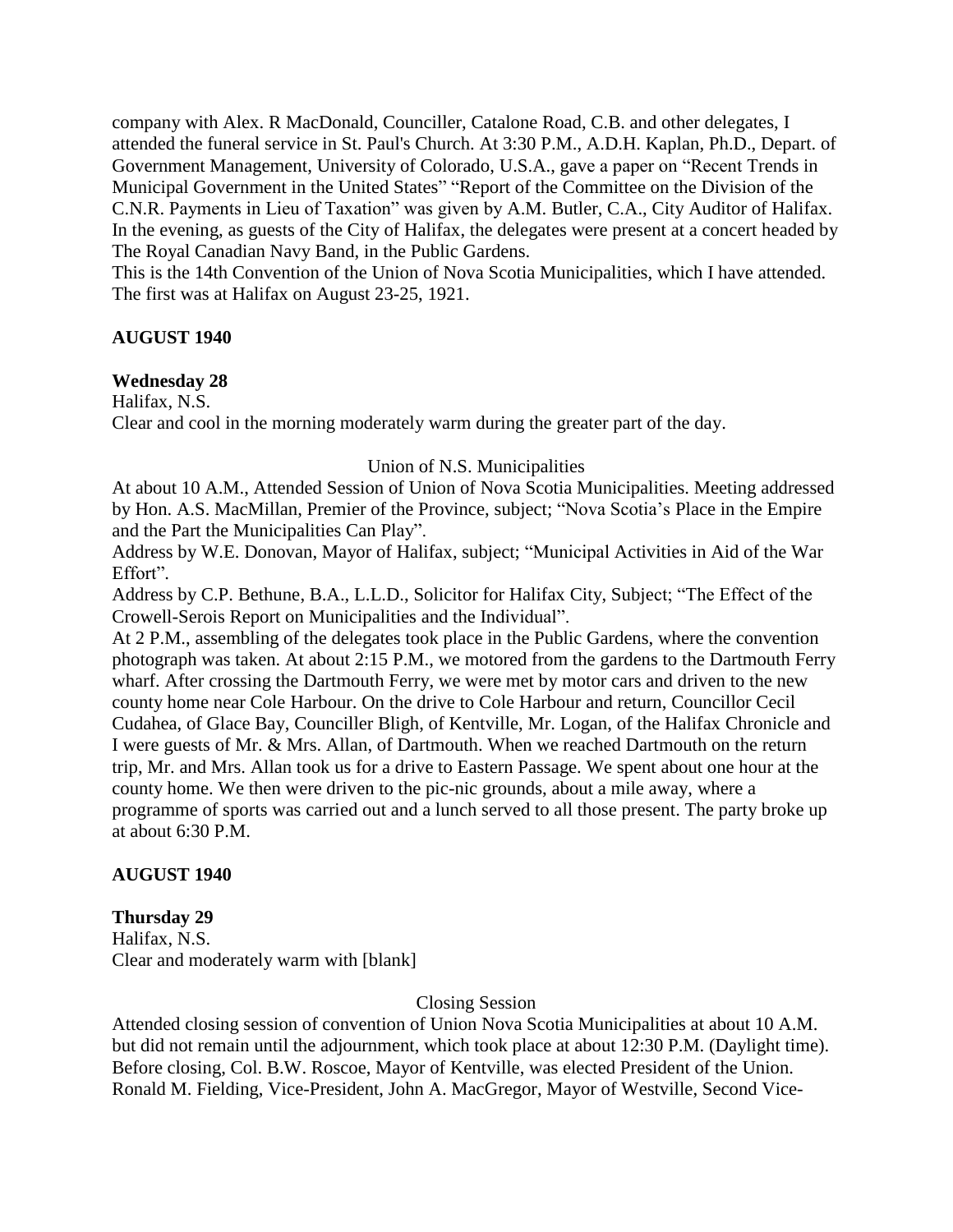President and Judge Arthur Roberts was reelected Secretary-Treasurer. Yarmouth was chosen as the next place of meeting.

# Visited the Dicksons

At about 12:15 P.M. (Daylight Time), I had dinner with Mr. & Mrs. W.W. Dickson at their home at 311 Tower Road.

# Left For Truro

At 4 P.M. (Standard Time), I left Halifax by train enroute to Truro. From Truro I continued on, by train, to Amherst where I arrived at about 8:20 P.M. Engaged a room at the "Amherst Hotel". Called to see Dr. David Dury, who practiced his profession at Louisbourg about twenty years ago. Discussed with Dr. Dury the prospects of getting a doctor to settle at Louisbourg and take up the practice of Dr. H.J. Townsend, who has been called up for Military Service and is now at Louisbourg by a temporary arrangement with the Military Authorities.

# **AUGUST 1940**

# **Friday 30**

Amherst, N.S. Clear and moderately warm with light to moderate southwest wind.

# To River Hebert

Motored to River Hebert and back in one of Strang's taxis. Left Amherst at about 8:40. Returned at about 10:30. While at River Hebert, I interviewed Dr. John Campbell O'Neill, respecting the taking up of Dr. H.J. Townsend's practice at Louisbourg. Townsend, having been called up for Military Service. O'Neill stated that he could not consider coming to Louisbourg at present.

# Visited Fort Beausejour

On my return from River Hebert, I motored to the Fort Beausejour National and Historic Park where I visited the museum, remaining for about one half hour.

# Left For Truro

At about 12:15 P.M., I left Amherst on board an "Acadian Coach Lines" bus enroute to Truro N.S. via Springhill, Parrsboro, Great Village and Onslow. Bus broke down near Great Village causing one hours delay.

Arrived at Truro at 5 P.M. (Standard Time). Had supper at Scotia Hotel. Left for Sydney on C.N.R. train at about 10 P.M.

> Extract from Maj-Gen, Amherst's Diary June 20, 1758

The French Men of War all fired away against Br. Wolfes batteries in the morning. We have now got six 24 Pounders and four 12 Pounders on shore. Our road towards Green Hill adva advanced space, and we continued getting cannons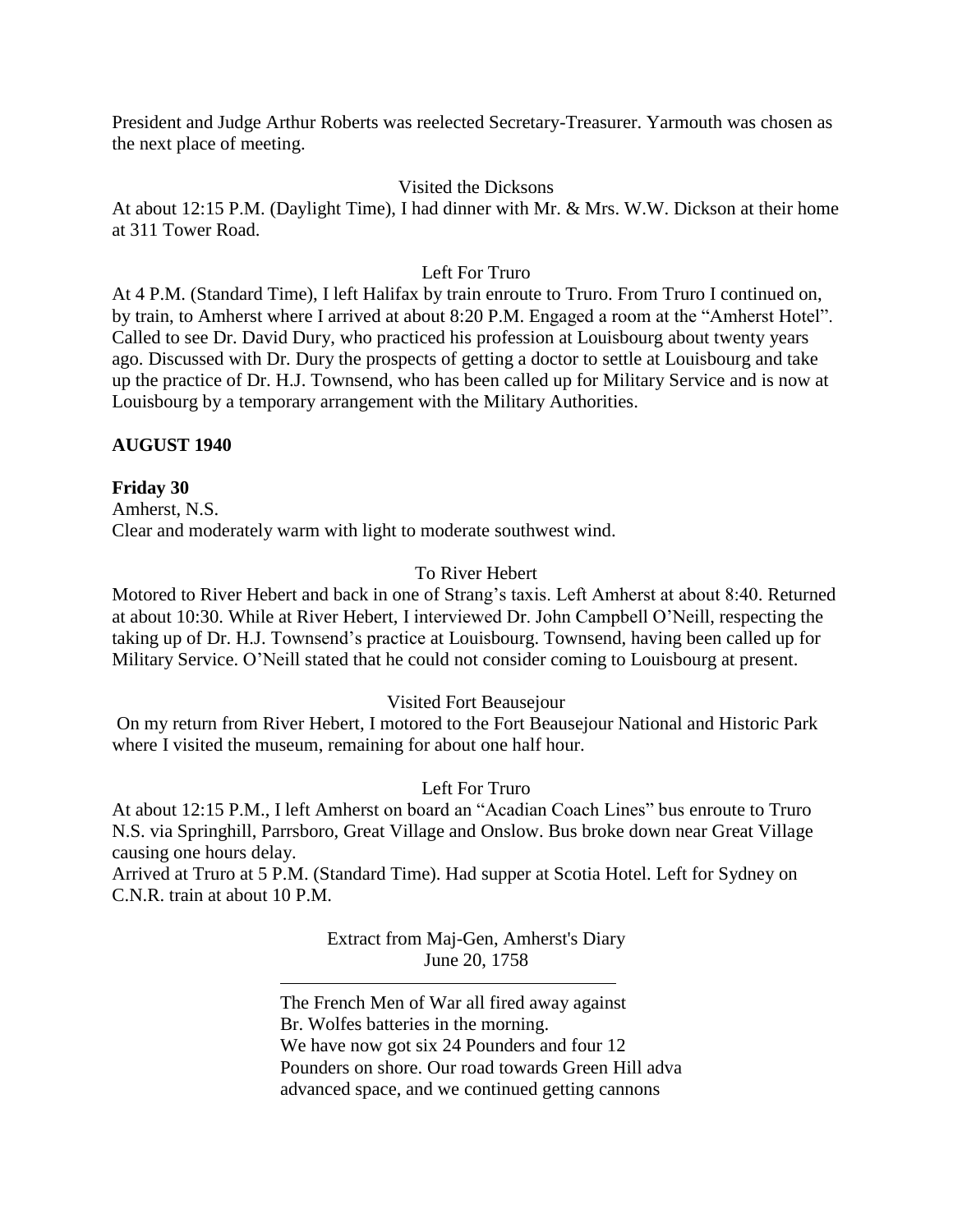on shore. The firing continued all day from the ships and Island Battery at large intervals between their firing.

## **AUGUST 1940**

## **Saturday 31**

Sydney N.S. Clear and moderately warm with moderate to fresh southwest wind.

# Arrived Home

Arrived at Sydney on the C.N.R. train at about 7:40 A.M. Left Sydney at 9:15 A.M. on Cameron's bus car (John MacInnis, driver) enroute to Louisbourg arriving at about 10 A.M.

#### Marriage

The marriage of Sidney Mortimer, Sydney, to Miss Elizabeth Hiltz, daughter of Guy B. Hiltz and the late Mrs. Hiltz, Louisbourg, took place this afternoon in St. Bartholomew's Anglican Church, this town. The ceremony was performed by Rev. George Arnold, pastor of St. Bartholomew's Church. Mr. & Mrs. Mortimer will reside in Sydney.

#### **SEPTEMBER 1940**

#### **Sunday 1**

Louisbourg, N.S. Clear and warm with light to moderate westerly wind which shifted to northeast at about 1 P.M. Min. temperature 58, Max. temperature 82.

# Church Services

At 11 A.M. and 7 P.M., I attended services in the First United Church where Rev. Donald MacLeod, M.A., B.D., was the preacher. Mr. MacLeod has just returned (sic) his vacation which he spent in various parts of the Province.

#### Arrived From Valley Station

In the afternoon, Mr. & Mrs. Wafford Townsend of Valley Station, Colchester County, N.S., called to see us. They arrived at about 10 A.M. and are stopping with Mr. & Mrs. Fletcher Townsend.

# Visitors From Princeton New Jersey

When I arrived home from church at about 8:15 P.M., I found at our home a party consisting of the following persons: Mr. & Mrs. W.F. Chamberlain, Foster Huntington, David Huntington and Miss Alice Huntington, of 86 Alden Lane, Princeton, New Jersey, U.S.A. We were very much pleased with their visit. Mrs. Chamberlain was a Mrs. Huntington before her second marriage. Foster, David and Alice, who have grown to manhood and womanhood, are children of Mrs. Chamberlain by her first marriage. This party is on a motor trip through the Province and intends leaving to return tomorrow morning. While in town, they are guests of the "Dundonald Inn".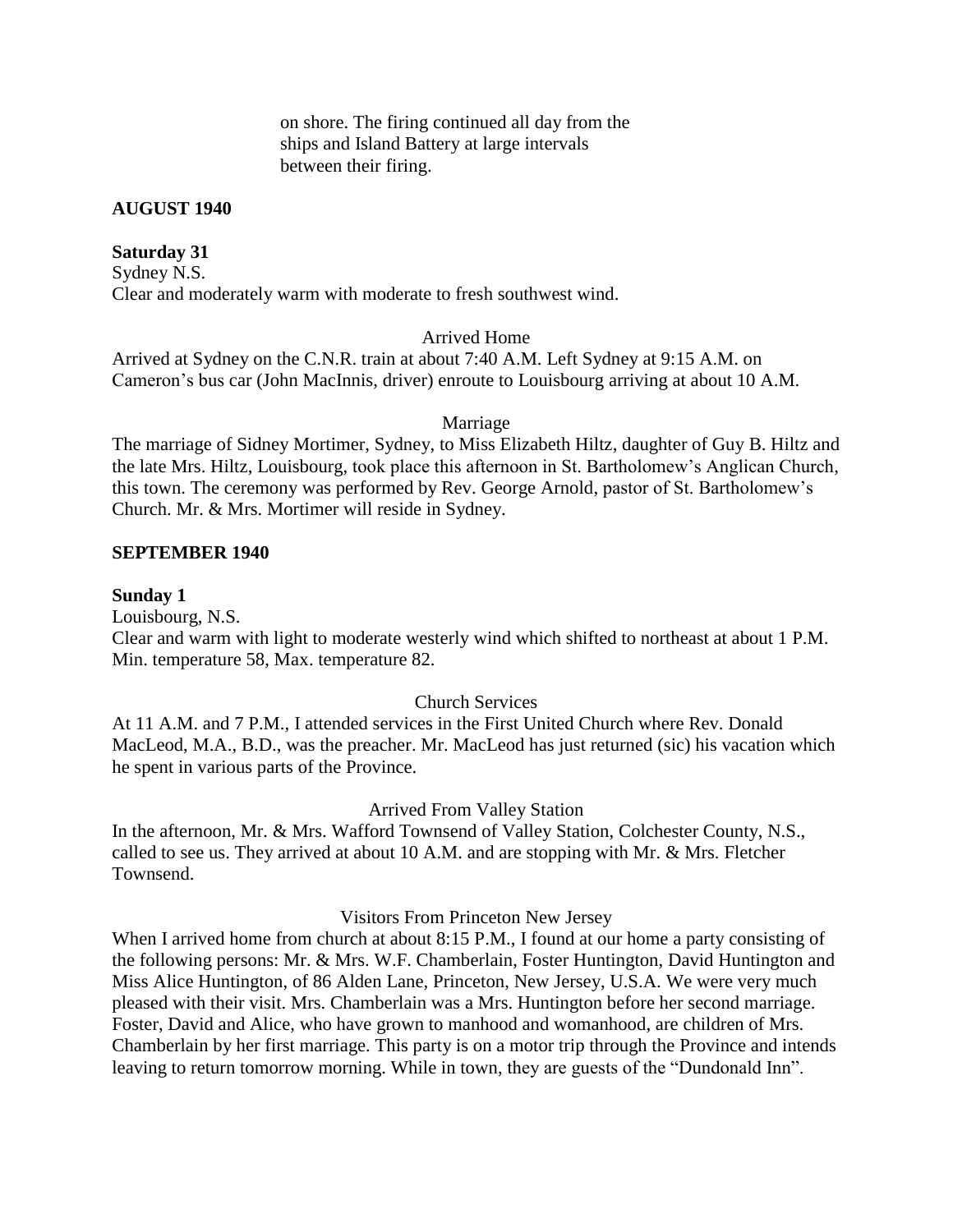### **SEPTEMBER 1940**

#### **Monday 2 Labour Day**

Louisbourg, N.S. Clear and moderately warm, becoming cloudy in the afternoon. Light to moderate east to southeast winds increasing in the evening. Min. temperature 58, Max. temperature 71.

### **SEPTEMBER 1940**

#### **Tuesday 3**

Louisbourg, N.S.

Moderately warm, cloudy during the early part of the day, clearing during the forenoon. Cloudy in the late afternoon and evening. Moderate to fresh southwest wind.

Light showers and mist in the early morning and also in the early part of the night. Min. temperature 60, Max. temperature 75.

#### Town Schools Opened

At 9 A.M., with B.M. Spencer, clerk of School Board, and D.M. Johnston, attendance officer, I attended the opening Session of the 1940-41 term of the Louisbourg Town Schools. The following are the members of the teaching staff: Miss Mary Campbell, Principal, Miss Marion Nicholson, Vice Principal, Miss Edith Martell, Miss Annie Pope, Miss Blanche Cross and Miss Helen Lynk, Miss Mary LeBlanc (Domestic Science) whose department is in the Town hall. Miss Marion Nicholson and Miss Edith Martell are new members of the staff.

#### Registrations of Firearms

In accordance with the recent regulations regarding the registrations of all rifles and shotguns, two Royal Canadian Mounted Police Constables are at the town office to-day (sic) from 1 P.M. until 9 P.M. for the convenience of the people of Louisbourg and surrounding districts who have shotguns or rifles to register. The town office will also be open tomorrow and on Thursday with officers of the Glace Bay detachment of the R.C.M.P. in attendance when registrations may be made.

#### **SEPTEMBER 1940**

#### **Wednesday 4**

Louisbourg, N.S. Heavy rain in the early morning. Cloudy and warm during the day with light to moderate southwest wind. Rainfall about 3/4 inch. Min. temperature 61, Max. temperature 76.

#### **SEPTEMBER 1940**

**Thursday 5** Louisbourg, N.S.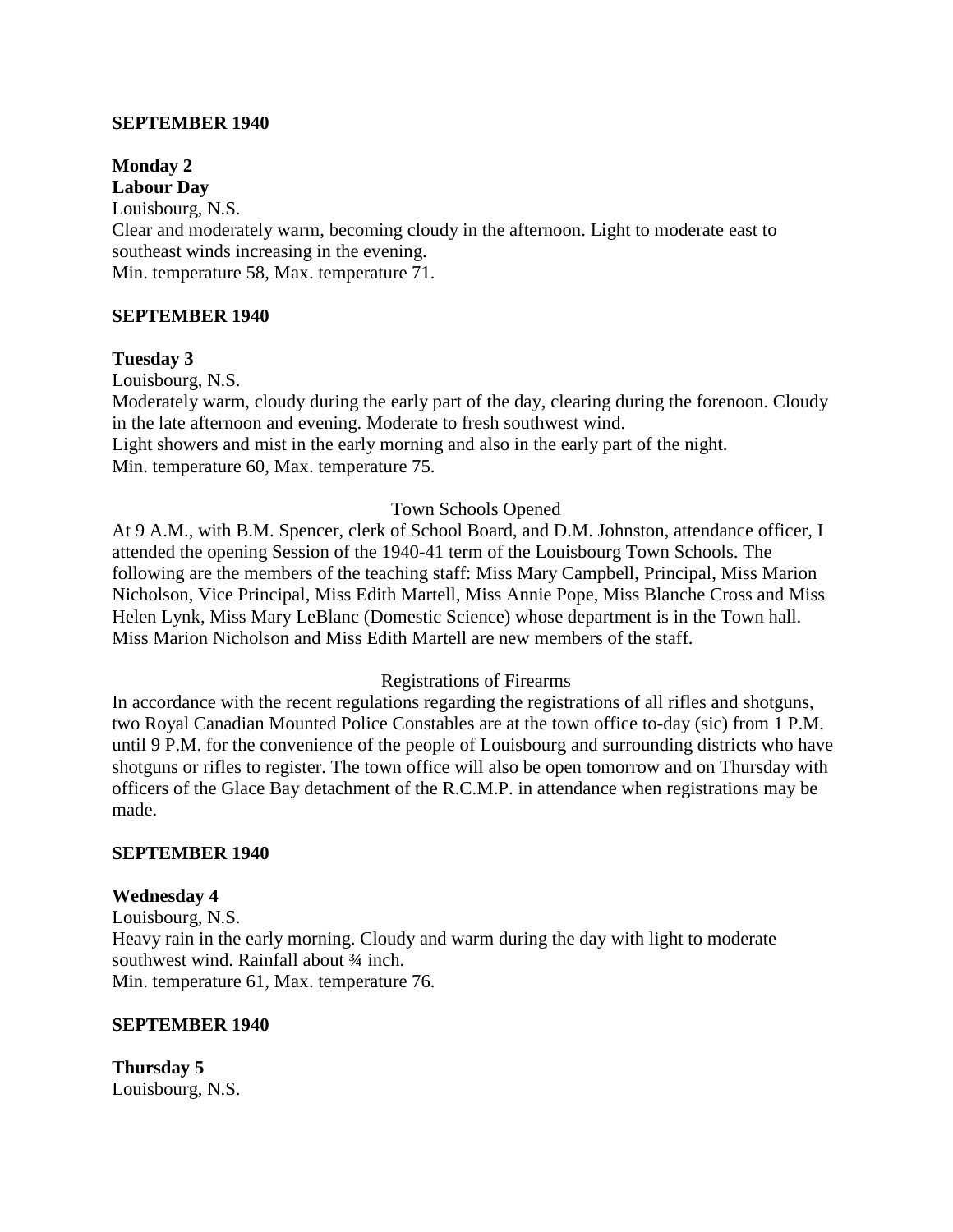Cloudy and warm with light to moderate southwest wind. Light showers in the late afternoon misty in the evening.

Min. temperature 58, Max. temperature 72.

# S.S. FOUNDATION ARANMORE AND BARGE QUEENSVILLE

Steamer, "Foundation Aranmore", with Barge, "Queensville", in tow, arrived in the afternoon. The barge is to load a cargo of coal for Halifax, N.S.

The "Foundation Aranmore" was formerly the Canadian Government "Aranmore". She was purchased recently by the Foundation Company and renamed.

# **SEPTEMBER 1940**

## **Friday 6**

Louisbourg, N.S. Cloudy and warm with light to moderate southwest, south and southeast winds. Min. temperature 59, Max. temperature 74. Showers during the night.

S.S. FOUNDATION ARANMORE AND BARGE QUEENSVILLE The Barge, "Queensville", in tow of the Steamer, "Foundation Aranmore", sailed during the forenoon with a cargo of about 950 tons of coal for Halifax, N.S.

## **SEPTEMBER 1940**

# **Saturday 7**

Louisbourg, N.S. Cloudy and somewhat cool with moderate to fresh easterly wind. Light showers in the afternoon. Heavy rain during the night. Min. temperature 52, Max. temperature 67.

# Church Services

At 11 A.M. and 7 P.M., I attended services in the First United Church. The morning service was conducted by Rev. Donald MacLeod, the regular pastor, while the evening service was in charge of Major MacMillan of the Glace Bay detachment of the Salvation Army who was assisted by the Glace Bay band of the Salvation Army.

The Army band intended having an open air service at 3 P.M. but owing to the blustery condition of the weather, only a few numbers were played. There were about 18 members of the band here, five of whom had supper with us, including Mr. Fernyhough, Bandmaster.

### **SEPTEMBER 1940**

# **Sunday 8**

Louisbourg, N.S.

Heavy rain in the early morning. Showery squalls and cool during the day. Moderate gale from the southwest. Rainfall of last night about 1 inch.

Min. temperature 54, Max. temperature 63.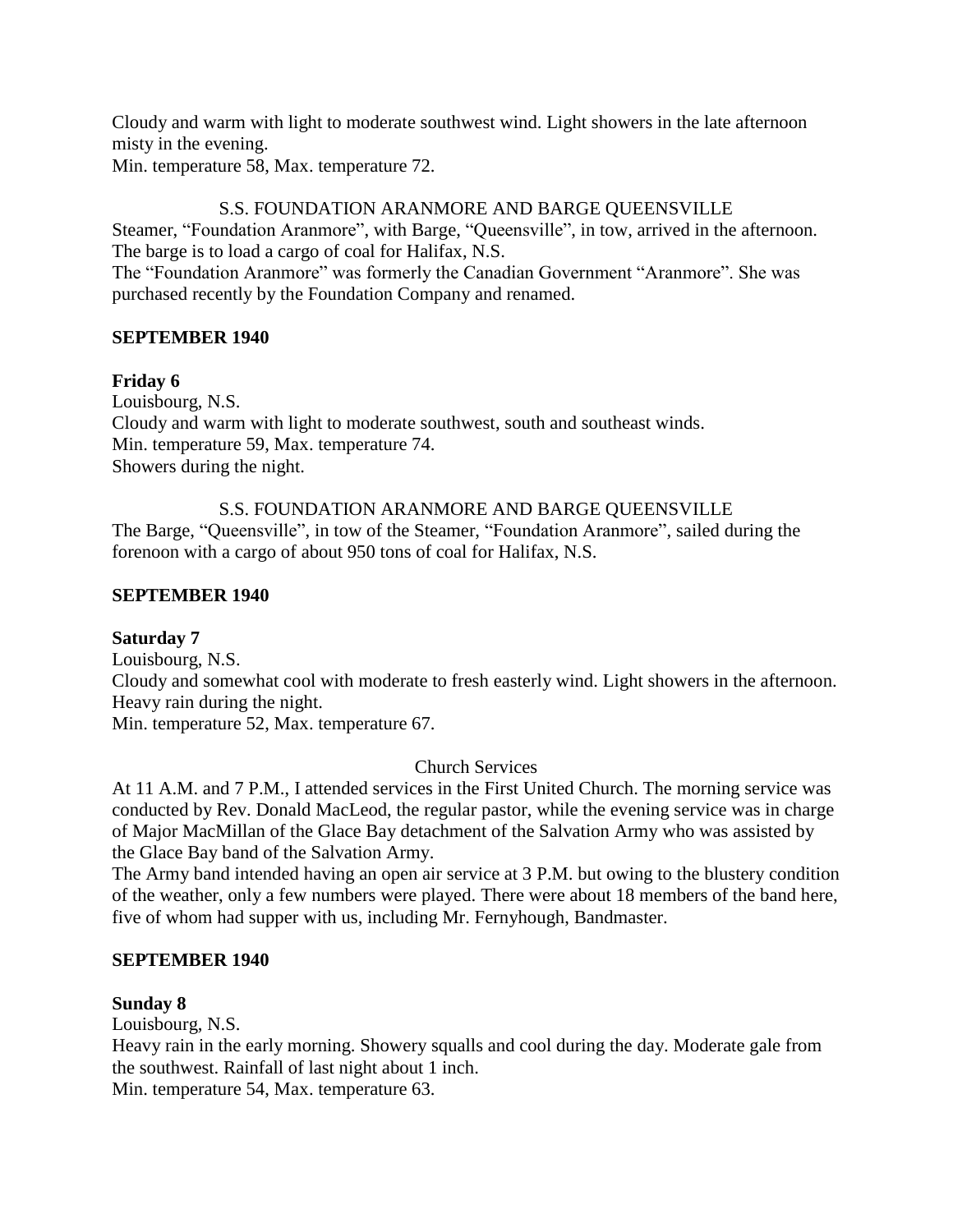### Church Services

At 11 A.M. and 7 P.M., I attended services in the First United Church. The morning service was conducted by the regular pastor, Rev. Donald MacLeod, M.A., B.D., while the evening service was in charge of Major MacMillan of the Glace Bay attachment of the Salvation Army, who was assisted in the service by the Glace Bay Salvation Army band.

It was intended that an open air service would be held at 3 P.M. but, owing to the blustery condition of the weather, the band played but a few numbers before dismissing. Five members of the band, including Bandmaster Fernyhough, had supper with us.

## **SEPTEMBER 1940**

## **Monday 9**

Louisbourg, N.S. Cloudy and cool with light to moderate wind Min. temperature 47, Max. temperature 67.

## S.S. SELFOSS

Icelander Steamer, "Selfoss", arrived in the evening. After bunkering, she sailed during the night.

### **SEPTEMBER 1940**

### **Tuesday 10**

Louisbourg, N.S.

Cloudy, following a bright sunny morning. Light to moderate southwest wind which shifted to south and later to southeast. A few showers during the night. Min. temperature [blank], Max. temperature 69.

### S.S. MAURITZ

Swedish Steamer, "Mauritz", arrived at 7 A.M. After bunkering, she sailed in the evening.

### **SEPTEMBER 1940**

### **Wednesday 11**

Louisbourg, N.S. Cloudy, foggy with occasional showers during the day. Rainfall of last night and to-day (sic), about ¼ inch. Min. temperature [blank], Max. temperature [blank].

Nova Scotia Power Commission Power Lines

The work of constructing the power lines of the Nova Scotia Power Commission from the Seaboard Power plant at Glace Bay to Louisbourg has begun.

The survey for the line began about two weeks ago. To-day (sic), a party of workmen from Louisbourg and Catalone were cutting a track along the new highway, were necessary, for the pole line which will enter the Town of Louisbourg from the east end. Several cars of poles have arrived at the Louisbourg railway station and today were being distributed by motor truck along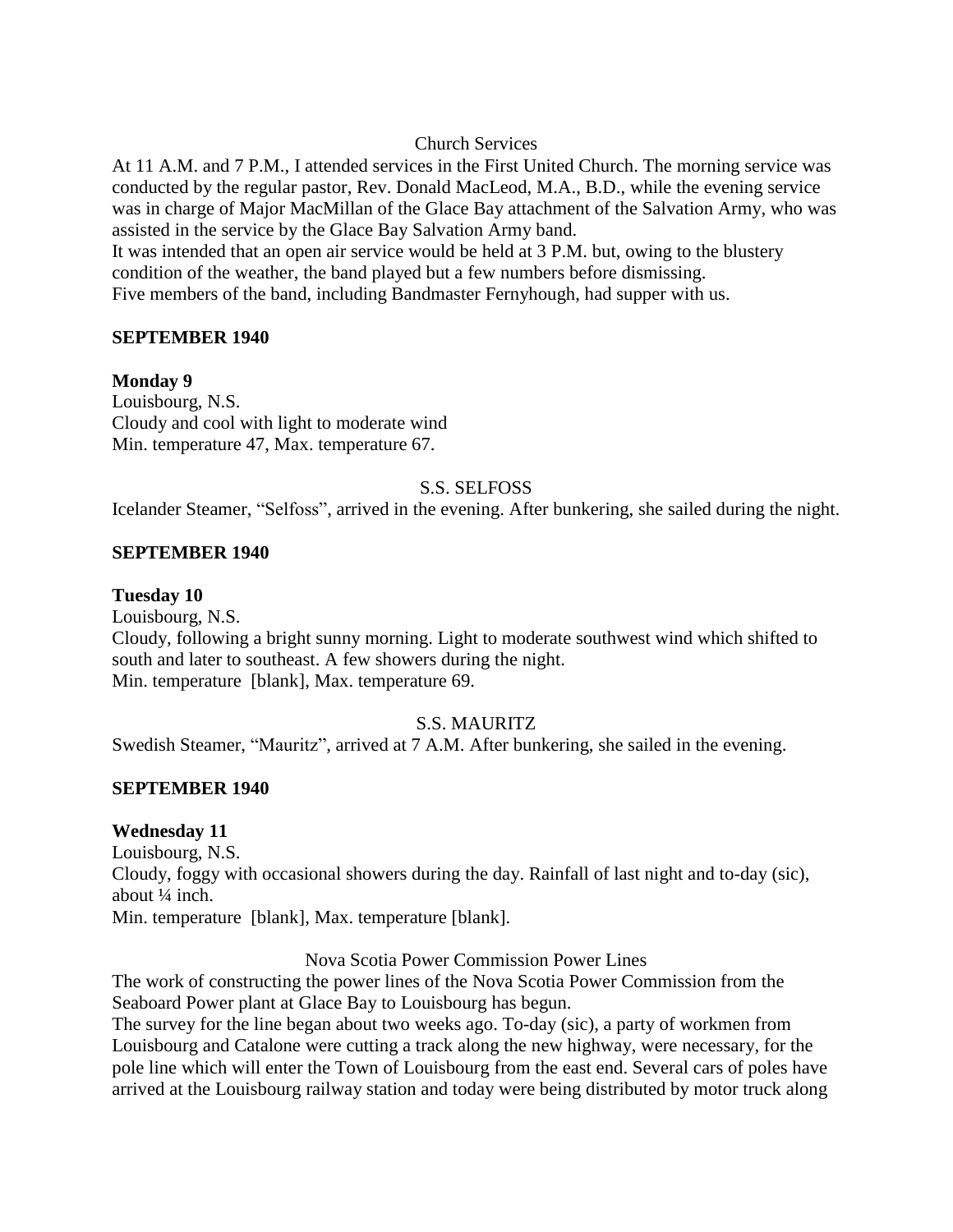the highway from Louisbourg to Catalone. Mr. Arthur Horton, an employee of the Commission, is in charge of operations.

### **SEPTEMBER 1940**

## **Thursday 12**

Louisbourg, N.S.

Cloudy, mild and foggy with showers in the early part of the day and heavy rain in the afternoon. Light to moderate southwest to south winds.

Min. temperature 59, Max. temperature 70.

## C.W.L. Delegates Visit Louisbourg

About 60 members of the Catholic Women's League, who are holding a convention at Sydney, motored to the Louisbourg Park at about noon to-day (sic). I met them at the park on their arrival and gave them a short address on the history of old Louisbourg. On the invitation of the president, Mrs. LeBlanc, of Sydney, I had lunch with the delegates in the C.M.B.A. hall. There were four priests who accompanied the delegates, two of whom were Rev. James Kiley and Rev. James Doyle.

At about 3 P.M., the party left to return to Sydney.

## **SEPTEMBER 1940**

## **Friday 13**

Louisbourg, N.S.

Cloudy and moderately warm with some fog in the early part of the day. Light to moderate southwest wind.

Min. temperature 52, Max. temperature 72.

# Motored To Sydney

Left Louisbourg at 1 P.M. enroute to Sydney on Cameron's bus car (John MacInnis, driver), arrived at Sydney at about 1:45 P.M. Made a number of business calls during the afternoon. At 8 P.M., attended a meeting of the Central Committee of the Air Raid Precautions, in the Council chamber of the Court house, with County Warden Rod A. MacKinnon presiding. Col. J.B. Hayes, Provincial Chairman, was present and addressed the meeting on the question of Air Raid Precaution and First Aid, in the event of a bombing attack. During the day, the Colonel inspected the First Aid stations at Sydney, North Sydney, Sydney Mines, New Waterford, Dominion and Glace Bay.

Among those present at the meeting were: Roy Young, Sydney, Mayor F.L. Kelly and Councillor MacMillan and Councillor Airly, North Sydney, Mayor W.J. Hinchey, New Waterford, Fred Mosher, Glace Bay, Dr. Beckwith, Sydney, James MacDonald, City Clerk, Sydney, Capt. Ferguson.

### **SEPTEMBER 1940**

**Saturday 14** Louisbourg, N.S.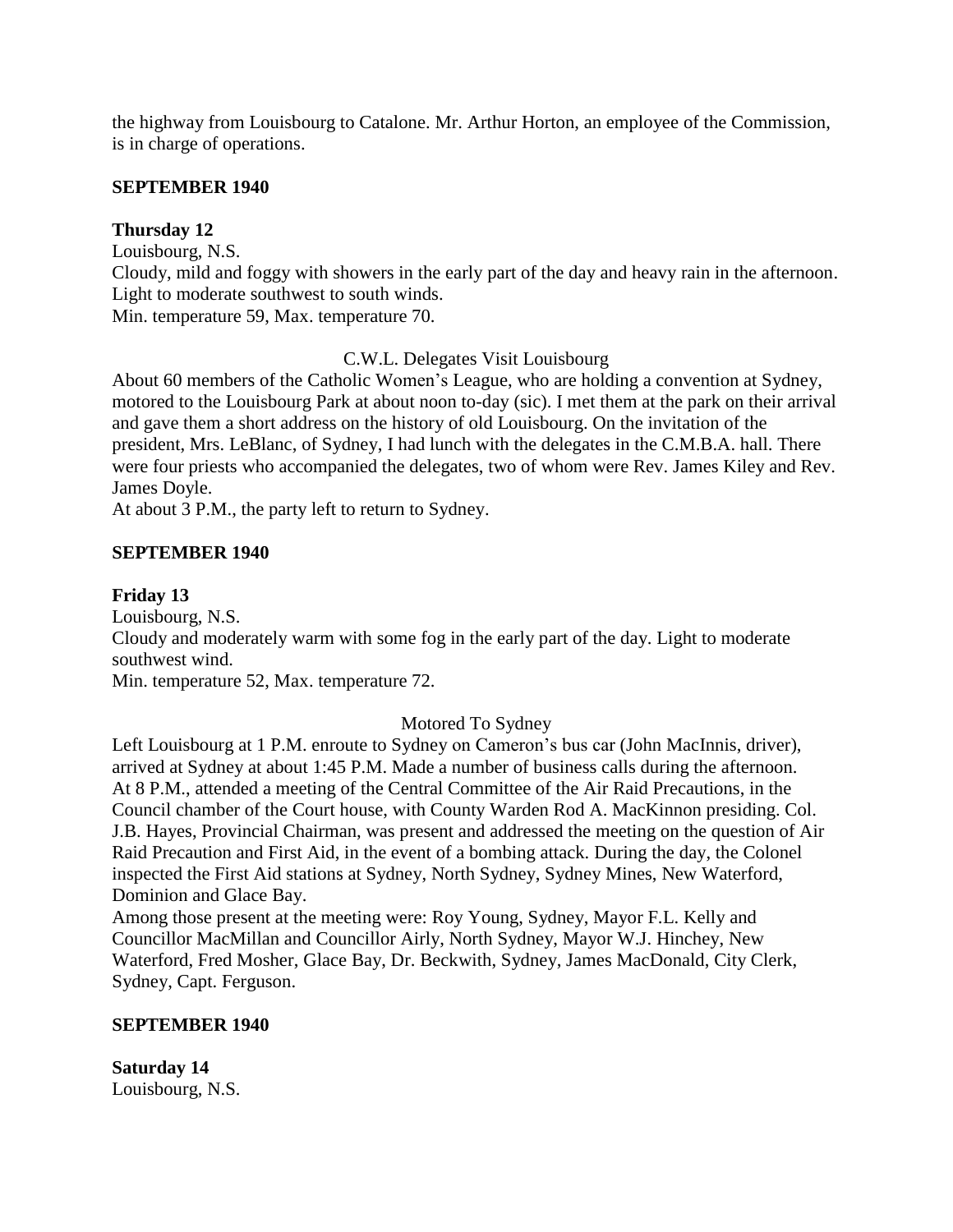Clear and moderately warm with light to moderate northwest wind. Min. temperature, about 44, Max. temperature 70.

## S.S. MAGNHILD

Norwegian Steamer, "Magnhild", arrived in the forenoon. After bunkering, she sailed in the late afternoon.

#### **SEPTEMBER 1940**

### **Sunday 15**

Louisbourg, N.S. Clear and cool with light variable wind. Min. temperature, about 43, Max. temperature 67.

Church Services

At 11 A.M. and 7 P.M., I attended services of the First United Church in Calvin Hall. Rev. Donald MacLeod, M.A., B.D., was the preacher at the morning service while Mr. Colin Nickerson, student minister, who, was at present, stationed at Marion Bridge was the preacher in the evening. Mr. MacLeod occupied the Marion Bridge United Church pulpit in the evening in the absence of Mr. Nickerson. The services were held in the hall to-day (sic) owing to the church being close for interior decorating and cleaning.

Arrived From Salmon River

At about 11 A.M., Mr. & Mrs. Heber H. Huntington and daughter Jane arrived from their home at Salmon River for the purpose of paying us a visit, which we much enjoyed. They left for home, by motor truck, at about 5 P.M.

### **SEPTEMBER 1940**

### **Monday 16**

Louisbourg, N.S.

Cloudy and threatening in the morning. Showers at short intervals during the day and evening. Moderate southeast wind increasing during the day until it reached gale proportion during the night. Rainfall about ¼ inch.

Min. temperature 56, Max. temperature 62.

### Marriage

The marriage of Earl Lewis, of Louisbourg, to Miss Dorothy Arnold, of Sydney, took place at Sydney to-day (sic).

### **SEPTEMBER 1940**

**Tuesday 17** Louisbourg, N.S.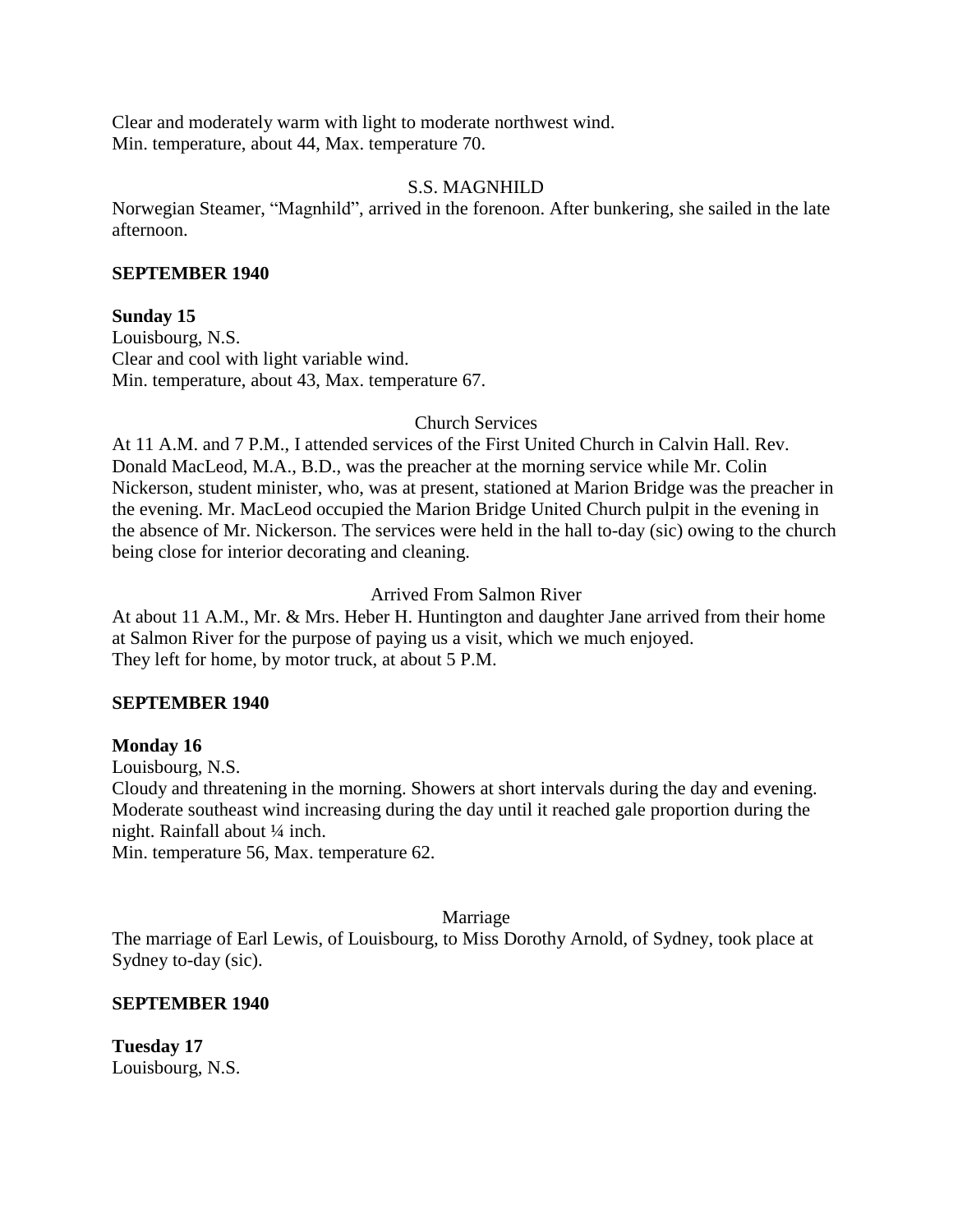Heavy southwest gale which began last night continued all day. Cloudy with occasional rain squalls. Worst storm for many months. No serious damage here but heavy damage reported in many places.

Min. temperature 54, Max. temperature 64.

# Motored To Sydney

Motored to Sydney in the morning with Rev. Donald MacLeod, M.A., B.D., and Mrs. John A. MacDonald. Mr. MacLeod had charge, this morning, of the morning devotional Service which is broadcast daily from Radio Station, C.J.C.B., at 9 A.M. I was the soloist on this occasion and Mrs. MacDonald accompanist.

Sang as solos no 528 in the United Church harmony, Tune "Christchurch" Words, "Break Day of God O Break" and "When I Walk on the Streets of Gold" no 137 in "Rodeheaver's Gospel Solos and Duets" number 3.

Returned home at about 10:30 A.M.

# **SEPTEMBER 1940**

## **Wednesday 18**

Louisbourg, N.S. Mostly cloudy with moderate to fresh northwest to north winds. Min. temperature 50, Max. temperature 62.

# Reports of Damage

The press, to-day (sic), contained many reports of damage as a result of yesterday's storm which swept over the Maritimes provinces. Apples growers in the Annapolis Valley estimated their loss at \$1,000,000. Fishermen also suffered heavy losses along the coast.

### Choir Practice

At 8 P.M., I attended choir practice in Calvin hall.

### Marriage

The marriage of Rev. George Feversham Arnold, Pastor of St. Bartholomew's Anglican Church, this town, to Miss Mary Eleanor Sherman Holmes, Fredericton, N.B., took place to-day (sic) at Fredericton. The ceremony was performed by Rev. Dr. J.H.A. Holmes, father of the bride, assisted by Rev. Archdeacon Arnold, of Sydney, and Rev. S.C. Gray, of Fredericton, N.B. Rev. and Mrs. Arnold will reside at Louisbourg.

### **SEPTEMBER 1940**

# **Thursday 19**

Louisbourg, N.S. Clear and moderately warm in the afternoon. Light easterly wind. An ideal day. Min. temperature 48, Max. temperature 62.

Volunteer Work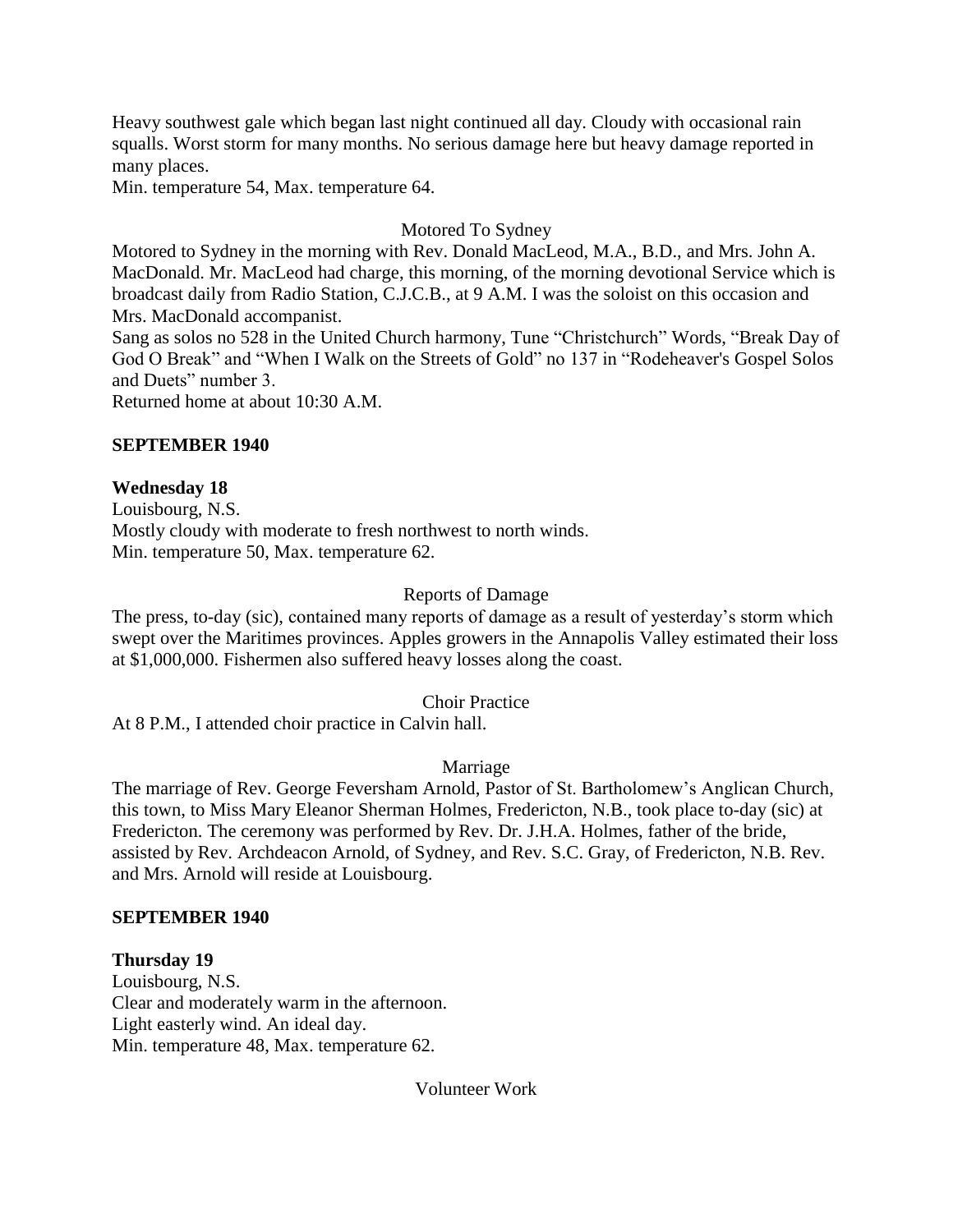To-day (sic) I joined the Volunteer Workers of the First United Church who, for the past ten days, have been renovating and cleaning the church.

My job to-day (sic) was trying to stop leaks in the roof with D.J. MacIntyre as my assistant. I was to work applying plastic cement to the gutters. About two more hours work will complete the job.

### **SEPTEMBER 1940**

## **Friday 20**

Louisbourg, N.S. Cloudy and cool with light to moderate southwest wind. Min. temperature 44, Max. temperature 61.

### **SEPTEMBER 1940**

# **Saturday 21**

Louisbourg, N.S. Cloudy with light to fresh southwest wind. Min. temperature 53, Max. temperature 64.

# Town Council

Went to the Town hall at 7:30 P.M. for the purpose of attending a meeting of the Town Council. But, as there were not enough members present to form a quorum, we discussed without a meeting. Those present were; Councillors, Alex C. MacDonald and James F.D. Townsend, Mayor, M.S. Huntington, Clerk, B.M. Spencer, Deputy Clerk, Dan Nicholson, Police Officer D.M. Johnston and Mark Luddington.

### **SEPTEMBER 1940**

## **Sunday 22** Louisbourg, N.S. Heavy rain during the day with strong southeast wind which shifted to southwest. Rainfall 1 5/8 inches. Min. temperature 55, Max. temperature 59.

# Church Services

At 11 A.M. and 7 P.M., I attended services in the First United Church. Rev. Donald MacLeod, the regular pastor, was in charge of both services. Rev. Ian MacKinnon, of Pine Hill College, Halifax, was the preacher at the morning service.

### **SEPTEMBER 1940**

### **Monday 23** Louisbourg, N.S. Clear and moderately warm with light to moderate northwest wind. Min. temperature 40, Max. temperature 64.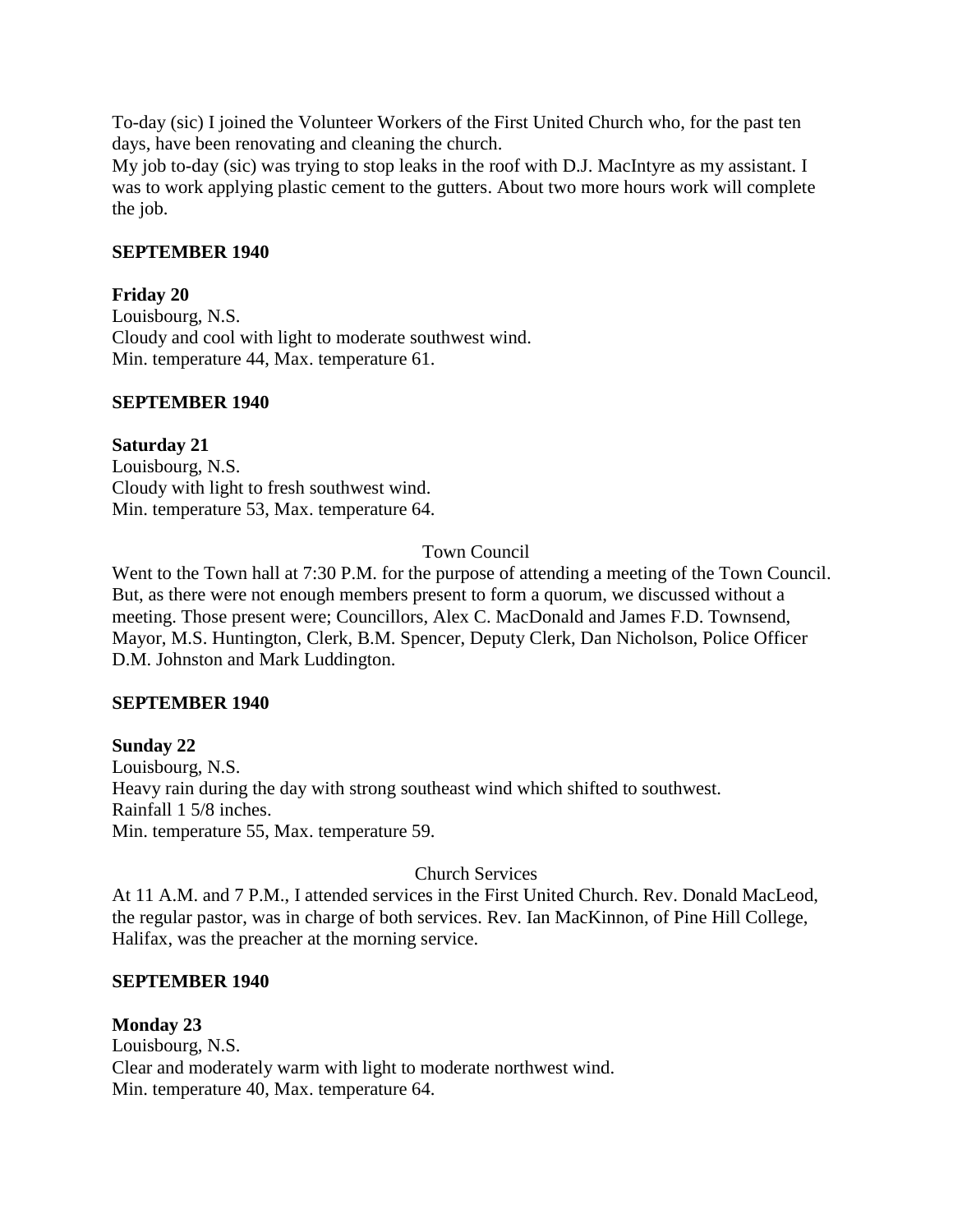#### Motored To Sydney

Left Louisbourg at about 9:15 A.M., in a car driven by Mrs. Stephen Murphy, enroute to Sydney for the purpose of accompanying a delegation which was to interview John R. MacIsaac, Traffic Manager of the British Empire Steel and Coal Corporation Ltd., respecting shipping of coal for bunker purposes at Louisbourg. Other occupants of the car were: Neil Murphy, Louisbourg, Mr. & Mrs. Spencer and daughter, Glace Bay. At 10 A.M. a delegation consisting of Bob Stewart, Mayor D.W. Morrison, Dr. M.E. MacGarry, M.P. Neil Murphy, William King, Michael MacMullin, George Wilcox and myself, met Mr. MacIsaac in his office and discussed the matter of more employment at Louisbourg for the Shippers, Trimmers and pilots. Interview lasted about one hour during which we were informed that we could not expect any more than we were getting at Louisbourg at the present time until the Winter Season. Returned home by the same conveyance, arriving at 3 P.M.

#### Dr. Cameron Arrives

Dr. John R. Cameron, of Grand River, Richmond County, N.S., now stationed at Sheet Harbour as an assistant to Dr. MacMillan, arrived by motor car in the afternoon for the purpose of looking over the Louisbourg situation, from a medical standpoint, with a view of taking over Dr. Townsend's practice in this town. He left to return in the evening without arriving at any definite decision in the matter.

### **SEPTEMBER 1940**

**Tuesday 24** Louisbourg, N.S. Clear with moderate to fresh southwest wind. Cloud in the evening. Min. temperature 52, Max. temperature 62.

### **SEPTEMBER 1940**

#### **Wednesday 25**

Louisbourg, N.S. Cloudy with moderate to fresh southwest wind. A few light showers in the evening. Min. temperature 55, Max. temperature 62.

### S.S. EDIT. H

Finnish Steamer, "EDIT. H", arrived in the forenoon for bunker coal.

Choir Practice At 8 P.M., I attended choir practice in the First United Church.

#### **SEPTEMBER 1940**

**Thursday 26** Louisbourg, N.S.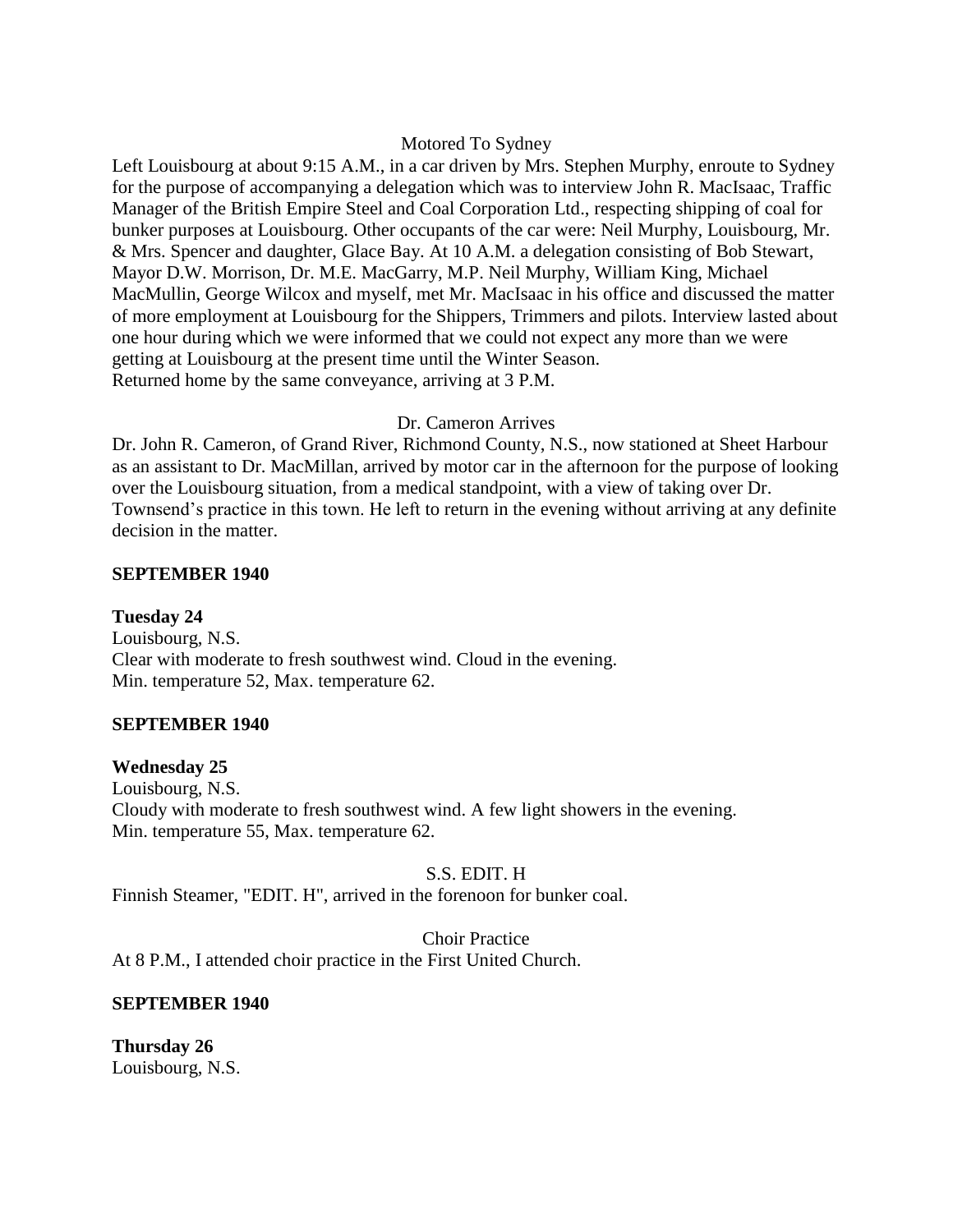Cloudy with heavy rain squalls in the forenoon. Fresh to strong southwest wind which moderated before noon and shifted to northerly. Light rain squalls in the afternoon. Cool at night. Rainfall about ¼ inch.

Min. temperature 32, Max. temperature 64.

### S.S. EDIT. H

Finnish Steamer, "Edit. H", sailed in the morning.

### S.S. MONTCALM

Canadian Government Steamer, "Montcalm", arrived in the evening and docked at the Freight Wharf.

#### Murder At Ben Eoin C.B.

To-day's (sic) issue of the Sydney Post-Record contained the story of the murder of Angus MacIsaac in his home at Ben Eoin, Cape Breton County, which occurred some time last night. Mr. MacIsaac, a bachelor, who was 65 years of age, lived alone on his farm. His body was found this morning. An examination revealed the fact that he had been shot through the head. Robbery is supposed to be the motive for the crime.

LATER: Sydney Post-Record of to-day (sic), October 2, 1940, contained the pictures and story of the arrest by R.C.M.P. Constables Godson and Wood, of Robert Smith, age 15, and Angus Dan MacIsaac, age 14, who are charged with the murder of Angus MacIsaac on the night, Sept. 25. Both lived near the scene of the crime.

LATER: October 9, 1940. At a hearing today, at Sydney, held before Magistrate A.M. Crafton, Angus Dan MacIsaac, age 14 years, was committed to stand Supreme Court trial (see next page)

#### **SEPTEMBER 1940**

#### **Friday 27**

Louisbourg, N.S.

Clear and cool with moderate northwest wind. Frost in the morning. First frost I have noticed this Season.

Min. temperature 30, Max. temperature 63.

#### S.S. MONTCALM

Government Steamer, "Montcalm", sailed in the morning.

#### (Continued From preceding page)

at the next Session of the Supreme Court, for the murder, on the night of September 25, 1940, of Angus MacIsaac, 65 year old, Ben Eoin farmer.

LATER: Robert Smith, age 15, who admitted to the R.C.M. Police, that he had shot Angus MacIsaac, on the night of Sept. 25, 1940, was today, October 10, 1940, committed to stand trial before the Supreme Court on the charge of murder. The hearing was held before Magistrate A.M. Crafton at Sydney.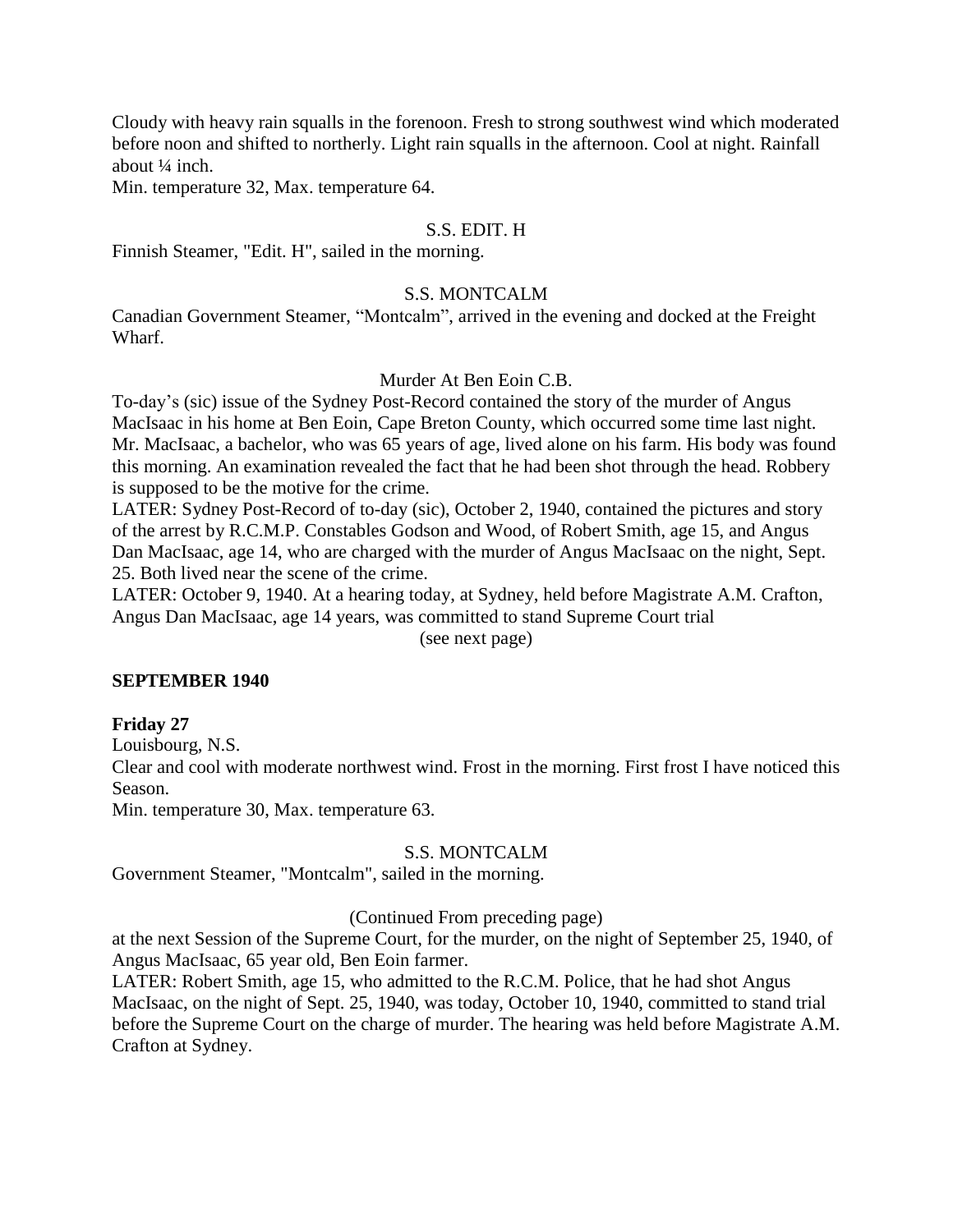LATER: November 5, 1940. At Sydney to-day (sic), Robert Smith was found guilty of murdering Angus MacIsaac, at Ben Eoin, on the night of September 25, 1940. The trial judge was W.L. Hall.

LATER: November 12, 1940. In the Supreme Court to-day (sic), at Sydney, Judge W.L. Hall presiding. Dan Angus MacIsaac was placed on trial for the murder of Angus MacIsaac on the night of Sept. 25, 1940.

LATER: Dan Angus MacIsaac was acquitted of the charge of murder by a Supreme Court Jury at Sydney. He was subsequently tried before Juvenile Court Judge Campbell, on a charge of breaking and entering the home of Angus MacIsaac on Sept. 25 1940. He was convicted and sentenced to a term in a reformatory St. Patrick Home, at Halifax.

LATER: At the closing of the Autumn Session of the Supreme Court, at Sydney, Robert Smith, who was convicted of the murder of Angus MacIsaac on November

(Continued on Next Page)

# **SEPTEMBER 1940**

## **Saturday 28**

Louisbourg, N.S. Clear and cool with moderate to fresh westerly wind. Min. temperature 44, Max. temperature 60.

# Meeting Of School Board

At 7:30 P.M., I attended and presided at a meeting of the School Board. Those present were: Commissioners: Alex C. MacDonald, D.A. Campbell, Clarance Peters and M.S. Huntington. Attendance Officer: D.M. Johnston School Principal: Miss Mary Campbell

# Meeting Of Board Of Stewards

After the close of the School Board meeting, I attended a meeting of the Board of Stewards of the First United Church, which was held in the church. Meeting was nearing its close when I arrived. At this meeting, it was decided to purchase a new furnace for the church.

(Continued from proceeding Page)

Fifth 1940, was sentenced, by Judge W.L. Hall, to be hanged on January 22, 1941. LATER: January, 10, 1941. According to word received at Sydney, yesterday, the sentence of Robert Smith for the murder of Angus MacIsaac, has been commuted to life imprisonment. Smith was sentenced to be hanged on January 22, 1941.

### **SEPTEMBER 1940**

### **Sunday 29**

Louisbourg, N.S. Clear and cool with light to moderate southwest wind. An ideal Autumn day. Min. temperature 40, Max. temperature 60.

Church Services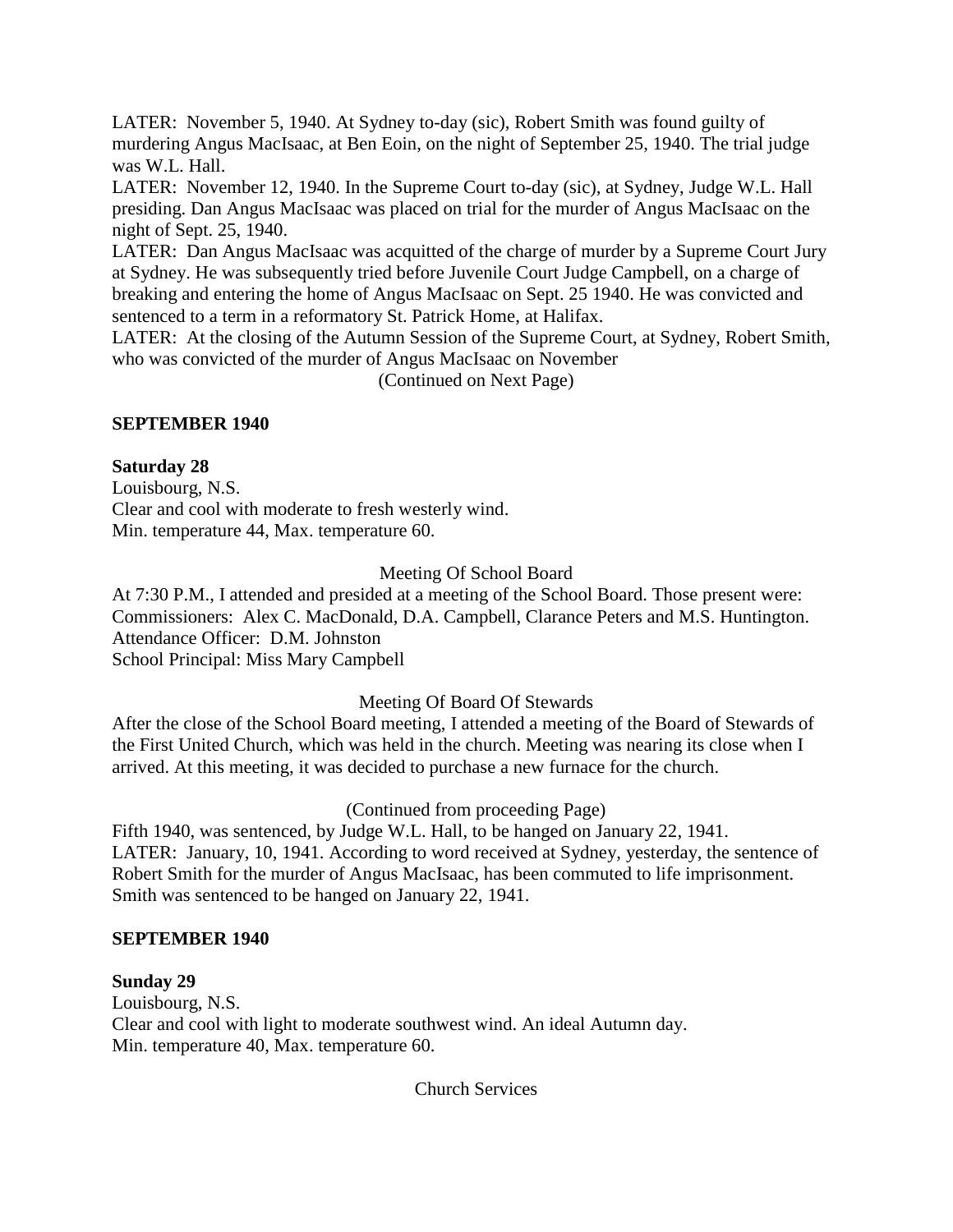At 11 A.M. and 7 P.M., I attended service in the First United Church where Rev. Donald MacLeod, M.A., B.D., was the preacher.

## Visited B.M. Spencer

In the afternoon, I visited the home of B.M. Spencer. Mr. Spencer has been ill for several days. I found him considerably improved in health.

# Death Of Louis S. Tutty

The death of Louis S. Tutty took place at about 4 P.M. Mr. Tutty, who had been ill for several months, was in the  $71<sup>st</sup>$  year of his age.

He is survived by two brothers, Captain John Tutty and Harry Tutty, both of Louisbourg. One sister, Mrs. Edward Peters, living at Louisbourg, and one sister, Mrs. Ernest Rick, in the United States. Mr. Tutty was unmarried.

## **SEPTEMBER 1940**

# **Monday 30**

Louisbourg, N.S. Clear and cool. Partly cloudy in the early part of the day. Moderate northwest, north and northeast winds. Min. temperature 38, Max. temperature 55.

# **OCTOBER 1940**

# **Tuesday 1**

Louisbourg, N.S. Clear and cool becoming cloudy in the late afternoon. Moderate to fresh southwest wind. Min. temperature 29, Max. temperature 60.

### Funeral

At 2 P.M., I attended the funeral of the late Louis S. Tutty which took place from his late home at Havenside. The services at the home, church and grave were conducted by Rev. George Arnold, pastor of Sr. Bartholomew's Anglican Church. Interment took place in the Anglican cemetery on Clarkes Road.

The pall bearers were: George Wilcox, Eddie Wilcox, Walter Pearl, Cecil Pearl, Arthur Cann and Wilfred Covey. Funeral in charge of undertaker, D.M. Johnston.

# Death of Peter MacIntyre

The death of Peter MacIntyre took place at his home on Riverdale Street at about 3 P.M. Mr. MacIntyre, who had been in poor health for several months, was 87 years of age. He is survived by one daughter, Mrs. Roderick MacLeod, who, with her husband, lived with him and one son, Hugh, who also lives at Louisbourg.

# **OCTOBER 1940**

# **Wednesday 2**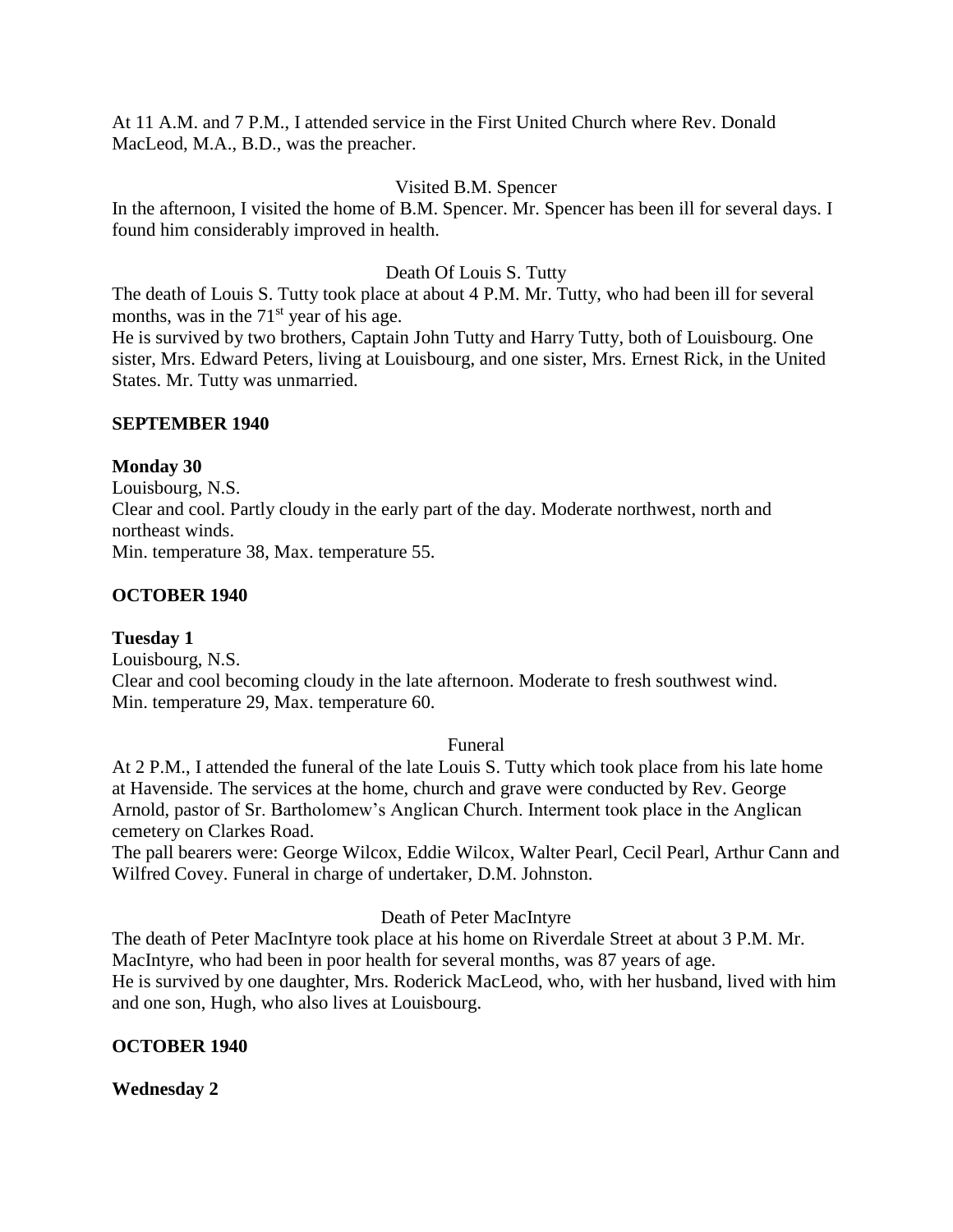Louisbourg, N.S. Mostly clear with light to moderate southwest wind. An ideal day. Min. temperature 48, Max. temperature 65.

### S.S. FERNFIELD

Steamer, "Fernfield", arrived at about 10 P.M. for bunker coal.

Choir Practice At 8 P.M., I attended choir practice in the First United Church.

#### **OCTOBER 1940**

#### **Thursday 3**

Louisbourg, N.S. Cloudy, cool and showery with moderate to fresh northeast wind. Rainfall 1/8 inch. Min. temperature 44, Max. temperature 51.

### S.S. FERNFIELD

Steamer, "Fernfield", bunkered and sailed.

#### Funeral

At 1:30 P.M., I attended the funeral of the late Peter MacIntyre which took place from his late home on Riverdale Street.

Services at the home and grave were conducted by Rev. Donald MacLeod, M.A., B.D., pastor of the First United Church. Interment took place on Catalone Cemetery.

Funeral under the direction of undertaker, D.M. Johnston.

The Pallbearers were: Archie Munroe, Hugh Beaver, Dan Morrison, Malcolm Boyd, Alex Bryan and D.J. MacIntyre.

### Meeting Of Fire Brigade

At 8 P.M., I attended a meeting of the Louisbourg Volunteer Fire Brigade held in the Fire hall, on Aberdeen St., with Fire Chief R.A. Peters presiding. Those present were: R.A. Peters, Chief; D.A. Campbell, Honorary Chief; John Johnston, Ronnie Mac Vicar, Abe Wilcox, Burns MacMullan, John MacMullan and M.S. Huntington, Secretary.

### **OCTOBER 1940**

### **Friday 4**

Louisbourg, N.S. Cloudy, cool and showery all day, partly clearing in the evening. Moderate to fresh northeast wind. Rainfall about 1/4 inch. Min. temperature 38, Max. temperature 50.

#### Visited Louisbourg Park

At about 10:30 A.M., I went to the Louisbourg Park with Mrs. David H. Gibson, Dominion President of the Navy League, Toronto, H.M. Issail, President of the Sydney branch of the Navy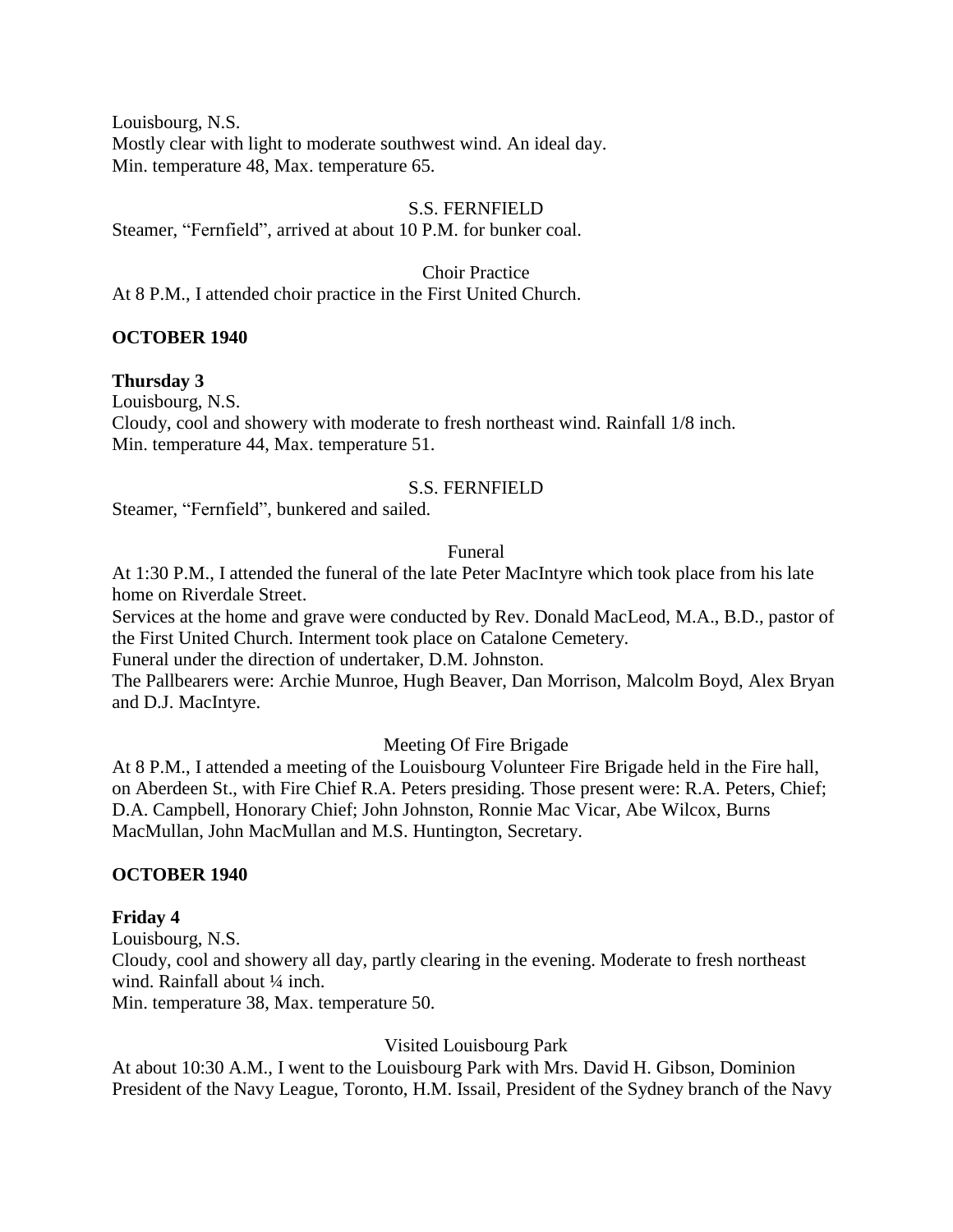League and Mrs. Evelyn Tufts, of Wolfville, of the Halifax Herald staff. At the park we visited the museum where I gave a brief talk on Old Louisbourg. The party left for Sydney at about 11:40 A.M.

# Meeting Of Official Board

At about 8:30 P.M., I attended a meeting of the Official Board of the First United Church, which was held in the church, and was followed by a meeting of the Board of Stewards at the close of Official Board meeting.

Those present, including the two meetings, were: Rev. Donald MacLeod, M.A., B.D., John N. MacDonald, John A. MacDonald, A.W. Stacey, Edward Levy, Donald Wilson, Edison Skinner, Mrs. William Phalen, Mrs. Roy Martell, Mrs. Charles Bagnall and M.S. Huntington.

# **OCTOBER 1940**

# **Saturday 5**

Louisbourg, N.S.

Cool and remarkably clear with light west to southwest winds. Sun shone brightly from a cloudless sky making an ideal day.

Min. temperature about 32, Max. temperature 53.

Frost in the morning.

# Town Council

Went to the town hall at 7:30 P.M. for the purpose of attending a council meeting. Those present were: Councillors, Alex C. MacDonald and Alex Smith, Mayor M.S. Huntington, Deputy Town Clerk, Dan Nicholson and Police Officer D.M. Johnston.

# **OCTOBER 1940**

# **Sunday 6**

Louisbourg, N.S. Clear and cool during the greater part of the day, becoming cloudy in the late afternoon. Moderate to fresh southwest wind. Min. temperature 34, Max. temperature 56.

# Church Services

At 11 A.M. and 7 P.M., I attended services in the First United Church where Rev. Donald MacLeod, M.A., B.D., was the preacher.

# Visited B.M. Spencer

In the afternoon, I visited B.M. Spencer, Town Clerk, who has been ill for about two weeks. Found him in fairly good condition after a bad week. He is still in bed but expects to be up in a few days.

I also visited Mr. & Mrs. Fletcher Townsend on my way to Spencer's.

# **OCTOBER 1940**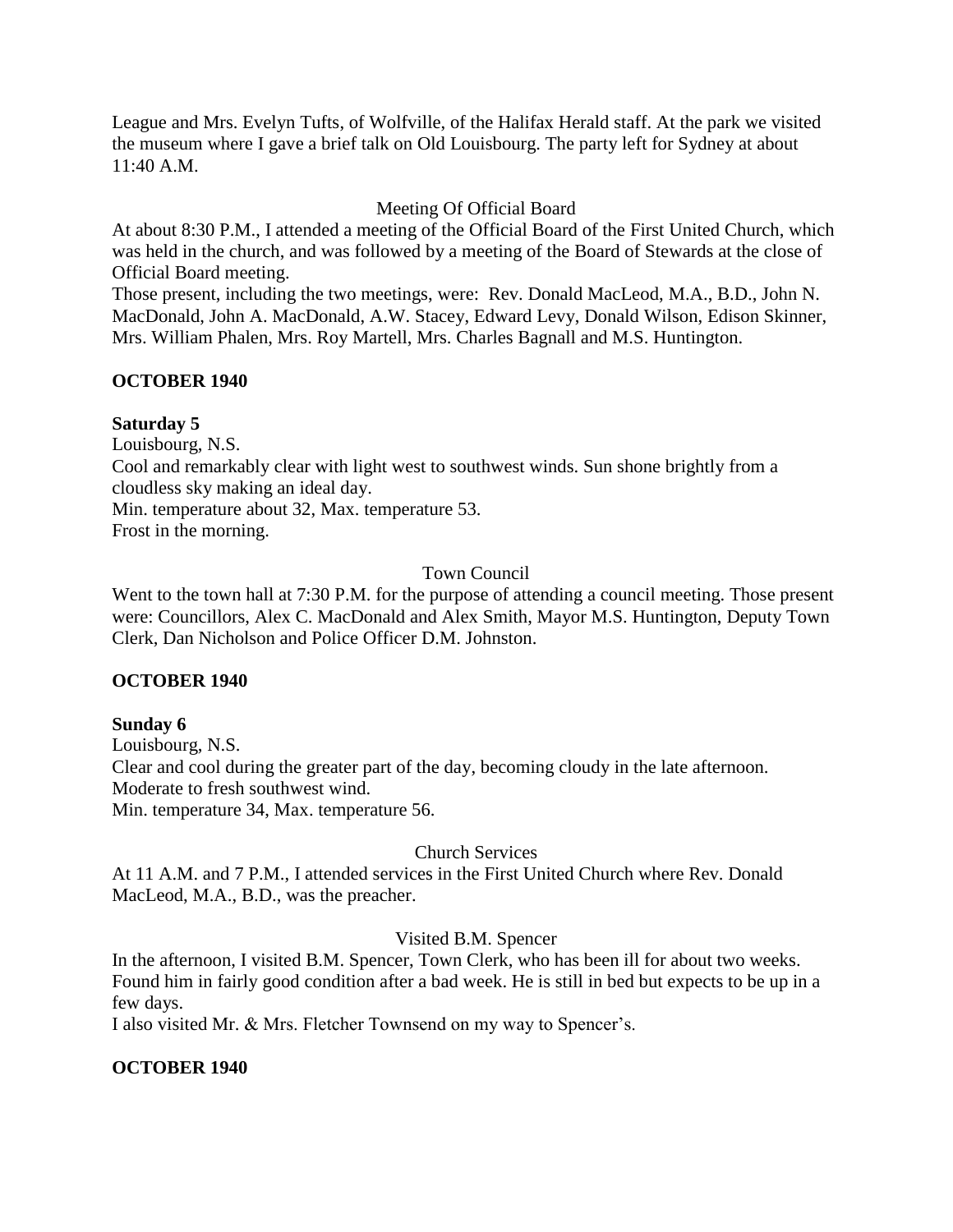### **Monday 7**

Louisbourg, N.S.

Clear and cool becoming cloudy in the late afternoon. Moderate to fresh southwest wind. Min. temperature 49, Max. temperature 60.

## S.S. MARIEBORG

Finnish Steamer, "Marieborg", arrived at about 6 P.M. After bunkering, she sailed during the night.

Erecting Power Line Poles

The erection of poles for the Nova Scotia Power Commissions power line from Seaboard Power Station at Glace Bay to Louisbourg was begun to-day (sic). The first poles were erected on the new highway near the first railway crossing, east of the Town of Louisbourg.

# **OCTOBER 1940**

## **Tuesday 8**

Louisbourg, N.S. Cloudy in the morning and late afternoon. Clear and mild during the greater part of the day. Moderate to fresh southwest wind. Min. temperature 51, Max. temperature 63.

# **OCTOBER 1940**

# **Wednesday 9**

Louisbourg, N.S. Cloudy, foggy and mild with light southwest wind. Light showers in the evening. Min. temperature 50, Max. temperature 60.

# **OCTOBER 1940**

# **Thursday 10**

Louisbourg, N.S. Clear and cool with light variable winds. A remarkably clear sky, became cloudy in the late afternoon. An ideal day. Min. temperature 41, Max. temperature 60.

# Repairs To Shop Foundation

To-day (sic), I had three concrete pillars erected under the east side of my shop, the wooden posts, on which the sills rested since October 1920, having become badly decayed. The work of erecting the pillars was carried out by John N. MacDonald (Part-Time), Alex MacDonald and Alex MacKeigan, with my assistance.

# **OCTOBER 1940**

**Friday 11**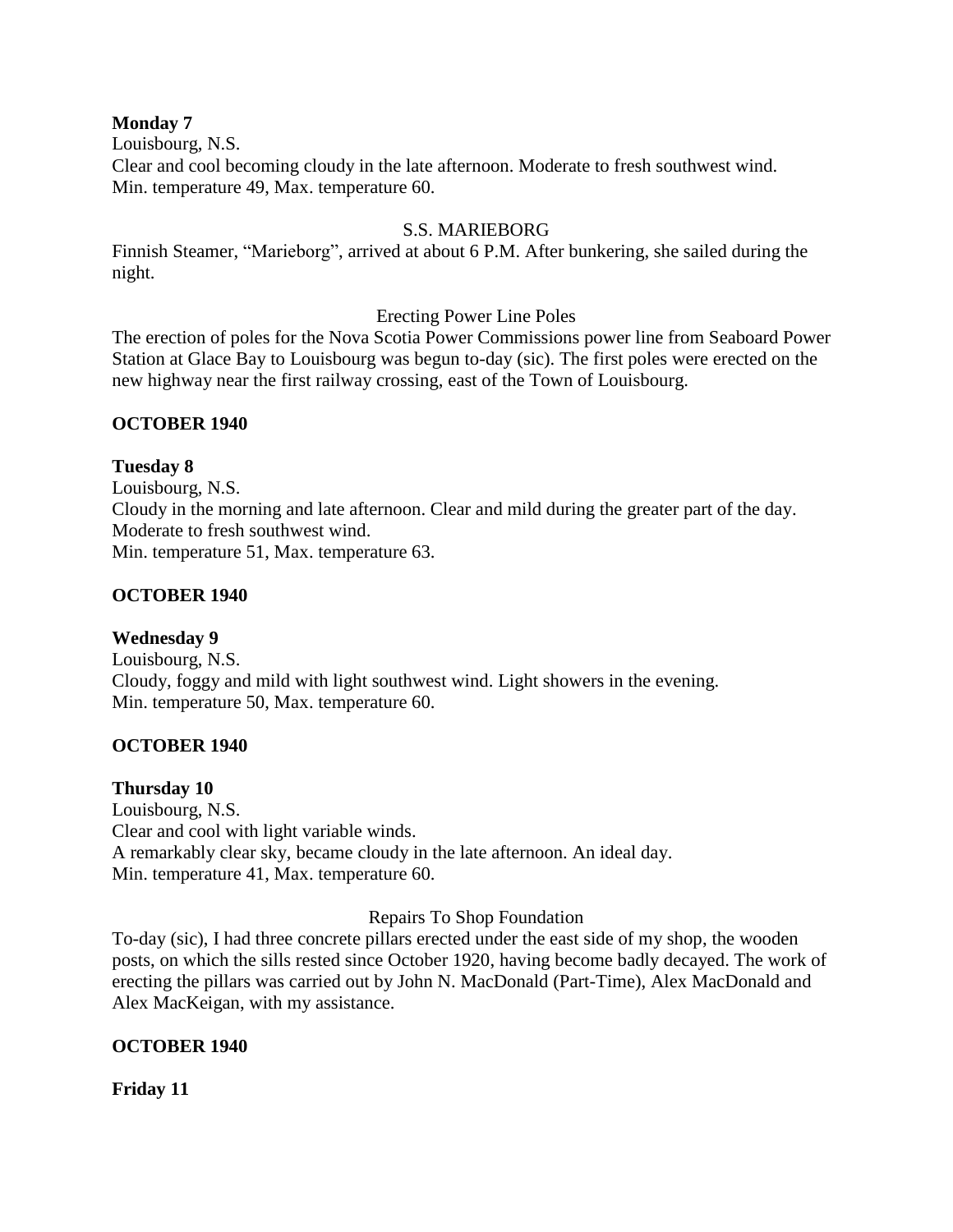Louisbourg, N.S. Clear and cool with light variable winds mostly southwest. An ideal day. Min. temperature 36, Max. temperature 56.

#### Fire Prevention

This week, being "Fire Prevention Week", at 2 P.M., I visited the schools of the town accompanied by Ex Mayor A.A. Martell and Fire Chief R.A. Peters, where we held Fire Drill in which all the pupils took part. The evacuation of the school, after the alarm sounded, was carried out in 38 seconds. The Junior Fire Brigade composed of High school boys, had a stream of water on the roof of the building in 37 seconds after the signal was given.

After the drill was over, we each gave a short talk on the danger of being careless with fire and how to prevent and fight fires.

### **OCTOBER 1940**

#### **Saturday 12**

Louisbourg, N.S. Light frost in the morning. Mild and remarkably clear during the day. Bright sunshine followed by a delightful moonlight night. Light variable wind. A perfect day. Min. temperature about 32, Max. temperature about 60.

#### S.S. FERNFIELD

Steamer, "Fernfield", arrived in the evening and bunkered.

## S.S. EVERELZA

Latvian Steamer, "Everelza", arrived during the early part of the night for bunker coal.

### **OCTOBER 1940**

**Sunday 13** Louisbourg, N.S. Cloudy and mild with moderate to fresh southwest wind. Min. temperature 41, Max. temperature 60.

#### Church Services

At 11 A.M. and 7 P.M., I attended services in the First United Church where Rev. Donald MacLeod, M.A., B.D., was the preacher.

#### **OCTOBER 1940**

**Monday 14 Thanksgiving Day** Louisbourg, N.S. Clear and mild in the morning, becoming mostly cloudy and chilly during the day. Moderate to fresh west to northwest winds. Calm at night.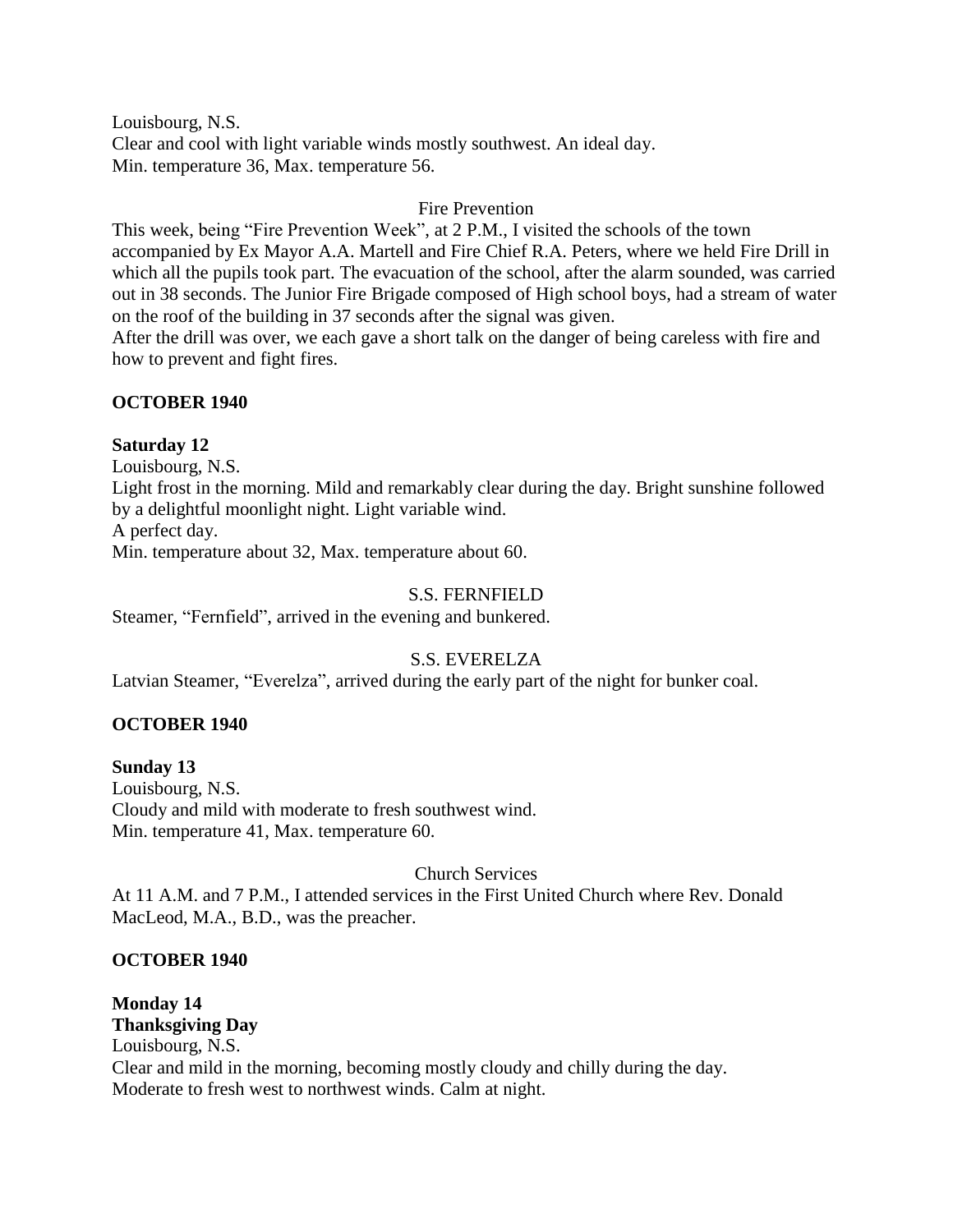Min. temperature 35, Max. temperature 59.

# Thanksgiving Day

This is a public holiday throughout the Dominion of Canada. In this town the Bank, schools and Town office as well as some of the business houses were closed for the day.

A Steamer at the coal pier, which arrived here on last Saturday night for bunker coal, did not get her coal to-day (sic) owing to the employees of the coal company taking the day off. Had my shop open for business all day as usual.

### **OCTOBER 1940**

### **Monday 15**

Louisbourg, N.S. Cool and mostly clear with moderate to fresh winds mostly southwest. Min. temperature 34, Max. temperature 60.

# MUNICIPAL ELECTIONS

The Triennial Municipality elections were held to-day (sic) throughout the Province of Nova Scotia.

For the results in the Municipality of the County of Cape Breton, see next page.

# S.S. EVERELZA

Latvian Steamer, "Everelza", which arrived here on last Saturday night, bunkered to-day (sic) and will probably sail tonight or tomorrow morning.

# **OCTOBER 1940**

### **Wednesday 16**

Louisbourg, N.S.

A comparatively mild morning was followed by a very chilly day. Clear with fresh to strong northwest to north winds. Shower of rain in the early morning. Min. temperature 27, Max. temperature 57.

### MUNICIPAL ELECTIONS

According to to-day's (sic) issue of the Sydney Post-Record, the results of the Municipal elections held yesterday in Cape Breton County are as follows:

District 1 Reserve; William Gouthro, Conservative reelected by a majority of 393 over John Steele, Liberal and John Wilton, C.C.F.

District 2 Balls Creek; Deputy Warden Frank Lewis, Liberal reelected, majority 240 over John F. Daley, Liberal.

District 3 Hillside: John Munroe, Liberal, majority 38 over John A. MacDonald, Conservative. District 4 Florence: Ted Sullivan, Liberal, majority 44, over Alex J. MacLennan, Independent and Ray MacGillivray.

District 5 Mainadieu: Thomas Lathigee, Liberal acclamation.

District 6 Louisbourg: Mark Cannington, Liberal acclamation.

District 7 Gabarus: Charles Mann, Conservative, reelected, acclamation.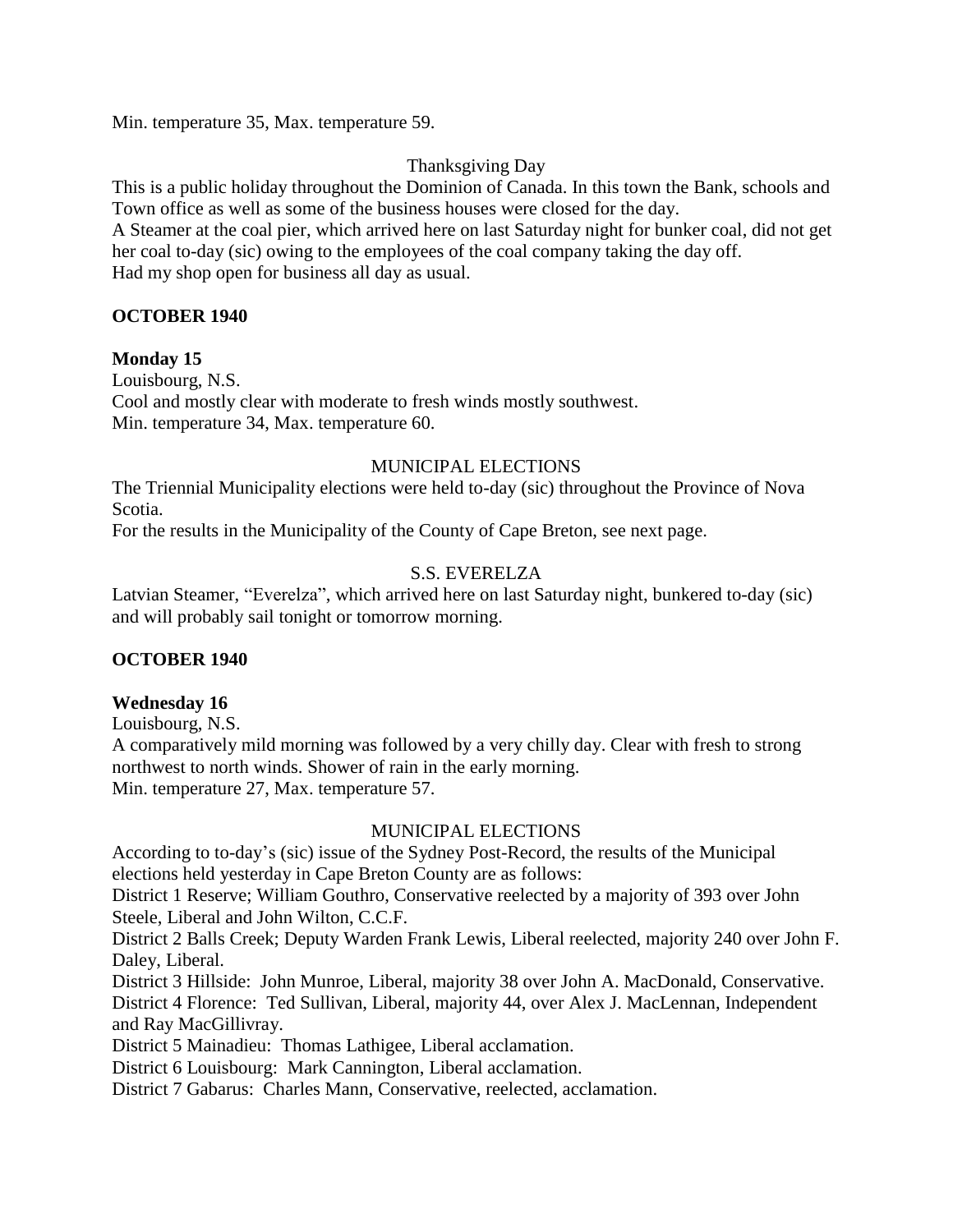District 8 East Bay South: Rod S. MacNeil, majority 12 over Councillor J.P. Gillis. District 9 Boisdale: Joseph A. MacIntyre, independent, majority 1 over Warden R.A. MacKinnon, Liberal. District 10 Boularderie: John Broderick, Conservative, reelected, majority 159 over Norman MacKay, Liberal. District 11 Donkin: Gordon MacGregor, Liberal, reelected, majority 151 over R. Cunningham, C.C.F. District 12 Port Morien: Robert Orr, Liberal, reelected, acclamation. District 13 Big Pond: Joseph Campbell, Conservative, reelected, majority 12 over Duncan MacPherson, Liberal. District 14 Grand Narrows: A.D.H. MacKinnon, Conservative, reelected, majority 160 over John Allan MacNeil, Liberal. District 15 Catalone: Alex Ferguson, Liberal reelected, majority 15 over Craig MacDonald, Conservative. District 16 Trout Brook: Donald Lomond, Liberal, reelected, majority 39 (Continued on next page)

# **OCTOBER 1940**

# **Thursday 17**

Louisbourg, N.S.

Clear and cool becoming cloudy at noon. Variable light winds mostly southeast. Min. temperature about 22, Max. temperature [blank]

### Heavy Frost

First frost of the Season to do any damage of a serious nature. Dahlias and other plants in the garden totally destroyed.

# MUNICIPAL ELECTIONS

(Continued From Previous Page)

over Donald MacLeod, Conservative.

District 17 Grand Mira: Sylvester MacDonald, Liberal, reelected, majority 23 over Neil H. MacKinnon, Conservative.

District 18 South Forks: Wilfred Carmichael, Liberal, reelected, majority 164, over Dan A. MacDonald, Conservative.

District 19 Northside East Bay: Joseph MacGillivray, Liberal, reelected, acclamation.

District 20 Lingan: Gus Brown, Liberal, reelected, majority 400 over Henry Cooke and Robert C. MacNeil.

District 21 Enon: John MacDonald, Conservative, reelected, acclamation.

District 22 French Vale: Steve MacLean, majority 10 over Patrick Currie, Martin W. Gouthro and John M. MacKinnon.

District 23 Georges River: Roderick J. MacDonald, Liberal, elected over John James Almon. District 24 Bateson: Alex R. MacDonald, Liberal, reelected, acclamation.

(see page October 24)

# S.S. MOYSALEN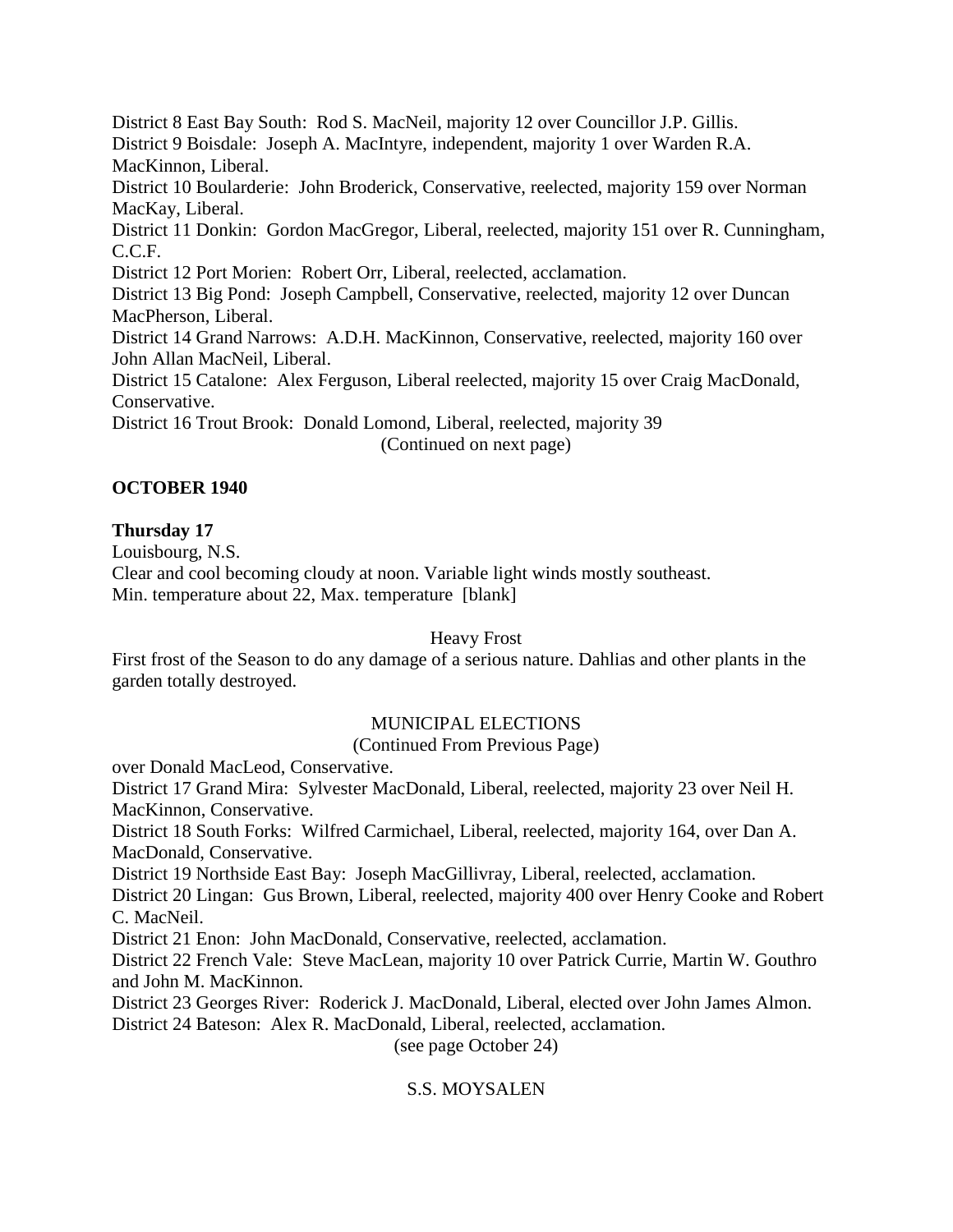Norwegian Steamer, "Moysalen", arrived during the night for bunker coal.

## S.S. FOUNDATION ARANMORE

Steamer, "Foundation Aranmore", which arrived here yesterday morning with a barge in tow, bunkered yesterday and last night and sailed this morning.

### **OCTOBER 1940**

## **Friday 18**

Louisbourg, N.S. Rained moderately nearly all day. Cleared during the night. Fresh to strong east to northeast winds. Very distrainable. Rainfall of last night and today, about 1 inch. Min. temperature 36, Max. temperature 58.

Meeting Of Board Of Stewards

At 8 P.M., I attended a meeting of the Board of Stewards of the First United Church, in the church. Those present were: John A. MacDonald, John N. MacDonald, Donald Wilson, Edward Levy and M.S. Huntington.

## **OCTOBER 1940**

### **Saturday 19**

Louisbourg, N.S. Partly clear with an occasional light shower. Chilly with moderate to fresh northwest wind. Min. temperature 32, Max. temperature 49.

# Council Meeting

At 7:30 P.M., I attended a meeting of the Town Council. Those present were: Councillors Alex C. MacDonald, Alex Smith, Cleveland Townsend, Mayor, M.S. Huntington, Clerk, B.M. Spencer, Deputy Clerk, Dan Nicholson, John Holland, who addressed the council respecting his tax arrears, and George Phalen.

# Fishing Schooners In Port

A fleet of about 12 Luneburg fishing Schooners are in port to-day (sic) for shelter. The majority of them arrived yesterday.

### **OCTOBER 1940**

### **Sunday 20**

Louisbourg, N.S.

Clear and cool during the early part of the day but becoming cloudy shortly after noon. Snow began to fall at about 6 P.M. and continued until after midnight. Light variable wind during the greater part of the day. Easterly in the evening, shifting to moderate and increasing to a fresh breeze.

Min. temperature about 30, Max. temperature 47.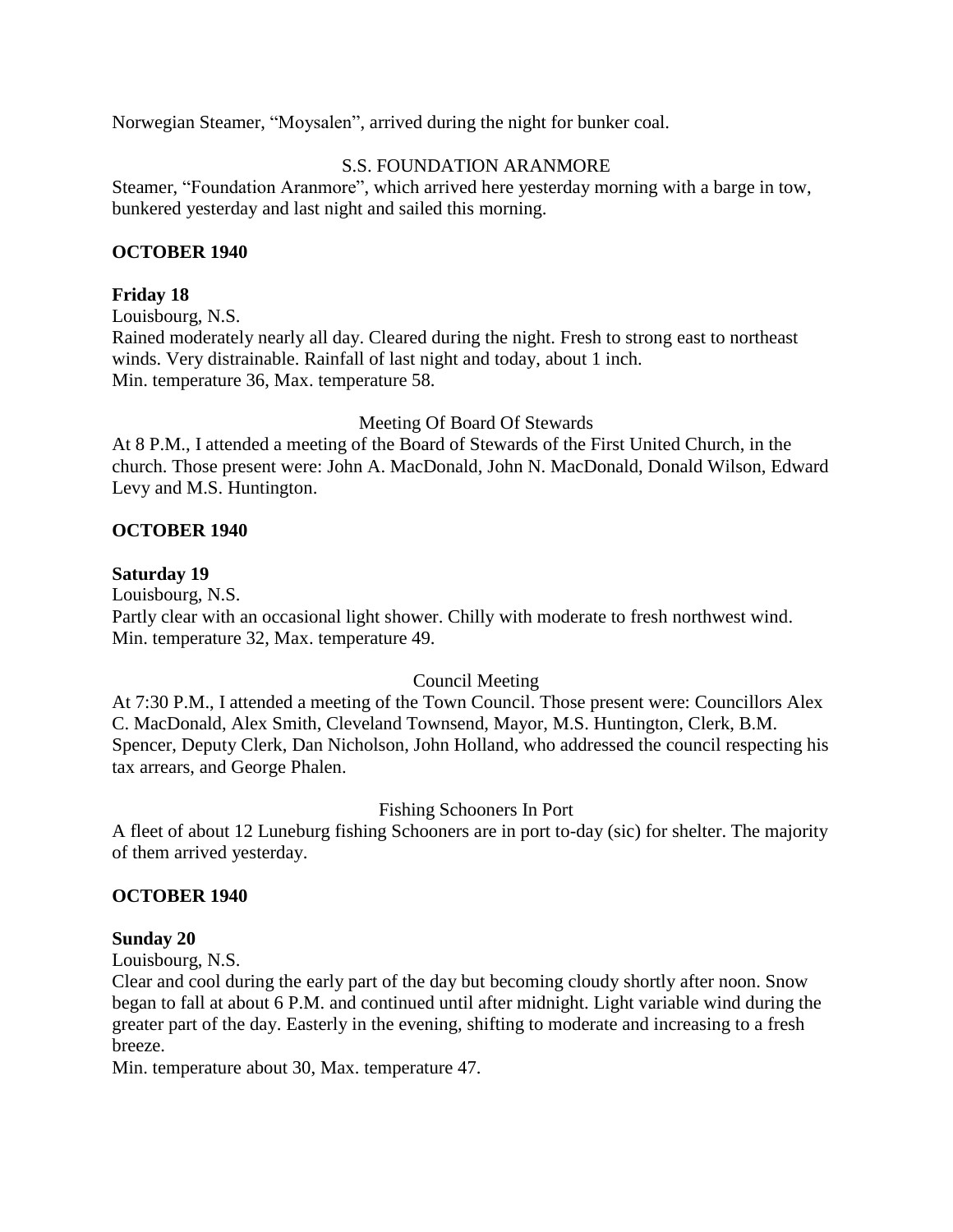### First Snow Storm of Season

At least 5 inches of heavy, wet snow fell during the night. Beginning at about 6 P.M., it continued until after midnight.

## Church Services

At 11 A.M. and 7 P.M., I attended services in the First United Church where Rev. Donald MacLeod, M.A., B.D., was the preacher.

### S.S. JOHN CABOT

Newfoundland Steamer, "John Cabot", arrived in the late afternoon for bunker coal.

## Fishing Schooners Sailed

A fleet of about 12 Fishing Schooners, which were in port for the past two days, sailed early this morning for the fishing grounds.

### **OCTOBER 1940**

### **Monday 21**

Louisbourg, N.S.

Clear and cool with light to moderate northwest wind which shifted to southwest and, during the afternoon, increased to a strong breeze. Cloudy in the later afternoon. Rain began to fall at about 9:30 P.M.

Ground covered by about 5 inches of wet snow with a crust frozen on the surface. During the day, a considerable quantity of the snow disappeared but in the evening there was still enough left to give the fields and woods a very wintery appearance. There was considerable damage done in town to electric light and telephone wires as a result of last night's storm. In the evening, all the electric lines had been restored, fit for service, but a number of telephones were still out of commission.

# S.S. JOHN CABOT

Newfoundland Steamer, "John Cabot", after bunkering, sailed in the early morning.

### **OCTOBER 1940**

### **Tuesday 22**

Louisbourg, N.S.

Clear with moderate northwest wind in the morning, becoming cloudy in the forenoon and wind increasing to a heavy gale which continued all day and late into the night. A drizzle of snow and sleet accompanied the heavy wind which made it very unpleasant out in the open. Min. temperature 28, Max. temperature 40.

### **OCTOBER 1940**

### **Wednesday 23**

Louisbourg, N.S. Cloudy and cool with moderate winds mostly southwest.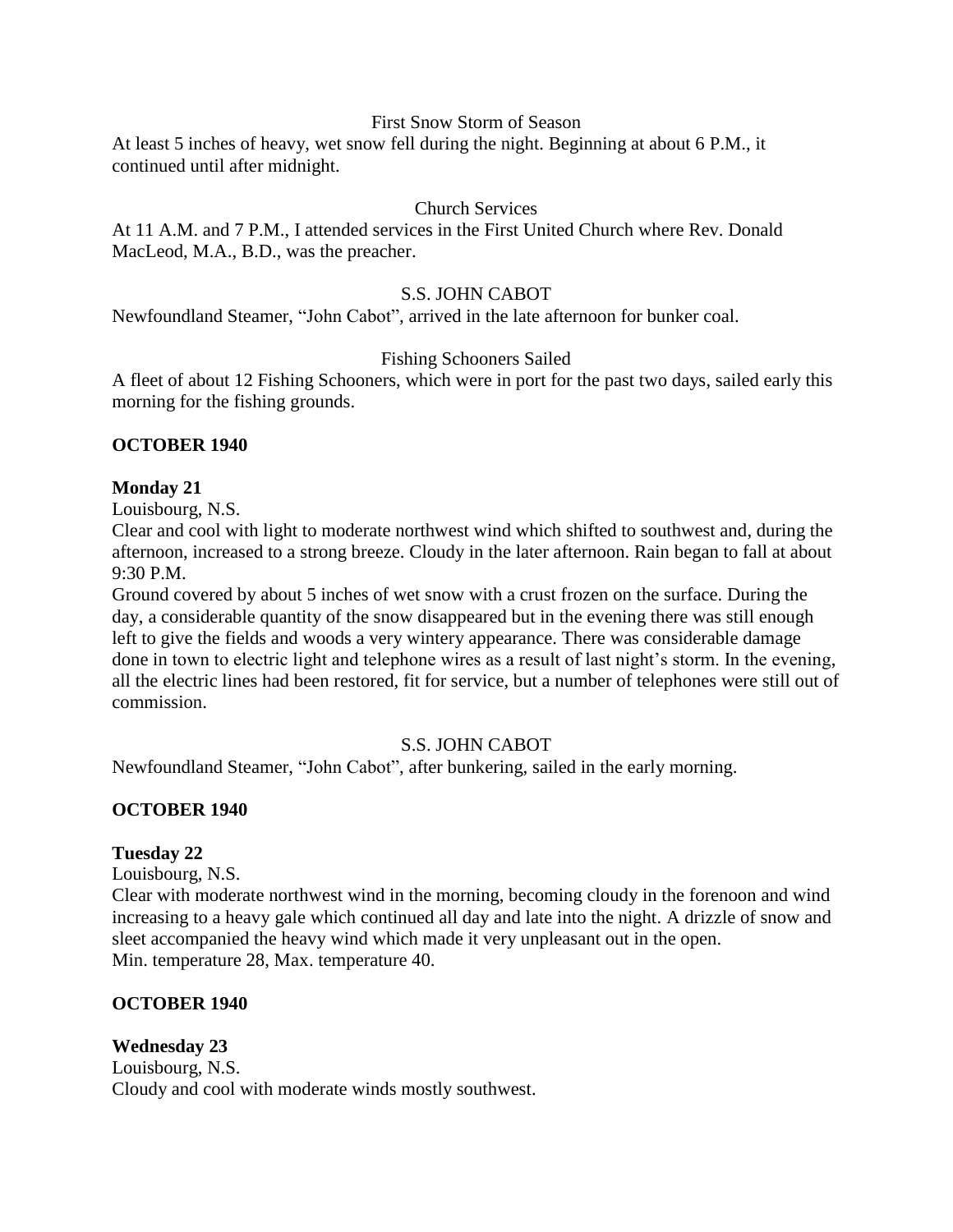Min. temperature 30, Max. temperature 48.

# S.S. KATLA

Icelandic Steamer, "Katla", arrived at about 8 A.M. After bunkering, she sailed during the night.

# S.S. MARIEBORG

Finnish Steamer, "Marieborg", arrived at about 7 P.M.

### **OCTOBER 1940**

### **Thursday 24**

Louisbourg, N.S. Cloudy and cool with light to moderate winds. Min. temperature 34, Max. temperature 54.

### County Council Election Recount

A recount held yesterday at Sydney in connection with the election held on District no. 9, Boisdale, resulted in Warden R.A. MacKinnon and Joseph A. MacIntyre each receiving 128 votes.

The tie was broken by the presiding officer, D.P. MacIntyre, of Boisdale, giving his casting vote in favor of Warden MacKinnon.

On election night, October 15, the count gave Warden MacKinnon 126 votes and his opponent 127.

The recount, requested by the Warden, resulted in his election by the closing vote of the presiding officer.

### **OCTOBER 1940**

### **Friday 25**

Louisbourg, N.S. Clear and mild in the early part of the day, becoming cloudy and chilly in the early afternoon. Light northwest wind. Min. temperature 30, Max. temperature 49.

### Funeral

At 1:30 P.M., I motored to Catalone with Mrs. MacMillan for the purpose of attending the funeral of the late Mrs. John MacLean, of Glace Bay, who died in the General Hospital in that town. The funeral services, in the United Church at Catalone and at the grave, were conducted by Rev. Donald MacLeod of the First United Church, Louisbourg, assisted by Rev. John MacDonald, of Knox United Church, Glace Bay.

### **OCTOBER 1940**

**Saturday 26** Louisbourg, N.S.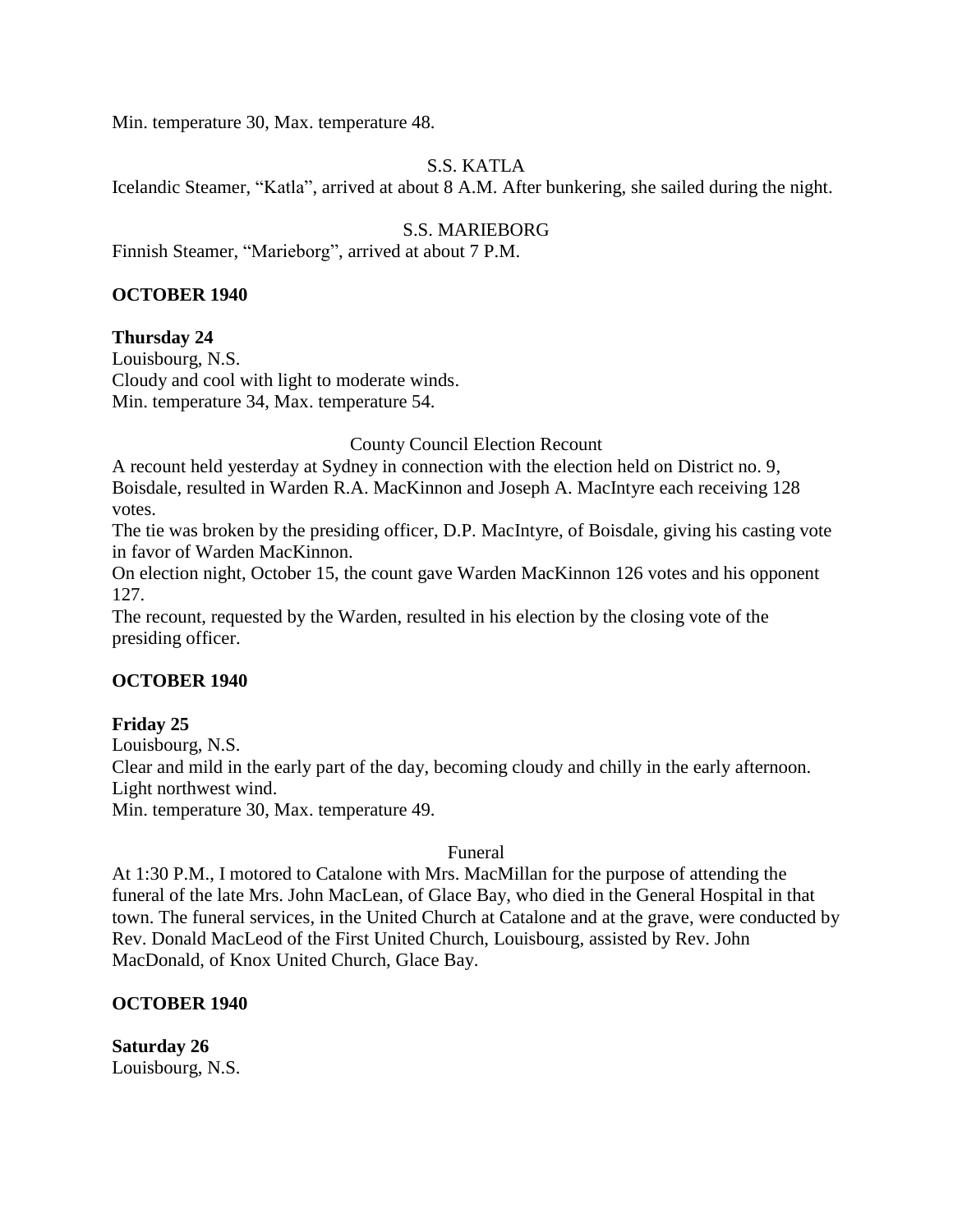Cloudy and cool with very light drizzle of rain during the quarter part of the day followed by heavier showers during the night.

Light northeast wind. Rainfall about ¼ inch. Min. temperature 30, Max. temperature 44.

## **OCTOBER 1940**

## **Sunday 27**

Louisbourg, N.S. Cool and partly clear with light north to northwest winds. Light snow squalls in the afternoon and evening. Min. temperature 30, Max. temperature 42.

Church Services

At 11 A.M. and 7 P.M., I attended services in the First United Church where Rev. Donald MacLeod was the preacher.

## **OCTOBER 1940**

## **Monday 28**

Louisbourg, N.S.

Cool and mostly cloudy with light northwest wind. A few light snow squalls in the morning and light rain squalls during the night.

Min. temperature 28, Max. temperature 43.

# Canadian Destroyer Lost

Radio and press of this date, to-day (sic), announced the loss, on the night of October 22, 1940, of H.M.C.S. "Margaree" in collision with a large merchant ship in the North Atlantic. 31 officers and men are believed to have been rescued, while 140 of the crew are missing and presumed to have been drowned. The Margaree was in command of Commander Joseph W.R. Roy, of Ottawa, who was lost with his ship.

The name of the merchant ship was not given.

### Liner Empress of Britain Sunk

Radio and press of to-day (sic) confirmed last Saturday's report of the sinking of the 42,340 ton Canadian Pacific Liner, "Empress of Britain". The Empress was commanded by Captain Charles Sapsworth.

Later: October 29. According to to-day's (sic) press, the sinking took place about 150 miles west of Ireland, as a result of bombs dropped on the ship from German planes. Of a total of 643 persons on board, 45 are reported missing.

# **OCTOBER 1940**

### **Tuesday 29**

Louisbourg, N.S. Cloudy and cool with moderate to fresh north to northeast winds.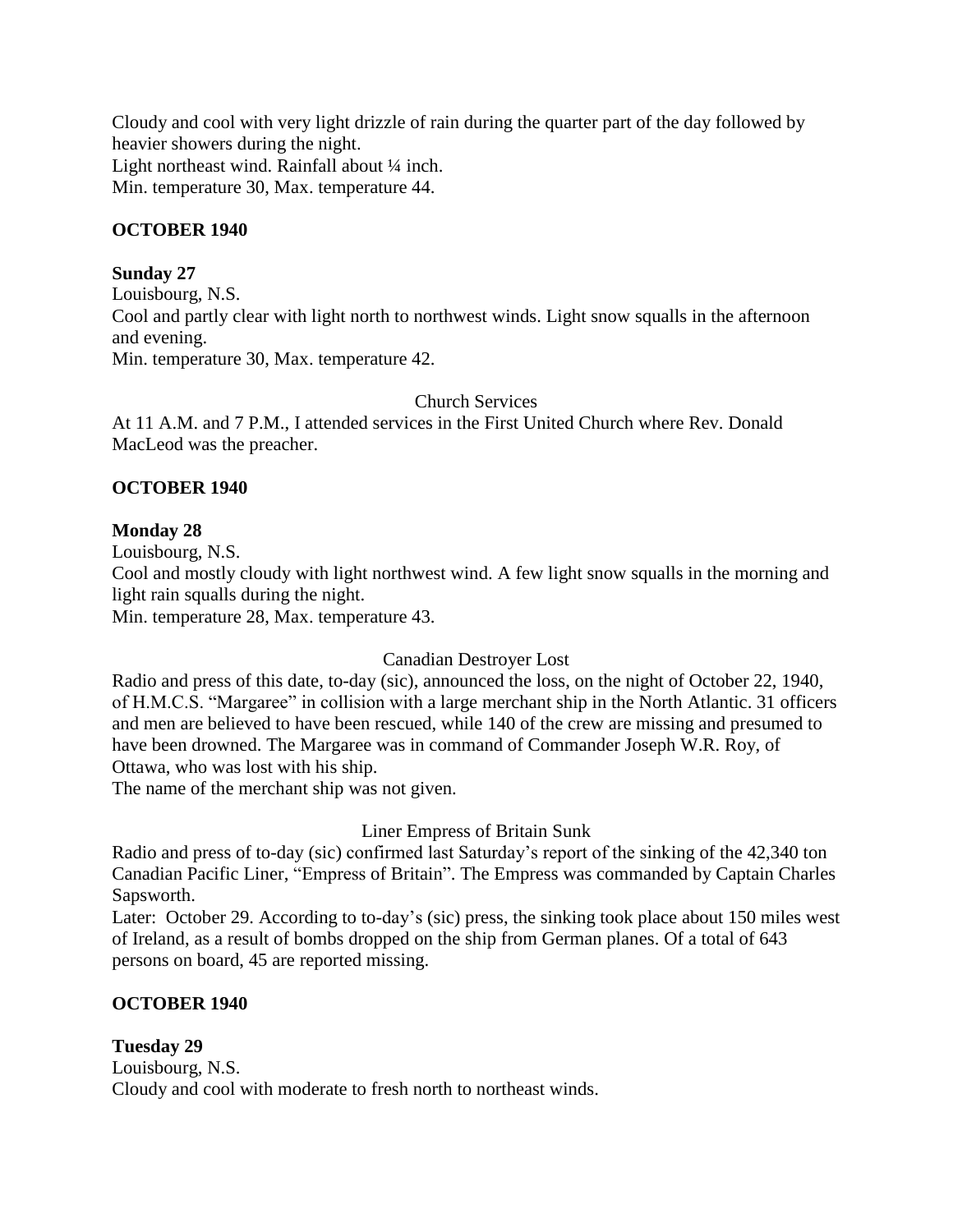Min. temperature 27, Max. temperature 45.

### S.S. NIDARHOLM

Finnish Steamer, "Nidarholm", arrived at about 8 A.M. After bunkering, she sailed at about 4 P.M.

### S.S. POLARLAND

Norwegian Steamer, "Polarland", arrived at about 4:30 P.M. for bunker coal.

### **OCTOBER 1940**

## **Wednesday 30**

Louisbourg, N.S. Clear and cool with light to moderate northwest wind. Min. temperature 25, Max. temperature 44.

#### S.S. POLARLAND

Norwegian Steamer, "Polarland", after bunkering last night, sailed early this morning.

Choir Practice At 8 P.M., I attended choir practice in the First United Church.

## **OCTOBER 1940**

# **Thursday 31**

Louisbourg, N.S. Clear and cool becoming cloudy in the late afternoon. Snow squalls during the night. Min. temperature 30, Max. temperature 45. Light to moderate northerly wind.

### **NOVEMBER 1940**

### **Friday 1**

Louisbourg, N.S. Cool and partly clear with moderate northerly wind. Rain squalls in the late afternoon and evening. Min. temperature 32, Max. temperature 45.

### **NOVEMBER 1940**

**Saturday 2** Louisbourg, N.S. Clear and cool with light southwest wind. An ideal Autumn day. Min. temperature, about 30, Max. temperature, about 44.

### **NOVEMBER 1940**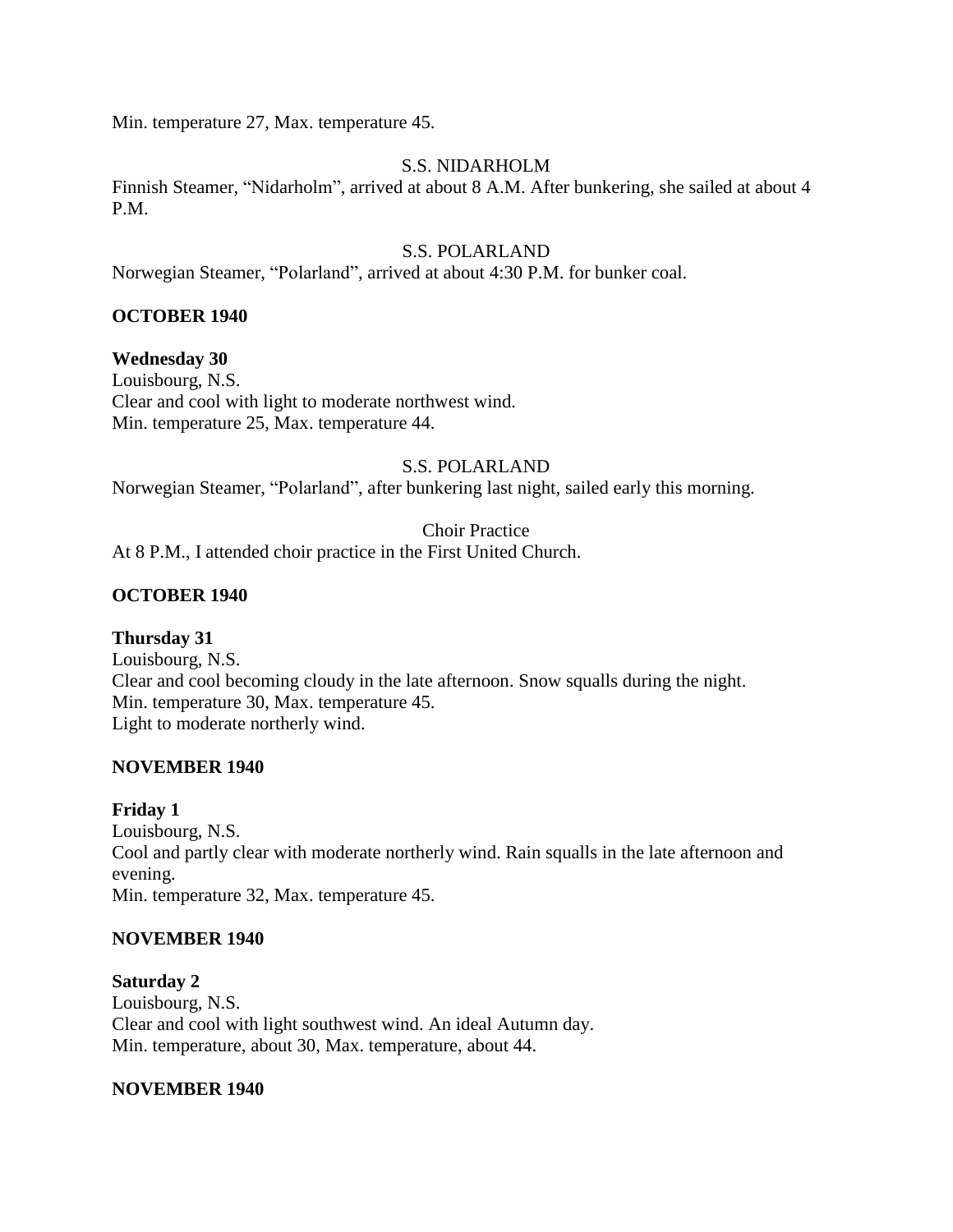#### **Sunday 3**

Louisbourg, N.S. Cloudy and cool followed by rain at about noon. Moderate southeast wind increasing to a moderate gale shortly after noon. Partly clear in the late afternoon and evening, wind shifting to southwest and moderating. Rainfall about  $\frac{1}{4}$  inch. Min. temperature 42, Max. temperature 49.

### Church Services

At 11 A.M. and 7 P.M., I attended services in the First United Church, where owing to an exchange of pulpits between Rev. Donald MacLeod, of Louisbourg, and Rev. J.W. O'Brien, of Sydney Mines, Mr. O'Brien occupied the Louisbourg pulpit both morning and evening.

### **NOVEMBER 1940**

## **Monday 4**

Louisbourg, N.S. Cloudy and cool with moderate to fresh westerly wind. Min. temperature 40, Max. temperature 47.

#### S.S. OLGA

Greek Steamer, "Olga", arrived at about 8 P.M. for bunker coal.

### **NOVEMBER 1940**

### **Tuesday 5**

Louisbourg, N.S. Cool and mostly clear with moderate westerly wind. Min. temperature, about 32, Max. temperature, about 48.

### S.S. OLGA

Greek Steamer, "Olga", bunkered in the morning and sailed shortly before noon.

### Robert Smith Convicted of Murder

In Supreme Court, to-day (sic), at Sydney, a jury with Harry Hooper foreman, brought in a verdict of guilty in the case of Robert Smith, of Rear of Big Pond, C.B., tried for the murder of Angus MacIsaac, Ben Eoin, C.B. Smith, who is only 15 years of age, killed Angus MacIsaac, in MacIsaac's house, by shooting him in the head on the night of September 25, 1940. Smith's companion, Dan Angus MacIsaac, a relative of the murdered man, who was present when the murder was committed, is to face trial on the charge of murder, at Sydney on next Tuesday, November 12. The present term of the Supreme Court is presided over by Justice W.L. Hall.

### Armed Merchantmass, Jervis Bay Sunk

Convoy of 38 ships enroute from Halifax, N.S. to England, attacked by a German raider, supposed to be a Pocket Battleship, in mid Atlantic. Armed Merchant Cruiser, Jervis Bay, commanded by Captain Fogarty Fegan, was sunk in a fight with the raider while defending the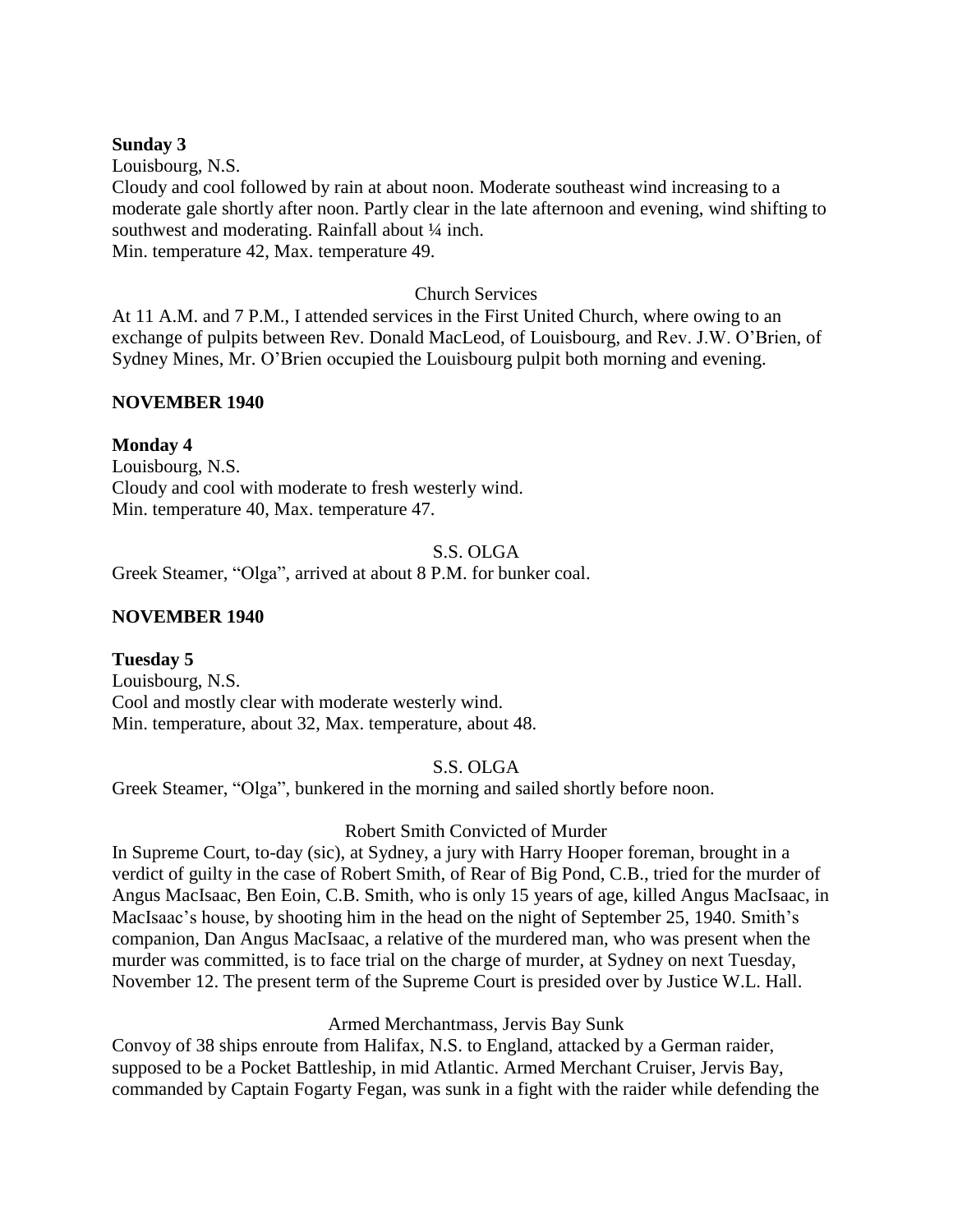convoy. Upwards of 30 of the convoy escaped owing to the heroism of the captain and crew of the Jervis Bay. Captain Fegan and the majority of his crew went down with their ship.

### **NOVEMBER 1940**

## **Wednesday 6**

Louisbourg, N.S.

Comparatively mild and partly clear during the early part of the day. Cloudy during the afternoon. Rain began to fall about 5:30 P.M. Heavy showers during the night. Light variable winds.

Min. temperature 28, Max. temperature 60.

Choir Practice

At 8 P.M., I attended choir practice in the First United Church.

United States Elections

The results of the elections held in the United States, yesterday, as given by the radio and press, to-day (sic), show that Franklin D. Roosevelt has been reelected for a third term by a large majority over Wendell L. Willkie, the Republican Candidate. Mr. Roosevelt is the first president in the history of the United States to be reelected for a third term.

## **NOVEMBER 1940**

# **Thursday 7**

Louisbourg, N.S. Mild and mostly cloudy with some fog in the morning. Light southwest wind. Rainfall of last night about ¼ inch. Min. temperature 38, Max. temperature 50.

### Canadian Parliament Opens

The Canadian Parliament opened at Ottawa, today, under the premiership of Hon. MacKenzie King, with Mr. R.B. Hanson as leader of the Conservative Opposition. The Earl of Athlone, Governor-General, read the speech from the Throne.

# **NOVEMBER 1940**

**Friday 8** Louisbourg, N.S. Mild and cloudy with sun shining through occasionally. A few light showers. Light variable wind mostly southwest. Min. temperature 38, Max. temperature 48.

### **NOVEMBER 1940**

### **Saturday 9**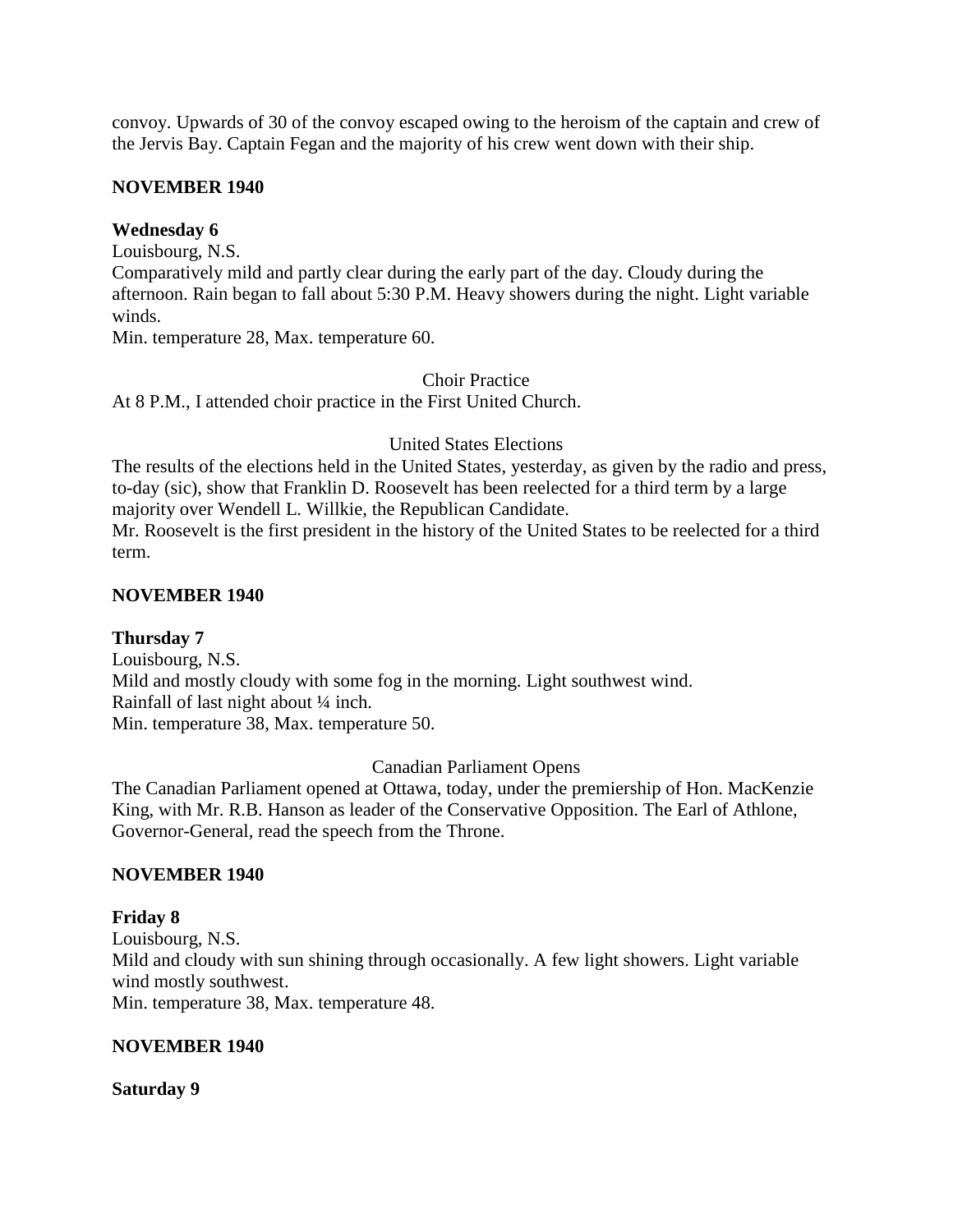Louisbourg, N.S. Cool and partly clear with light northwest wind. Min. temperature 35, Max. temperature 48.

## **NOVEMBER 1940**

**Sunday 10** Louisbourg, N.S. Cloudy and cool with light variable wind. Min. temperature 32, Max. temperature 41.

Church Services

At 11 A.M. and 7 P.M., I attended services in the First United Church where Rev. Donald MacLeod, M.A., B.D., was the preacher.

# **NOVEMBER 1940**

**Monday 11 Armistice Day** Louisbourg, N.S. Cool and mostly cloudy with light variable wind and a few sprinkles of rain occasionally. Min. temperature 31, Max. temperature 47.

General Holiday

This is a general holiday throughout the Dominion of Canada.

Celebrates Birthday Born November 11, 1883, to-day (sic), Emeline celebrated her 57<sup>th</sup> birthday.

# **NOVEMBER 1940**

### **Tuesday 12**

Louisbourg, N.S.

Cool and mostly cloudy with moderate to fresh southwest wind. Showers during the night. Min. temperature [blank], Max. temperature [blank].

### S.S. SELFOSS

Icelandic Steamer, "Selfoss", arrived at about 1:30 P.M. After bunkering, she sailed in the evening.

# Death of William Baldwin

To-day's (sic) edition of the Sydney Post-Record contained the news of the death of William Baldwin, which took place at Sydney last night.

Mr. Baldwin, who was about 86 years of age, was a native and life-long resident of West Louisbourg.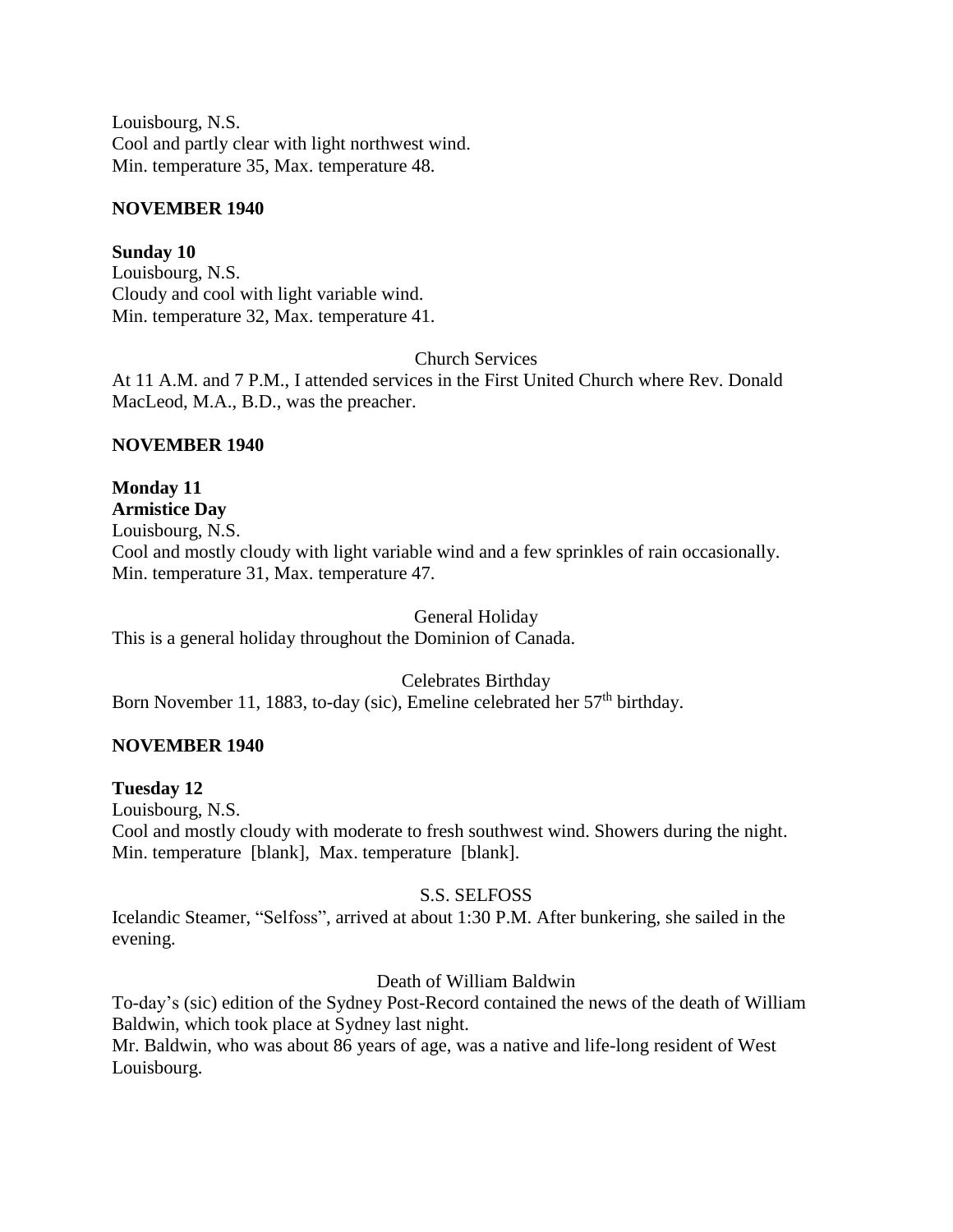#### Dan Angus MacIsaac On Trial For Murder

In the Supreme Court at Sydney, to-day (sic), Dan Angus MacIsaac, a 14 year old boy, was placed on trial for the murder of a relative, Angus MacIsaac, of Ben Eoin, on the night of Sept 25, 1940. His companion, Robert Smith, aged 15 years, who actually did the killing, was convicted of murder on the  $5<sup>th</sup>$  of this month.

#### **NOVEMBER 1940**

### **Wednesday 13**

Louisbourg, N.S. Cloudy, misty with a few light showers. Light winds mostly easterly. Min. temperature 44, Max. temperature 53.

Choir Practice At 8 P.M., I attended choir practice in the First United Church.

### **NOVEMBER 1940**

#### **Thursday 14**

Louisbourg, N.S. Cloudy with some fog and light variable winds. Min. temperature 43, Max. temperature 54.

#### Motored To Sydney

Motored to Sydney in the morning, on board Cameron's bus car, (John MacInnis, driver). Made a number of business calls at Sydney during the day. Had lunch at the "Isle Royale" hotel. Visited my niece, Mrs. Hedley Hopkins, Rockdale Avenue, before leaving for home. Returning, left Sydney at 4:30 P.M. on Cameron's bus. Arrived home at about 5:20 P.M. While at Sydney, I made an appointment to have Emeline meet Dr. J.B. Acker, foot specialist, of Halifax. The hour set was 11 A.M. tomorrow at the "Isle Royale" hotel.

#### **NOVEMBER 1940**

### **Friday 15**

Louisbourg, N.S. Cloudy and misty with light easterly wind. Min. temperature 40, Max. temperature 46.

#### Visited Dr. Acker

Mrs. Fletcher Townsend took Emeline and I to Sydney in her car for the purpose of having an examination of Emeline's feet, which have not made a very good recovery, following the operation she underwent on March 14 last. Mrs. John A. MacDonald and daughter, Jean, also went with us for the same purpose, Jean having been a patient of Dr. Acker's for several years. After meeting and interviewing Dr. T.B. Acker at about 11:15 A.M. in his room at the "Isle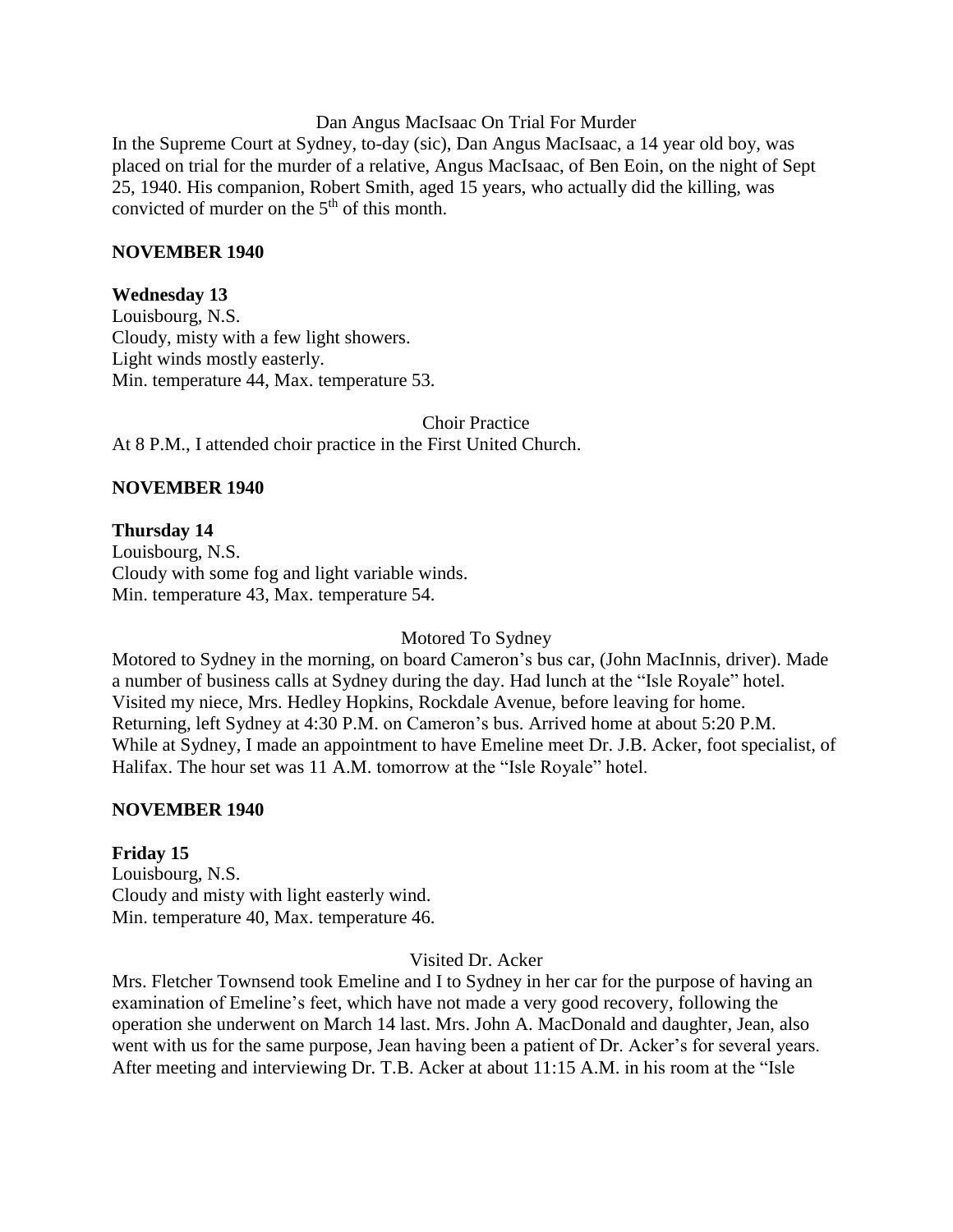Royale", our party had lunch at the "Diana Sweets" Restaurant before leaving for home. We arrived back at Louisbourg at about 2:20 P.M.

Fire

At about 8:45 A.M., the fire alarm sounded for a stove pipe and chimney fire at the home of Mrs. John Lahey, Pepperell Street. Firemen responded quickly but before reaching the scene of the fire, it was "all out". No damage resulted from the blaze.

### **NOVEMBER 1940**

### **Saturday 16**

Louisbourg, N.S. Cloudy, foggy, misty and mild with light easterly wind. Showers during the evening. Min. temperature 43, Max. temperature 55.

### Training For Nursing Profession

Miss Christine MacDonald, who has been clerking for me in the shop since July 4, 1939, finished her period of clerkship with me to-day (sic). She has, however, agreed to assist Miss Annie MacIntyre, who succeeds her on next Monday and Tuesday, when I expect to be absent from home. Miss MacDonald, who was a very trusting and efficient clerk, intends entering the General Hospital at Glace Bay, on Monday the  $25<sup>th</sup>$  of this month, to train for the nursing profession. I plan, with our many friends, in wishing her every success. Miss Annie MacIntyre, of Mira Ferry, who succeeds Miss MacDonald in my shop, entered on her duties on Tuesday last, Nov. 12.

### **NOVEMBER 1940**

### **Sunday 17**

Louisbourg, N.S. Clear and cool with fresh westerly wind. Min. temperature 40, Max. temperature 52.

# Church Services

At 11 A.M. and 7 P.M., I attended services in the First United Church. Rev. Donald MacLeod, the regular pastor, was the preacher in the morning. Owing to an exchange of pulpits between Rev. Donald MacLeod and Rev. Ian MacKay, of St. John's United Church, Port Morien, Mr. Mac Kay was the preacher in the evening at Louisbourg, while Mr. MacLeod occupied the United Church pulpit at Morien.

### **NOVEMBER 1940**

### **Monday 18**

Louisbourg, N.S.

Cool and partly clear with moderate to fresh northwest wind. A few light rain squalls during the day.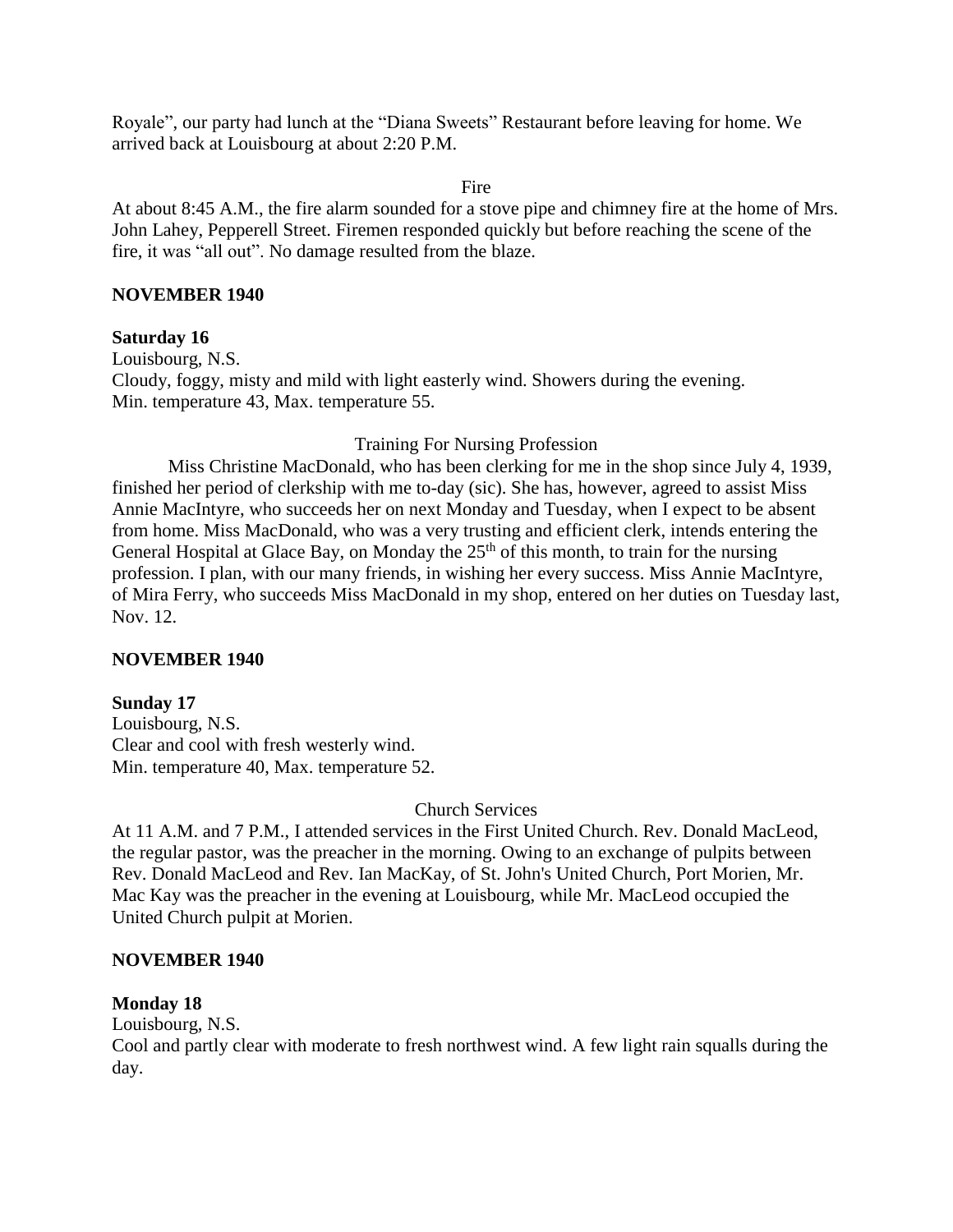#### Motored To Salmon River

Got Charles Stacey to drive me to my old home at Salmon River for the purpose of visiting my brother, Heber, who is very ill as a result of a severe cold. Left Louisbourg at 10 A.M. Arrived at Clifford Huntington's at about 11 A.M. Called on his home and remained a few minutes before continuing on to Heber's. Stayed about 10 minutes at Heber's and then returned with Charles Stacey to the end of Clifford's road. I went to Clifford's, while Stacey started for home. After dinner at Clifford's, I called at Fred's and Cecil Hussey's, after which I walked back to Heber's where I remained until about 5 P.M., when I walked back to Clifford's, where I stayed all night. Found Heber, who had been threatened with Pneumonia, slightly better than he had been, his temperature having dropped from 103 to 99. But before night it had again climbed above the 100 mark.

#### **November 1940**

### **Tuesday 19**

Salmon River, N.S.

Mostly cloudy and very chilly with moderate to fresh northwest winds. A few light snow squalls during the day but not enough to be noticed on the ground.

#### Motored To Sydney

Motored up to Heber's in the morning with Cecil Hussey and returned with him to the end of the new road at the Back Landing from there I walked to the end of the Clifford's road, where I waited for the milk collecting truck, driven by Ronald MacKinnon of Salmon River. Boarded the truck at about 8:30 A.M. and visited Trout Brook, South side road, above Marion Bridge and Hillside before reaching Sydney at about 10:45 A.M. Visited Dr. J.A. Burke, Dentist, 291 Charlotte St., Sydney, and had an impression made for an upper dental set. Had lunch at Isle Royale hotel at 12:30 P.M. Attended a meeting of Air Raid Precautions Central Committee in the Council Chambers in the Court house with Warden R.A. MacKinnon presiding, at 7:30 P.M. Among those present at the meeting were: M.R. Chappell, Sydney, Mayor F.L. Kelly, North Sydney, Mayor William Hinchey, New Waterford, Fred Mosher, Glace Bay, William Cuzner, Sydney Mines, Dr. Beckwith, Sydney, Wing Commander.

S.S. FIDRA S.S. YILDUM Finnish Steamer, "Fidra" and "Yildum", arrived at Louisbourg, bunkered and sailed.

#### **November 1940**

**Wednesday 20** Louisbourg, N.S. Cloudy with fresh to strong southwest wind. Showers during the evening and night. Min. temperature about 27, Max. temperature 47.

Choir Practice At 8 P.M., I attended choir practice in the First United Church.

Presentation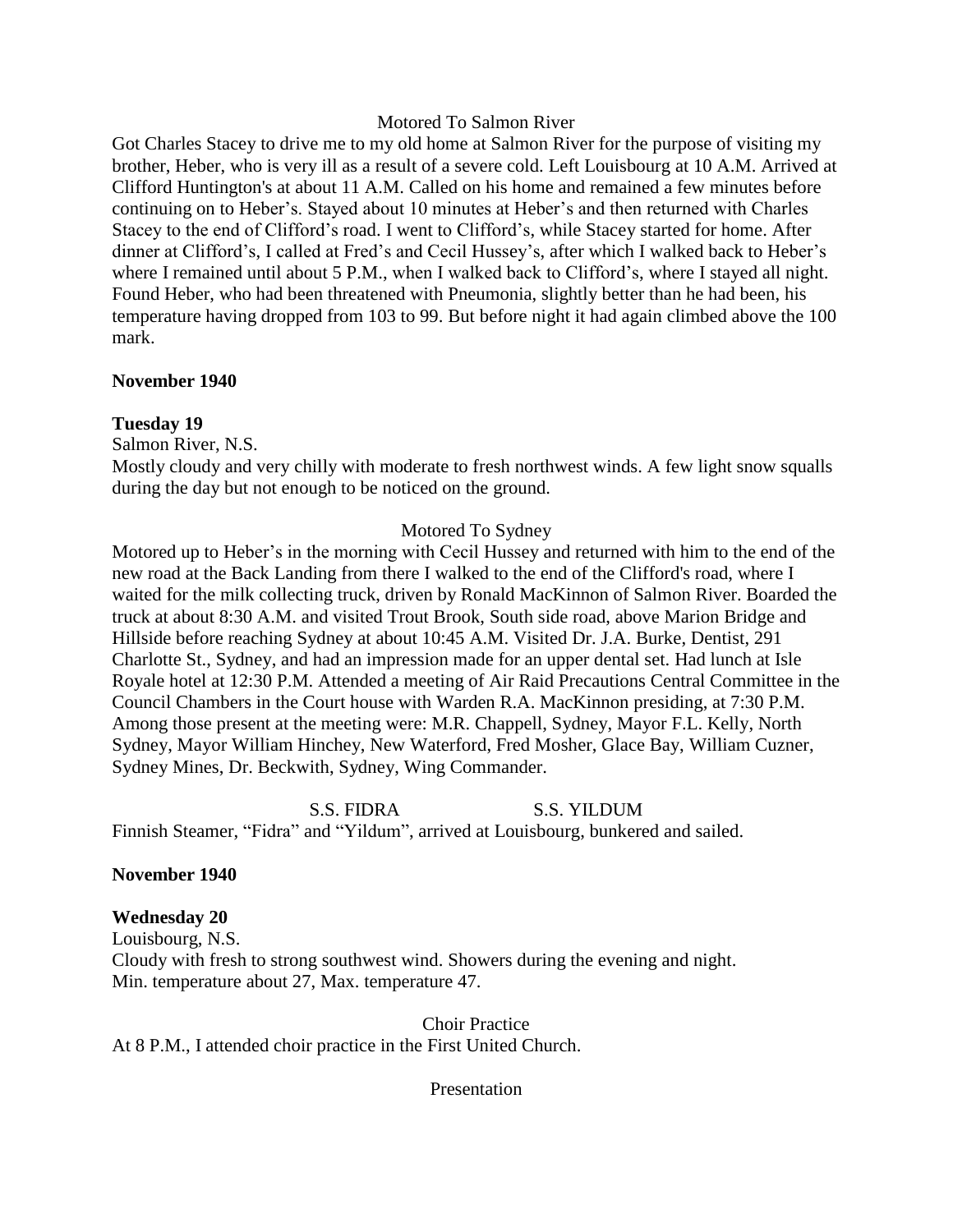Immediately after choir practice, the members of the choir went to the home of Miss Christine MacDonald, who is a member and Secretary-Treasurer of the choir, and presented her with an address and a gift consisting of an over-night case. Miss MacDonald leaves here on next Monday for Glace Bay where she will enter the General Hospital, in that town, to train for the nursing profession. The following choir members were present at the presentation and the lunch that followed: Mr. & Mrs. John A. MacDonald, Director and organist respectively, Edison Skinner, Daniel Nicholson, Elsie Bagnall, Maud Smith, Georgina MacIntyre, Haroldina Beaver, M.S. Huntington.

### **NOVEMBER 1940**

### **Thursday 21**

Louisbourg, N.S. Moderately cool and mostly clear with moderate west to southwest winds. Min. temperature [blank], Max. temperature 44.

### S.S. ABGARA

Latvian Steamer, "Abgara", arrived in the early morning, bunkered and sailed shortly before noon.

## S.S. LADY LAURIER

Canadian Government Steamer, "Lady Laurier", arrived in the evening and bunkered.

### **NOVEMBER 1940**

### **Friday 22**

Louisbourg, N.S. Cloudy and comparatively mild with moderate southwest wind. Rain during the evening and early part of the night. Rainfall about  $\frac{1}{4}$  inch. Min. temperature 44, Max. temperature 46.

### Death of Matthew Doyle

The death of Matthew Doyle, a former resident of Margaree, C.B., took place at an early hour this morning. Mr. Doyle, who lived with his son, Rev. Father D.H. Doyle, was in the 94<sup>th</sup> year of his age and had been living at Louisbourg for about 13 years, in the Glebe house, Wolfe Street.

Power Commission Survey

Survey for the calculation of the Nova Scotia Power Commissions light and power lines in the Town of Louisbourg and West Louisbourg was begun this week.

### Death of Mrs. William Bagnall

The death of Mrs. William Bagnall, formerly of Louisbourg, took place at the home of her daughter and son in law, Mr. and Mrs. Verne Payzant, Prescott, Ontario, to-day (sic). Mrs. Bagnall, who was about 67 years of age, is survived by four sons and two daughters. The sons are Charles, Joseph, and Nelson, living at Louisbourg, Oscar in Massachusetts. The daughters are Mrs. Verne Payzant and Mrs. Emerson Grant of Prescott, Ontario.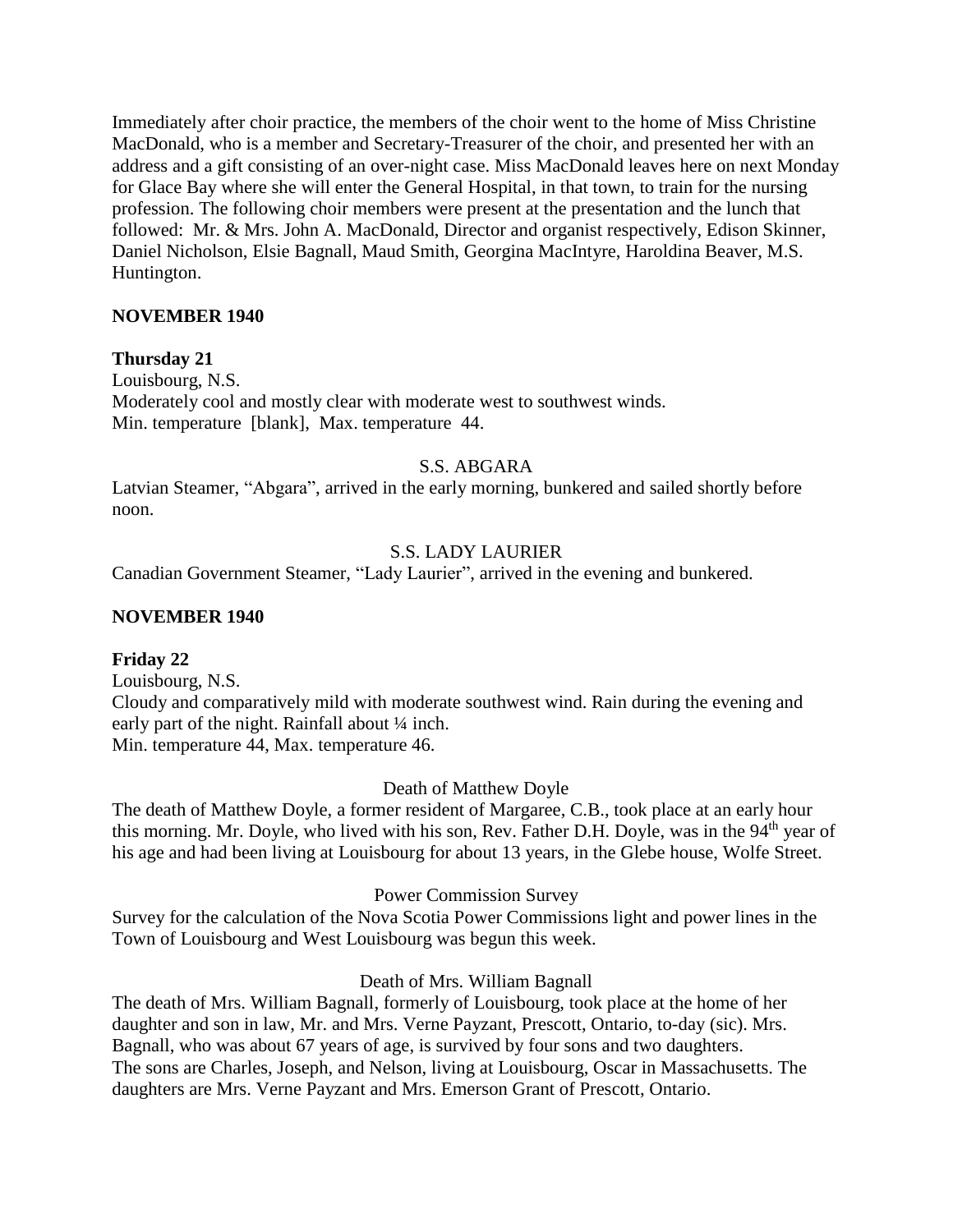Mrs. Bagnall, before her marriage, was Miss Elizabeth Hardy, a native of Gabarus, N.S.

# **NOVEMBER 1940**

## **Saturday 23**

Louisbourg, N.S. Cloudy and chilly with fresh northerly wind which moderated in the evening. Min. temperature about 28, Max. temperature 45.

## Council Meeting

At 7:30 P.M., I attended and presided at a meeting of the Town Council. Those present were: Councillors: Alex C. MacDonald, Alex Smith, Cleveland Townsend, James F.D. Townsend, Mayor, M.S. Huntington, Town Clerk, B.M. Spencer, Deputy Clerk, Daniel Nicholson, Police Officer, D.M. Johnson and Benjamin Hickman in respect to his tax arrears.

### **NOVEMBER 1940**

## **Sunday 24**

Louisbourg, N.S. Cloudy and very chilly with light variable wind. Moderate southwest in the evening. Min. temperature about 26, Max. temperature 32.

### Church Services

At 11 A.M. and 7 P.M., I attended services in the First United Church where Rev. Donald MacLeod, M.A., B.D., was the preacher.

### Funeral

At 1 P.M., I attended the funeral of the late Matthew Doyle which took place from the residence of his son, the Rev. Father D.H. Doyle, the Glebe house, to Stella Maris Church. Service at the church was conducted by Rev. Father Porrier, of Mainadieu, C.B., assisted by Rev. Father D.H. Doyle, of Louisbourg. At the close of the service, T.W. Curry's hearse [blank] Glace Bay, with the remains on board left for Margaree, where burial will take place tomorrow morning. D.M. Johnston, undertaker, of Louisbourg, prepared the body for burial and had charge of the funeral arrangements here.

### S.S. MOYSALEN

Norwegian Steamer, "Moysalen", arrived at about 8:30 P.M. for bunker coal.

### **NOVEMBER 1940**

### **Monday 25**

Louisbourg, N.S.

Rain in the morning, showers during the day. Snow squalls in the early part of the night. Fresh southeast to southwest winds shifting to westerly at night. Cold at night. 40. Min. temperature, about 25, Max. temperature [blank]. Rainfall about 1/3 inch.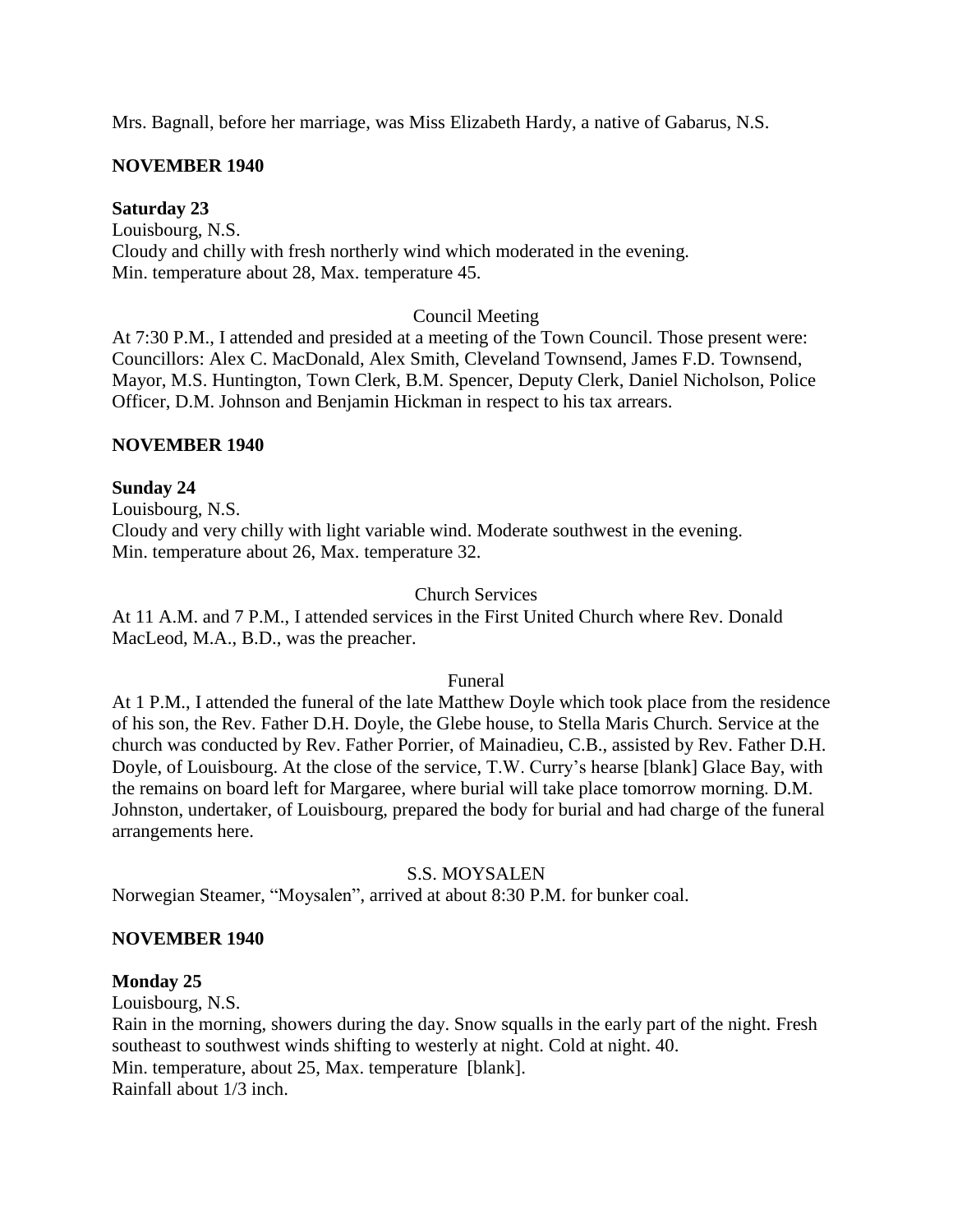## S.S. MOYSALEN

Norwegian Steamer, "Moysalen", after bunkering, sailed at about 9:30 A.M.

### **NOVEMBER 1940**

### **Tuesday 26**

Louisbourg, N.S.

Northwest gale with light snow flurries, which began in the early morning, continued until after midnight. Snowfall of last night and today, about ½ inch. A very disagreeable day. Min. temperature about 20, Max. temperature 27.

### Funeral of Mrs. William Bagnall

The funeral of the late Mrs. William Bagnall took place at 1:30 P.M. from the home of her son Charles, Beatrice Street, to the Presbyterian Church. The services at the home, church and grave were conducted by Rev. Joseph Cathcart, Pastor of the Presbyterian Church. Was present at the funeral and at the church, by request, sang solo entitled "Goodnight and Good Morning". Burial took place in the cemetery on Clarkes Road. (Formerly Methodist Cemetery).

The Pallbearers were: Edward Levy, William Severance, Malcolm Boyd, Oscar Harris, William Bryan and M.S. Huntington.

Mr. and Mrs. Verne Payzant and Mrs. Emerson Grant, of Prescott, Ontario, who accompanied the remains to Louisbourg, and Oscar Bagnall & wife, of Bramtree, Mass., were present at the funeral.

### **NOVEMBER 1940**

# **Wednesday 27**

Louisbourg, N.S.

Cloudy with light variable wind, southeast at night. Snow began to fall at about 6:30 P.M. and continued until late into the night.

Min. temperature about 30.

Choir Practice

At 8 P.M., I attended choir practice in the First United Church.

### Nova Scotia Power Commission

The delivery of poles along the streets of the Town of Louisbourg for the Nova Scotia Power Commission, light and power lines was begun today on Wolfe Street.

The digging of holes for the placing of the poles was also begun to-day (sic); two having been dug near Gerrard's Bridge. The poles were picked up at the railway station and delivered, to the places they were required, by motor truck.

A considerable quantity of wire and other material has arrived for the Commission and is being stored in a building on Main Street, just east of the coal pier, owned by C.W. Mason, of Sydney. The surveyors have not yet completed their work in the town.

### **NOVEMBER 1940**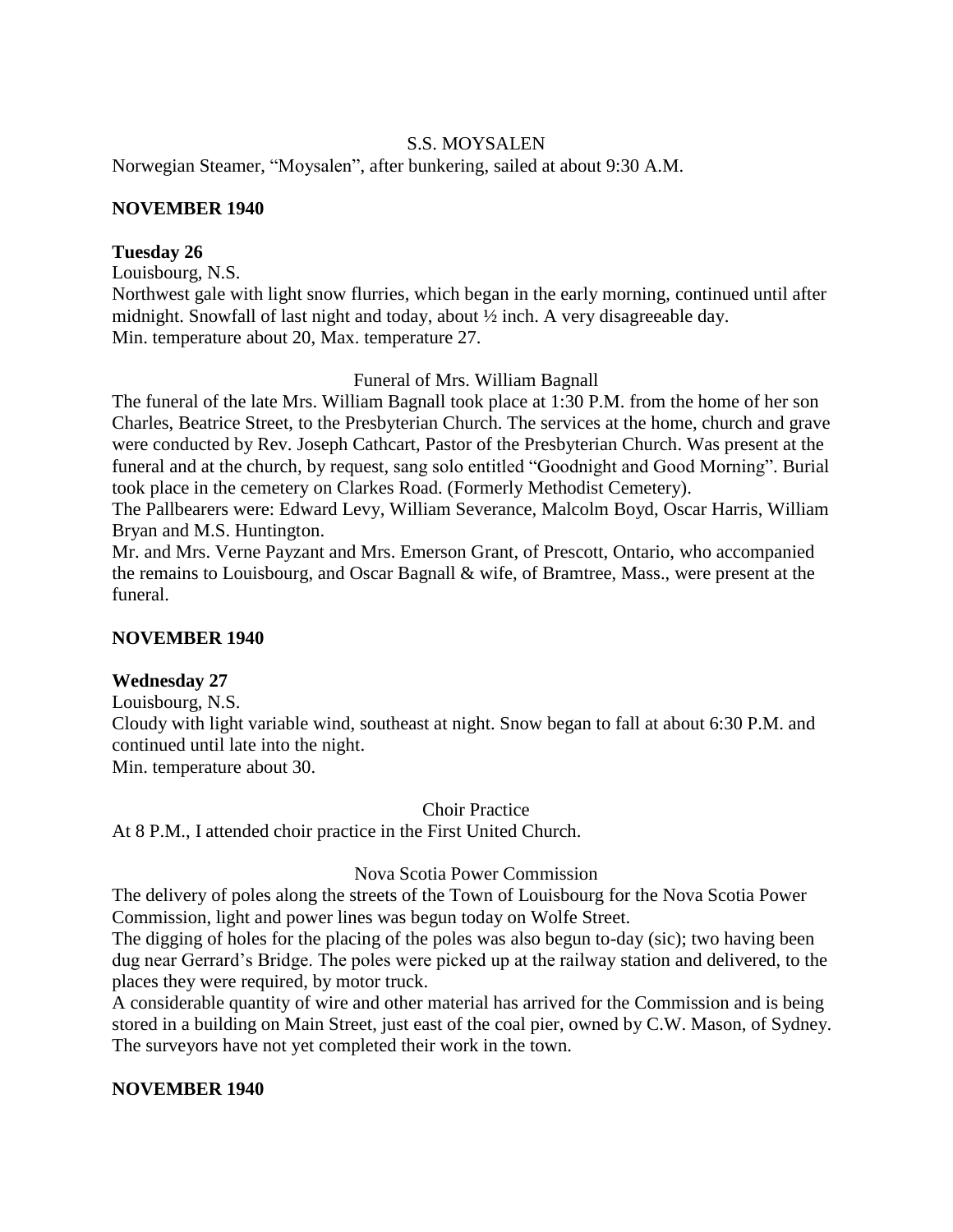## **Thursday 28**

Louisbourg, N.S.

Snow storm of last night was followed by rain in the early morning. Mostly cloudy and comparatively mild during the day. Cold at night with light snow flurries. Light southwest wind shifting to west and northwest in the afternoon and increasing to a strong breeze during the night. Snowfall of last night, about 4 inches. Snow almost entirely disappeared from the street during the day.

Min. temperature about [blank], Max. temperature 40.

## S.S. TOLOSA

Norwegian Steamer, "Tolosa", arrived at about 8 A.M. After bunkering, she sailed at about 1 P.M.

### **NOVEMBER 1940**

### **Friday 29**

Louisbourg, N.S.

Cold and partly clear with fresh to strong northwest wind and a few specks of snow in the air. Min. temperature, about 16, Max. temperature 27.

# Community Sing Song

At 8 P.M., I attended the second of a Series of "Sing Songs", held under the Auspices of the Louisbourg Community Club, for the purpose of raising money to defray the expenses of sending remembrance to the Louisbourg boys who are now serving in the armed forces. The first of the Series was held on the evening of Nov. 18 in the Parish hall, under the chairmanship of Duncan MacKay. Receipts on that occasion were \$25.65. To-night's (sic) concert was held in the same hall, but was under the direction of Edison Skinner. Receipts, which consisted of a Silver collection at the door, amounted to about \$12.00.

### N.S. Power Commission Poles Erected

The first of the poles for the Nova Scotia Power Commissions light and power lines, in the Town of Louisbourg, were erected to-day (sic). These poles, 2 in number, were placed in position on Main Street, about 450 and 500 feet east of Gerrard's Bridge.

### **NOVEMBER 1940**

### **Saturday 30**

Louisbourg, N.S.

Cold and cloudy, becoming milder as the day advanced. Snow, rain and sleet, beginning at about 1:30 P.M. and continuing all the afternoon. Partly clear during the night. Moderate southeast wind shifting to southwest at night and increasing about 20. Max. temperature 33. Min. temperature [blank] .

### S.S. FOUNDATION ARANMORE

Steamer, "Foundation Aranmore", arrived in the early morning for bunker coal.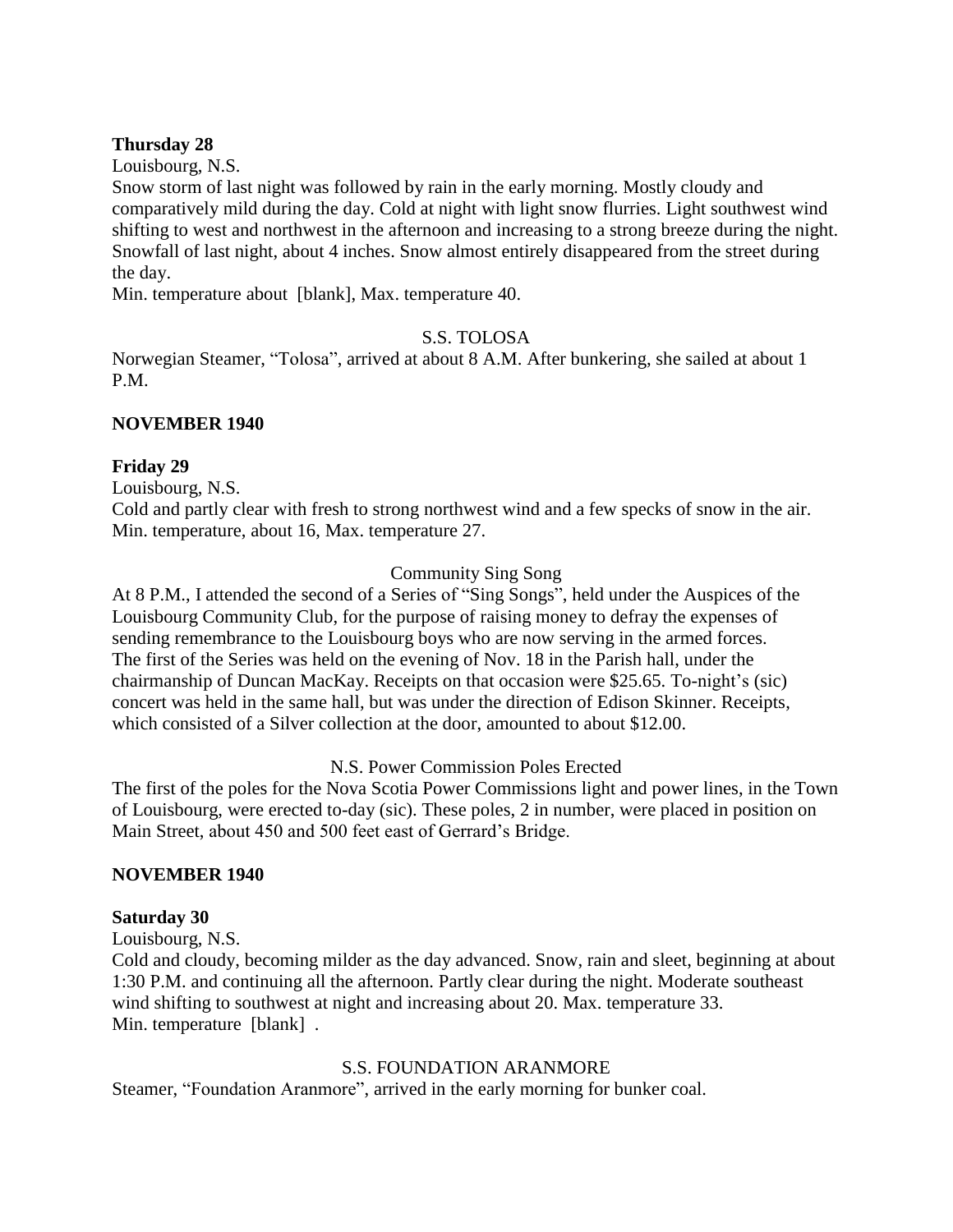#### **DECEMBER 1940**

#### **Sunday 1**

Louisbourg, N.S. Cloudy. Light snow squalls in the forenoon followed by sleet and heavy rain in the afternoon and evening. Light south wind increasing to gale forces in the late afternoon. Wind shifted to southwest in the evening and moderated to a light breeze. Rainfall about ½ inch. Min. temperature, about 27, Max. temperature 44. No trace of snow or ice on the street at night.

### Church Services

At 11 A.M. and 7 P.M., I attended services in the First United Church where Rev. Donald MacLeod, M.A., B.D., was the preacher.

### S.S. FOUNDATION ARANMORE

Steamer, "Foundation Aranmore", which bunkered here yesterday, sailed during last night or early this morning.

### **DECEMBER 1940**

### **Monday 2**

Louisbourg, N.S. Cold and partly clear with moderate to fresh northwest wind. Min. temperature [blank], Max. temperature [blank].

### **DECEMBER 1940**

### **Tuesday 3**

Louisbourg, N.S.

Clear and cold in the morning, becoming cloudy at noon. Light drizzle of snow in the afternoon followed by rain which turned to snow in the evening. Snowfall about 1 inch. Light northwest wind in the morning which shifted to southeast and increased to a strong breeze, which moderated in the evening. Clear and cold during the night. Min. temperature, about 6, Max. temperature [blank].

### Motored To Sydney

Went to Sydney in the morning on board Cameron's bus, (John MacInnis, driver). Made a number of business calls at Sydney and returned on the same bus, leaving Sydney at 4:30 P.M. Had lunch at the "Isle Royale" hotel.

### New Dental Plate

While at Sydney to-day (sic), I got a new upper dental plate from Dr. J.A. Burke to replace one I broke about three weeks ago.

### **DECEMBER 1940**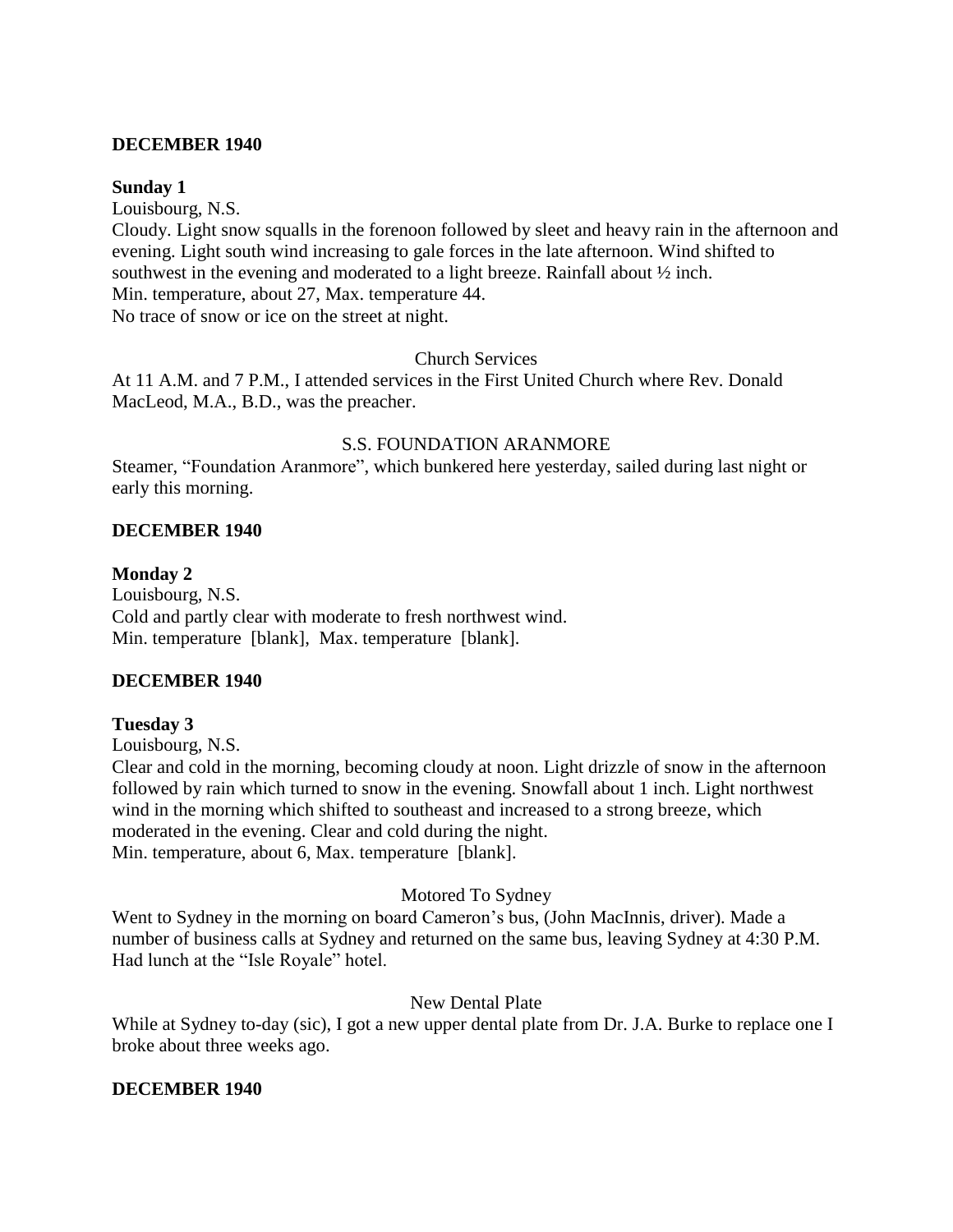## **Wednesday 4**

Louisbourg, N.S. Cold and mostly cloudy with light variable wind. Min. temperature, about 8, Max. temperature [blank]. Streets covered by about 1 inch of frozen snow and ice.

Choir Practice

At 8 P.M., I attended choir practice in the First United Church.

## **DECEMBER 1940**

## **Thursday 5**

Louisbourg, N.S.

Cold in the morning, but becoming mild in the early part of the day. Light to fresh south to southwest winds. Thawing during the afternoon and night. Streets a glare of ice in the late afternoon and evening.

Min. temperature, about 10, Max. temperature 40.

### Death of Capt. Dan Harris

The death of Capt. Dan Harris took place, at about 8 A.M., after a long illness. Capt. Harris, who was 60 years of age, was a native of Gabarus but had lived at Louisbourg for many years. He is survived by two sons and two daughters, the sons are; Abraham and Oscar, both at Louisbourg. The daughters; Mrs. John Savory and Maxwell, also living at Louisbourg. One brother, George, at Louisbourg, and one sister, Mrs. Joseph Gray, at Gabarus.

### S.S. KATLA

Icelandic Steamer, "Katla", arrived in the early morning for bunker coal.

### S.S. FERNFIELD

Steamer, "Fernfield", arrived and bunkered.

### S.S. COLONY TRADER

Steamer, "Colony Trader", arrived in the morning for bunker coal.

### **DECEMBER 1940**

#### **Friday 6**

Louisbourg, N.S. Heavy rain in the early morning accompanied by a southerly gale. Cloudy during the day becoming cold in the afternoon and evening. Northwest wind and snow squalls in the afternoon. Rainfall of last night, about 1 ½ inches.

Min. Temperature, about [blank],Max. temperature [blank].

Streets entirely bare of ice as a result of last night's rain.

# S.S. KATLA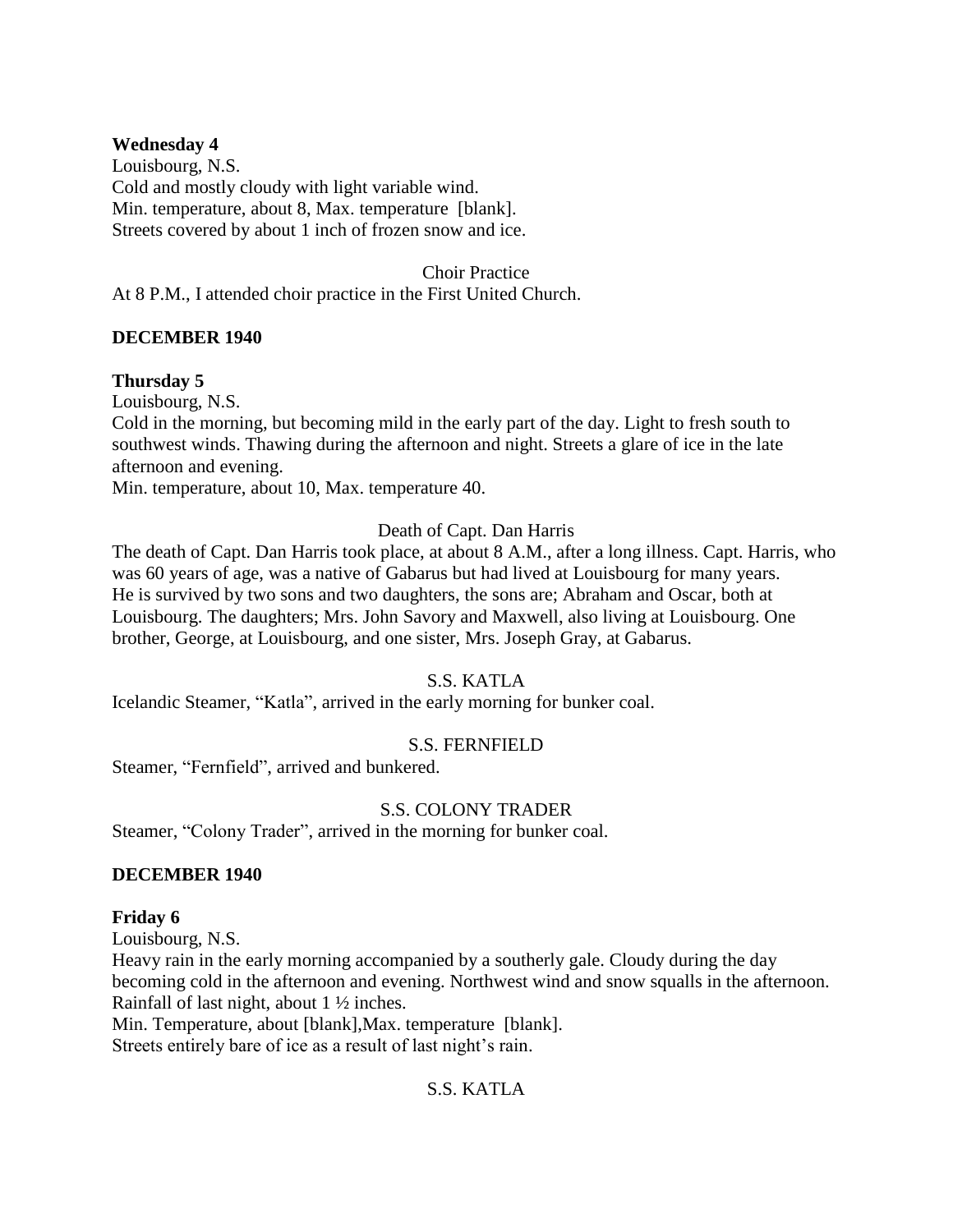Icelandic Steamer, "Katla", sailed at about 7:30 A.M.

## S.S. COLONY TRADER

Steamer, "Colony Trader", sailed in the forenoon.

## S.S. BISCAYA

Norwegian Steamer, "Biscaya", arrived at about 7 P.M. for bunker coal. After bunkering, she sailed during the night.

## **DECEMBER 1940**

### **Saturday 7**

Louisbourg, N.S. Clear and moderately cold with light variable wind. Southerly at night and increasing. Min. temperature, about 10, Max. temperature, about 27.

### Funeral

At 1:30 P.M., I attended the funeral of the late Capt. Dan Harris, which took place from his late residence on Havenside Street, to the First United Church. Services at the house, church, and grave were conducted by Rev. Donald MacLeod, M.A., B.D.

### **DECEMBER 1940**

**Sunday 8** Louisbourg, N.S. Cloudy, mild and showery with fresh moderate southwest wind. Min. temperature [blank], Max. temperature 45.

# Church Services

At 11 A.M. and 7 P.M., I attended services in the First United Church where Rev. Donald MacLeod, M.A., B.D, was the preacher.

### **DECEMBER 1940**

### **Monday 9**

Louisbourg, N.S. Rained all day and late into the night. Light variable winds during the day. Wind northerly during the night increasing to a strong breeze. Max. temperature 45. Rainfall of yesterday, last night and to-day (sic), 2 ¼ inches.

### **DECEMBER 1940**

**Tuesday 10** Louisbourg, N.S.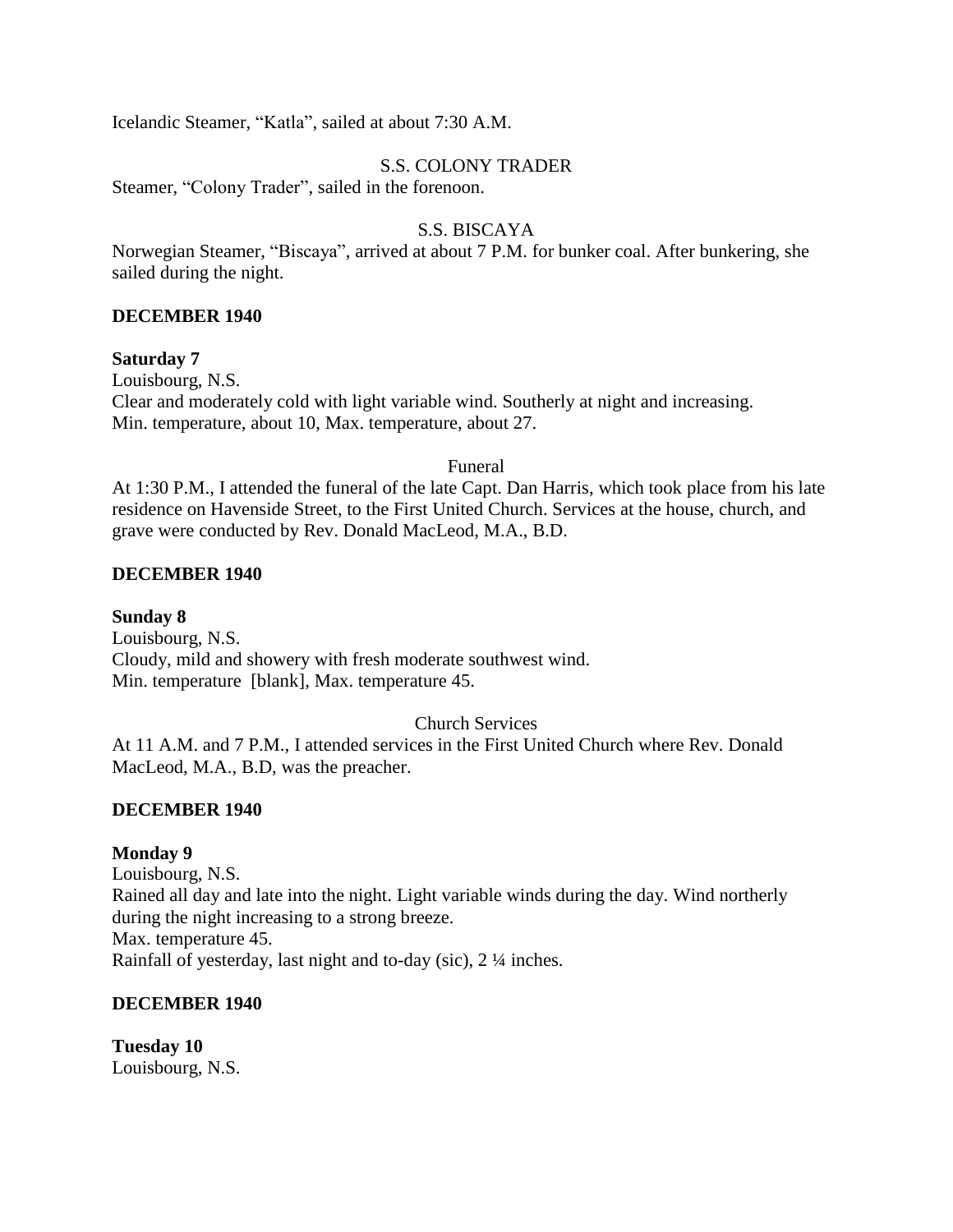Cool and partly clear with fresh to moderate north to northwest wind. Snowfall of about 1 inch in the early morning.

Min. temperature, about [blank], Max. temperature [blank].

# S.S. PANCHITO

Panamanian Steamer, "Panchito", arrived in the afternoon for a cargo of coal.

# Greek War Relief Fund

At 7:30 P.M., I attended a meeting in the Town office, of those interested in organizing a campaign for to collect contributions to the Greek War Relief Fund. I called this meeting by posters and through having the various clergymen announce it from their pulpits on last Sunday. Those present were as follows:

B.M. Spencer, Town Clerk, D.M. Johnston, Police Officer, Rev. Joseph Cathcart, Rev. Father D.H. Doyle, Arthur Cann, William Stewart and M.S. Huntington, Mayor.

On motion of the meeting, I was elected chairman and William Stewart, Manager Royal Bank, secretary. After discussing the question for a few minutes, all present, except Mr. Johnston, formed ourselves into a committee to make a canvass of the town in the interests of this fund. We divided the town, and West Louisbourg, into sections and assigned a canvasser to each section with the exception the West Louisbourg section and the town west of Gerrard's Bridge, Rev. Father Doyle, having undertaken to arrange canvassers for that district.

# **DECEMBER 1940**

# **Wednesday 11**

Louisbourg, N.S. Mostly cloudy and moderately cold. Moderate to fresh winds. Min. temperature, about 20, Max. temperature 34.

# S.S. VINELAND

Panamanian Steamer, "Vineland", Capt. Williams, arrived in the forenoon for part cargo of coal. The Vineland, which is said to be owned by the Mersey Paper Company of Liverpool, N.S., was partly loaded at Sydney, but owing to an outlaw strike of the shippers at Sydney pier, she had to come to Louisbourg to finish loading.

The Vineland is flying the flag of Panama.

# S.S. WATUKA

Steamer, "Watuka", Capt. Hooper, arrived in the afternoon for a cargo of coal and docked at the freight pier.

# S.S. LILLGUNVOR

Norwegian Steamer, "Lillgunvor", arrived in the afternoon and anchored in the northeast end of the harbour.

### Choir Practice

At 8 P.M., I attended choir practice in the First United Church.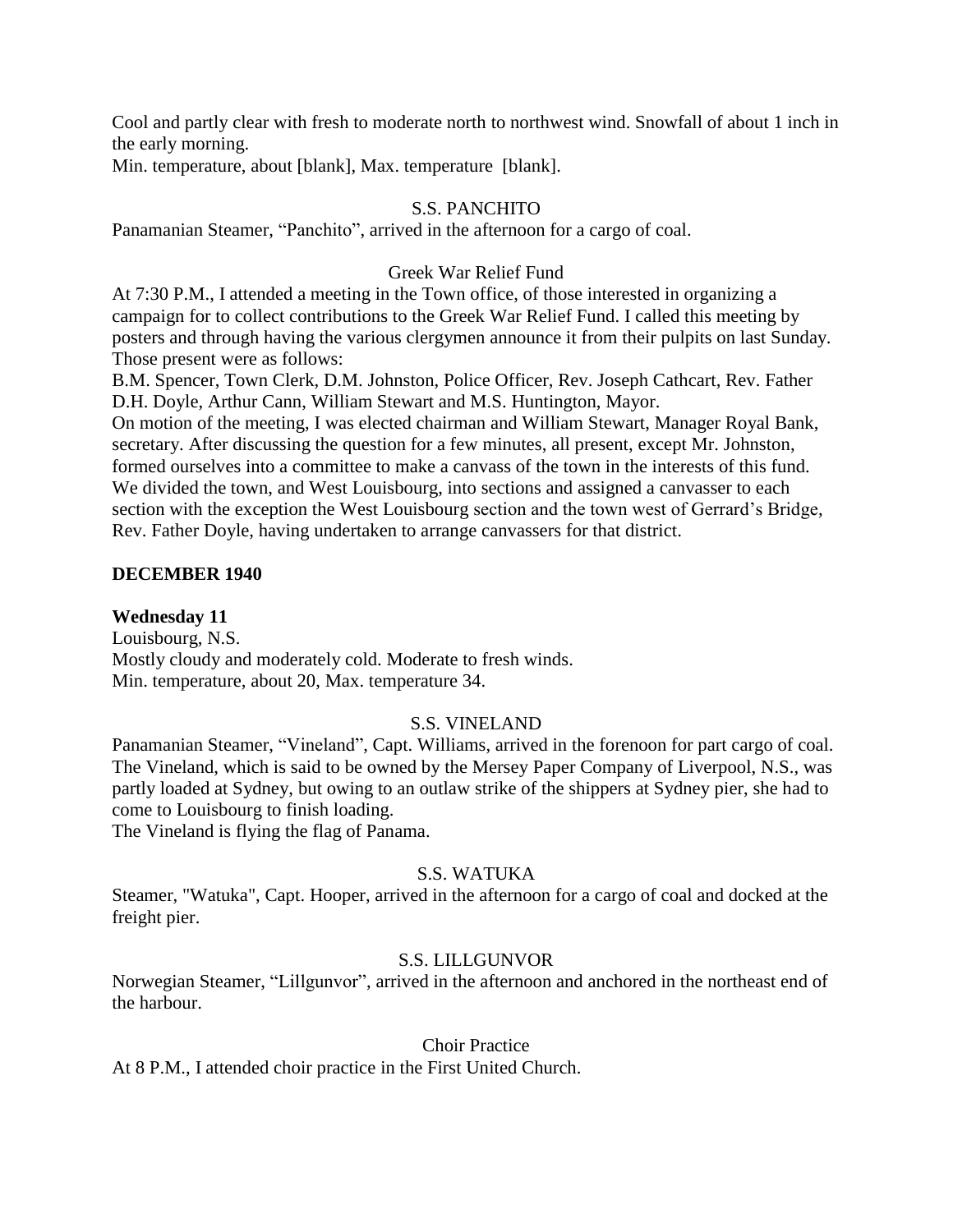## **DECEMBER 1940**

# **Thursday 12**

Louisbourg, N.S. Clear and moderately cool with light northwest wind. An ideal day. Min. temperature, about 20, Max. temperature 28.

### S.S. PANCHITO

Panamanian Steamer, "Panchito", sailed in the forenoon with a cargo of coal.

## Nova Scotia Power Commission

Beginning at the eastern end of Main Street, today, the first cross arms were placed on the poles recently erected by the Nova Scotia Power Commission in the Town of Louisbourg.

#### **DECEMBER 1940**

#### **Friday, 13**

Louisbourg, N.S. Snowfall of about 2 inches followed by rain in the early morning. Fresh southwest wind shifting to west and northwest and increasing to strong breeze. Min. temperature, about 20, Max. temperature 42.

#### **DECEMBER 1940**

## **Saturday 14**

Louisbourg, N.S. Cold and partly clear with fresh northwest wind which moderated in the evening. Min. temperature, about 7, Max. temperature 24.

## S.S. HADA COUNTY

Norwegian Steamer, "Hada County", arrived in the morning for bunker coal and anchored in the stream. Later, in the forenoon, she docked on the east side of the coal pier.

# S.S. LILLGUNVOR

Norwegian Steamer, "Lillgunvor", sailed in the forenoon with a cargo of coal.

#### S.S. VINELAND

Steamer, "Vineland", flying the flag of Panama and owned by the Mersey Paper Company, sailed during the night with a cargo of coal for Liverpool, N.S.

#### **DECEMBER 1940**

#### **Sunday 15**

Louisbourg, N.S. Cold and partly clear with fresh to moderate northwest wind. Min. temperature, about 10, Max. temperature, about 30.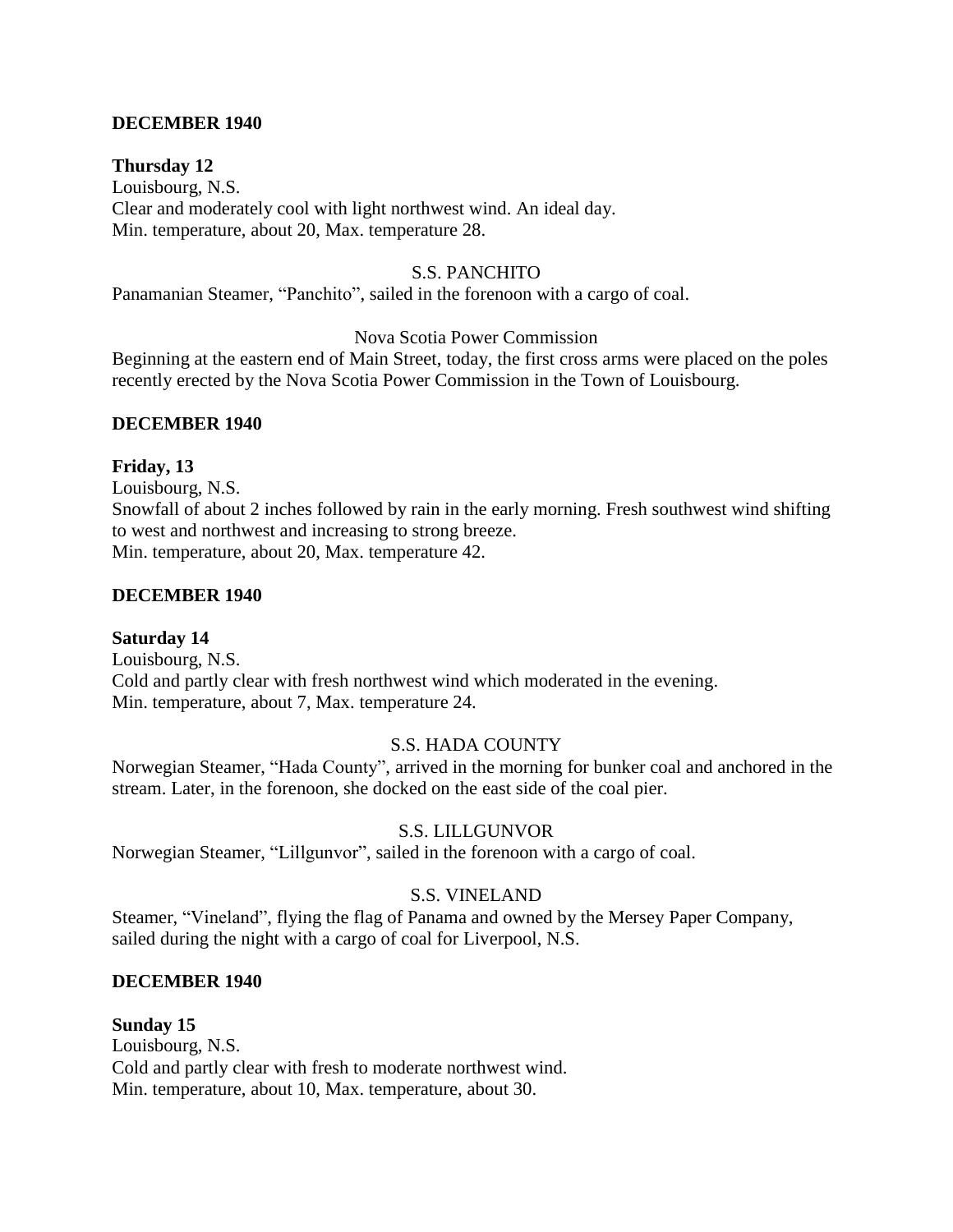# Church Services

At 11 A.M. and 7 P.M., I attended services in the First United Church. Owing to the illness of Rev. Donald MacLeod, M.A., B.D., the regular pastor, A.W. Stacey, Elder, conducted the 11 A.M. service, while Rev. W.L. Langille, assistant pastor of St. Andrew's United Church, Sydney, was the preacher in the evening.

## **DECEMBER 1940**

# **Monday 16**

Louisbourg, N.S.

Clear and cold becoming cloudy and milder in the early part of the night. Light variable wind during the day, southerly in the evening, increasing to a strong breeze during the night. Min. temperature, about 12, Max. temperature [blank]. Snow began to fall at about 10 P.M.

# S.S. WATUKA

Steamer, "Watuka", Capt. Hooper, arrived during the forenoon for a cargo of coal.

# S.S. HADA COUNTY

Norwegian Steamer, "Hada County", finished bunkering and sailed during the night.

# **DECEMBER 1940**

# **Tuesday 17**

Louisbourg, N.S.

Snowfall, of about 3 inches, last night was followed by rain in the early morning which continued until about 8 A.M. Cloudy and mild during the day with slush and melting snow on the streets. Rainfall about 1 inch. Snow all disappeared during the day with the exception of a few small patches.

Min. temperature, about 20, Max. temperature 45.

# S.S. WATUKA

Steamer, "Watuka", Captain Hooper, sailed at about noon with a cargo of coal.

# **DECEMBER 1940**

## **Wednesday 18**

Louisbourg, N.S.

Mostly cloudy and cold with a few snow squalls. Moderate to fresh west to northwest winds. Min. temperature, about 6, Max. temperature 24.

## S.S. LIDA

Polish Steamer, "Lida", arrived at about 10:30 A.M. for bunker coal.

## **DECEMBER 1940**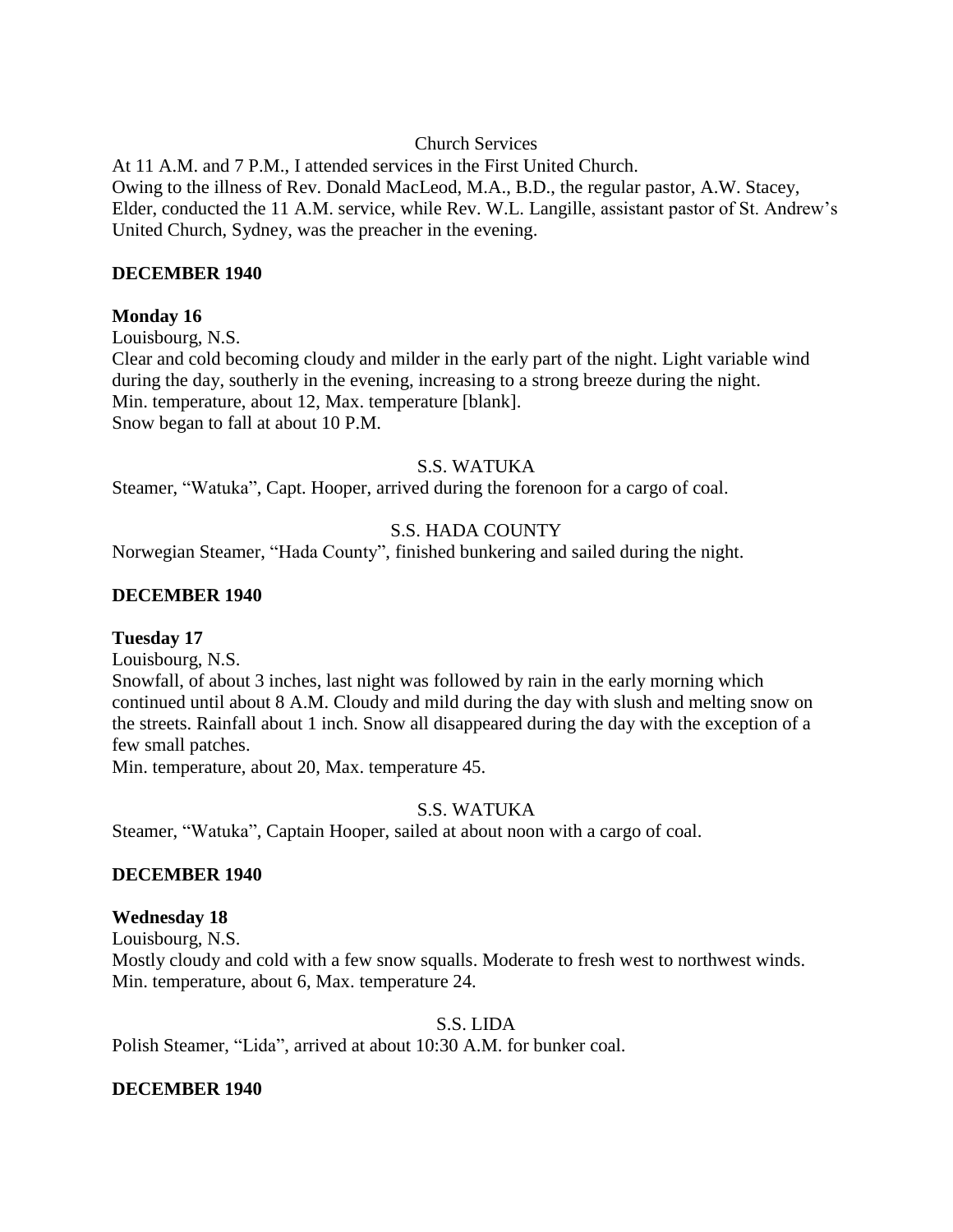# **Thursday 19**

Louisbourg, N.S. Cloudy and cold with light to moderate winds. Min. Temperature, about [blank], Max. temperature [blank].

## Christmas School Concert

At 7:30 P.M., I attended and presided at the annual concert of the Louisbourg Town schools which was held in the Masonic Hall. The hall was crowded to the doors with the pupils of the schools and their parents. Those present appeared to greatly enjoy the programme which consisted of 33 members.

# **DECEMBER 1940**

# **Friday 20**

Louisbourg, N.S. Cloudy all day. Cold in the morning but becoming milder during the day. Light to moderate southwest wind. Rain began to fall at about 9 P.M. Min. temperature, about 8, Max. temperature 46.

# S.S. WATUKA

Steamer, "Watuka", Capt. Hooper, arrived for a cargo of coal.

# **DECEMBER 1940**

## **Saturday 21**

Louisbourg, N.S. Mild and mostly clear with light variable wind. Moderate northerly wind during the night. An ideal day. Max. temperature, about 40.

## S.S. LIDA

Polish Steamer, "Lida", which arrived here on last Wednesday, sailed to-day (sic). Two of her men deserted while in port and, up to the time of sailing, had not been captured.

# S.S. WATUKA

Steamer, "Watuka", sailed with a cargo of coal, for Halifax, during the forenoon.

## **DECEMBER 1940**

**Sunday 22** Louisbourg, N.S. Moderately cold and partly cloudy with moderate north to northeast wind. Min. temperature, about 15, Max. temperature 26.

Church Services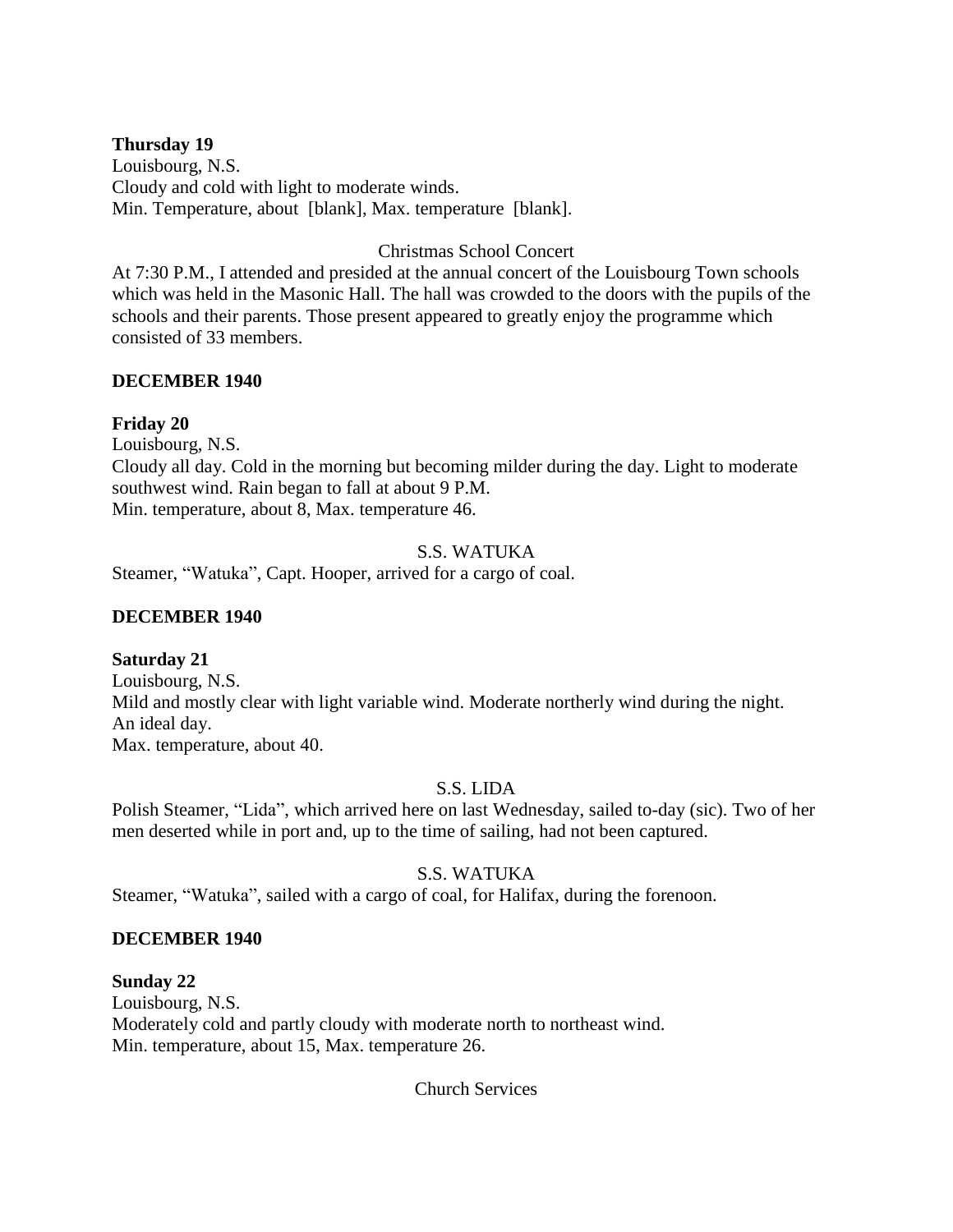At 11 A.M. and 7 P.M., I attended services in the First United Church where Rev. Donald MacLeod, M.A., B.D., was the preacher.

## **DECEMBER 1940**

## **Monday 23**

Louisbourg, N.S. Cloudy with light northerly wind. Snow began to fall at about 2:30 P.M. and continued moderately, during the evening and part of the night. Snowfall about 2 inches. Min. temperature, about 18, Max. temperature 28.

#### S.S. HEKLA

Icelandic Steamer, "Hekla", bunkered in the morning and sailed before noon.

#### S.S. YILDUM

Finnish Steamer, "Yildum", bunkered and sailed at about 4:30 P.M.

# S.S. WATUKA

Steamer, "Watuka", Capt. Hooper, arrived from Halifax for a cargo of coal at about 4 P.M.

#### **DECEMBER 1940**

#### **Tuesday 24**

Louisbourg, N.S. Cold and partly cloudy with moderate northerly wind. Min. temperature, about 28.

#### S.S. SELFFOSS

Icelandic Steamer, "Selffoss", arrived during the night for bunker coal.

## S.S. WATUKA

Steamer, "Watuka", Capt. Hooper, sailed in the early part of the night with a cargo of coal for Halifax, N.S.

#### **DECEMBER 1940**

## **Wednesday 25**

**Christmas Day** Louisbourg, N.S. Cold and remarkably clear with light northwest wind. An ideal Winter day. Ground covered by about 2 inches of snow. Max. temperature 27.

#### Family Gathering

To-day (sic), on a small scale, we had our annual family gathering for the celebration of Christmas day. Those present, including ourselves, were as follows: Mr. & Mrs. Fletcher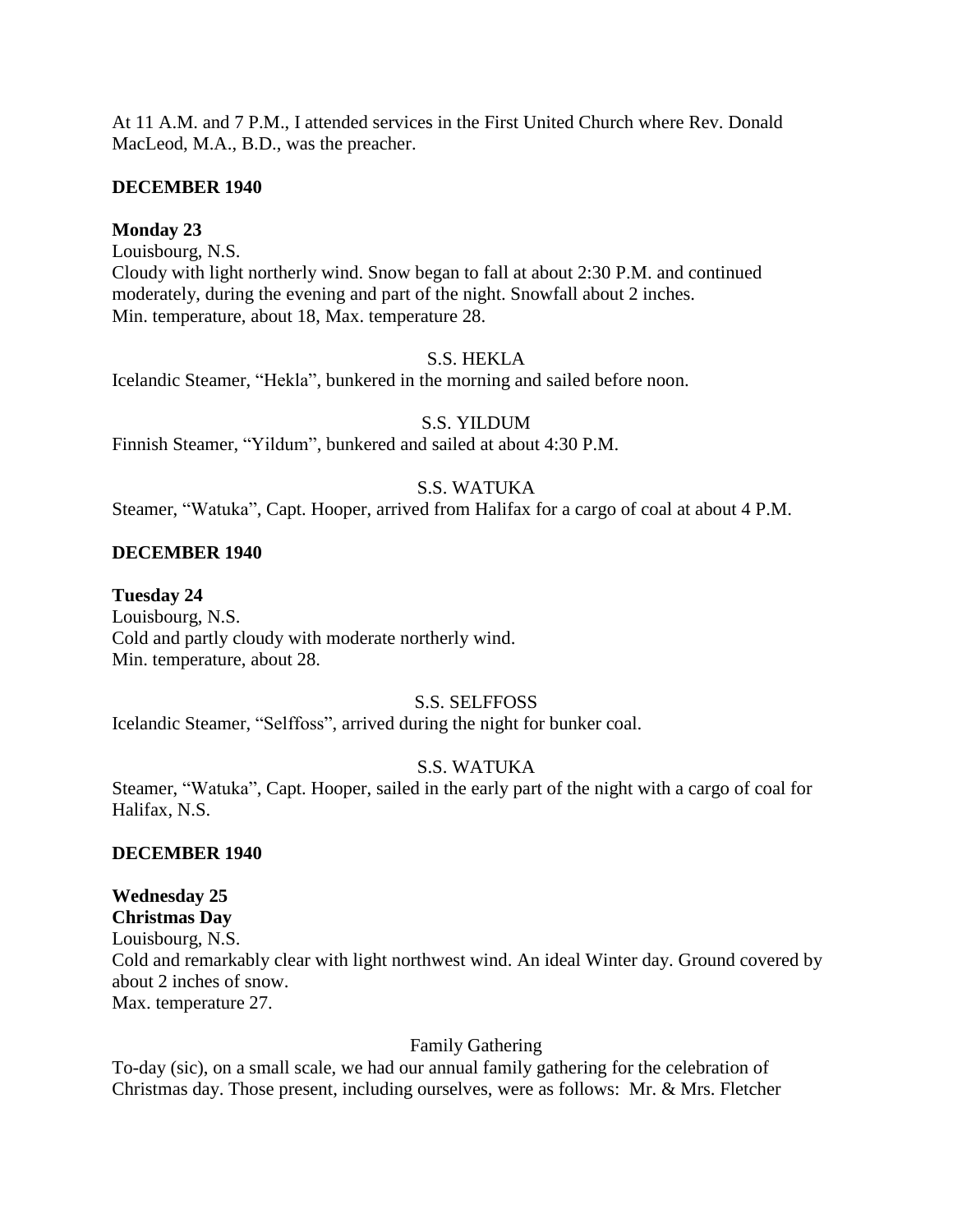Townsend, Mrs. J.N. Spencer, John C. Johnson, M.S. & Mrs. Huntington, Mrs. Z.W. Townsend and Katie Kennedy (maid).

We all had dinner, after which we visited the Christmas tree which was set up in Mrs. Townsend's room and a general distribution of presents took place to all those present. We were very much pleased to have with us Mr. and Mrs. Fletcher Townsend. Owing to Mr. Townsend's illness of the past two or three years, he has been unable to be with us on Christmas day since Christmas 1937.

# Skating At Rink

The out-door rink on Strathcona Street, was opened for skating, this evening, for the first time this season.

# **DECEMBER 1940**

# **Thursday 26**

Louisbourg, N.S. Clear and moderately cold with light to moderate northwest wind. An ideal day. Max. temperature 34.

# S.S. SELFOSS

Icelandic Steamer, "Selfoss", bunkered and sailed.

# Marriage

At 3:30 P.M., I attended the marriage of Francis L. Townsend and Miss Georgina MacIntyre, both of Louisbourg, which took place in the First United Church. The ceremony was performed by Rev. Donal MacLeod, M.A., B.D., pastor of the First United. The choir, of which Miss MacIntyre was a member, sang "The Voice the Breathed O'er Eden" during the signing of the register. Mr. and Mrs. Townsend left for Halifax after the ceremony, where they will reside.

# **DECEMBER 1940**

**Friday 27** Louisbourg, N.S. Mild and partly clear with light northwest wind. Min. temperature, about 10, Max. temperature 38.

# S.S. SLOGA

Yugoslavian Steamer, "Sloga", enroute to Sydney with a cargo of iron ore, arrived here at about 9:30 A.M. for orders. She sailed for Sydney shortly after noon.

# S.S. HOGLAND

Finnish Steamer, "Hogland", arrived at about 3 P.M. and anchored in the stream.

# S.S. WATUKA

Steamer, "Watuka", Capt. Hooper, arrived from Halifax at about 3:15 P.M. for a cargo of coal.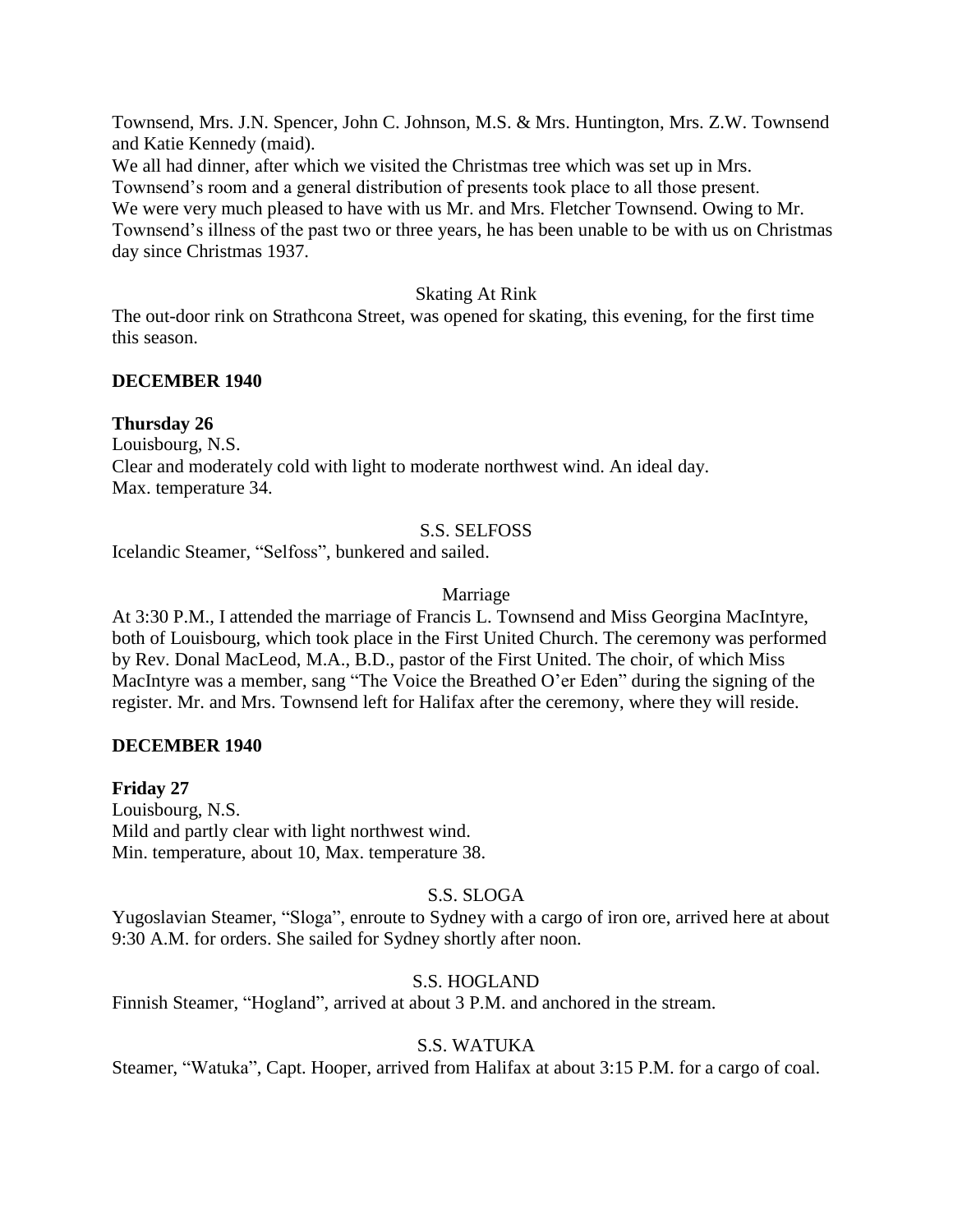## **DECEMBER 1940**

#### **Saturday 28**

Louisbourg, N.S. Clear and mild with light variable winds. An ideal day. Max. temperature, about 37.

#### S.S. MOYSALEN

Norwegian Steamer, "Moysalen", arrived in the morning. After bunkering, she sailed at about 4 P.M.

#### S.S. HOGLAND

Finnish Steamer, "Hogland", which arrived yesterday, bunkered but remained at the dock awaiting orders.

# S.S. WATUKA

Steamer, "Watuka", Capt. Hooper, sailed in the morning with a cargo of coal.

#### Meeting Of Town Council

At 7:30 P.M., I attended a meeting of the Town Council. Those present were: Councillors; Alex C. MacDonald, James F.D. Townsend, Alex Smith, Mayor; M.S. Huntington, Clerk; B.M. Spencer, Deputy Clerk; Dan F. Nicholson, Police Officer; D.M. Johnston.

#### **DECEMBER 1940**

#### **Sunday 29**

Louisbourg, N.S.

Light fall of snow in the early morning followed by rain which continued until about noon. Foggy and mild with occasional showers during the afternoon and evening. Light southeast wind.

Max. temperature 41. Rainfall about  $\frac{1}{2}$  inch.

#### Church Services

At 11 A.M. and 7 P.M., I attended services in the First United Church where Rev. Donald MacLeod, M.A., B.D., was the preacher.

## S.S. MAGNHILD

Norwegian Steamer, "Magnhild", arrived last night or early this morning for bunker coal.

#### **DECEMBER 1940**

#### **Monday 30**

Louisbourg, N.S.

Cloudy, mild and foggy with light winds. Heavy showers in the evening. Rainfall about ¼ inch. Min. temperature, about 30, Max. temperature 39.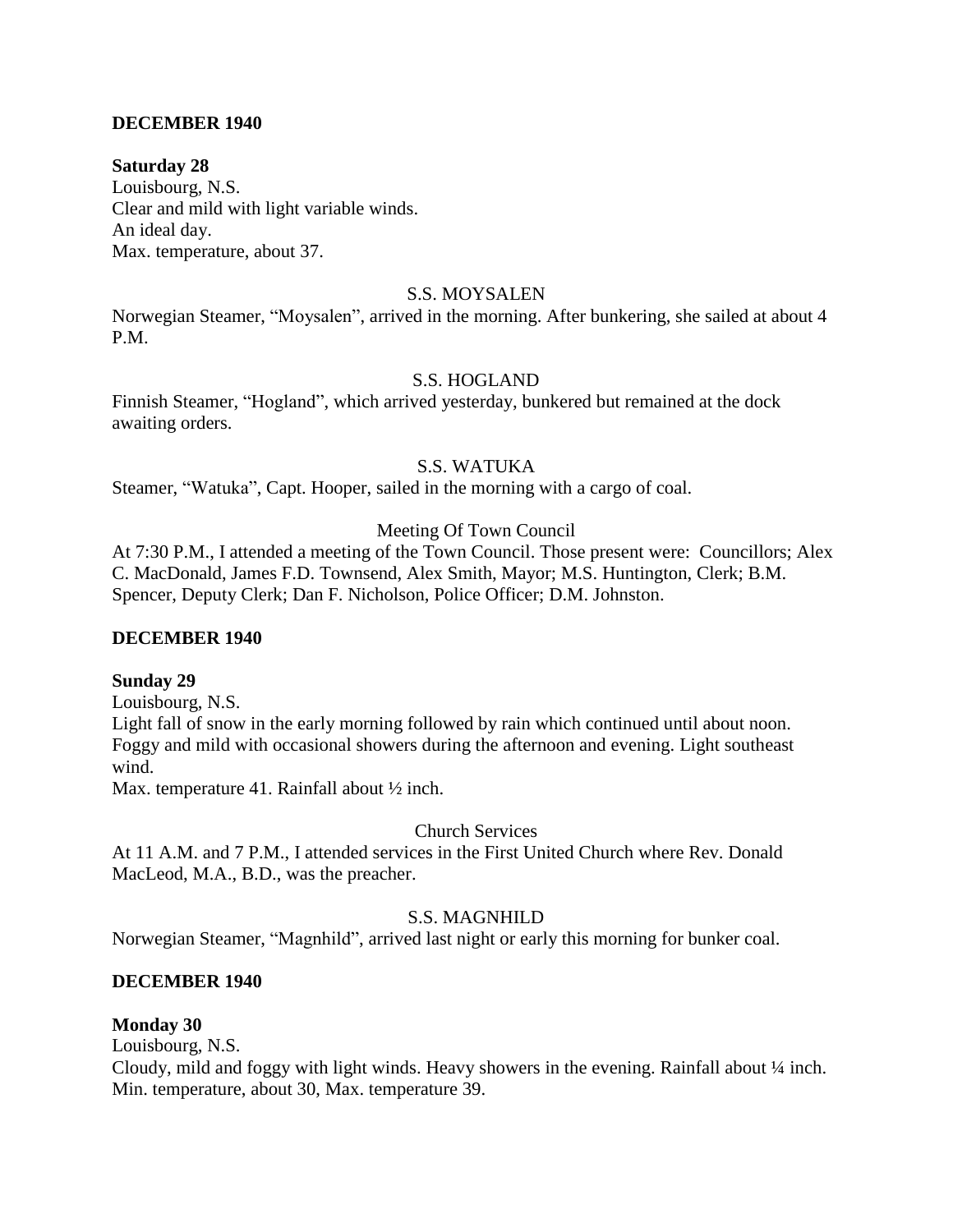### S.S. MAGNHILD

Norwegian Steamer, "Magnhild", after bunkering, sailed in the morning.

# S.S. WATUKA

Steamer, "Watuka", Capt. Hooper, arrived in the evening for a cargo of coal.

#### **DECEMBER 1940**

#### **Tuesday 31**

Louisbourg, N.S. Mild and mostly cloudy with fresh to moderate southwest to west winds. Light drizzle of snow in the evening which melted as it fell. Min. temperature, about 27, Max. temperature 42.

#### S.S. WATUKA

Steamer, "Watuka", sailed at about 12:30 P.M. with a cargo of coal.

### Masonic "At Home"

At 10 P.M., I attended the Annual "at Home" of Mariner's Lodge A.F. & A.M. which was held in the Masonic hall. Remained for one hour.

#### Tourist Registrations

According to information received from the museum at the Louisbourg "National Historic Park", the number of visitor's registering there, during the year just closed, was 7,633.

### **MEMORANDA**

#### **Louisbourg, N.S. Jan 1, 1940**

List of residents and former residents of Louisbourg town, known to have died at Louisbourg or elsewhere during the year 1940.

| Name                     | Date of Death | Place of Death   |
|--------------------------|---------------|------------------|
| Percy Stephen MacDougall | Jan. 1        | Louisbourg, N.S. |
| Rev. John MacKinnon      | Jan. 22       | Sydney, N.S.     |
| <b>Adolphus Garnier</b>  | Jan. 27       | Louisbourg, N.S. |
| Annie Catherine Hiltz    | Feb. 4        | Louisbourg, N.S. |
| Mrs. George MacGillivray | Feb. 12       | Glace Bay, N.S.  |
| Mrs. Michael MacKenzie   | Feb. 16       | Sydney, N.S.     |
| <b>James MacDonald</b>   | March 4       | Glace Bay, N.S.  |
| Miss Catherine MacAulay  | March 6       | Louisbourg, N.S. |
| Mrs. W.L. Skinner        | April 27      | Louisbourg, N.S. |